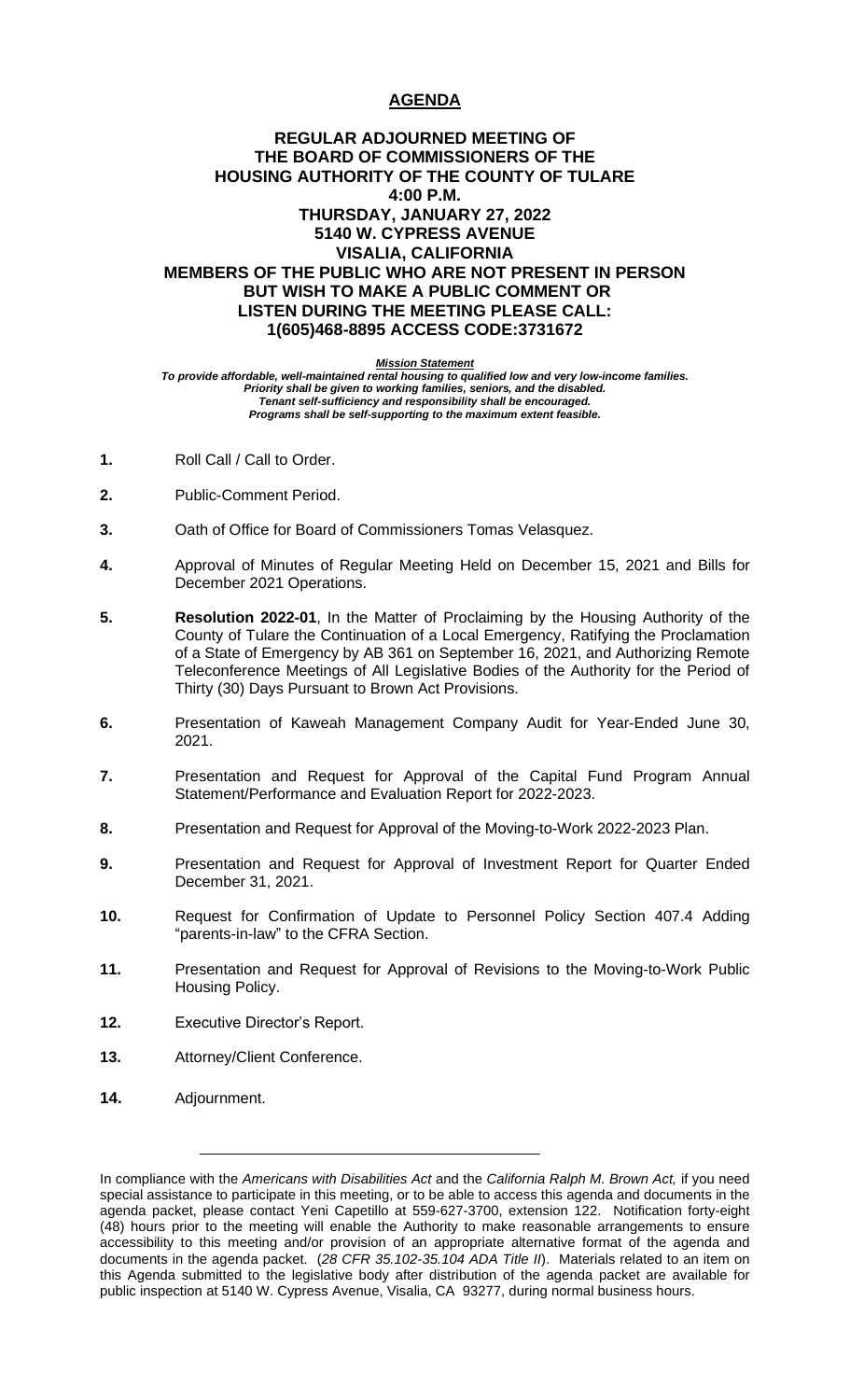# **AGENDA**

# **REUNIÓN CLAUSURADA REGULAR DE LA MESA DE COMISIONADOS DE LA AUTORIDAD DE VIVIENDAS DEL CONDADO DE TULARE 4:00 P.M. JUEVES, 27 DE ENERO DEL 2022 5140 W. CYPRESS AVENUE VISALIA, CALIFORNIA MIEMBROS DEL PUBLICO QUE NO ESTEN PRESENTES EN PERSONA PERO QUE DESEEN HACER UN COMENTARIO PUBLICO O ESCUCHAR LA REUNION POR FAVOR DE LLAMAR AL: 1(605)468-8895 CODIGO DE ACCESSO:3731672**

#### *Nuestra Misión*

*Proveer viviendas habitables y de renta aceptable para familias de bajos o muy bajos ingresos que califiquen. La prioridad es para familias que trabajen, personas de edad avanzada y personas incapacitadas. La responsabilidad y autosuficiencia del inquilino debe ser fomentada. Los programas deben mantener por si solos su máxima extensión factible.*

- **1.** Pase de Lista / Llamada a Orden.
- **2.** Periodo de Comentario Público.
- **3.** Juramento al Cargo de la Mesa de Comisionados de Tomas Velasquez.
- **4.** Aprobación de los Minutos de la Reunión Regular del 15 de Diciembre del 2021 y Aprobación de las Facturas de las Operaciones de Diciembre del 2021.
- **5. Resolución 2022-01,** En Materia de La Autoridad De Viviendas Del Condado de Tulare Proclamando la Continuación de una Emergencia Local, Ratificando la Proclamación de un Estado de Emergencia por AB 361 en el 16 de septiembre del 2021, y Autorizando Reuniones de Teleconferencia Remota de Todos los Cuerpos Legislativos de La Autoridad por un Periodo de Treinta (30) Días Conforme a Las Provisiones de la Acta Brown.
- **6.** Presentación de la Auditoria de Kaweah Management Company para el Año que Término el 30 de Junio del 2021.
- **7.** Presentación y Petición para la Aprobación del Informe Anual del Estado de Cuenta/Desempeño y Evaluación del Programad de Fondos Capitales por 2022-2023.
- **8.** Presentación y Petición para la Aprobación del Plan Moviéndose-a-Trabajar 2022-2023.
- **9.** Presentación y Petición para la Aprobación del Reporte de las Inversiones para el Cuarto que Termino Diciembre 31, 2021.
- **10.** Petición para Confirmar la Actualización de la Policita del Personal Sección 407.4 Añadir a los Suegros a la Sección de CFRA.
- **11.** Presentación y Petición para Aprobación de las Revisiones a la Póliza de Viviendas Publica Moviéndose-a-Trabajar.
- **12.** Reporte del Director Ejecutivo.
- **13.** Conferencia Abogado/Cliente.
- **14.** Clausura.

\_\_\_\_\_\_\_\_\_\_\_\_\_\_\_\_\_\_\_\_\_\_\_\_\_\_\_\_\_\_\_\_\_\_\_\_\_\_\_\_\_\_\_\_\_

En cumplimento con el *Acto de Incapacidad de Americanos* y el *Acto de California Ralph M. Brown*, si Ud. Necesita asistencia especial en participar en esta junta o poder acceder a esta agenda y documentos en el paquete de la agenda, por favor de comunicase con Yeni Capetillo, teléfono 559-627- 3700, extensión 122. Notificación de 48 horas antes de la junta podrá de que la Autoridad pueda hacer arreglos razonables para asegurarse de accesibilidad a esta junta y / o provisión de un formato alternativo apropiado de la agenda y documentos en el paquete de la agenda. (*28 CFR 35.102-35. 104 Titulo de ADA II*) Materiales Relacionados con los objetos en esta Agenda sometidos al cuerpo legislativo después de la distribución de este paquete de Agenda estarán disponibles para inspección del público en el 5140 W. Cypress Ave, Visalia, CA 93277 durante las horas normales de trabajo.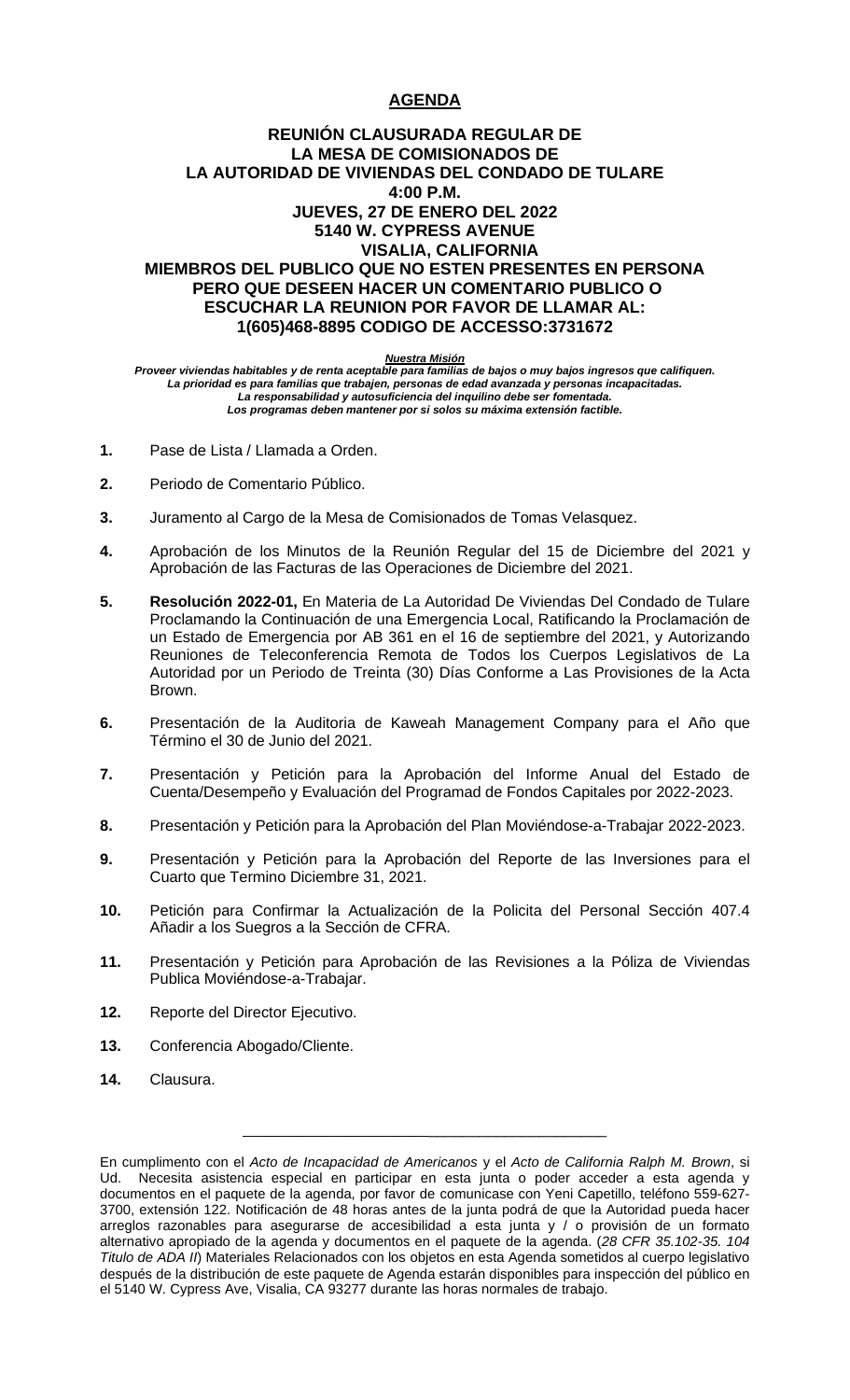## **MINUTES OF THE REGULAR MEETING OF THE HOUSING AUTHORITY OF THE COUNTY OF TULARE**

# **WEDNESDAY, DECEMBER 15, 2021**

**1. ROLL CALL/CALL TO ORDER:** Chairperson Hess called the meeting to

order at 4:04 P.M., and a roll call showed the following members in attendance:

COMMISSIONERS PRESENT:

John Hess, Chairperson Judy Silicato, Vice Chairperson Tomas Velasquez, Commissioner Joanne Walters, Commissioner Sharon E. Chavarria, Commissioner

COMMISSIONERS ABSENT: None

STAFF MEMBERS PRESENT:

Ken Kugler, Executive Director Yeni Capetillo, Executive Assistant Amy Powell, Human Resources Manager Cynthia Lopez, MTW/Programs Coordinator Julia M. Lew, Attorney

STAFF MEMBERS ABSET: None

There being a quorum present, Chairperson Hess declared the meeting ready to transact business.

**2. PUBLIC-COMMENT PERIOD:** Chairperson Hess declared the public-

comment period open. There was no one present from the public to comment.

**3. DISCUSSION OF REAPPOINTMENT OF COMISSIONER TOMAS** 

**VELASQUEZ PENDING COUNTY REDISTRICTING:** Mr. Kugler requested authorization to reappoint Tomas Velasquez to the position of Commissioner. Mr. Kugler stated that the paperwork from the County has not been received, but Chairperson Hess was able to verify that the Board of Supervisors Resolution in the matter of Reappointment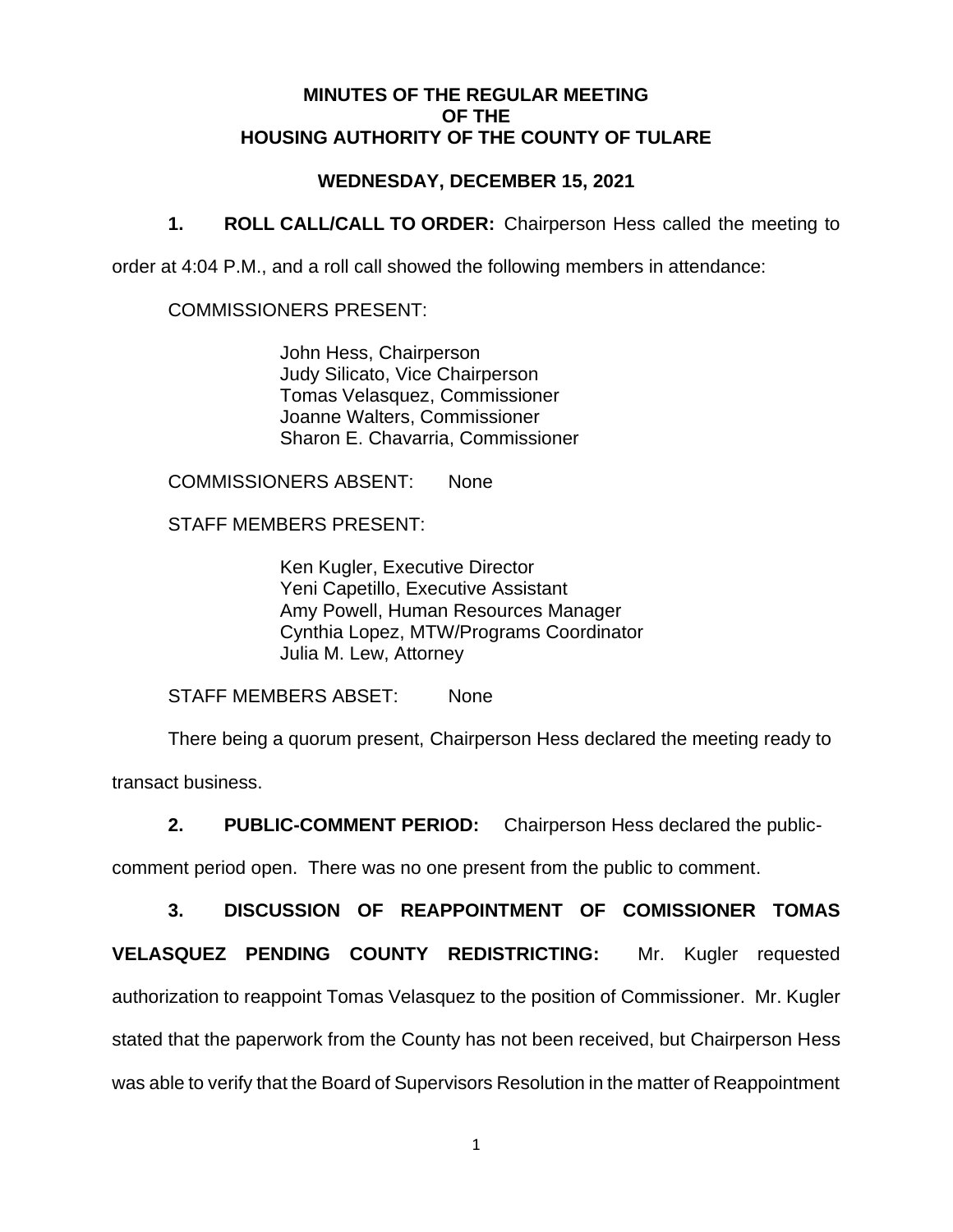of Tomas Velasquez to the District 5 – Regular Commissioner Seat was adopted at the Board of Supervisors meeting held December 14, 2021.

Commissioner Silicato presented a motion for the authorization to reappoint Tomas Velasquez to the position of Commissioner. Commissioner Chavarria seconded the motion, which passed by the following vote:

> AYES: Hess, Silicato, Chavarria, Walters, Velasquez NAYES: None ABSTAIN: None ABSENT: None

**4. APPROVAL OF MINUTES OF REGULAR MEETING HELD NOVEMBER 17, 2021 AND BILLS FOR NOVEMBER 2021 OPERATIONS:** Mr. Kugler made a comment on a line item in the bills for \$4,000,000 that was listed as an Admin transfer to Stifel Nicolaus. This is a cash transfer for the purchase of bonds. Mr. Kugler explained that the item should have been listed as \$3,000,000 from Low Rent and \$1,000,000 should have been listed as Admin. The Emphasys bill report was set up to print this way, and they haven't been able to fix it so it shows up as all Admin transfer.

Mr. Kugler also pointed out a second line item in the bills with a significant amount for Ofelia's Cleaning in the amount of \$8,045. Mr. Kugler explained that the bill was for four months' worth of cleaning services. Vendor tends to hold on to invoicing. The amount paid only brings her up to October.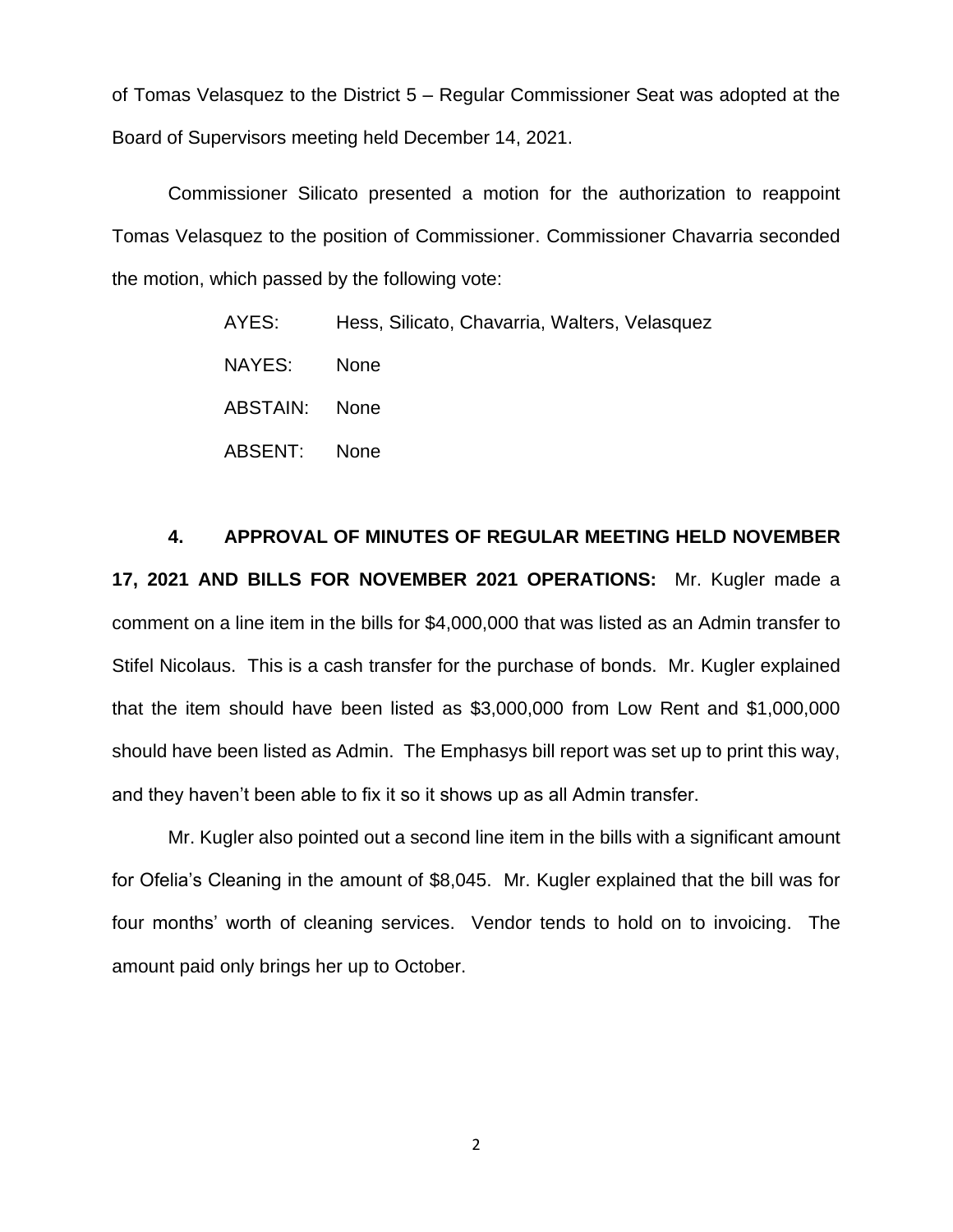Commissioner Velasquez presented a motion to approve as a consent item the minutes of the regular meeting held November 17, 2021, and the bills for November as presented. Commissioner Silicato seconded the motion, which passed by the following vote:

| AYES:    | Hess, Silicato, Walters, Velasquez, Chavarria |
|----------|-----------------------------------------------|
| NAYES:   | <b>None</b>                                   |
| ABSTAIN: | <b>None</b>                                   |
| ABSENT:  | <b>None</b>                                   |

### **5. APPROVAL OF CORRECTED MINUTES FOR MEETING HELD MARCH**

**18, 2020 AND FEBRUARY 17, 2021:** Mr. Kugler presented to the Board the corrections made to the minutes of two separate Board meetings. Attorney Julia Lew explained that the corrections were made only to the heading of two resolutions adopted by the Board one on March 18, 2020 and the second adopted February 17, 2021. Ms. Lew explained that both resolutions pertain to the financing for the Myrtle Senior Apartments development. Ms. Lew explained that the original heading listed Kaweah Management Company, Inc., acquiring the loan for Myrtle Avenue Senior Apartments; when it should have stated the loan going to a California Limited Partnership. The resolution's wordings are correct; the only change made was in the heading.

Commissioner Silicato presented a motion for approval of the corrected minutes for meetings held March 18, 2020 and February 17, 2021, as presented. Commissioner Walters seconded the motion, which passed by the following vote:

> AYES: Hess, Silicato, Chavarria, Walters, Velasquez NAYES: None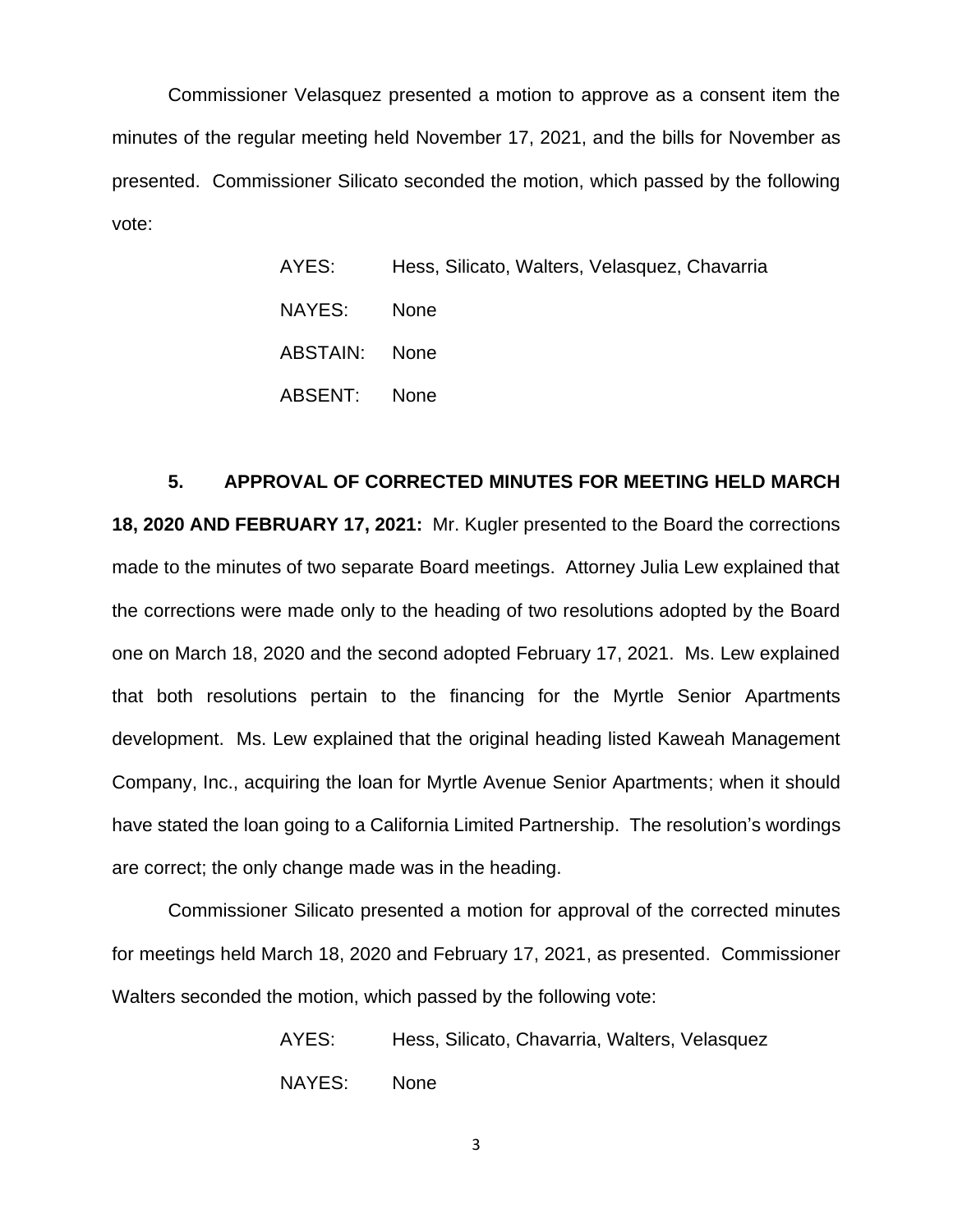# ABSTAIN: None

ABSENT: None

# **6. RESOLUTION 2021-15, APPROVING THE ACCOUNTS RECEIVABLE CHARGED TO COLLECTIONS LOSS FOR THE PERIOD ENDING DECEMBER 31,**

**2021:** Mr. Kugler presented the current quarterly write-offs of \$5,708.92. Mr. Kugler reported the current accounts receivables charged to collection loss for the period ending December 31, 2021 represents less than one-third of one percent of the average quarterly tenant rental income.

Commissioner Silicato presented a motion to approve Resolution No. 2021-15, approving the accounts receivables charged to collection loss for the period ending December 31, 2021. Commissioner Chavarria seconded the motion, which passed by the following vote:

| AYES:         | Hess, Silicato, Chavarria, Walters, Velasquez |
|---------------|-----------------------------------------------|
| NAYES:        | <b>None</b>                                   |
| ABSTAIN: None |                                               |
| ABSENT:       | <b>None</b>                                   |

**7. REQUEST FOR AUTHORIZATION TO ADVANCE MOVING-TO-WORK FUNDS TO KAWEAH MANAGEMENT COMPANY, INC. FOR THE PURCHASE OF A 4 UNIT PROJECT LOCATED AT 204 NORTH D STREET, IN THE CITY OF EXETER IN THE AMOUNT UP TO \$425,000:** Mr. Kugler notified the Board that the seller had accepted an offer over asking price, all cash, with a 15-day escrow closing. Such offers tend to fall through so he is hoping to have a chance to submit an offer if and when that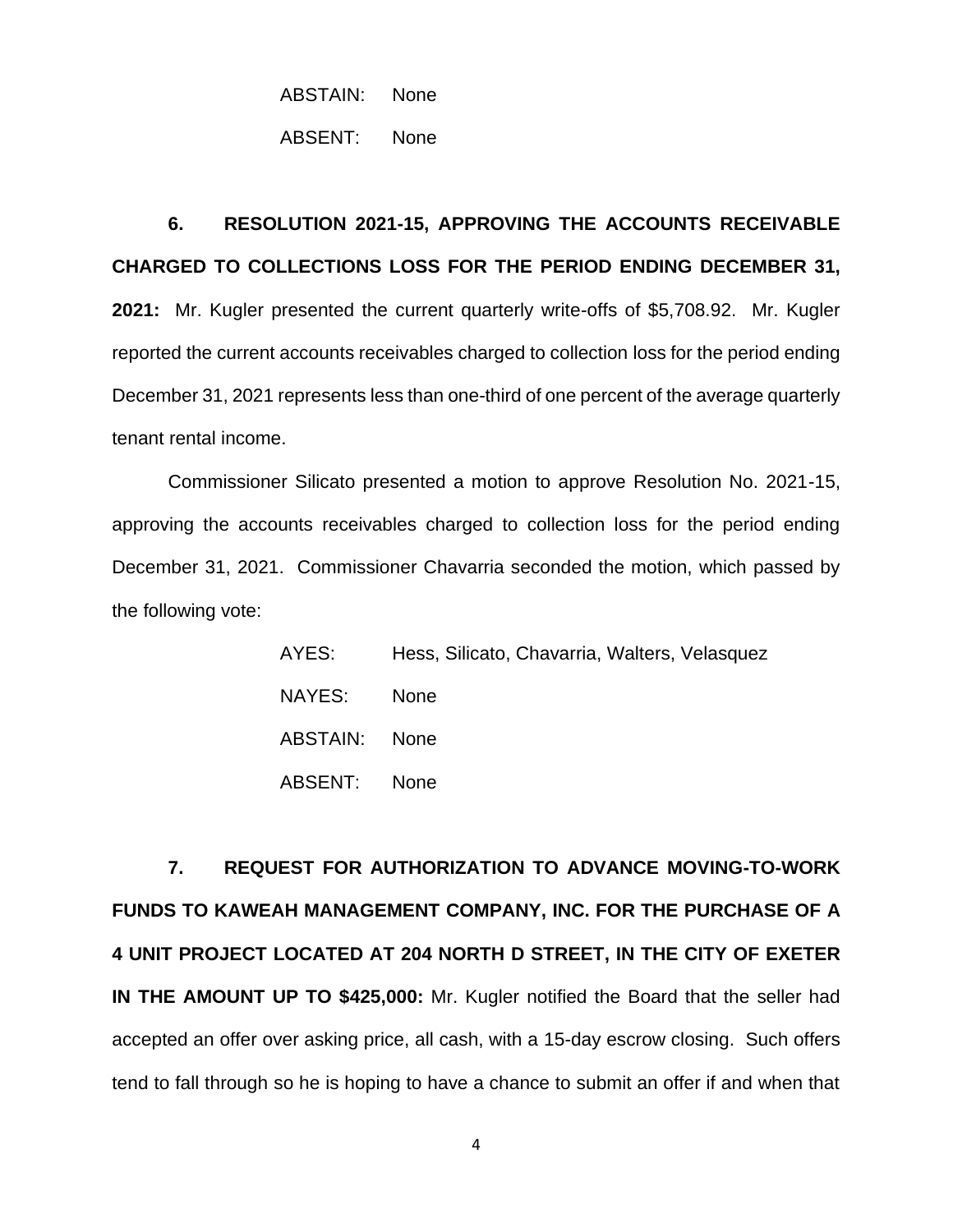happens. Mr. Kugler informed that Board that the units are in a nice area, and they would be a great addition to our housing portfolio.

Commissioner Velasquez presented a motion to approve the request to advance Moving-to-Work funds to Kaweah Management Company, Inc., for the purchase of a 4 unit project located at 204 North D Street, in the city of Exeter in the amount up to \$425,000 in the event that it does fall out of escrow. Commissioner Silicato seconded the motion, which passed by the following vote:

| AYES:         | Hess, Silicato, Chavarria, Walters, Velasquez |
|---------------|-----------------------------------------------|
| NAYES:        | <b>None</b>                                   |
| ABSTAIN: None |                                               |
| ABSENT: None  |                                               |

**8. RESOLUTION 2021-16, IN THE MATTER OF APPROVING THE EXTENSION BY THE HOUSING AUTHORITY OF THE COUNTY OF TULARE PROCLAIMING A LOCAL EMERGENCY, RATIFYING THE PROCLAMATION OF A STATE OF EMERGENCY BY AB 361 ON SEPTEMBER 16, 2021, AND AUTHORIZING REMOTE TELECONFERENCE MEETINGS OF ALL LEGISLATIVE BODIES OF THE AUTHORITY FOR THE PERIOD OF THIRTY (30) DAYS PURSUANT TO BROWN ACT PROVISIONS:** Attorney Julia Lew presented to the Board Resolution 2021-16 extending the ability to hold teleconference. The ratification needs to be done every thirty (30) days. In the event that any of the commissioners are not able to make the meeting in person, they can attend the meeting via teleconference. Teleconferences are also available for any member of the public who wishes to attend, but can't do so in person.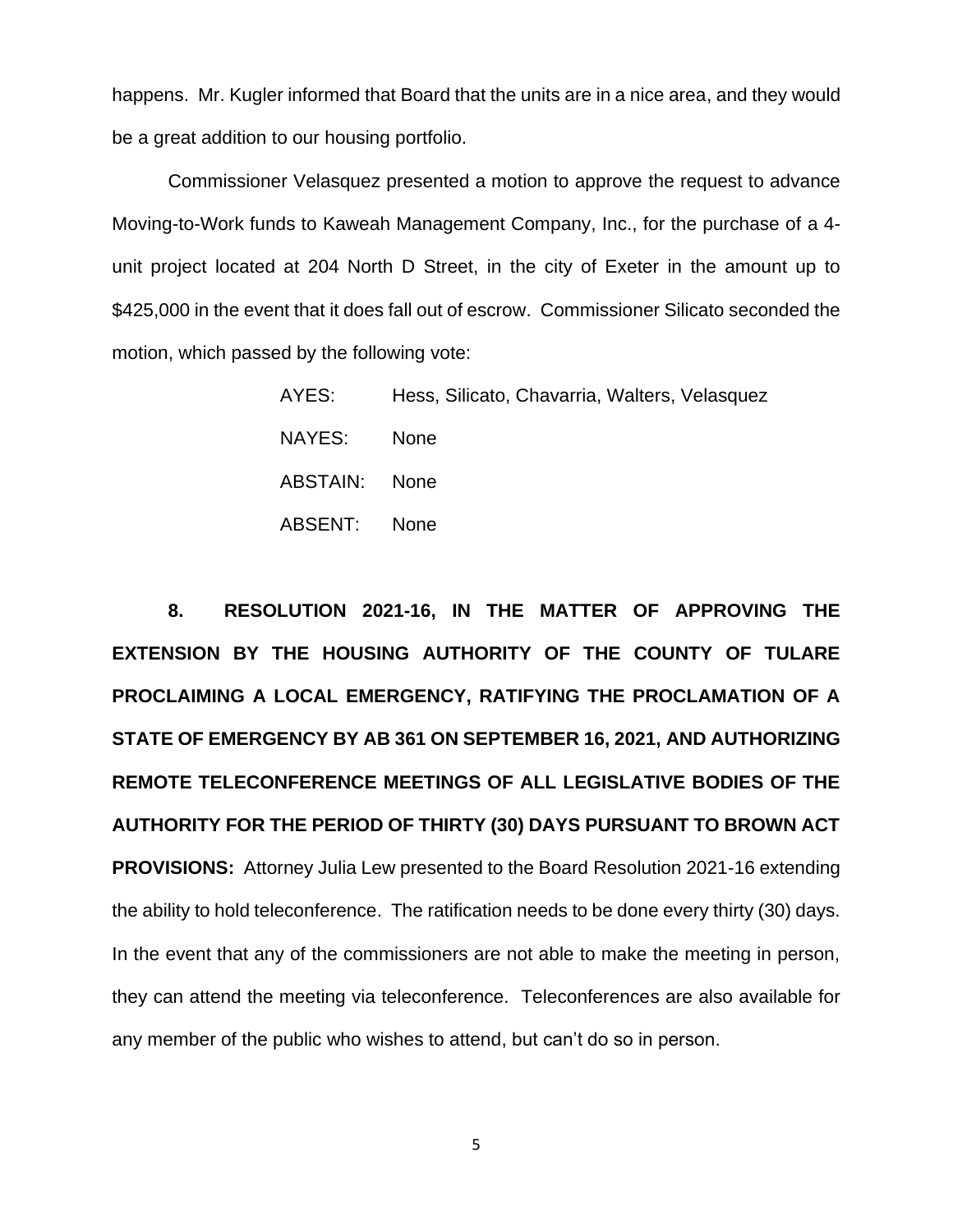Commissioner Chavarria presented a motion to approve Resolution 2021-16 as presented. Commissioner Walters seconded the motion, which passed by the following vote:

| AYES:         | Hess, Silicato, Chavarria, Walters, Velasquez |
|---------------|-----------------------------------------------|
| NAYES:        | <b>None</b>                                   |
| ABSTAIN: None |                                               |
| ABSENT: None  |                                               |

**9. RESOLUTION 2021-17, IN THE MATTER OF CONFIRMING/AUTHORIZING TRANSFER OF REAL PROPERTY LOCATED AT 4230 W. MYRTLE AVENUE, VISALIA, CA, 93277, TO VISALIA PACIFIC ASSOCIATES, IN FURTHERANCE OF THE DEVELOPMENT OF THE MYRTLE AVENUE SENIOR APARTMENTS PROJECT:** Mr. Kugler notified the Board that the title company requested a resolution authorizing the transfer of property from the Housing Authority to the Limited Partnership. Ms. Lew added that it seems as though they don't need the resolution after all, we are still requesting the resolution be adopted in the event that the title company in the future makes the request for it. Ms. Lew informed the Board that the property will now be owned by the Limited Partnership and the Housing Authority will be paid back the cost to acquire the land. Mr. Kugler added that only one address was listed on the resolution's heading, but all four APN numbers were listed. The reason for this is because we still don't have a final legal description after the land lot adjustment to combine all four APNs into one which will also give us a single address.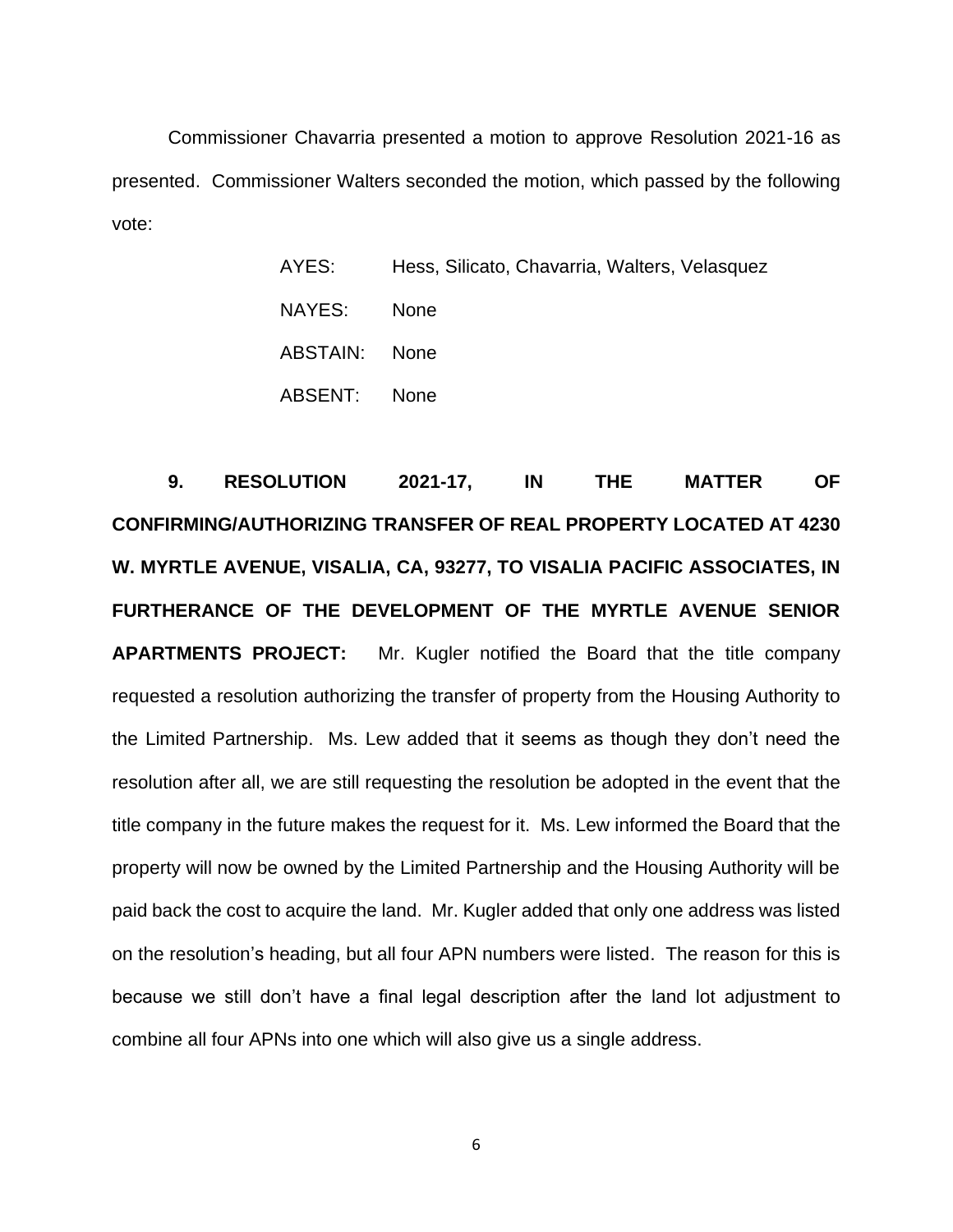Commissioner Velasquez presented a motion to approve Resolution 2021-17, pending any technical/clerical corrections that need to be made. Commissioner Chavarria seconded the motion, which passed by the following vote:

> AYES: Hess, Silicato, Chavarria, Walters, Velasquez NAYES: None ABSTAIN: None ABSENT: None

**10. REQUEST FOR CONSIDERATION OF A THREE-PERCENT ONE TIME COST OF LIVING/INFLATION PAYMENT FOR ALL EMPLOYES:** Mr. Kugler asked the Board to consider a one-time payment of 3% for all employees except for himself. Mr. Kugler informed the board that with inflation being so high at this time, and considering that the Social Security Administration deemed that the cost of living merited an increase of 5.9% to Social Security payments, the Board should consider the payment. Mr. Kugler added that the cost to HATC's payroll would be \$125,965.58, a significant amount, but an amount that he feels is necessary. Ms. Amy Powell clarified that the 3% would be of the annual salary as of December 31, 2021.

Commissioner Chavarria presented a motion to approve the three-percent one time cost of living/inflation payment as presented. Commissioner Walters seconded the motion, which passed by the following vote:

| AYES:            | Hess, Silicato, Chavarria, Walters |
|------------------|------------------------------------|
| NAYES: Velasquez |                                    |
| ABSTAIN: None    |                                    |
| ABSENT: None     |                                    |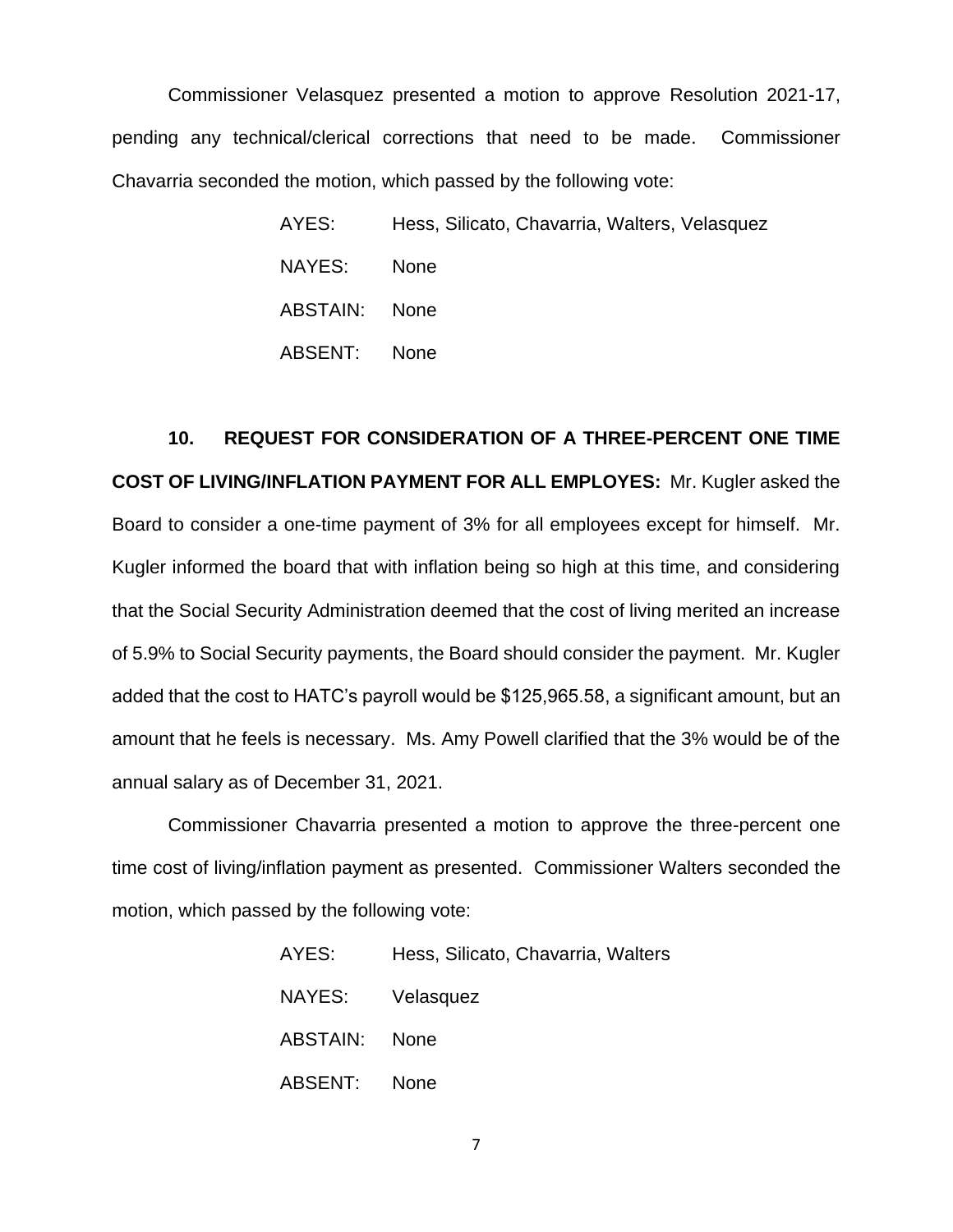**11. REQUEST FOR CONSIDERATION TO MAINTAIN ACCESS TO HATC OFFICES AND PERSONNEL "BY-APPOINTENT-ONLY":** Mr. Kugler reminded the Board that this was an item that the Board asked to be brought back for consideration at the end of the year and we are here. Considering the new mask mandate and the rise in COVID-19 cases in Tulare County, he asked the Board to consider maintaining our current status of "by-appointment-only" visits to our offices.

Commissioner Velasquez asked if this is something we are planning on maintaining indefinitely or just for a period of three month or six months. Mr. Kugler answered that if the Board wanted, we can bring the item back for consideration in six months.

Ms. Powell added that maintaining the agency's "by-appointment-only" status is beneficial for contact tracing, for the safety of our employees, and clients/tenants/vendors visiting our offices. If we know who came into our office on a particular day, and one of our employees turns out to test positive, we can notify that client/tenant/vendor of the potential exposure.

Commissioner Silicato presented a motion to approve to maintain access to HATC offices and personnel "by-appointment-only" for an additional period of six months. Commissioner Walters seconded the motion, which passed by the following vote:

| AYES:         | Hess, Silicato, Chavarria, Walters, Velasquez |
|---------------|-----------------------------------------------|
| NAYES:        | <b>None</b>                                   |
| ABSTAIN: None |                                               |
| ABSENT: None  |                                               |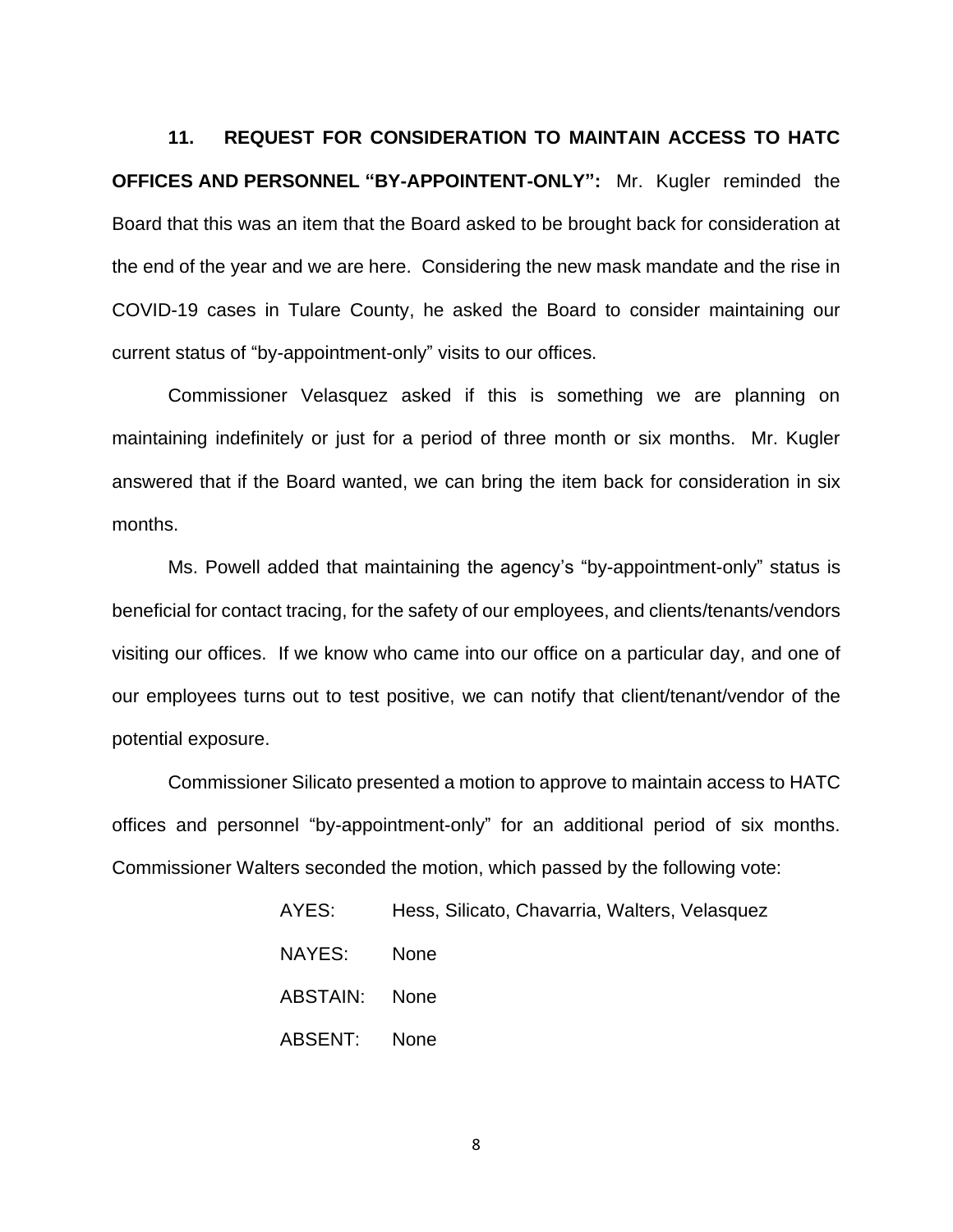**12. EXECUTIVE DIRECTOR'S REPORT:** Mr. Kugler informed the Board that the Myrtle Project is moving forward. Plans, permits, and finances are all ready to go, so we have officially completed that portion of the development before the end of the year as anticipated. Construction period more than likely is anticipated to run from 14-15 months. He thinks it is safe to say that the development will be ready some time in 2023.

Mr. Kugler informed the Board that the print out provided titled "Update on Special Programs Administered by HATC" is just a brief update on our specialty programs. Our Main Stream Section 8 Voucher Program currently has 33 vouchers leased up, 16 vouchers issued, 4 referrals pending, and 1 pending lease up. 8 units of Project-Based Vouchers were awarded to Self-Help Enterprises for their Sierra Village project in the city of Dinuba. We are also working with Self-Help Enterprises on The Lofts in downtown Visalia. We are working with UpHoldings on a project called Finca Serena in Porterville. The Veteran Affairs Supportive Housing (VASH) voucher program has 66 vouchers allocated for that program. 39 vouchers are currently lease up, and 19 vouchers have been issued and are still looking for units to lease up. The VASH program depends on the referrals from the Department of Veteran Affairs in Fresno. Mr. Kugler informed the Board that the Emergency Housing Voucher program was the newest specialty program. The Housing Authority was allocated 117 vouchers for that program. 45 vouchers have been issued out, 37 are pending, and 1 voucher has been leased up. The CDBG program being administer by HATC for the City of Tulare ended November 30, 2021. A total of 15 participants were assisted.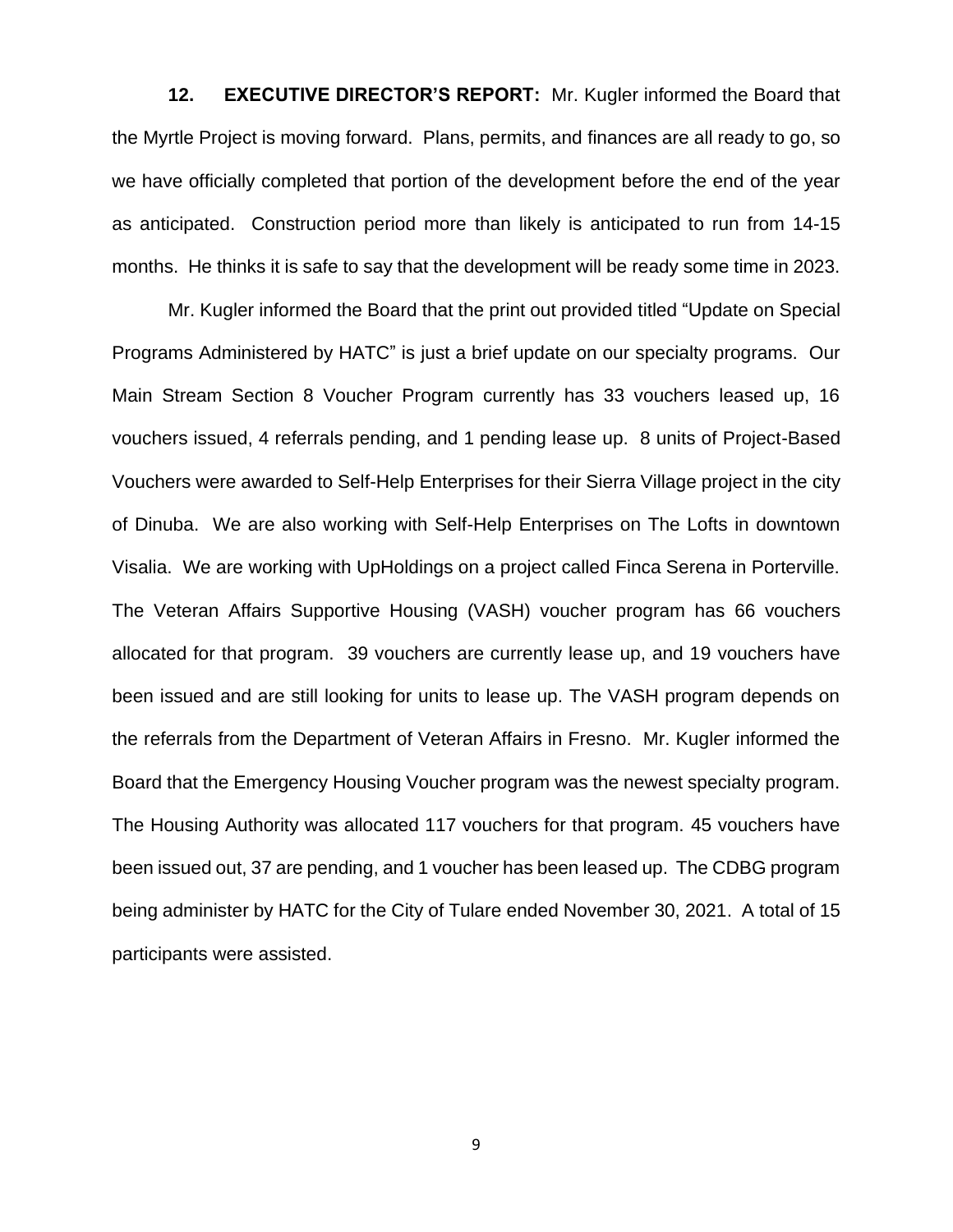Mr. Kugler informed the Board that the payroll system is working just about how we need it to be working. Emphasys is still working on our Payment Portal.

Mr. Kugler informed the Board that our insurance has gone up significantly, about 26%, which is still not bad compared to other industries where insurance premiums have gone up almost 300%.

Mr. Kugler informed the Board that we have hired an individual to manage Linnell and Woodville Farm Labor Centers. Sarah comes to us with a tremendous amount of property management experience. Because Sarah does not have the licensing to conduct the water treatment testing, we will be looking for an outside company to handle that for us.

Mr. Kugler thanked the Board for another year of service and wished everyone present a merry holiday season.

**9. ATTORNEY/CLIENT CONFERENCE:** There was nothing to report.

**10. ADJOURMENT:** There being no further business to come before the Board, Chairperson Hess declared the meeting adjourned at 4:59 P.M.

Respectfully Submitted,

By \_\_\_\_\_\_\_\_\_\_\_\_\_\_\_\_\_\_\_\_\_\_\_\_\_\_\_\_

KEN KUGLER, Secretary

MW/Minutes/November2021.doc

.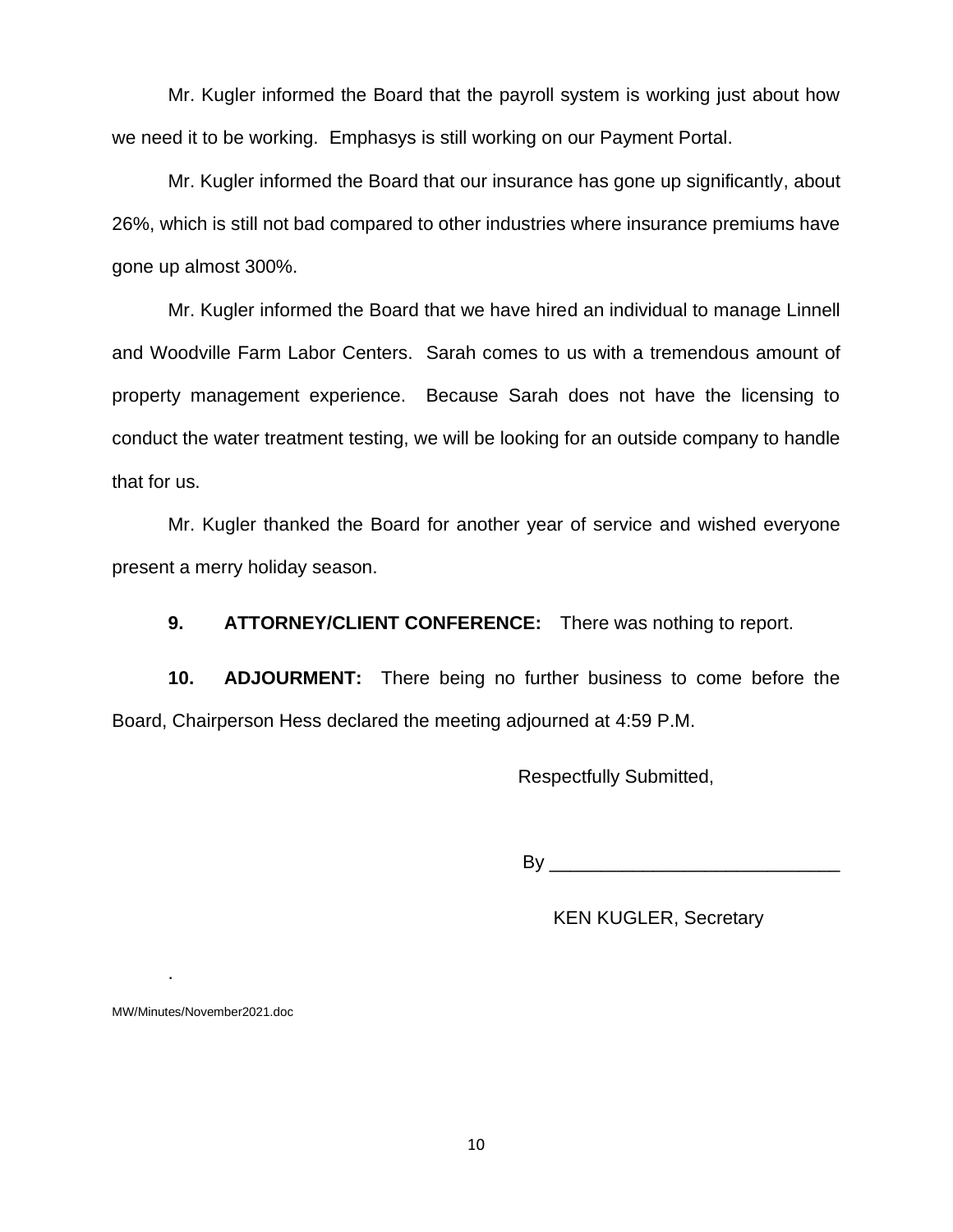| Vendor Name                  | CheckTotal | $\mathbf{1}$               | <b>LR</b>       | <b>FLC</b>      | <b>TFLC</b>   | ELMWD         | SBRIDGE       | <b>KBURGLD</b> | PDISELAND     | CC               | 830E RVLT      | SFP           | LS            | <b>ADMIN</b>  |  |
|------------------------------|------------|----------------------------|-----------------|-----------------|---------------|---------------|---------------|----------------|---------------|------------------|----------------|---------------|---------------|---------------|--|
|                              |            | $\sqrt{2}$                 | <b>RETIRE</b>   | KAWO            | <b>VICKIE</b> | VGV           | <b>LINMAR</b> | <b>MILLCR</b>  | <b>ROBIN</b>  | ZACRY            | <b>JACOB</b>   | SHADY         | <b>CYPGRD</b> | <b>DOUGLS</b> |  |
|                              |            | $\mathbf{3}$               | <b>WPV</b>      | POPLAR          | CRNSHW        | <b>PARKSD</b> | <b>EUCLID</b> | GW1            | <b>VILGRV</b> | CT&PDS           | <b>GROVES</b>  | <b>ENCINA</b> | <b>TULEV</b>  | <b>WTRL</b>   |  |
|                              |            | $\overline{4}$             | SALLEE          | <b>VCHR</b>     | ALLOC         | <b>GW II</b>  | <b>SULTAN</b> | <b>MYRTLE</b>  | 1634 S GRDN   | OAKWD            | PALOMR         | <b>TRCYCT</b> | <b>NSP</b>    | MANZTA        |  |
|                              |            | $5\phantom{.0}$            | <b>EKAW</b>     | <b>CYPCVE</b>   | <b>FAIRVW</b> | <b>ASHLAN</b> | <b>ASPEN</b>  | LOTAS          | SEQVIL        | <b>TMHSA</b>     | WILLOW         | <b>LYNORA</b> | <b>NEWCOM</b> | ORIOLE        |  |
|                              |            | 6                          | <b>LVRSLN</b>   | <b>CTYMNR</b>   | <b>VISGAR</b> | <b>BRDMRS</b> | <b>BELMNT</b> | AVENAL         | KPC           | SCNTRL           | <b>SCROWE</b>  | <b>LESLIE</b> | <b>VICWD</b>  | ORNGWD        |  |
|                              |            | 7                          | S GRDN          | <b>KMCSCTRL</b> | PACCOURT      | SSFETPLX      | VASSAR        | <b>BATES</b>   | QUINCE        | 1844SGRD         | <b>FULGHAM</b> | KIMBAL        | S1STDIBA      | LARK          |  |
|                              |            | 8                          | <b>ROOSEVLT</b> | <b>LYRA TPX</b> | LAKEVIW       | 99PALM        | <b>TBRA</b>   | W TUL          | CDBG          | <b>MYRTLESNR</b> | EHV            | S COURT       | CONYER        |               |  |
| 36 NORTH OIL                 | 291.29     | $\overline{1}$             | 146.74          | 8.00            |               |               |               |                |               |                  |                |               |               | 112.91        |  |
| CHANGERS, LLC                |            | $\overline{c}$             |                 |                 |               |               | 10.51         |                |               |                  |                |               |               |               |  |
|                              |            | 3                          |                 |                 |               | 5.25          |               |                |               |                  |                |               |               |               |  |
|                              |            |                            |                 |                 |               |               | 7.88          |                |               |                  |                |               |               |               |  |
|                              |            |                            |                 |                 |               |               |               |                |               |                  |                |               |               |               |  |
|                              |            |                            |                 |                 |               |               |               |                |               |                  |                |               |               |               |  |
|                              |            |                            |                 |                 |               |               |               |                |               |                  |                |               |               |               |  |
|                              |            | 8                          |                 |                 |               |               |               |                |               |                  |                |               |               |               |  |
| AAA QUALITY                  | 193.96     | $\overline{\phantom{a}}$   |                 |                 |               |               |               |                |               |                  |                |               |               |               |  |
| SERVICES, INC                |            | $\overline{2}$             |                 |                 |               |               |               |                |               |                  |                |               |               |               |  |
|                              |            | 3                          |                 |                 |               |               |               |                |               |                  |                |               |               |               |  |
|                              |            |                            |                 |                 |               |               |               |                |               |                  |                |               |               |               |  |
|                              |            |                            |                 |                 |               |               |               |                |               |                  |                |               |               |               |  |
|                              |            |                            |                 |                 |               |               |               |                |               |                  |                |               |               |               |  |
|                              |            |                            |                 |                 |               |               |               |                |               |                  |                |               |               |               |  |
|                              |            | 8                          |                 |                 |               | 193.96        |               |                |               |                  |                |               |               |               |  |
| <b>ADMIN LOAN</b>            | 186,669.60 | $\overline{\phantom{0}}$ 1 |                 |                 |               |               |               |                |               | 3,030.15         |                |               |               |               |  |
|                              |            | $\overline{\mathbf{c}}$    |                 | 135,873.09      |               | 9,542.54      |               |                |               |                  |                |               |               |               |  |
|                              |            | 3                          |                 |                 |               |               |               |                |               |                  |                |               |               |               |  |
|                              |            |                            |                 |                 |               |               |               |                |               | 4,768.05         |                |               |               |               |  |
|                              |            |                            |                 |                 | 1,301.52      | 4,130.52      |               |                | 2,925.57      |                  | 1,139.02       | 954.26        | 9,084.62      |               |  |
|                              |            |                            |                 |                 |               |               | 2,410.98      |                |               |                  | 2,513.06       | 2,489.55      |               |               |  |
|                              |            |                            |                 |                 |               |               |               |                |               |                  |                | 6,506.67      |               |               |  |
|                              |            | 8                          |                 |                 |               |               |               |                |               |                  |                |               |               |               |  |
| ADT COMMERCIAL<br><b>LLC</b> | 2,129.06   | $\overline{1}$             | 727.21          | 334.06          | 12.61         |               |               |                |               |                  |                |               |               |               |  |
|                              |            | $\overline{c}$<br>3        |                 |                 |               | 71.79         |               |                |               |                  |                |               |               |               |  |
|                              |            |                            |                 | 443.81          |               |               |               |                |               |                  |                |               |               |               |  |
|                              |            |                            |                 |                 |               |               | 124.06        |                |               |                  |                |               |               |               |  |
|                              |            |                            |                 |                 |               | 255.95        | 98.27         |                |               |                  |                |               |               |               |  |
|                              |            |                            |                 |                 |               |               |               |                |               |                  |                |               |               |               |  |
|                              |            | 8                          |                 |                 |               | 61.30         |               |                |               |                  |                |               |               |               |  |
|                              |            |                            |                 |                 |               |               |               |                |               |                  |                |               |               |               |  |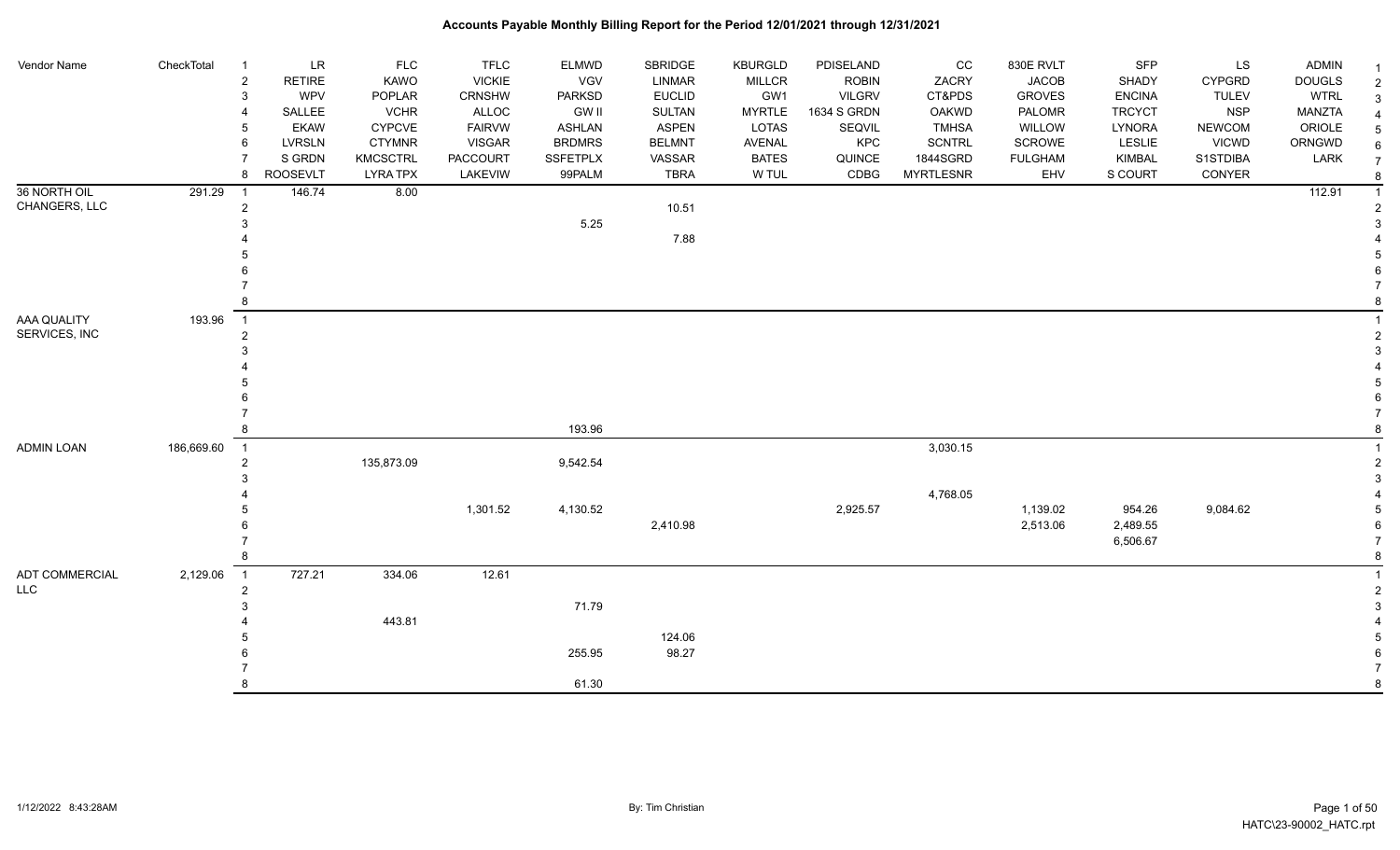| Vendor Name         | CheckTotal | -1             | LR              | <b>FLC</b>      | <b>TFLC</b>   | <b>ELMWD</b>    | SBRIDGE       | <b>KBURGLD</b> | PDISELAND     | cc               | 830E RVLT      | SFP           | LS            | <b>ADMIN</b>  |                |
|---------------------|------------|----------------|-----------------|-----------------|---------------|-----------------|---------------|----------------|---------------|------------------|----------------|---------------|---------------|---------------|----------------|
|                     |            | $\overline{2}$ | <b>RETIRE</b>   | KAWO            | <b>VICKIE</b> | <b>VGV</b>      | <b>LINMAR</b> | MILLCR         | <b>ROBIN</b>  | ZACRY            | <b>JACOB</b>   | SHADY         | <b>CYPGRD</b> | <b>DOUGLS</b> | $\overline{2}$ |
|                     |            | 3              | WPV             | POPLAR          | CRNSHW        | <b>PARKSD</b>   | <b>EUCLID</b> | GW1            | <b>VILGRV</b> | CT&PDS           | <b>GROVES</b>  | <b>ENCINA</b> | <b>TULEV</b>  | <b>WTRL</b>   | 3              |
|                     |            |                | SALLEE          | <b>VCHR</b>     | ALLOC         | <b>GW II</b>    | SULTAN        | <b>MYRTLE</b>  | 1634 S GRDN   | <b>OAKWD</b>     | PALOMR         | <b>TRCYCT</b> | <b>NSP</b>    | MANZTA        |                |
|                     |            |                | EKAW            | <b>CYPCVE</b>   | <b>FAIRVW</b> | <b>ASHLAN</b>   | <b>ASPEN</b>  | <b>LOTAS</b>   | SEQVIL        | <b>TMHSA</b>     | WILLOW         | <b>LYNORA</b> | <b>NEWCOM</b> | ORIOLE        |                |
|                     |            | 6              | <b>LVRSLN</b>   | <b>CTYMNR</b>   | <b>VISGAR</b> | <b>BRDMRS</b>   | <b>BELMNT</b> | AVENAL         | KPC           | <b>SCNTRL</b>    | SCROWE         | <b>LESLIE</b> | <b>VICWD</b>  | ORNGWD        |                |
|                     |            |                | S GRDN          | <b>KMCSCTRL</b> | PACCOURT      | <b>SSFETPLX</b> | VASSAR        | <b>BATES</b>   | QUINCE        | 1844SGRD         | <b>FULGHAM</b> | KIMBAL        | S1STDIBA      | LARK          |                |
|                     |            | 8              | <b>ROOSEVLT</b> | <b>LYRA TPX</b> | LAKEVIW       | 99PALM          | <b>TBRA</b>   | W TUL          | CDBG          | <b>MYRTLESNR</b> | EHV            | S COURT       | CONYER        |               |                |
| AFFORDABLE          | 30,423.00  | -1             |                 |                 |               | 404.88          | 197.56        | 6.89           | 6.89          |                  | 6.89           |               |               |               |                |
| <b>HOUSING RISK</b> |            | $\overline{2}$ |                 | 74.92           | 605.63        | 1,610.07        | 1,541.64      | 2,680.93       | 347.24        | 152.61           | 185.79         | 354.96        |               | 767.09        |                |
|                     |            | 3              | 651.35          | 1,342.00        | 118.48        |                 |               |                |               | 867.00           |                | 135.85        |               |               |                |
|                     |            |                | 125.51          |                 |               |                 | 1,195.11      | 1,155.34       | 124.88        | 553.01           |                | 226.62        | 228.97        | 153.56        |                |
|                     |            |                | 185.71          | 1,401.79        | 183.70        |                 |               | 313.18         |               |                  | 403.96         |               |               | 421.13        |                |
|                     |            | 6              |                 | 1,643.54        | 1,091.53      |                 |               |                |               |                  |                |               |               |               |                |
|                     |            |                | 142.40          | 737.11          | 874.36        | 284.92          | 243.02        | 384.09         | 205.46        | 608.73           | 6.91           | 2,604.20      | 73.17         | 183.49        |                |
|                     |            | -8             | 675.78          | 386.68          | 322.70        | 1,068.04        |               | 155.73         |               |                  |                |               |               |               |                |
| <b>AMERICAN</b>     | 461.57     | $\overline{1}$ | 129.20          | 39.58           | 4.37          |                 |               |                |               | 0.68             |                | 4.11          | 2.74          | 28.83         |                |
| <b>EXPRESS</b>      |            | $\overline{2}$ |                 |                 |               | 2.74            | 2.05          | 2.05           | 0.68          |                  |                |               |               |               |                |
|                     |            |                | 1.37            | 2.74            |               | 0.68            | 1.37          |                |               | 1.37             |                |               | 2.74          |               |                |
|                     |            |                |                 | 211.66          |               |                 | 1.37          | 2.05           |               | 0.68             | 0.68           |               | 0.68          |               |                |
|                     |            |                |                 | 0.68            |               | 0.68            | 1.37          |                | 0.68          | 1.37             | 0.68           |               | 2.74          |               |                |
|                     |            |                |                 |                 |               | 2.74            | 0.68          |                |               |                  |                |               |               |               |                |
|                     |            |                |                 |                 | 0.68          |                 |               |                |               | 0.74             |                | 4.11          |               |               |                |
|                     |            |                |                 |                 |               |                 |               |                |               |                  |                |               |               |               |                |
| <b>AMERICAN</b>     | 1,567.50   | $\overline{1}$ |                 |                 |               |                 |               |                |               |                  |                |               |               | 1,567.50      |                |
| <b>INCORPORTED</b>  |            | $\overline{2}$ |                 |                 |               |                 |               |                |               |                  |                |               |               |               |                |
|                     |            |                |                 |                 |               |                 |               |                |               |                  |                |               |               |               |                |
|                     |            |                |                 |                 |               |                 |               |                |               |                  |                |               |               |               |                |
|                     |            |                |                 |                 |               |                 |               |                |               |                  |                |               |               |               |                |
|                     |            |                |                 |                 |               |                 |               |                |               |                  |                |               |               |               |                |
|                     |            |                |                 |                 |               |                 |               |                |               |                  |                |               |               |               |                |
|                     |            |                |                 |                 |               |                 |               |                |               |                  |                |               |               |               |                |
| AMERITAS GROUP      | 7,931.20   | $\overline{1}$ |                 |                 |               |                 |               |                |               |                  |                |               |               | 7,931.20      |                |
|                     |            |                |                 |                 |               |                 |               |                |               |                  |                |               |               |               |                |
|                     |            |                |                 |                 |               |                 |               |                |               |                  |                |               |               |               |                |
|                     |            |                |                 |                 |               |                 |               |                |               |                  |                |               |               |               |                |
|                     |            |                |                 |                 |               |                 |               |                |               |                  |                |               |               |               |                |
|                     |            |                |                 |                 |               |                 |               |                |               |                  |                |               |               |               |                |
|                     |            |                |                 |                 |               |                 |               |                |               |                  |                |               |               |               |                |
|                     |            |                |                 |                 |               |                 |               |                |               |                  |                |               |               |               | 8              |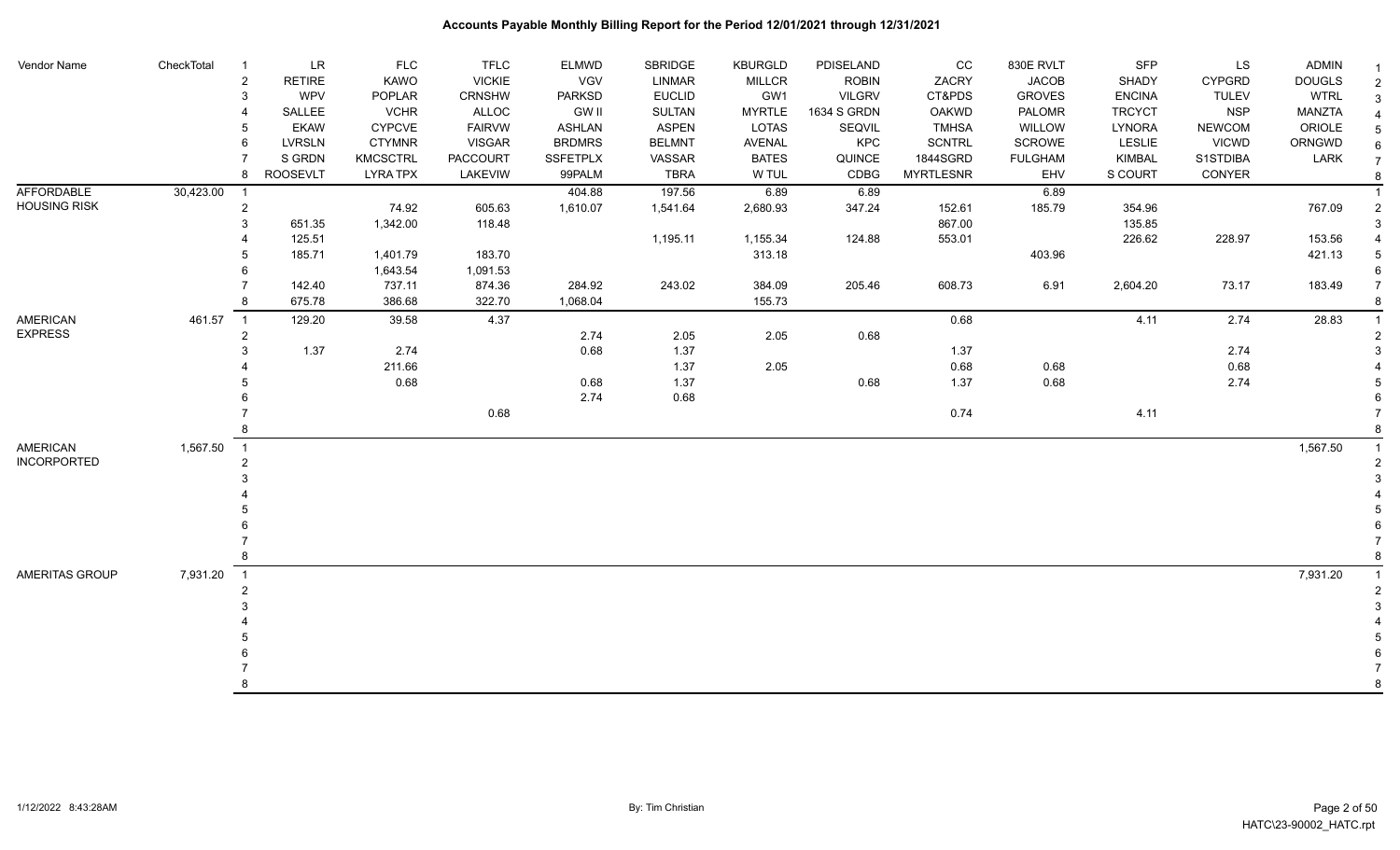| Vendor Name       | CheckTotal | - 1            | LR              | <b>FLC</b>      | <b>TFLC</b>     | ELMWD           | SBRIDGE       | <b>KBURGLD</b> | PDISELAND     | CC               | 830E RVLT      | SFP           | LS            | <b>ADMIN</b>  |                |
|-------------------|------------|----------------|-----------------|-----------------|-----------------|-----------------|---------------|----------------|---------------|------------------|----------------|---------------|---------------|---------------|----------------|
|                   |            | $\overline{2}$ | <b>RETIRE</b>   | <b>KAWO</b>     | <b>VICKIE</b>   | <b>VGV</b>      | <b>LINMAR</b> | <b>MILLCR</b>  | <b>ROBIN</b>  | ZACRY            | <b>JACOB</b>   | SHADY         | <b>CYPGRD</b> | <b>DOUGLS</b> | 2              |
|                   |            | 3              | <b>WPV</b>      | <b>POPLAR</b>   | <b>CRNSHW</b>   | PARKSD          | <b>EUCLID</b> | GW1            | <b>VILGRV</b> | CT&PDS           | <b>GROVES</b>  | <b>ENCINA</b> | <b>TULEV</b>  | <b>WTRL</b>   | 3              |
|                   |            |                | SALLEE          | <b>VCHR</b>     | <b>ALLOC</b>    | <b>GW II</b>    | <b>SULTAN</b> | <b>MYRTLE</b>  | 1634 S GRDN   | <b>OAKWD</b>     | PALOMR         | <b>TRCYCT</b> | <b>NSP</b>    | <b>MANZTA</b> |                |
|                   |            |                | <b>EKAW</b>     | <b>CYPCVE</b>   | <b>FAIRVW</b>   | ASHLAN          | <b>ASPEN</b>  | <b>LOTAS</b>   | SEQVIL        | <b>TMHSA</b>     | WILLOW         | <b>LYNORA</b> | <b>NEWCOM</b> | ORIOLE        |                |
|                   |            | 6              | <b>LVRSLN</b>   | <b>CTYMNR</b>   | <b>VISGAR</b>   | <b>BRDMRS</b>   | <b>BELMNT</b> | AVENAL         | KPC           | <b>SCNTRL</b>    | <b>SCROWE</b>  | <b>LESLIE</b> | <b>VICWD</b>  | ORNGWD        | 6              |
|                   |            |                | S GRDN          | <b>KMCSCTRL</b> | <b>PACCOURT</b> | <b>SSFETPLX</b> | VASSAR        | <b>BATES</b>   | QUINCE        | 1844SGRD         | <b>FULGHAM</b> | <b>KIMBAL</b> | S1STDIBA      | LARK          | $\overline{7}$ |
|                   |            | 8              | <b>ROOSEVLT</b> | <b>LYRA TPX</b> | LAKEVIW         | 99PALM          | <b>TBRA</b>   | W TUL          | CDBG          | <b>MYRTLESNR</b> | EHV            | S COURT       | CONYER        |               |                |
| ANGELINA          | 6,857.00   | $\overline{1}$ | 2,672.00        | 650.00          |                 |                 |               |                |               |                  |                |               |               |               |                |
| <b>BARRAGAM</b>   |            | $\overline{2}$ |                 |                 |                 | 85.00           |               |                |               |                  |                |               |               |               |                |
|                   |            |                |                 |                 |                 |                 |               |                |               | 615.00           |                |               |               |               |                |
|                   |            |                |                 |                 |                 |                 |               |                |               |                  | 447.00         |               |               |               |                |
|                   |            |                |                 |                 |                 |                 |               |                |               | 336.00           |                |               |               |               |                |
|                   |            |                |                 |                 |                 |                 | 375.00        |                |               |                  |                |               |               |               |                |
|                   |            |                |                 |                 | 336.00          |                 |               |                |               |                  |                | 1,341.00      |               |               |                |
|                   |            |                |                 |                 |                 |                 |               |                |               |                  |                |               |               |               |                |
| AT&T              | 10,656.02  | $\overline{1}$ | 1,804.63        | 390.63          | 31.58           |                 |               |                |               |                  |                | 227.62        | 50.34         | 24.09         |                |
|                   |            | $\overline{2}$ |                 |                 |                 |                 |               | 924.22         |               |                  |                |               |               |               |                |
|                   |            |                |                 | 138.27          |                 | 276.50          | 325.25        |                | 166.93        |                  |                |               |               |               |                |
|                   |            |                |                 | 1,699.49        |                 |                 |               |                |               |                  | 449.30         |               |               |               |                |
|                   |            |                |                 |                 |                 | 7.73            | 684.26        | 8.52           | 14.72         |                  |                |               | 106.95        |               |                |
|                   |            |                |                 |                 |                 | 2,181.22        |               |                |               |                  |                |               |               |               |                |
|                   |            |                |                 |                 |                 |                 |               |                |               |                  |                |               |               |               |                |
|                   |            |                |                 |                 |                 | 1,143.77        |               |                |               |                  |                |               |               |               |                |
| AUTO ZONE         | 141.07     | $\overline{1}$ |                 |                 |                 |                 |               |                |               |                  |                |               |               | 141.07        |                |
| <b>COMMERCIAL</b> |            | $\overline{2}$ |                 |                 |                 |                 |               |                |               |                  |                |               |               |               |                |
|                   |            |                |                 |                 |                 |                 |               |                |               |                  |                |               |               |               |                |
|                   |            |                |                 |                 |                 |                 |               |                |               |                  |                |               |               |               |                |
|                   |            |                |                 |                 |                 |                 |               |                |               |                  |                |               |               |               |                |
|                   |            |                |                 |                 |                 |                 |               |                |               |                  |                |               |               |               |                |
|                   |            |                |                 |                 |                 |                 |               |                |               |                  |                |               |               |               |                |
|                   |            |                |                 |                 |                 |                 |               |                |               |                  |                |               |               |               |                |
| <b>AUTOMATED</b>  | 407.95     | $\overline{1}$ | 145.13          | 47.28           | 6.66            |                 |               |                |               |                  |                |               |               |               |                |
| OFFICE SYSTEMS    |            | $\overline{2}$ |                 |                 |                 |                 |               |                |               |                  |                |               |               |               |                |
|                   |            |                |                 |                 |                 | 0.15            | 0.32          |                |               |                  |                |               |               |               |                |
|                   |            |                |                 | 208.41          |                 |                 |               |                |               |                  |                |               |               |               |                |
|                   |            |                |                 |                 |                 |                 |               |                |               |                  |                |               |               |               |                |
|                   |            |                |                 |                 |                 |                 |               |                |               |                  |                |               |               |               |                |
|                   |            |                |                 |                 |                 |                 |               |                |               |                  |                |               |               |               |                |
|                   |            |                |                 |                 |                 |                 |               |                |               |                  |                |               |               |               | 8              |
|                   |            |                |                 |                 |                 |                 |               |                |               |                  |                |               |               |               |                |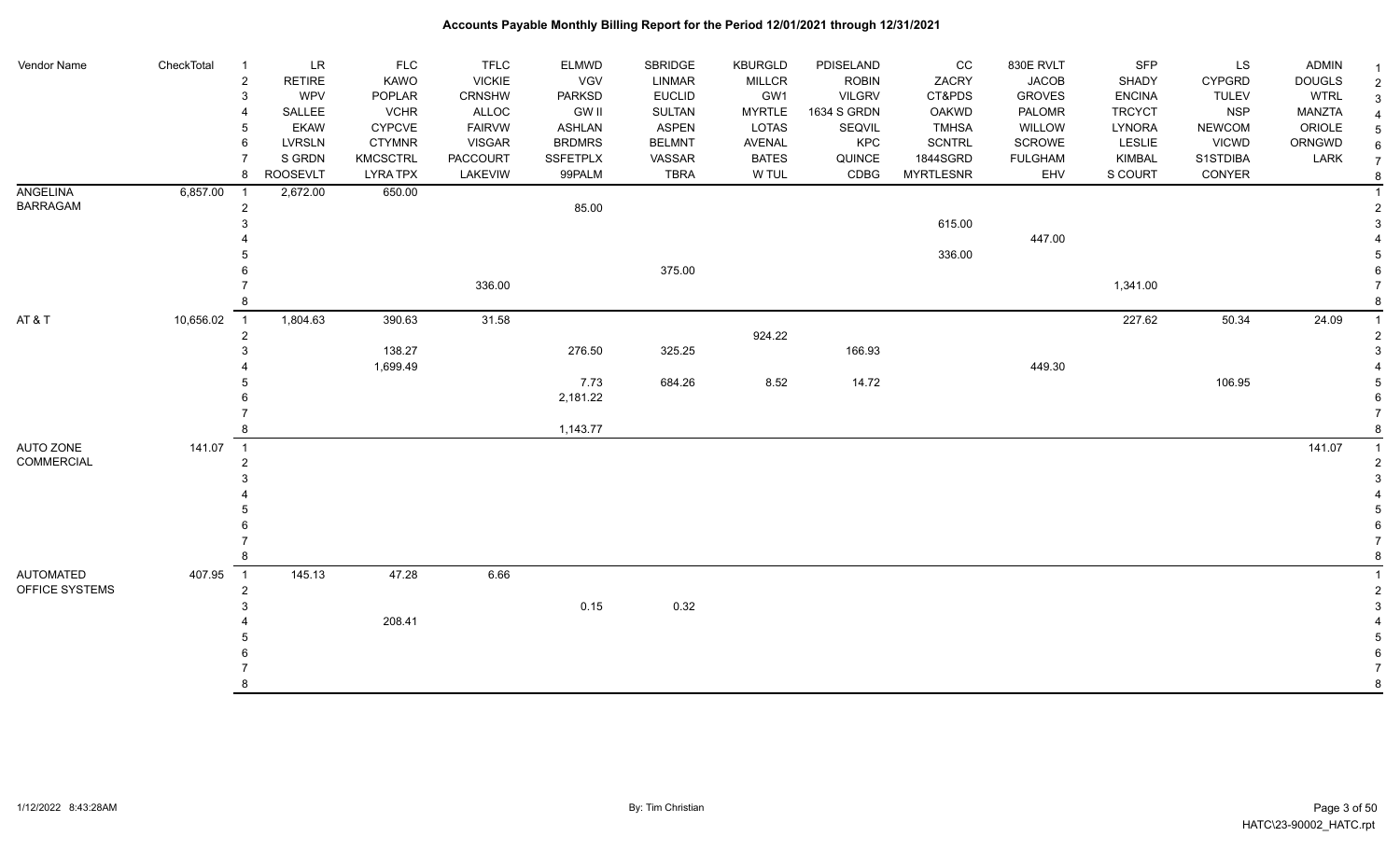| Vendor Name               | CheckTotal | $\overline{1}$                           | LR<br><b>FLC</b>             | <b>TFLC</b>   | <b>ELMWD</b>     | SBRIDGE       | <b>KBURGLD</b> | PDISELAND     | cc               | 830E RVLT      | <b>SFP</b>    | LS            | <b>ADMIN</b>  |  |
|---------------------------|------------|------------------------------------------|------------------------------|---------------|------------------|---------------|----------------|---------------|------------------|----------------|---------------|---------------|---------------|--|
|                           |            | $\overline{\mathbf{c}}$<br><b>RETIRE</b> | KAWO                         | <b>VICKIE</b> | VGV              | LINMAR        | <b>MILLCR</b>  | <b>ROBIN</b>  | ZACRY            | <b>JACOB</b>   | SHADY         | <b>CYPGRD</b> | <b>DOUGLS</b> |  |
|                           |            | 3                                        | <b>WPV</b><br>POPLAR         | CRNSHW        | PARKSD           | <b>EUCLID</b> | GW1            | <b>VILGRV</b> | CT&PDS           | <b>GROVES</b>  | <b>ENCINA</b> | <b>TULEV</b>  | <b>WTRL</b>   |  |
|                           |            | SALLEE                                   | <b>VCHR</b>                  | ALLOC         | <b>GW II</b>     | <b>SULTAN</b> | <b>MYRTLE</b>  | 1634 S GRDN   | <b>OAKWD</b>     | PALOMR         | <b>TRCYCT</b> | <b>NSP</b>    | MANZTA        |  |
|                           |            | 5                                        | <b>EKAW</b><br><b>CYPCVE</b> | <b>FAIRVW</b> | <b>ASHLAN</b>    | <b>ASPEN</b>  | LOTAS          | SEQVIL        | <b>TMHSA</b>     | WILLOW         | <b>LYNORA</b> | <b>NEWCOM</b> | ORIOLE        |  |
|                           |            | <b>LVRSLN</b><br>6                       | <b>CTYMNR</b>                | <b>VISGAR</b> | <b>BRDMRS</b>    | <b>BELMNT</b> | AVENAL         | KPC           | <b>SCNTRL</b>    | SCROWE         | <b>LESLIE</b> | <b>VICWD</b>  | ORNGWD        |  |
|                           |            | S GRDN                                   | <b>KMCSCTRL</b>              | PACCOURT      | <b>SSFETPLX</b>  | VASSAR        | <b>BATES</b>   | QUINCE        | 1844SGRD         | <b>FULGHAM</b> | KIMBAL        | S1STDIBA      | LARK          |  |
|                           |            | <b>ROOSEVLT</b><br>8                     | <b>LYRA TPX</b>              | LAKEVIW       | 99PALM           | <b>TBRA</b>   | W TUL          | CDBG          | <b>MYRTLESNR</b> | EHV            | S COURT       | CONYER        |               |  |
| <b>B.R. FUNSTEN &amp;</b> | 4,323.95   |                                          |                              |               |                  |               |                |               |                  |                |               |               | 4,323.95      |  |
| CO DBA TOM                |            | $\overline{2}$                           |                              |               |                  |               |                |               |                  |                |               |               |               |  |
|                           |            |                                          |                              |               |                  |               |                |               |                  |                |               |               |               |  |
|                           |            |                                          |                              |               |                  |               |                |               |                  |                |               |               |               |  |
|                           |            |                                          |                              |               |                  |               |                |               |                  |                |               |               |               |  |
|                           |            |                                          |                              |               |                  |               |                |               |                  |                |               |               |               |  |
|                           |            |                                          |                              |               |                  |               |                |               |                  |                |               |               |               |  |
|                           |            |                                          |                              |               |                  |               |                |               |                  |                |               |               |               |  |
| <b>BATTERY</b>            | 927.70     | 188.94<br>$\overline{1}$                 | 14.44                        |               |                  |               |                |               |                  |                |               |               | 724.32        |  |
| SYSTEMS, LLC              |            | $\overline{2}$                           |                              |               |                  |               |                |               |                  |                |               |               |               |  |
|                           |            |                                          |                              |               |                  |               |                |               |                  |                |               |               |               |  |
|                           |            |                                          |                              |               |                  |               |                |               |                  |                |               |               |               |  |
|                           |            |                                          |                              |               |                  |               |                |               |                  |                |               |               |               |  |
|                           |            |                                          |                              |               |                  |               |                |               |                  |                |               |               |               |  |
|                           |            |                                          |                              |               |                  |               |                |               |                  |                |               |               |               |  |
|                           |            |                                          |                              |               |                  |               |                |               |                  |                |               |               |               |  |
| <b>BAYNE PEST</b>         | 8,690.00   | 2,090.00<br>$\overline{1}$               |                              | 55.00         |                  |               |                |               |                  |                |               |               | 165.00        |  |
| CONTROL, INC              |            | 2                                        |                              |               | 600.00           | 110.00        | 110.00         |               |                  |                |               |               |               |  |
|                           |            |                                          |                              |               | 110.00           | 330.00        |                | 275.00        | 110.00           |                | 165.00        |               |               |  |
|                           |            |                                          |                              |               |                  |               | 165.00         |               |                  | 495.00         |               |               |               |  |
|                           |            | 495.00                                   | 55.00                        |               |                  | 55.00         |                |               | 1,630.00         |                | 110.00        | 55.00         |               |  |
|                           |            |                                          |                              |               | 275.00           |               |                |               | 110.00           |                |               |               |               |  |
|                           |            | 600.00                                   |                              | 165.00        | 110.00<br>250.00 |               |                |               |                  |                |               |               |               |  |
|                           |            |                                          |                              |               |                  |               |                |               |                  |                |               |               |               |  |
| <b>BERKADIA</b>           | 30,985.32  | $\overline{1}$                           |                              |               |                  |               |                |               |                  |                |               |               |               |  |
| <b>COMMERCIAL</b>         |            | $\overline{2}$                           |                              |               |                  |               |                |               |                  |                |               |               |               |  |
|                           |            |                                          |                              |               |                  |               |                | 8,482.12      |                  |                |               | 18,857.39     |               |  |
|                           |            |                                          | 3,645.81                     |               |                  |               |                |               |                  |                |               |               |               |  |
|                           |            |                                          |                              |               |                  |               |                |               |                  |                |               |               |               |  |
|                           |            |                                          |                              |               |                  |               |                |               |                  |                |               |               |               |  |
|                           |            |                                          |                              |               |                  |               |                |               |                  |                |               |               |               |  |
|                           |            |                                          |                              |               |                  |               |                |               |                  |                |               |               |               |  |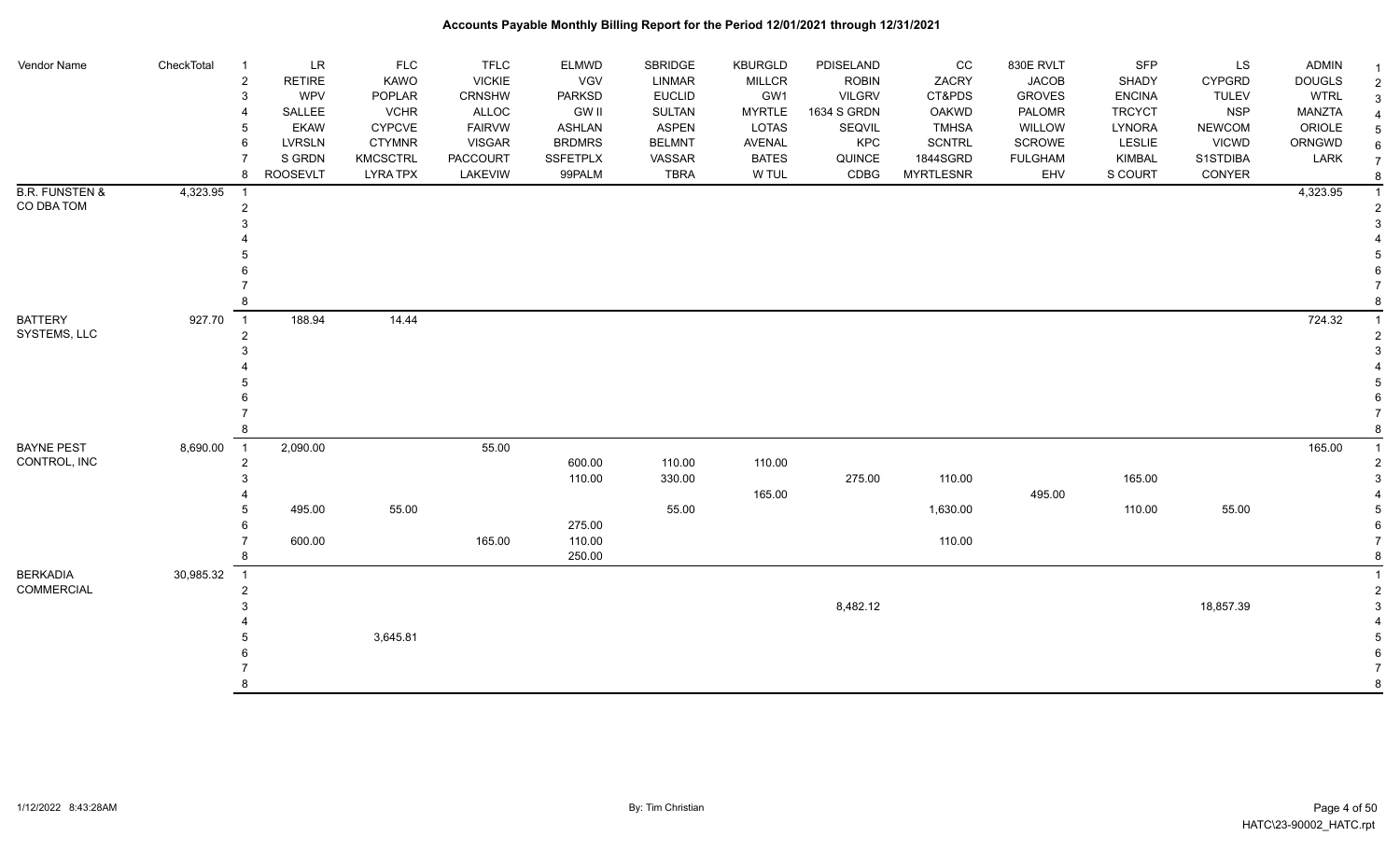| Vendor Name                          | CheckTotal | <b>LR</b><br>-1<br><b>RETIRE</b><br>$\overline{2}$<br>WPV<br>3<br>SALLEE<br><b>EKAW</b><br><b>LVRSLN</b><br>6<br>S GRDN<br><b>ROOSEVLT</b><br>8 | <b>FLC</b><br>KAWO<br>POPLAR<br><b>VCHR</b><br>CYPCVE<br><b>CTYMNR</b><br><b>KMCSCTRL</b><br><b>LYRA TPX</b> | <b>TFLC</b><br><b>VICKIE</b><br>CRNSHW<br>ALLOC<br><b>FAIRVW</b><br><b>VISGAR</b><br><b>PACCOURT</b><br>LAKEVIW | ELMWD<br>VGV<br>PARKSD<br><b>GW II</b><br><b>ASHLAN</b><br><b>BRDMRS</b><br>SSFETPLX<br>99PALM | SBRIDGE<br>LINMAR<br><b>EUCLID</b><br><b>SULTAN</b><br><b>ASPEN</b><br><b>BELMNT</b><br>VASSAR<br><b>TBRA</b> | KBURGLD<br>MILLCR<br>GW1<br><b>MYRTLE</b><br>LOTAS<br>AVENAL<br><b>BATES</b><br>W TUL | PDISELAND<br><b>ROBIN</b><br><b>VILGRV</b><br>1634 S GRDN<br>SEQVIL<br>KPC<br>QUINCE<br>CDBG | cc<br>ZACRY<br>CT&PDS<br><b>OAKWD</b><br><b>TMHSA</b><br><b>SCNTRL</b><br>1844SGRD<br><b>MYRTLESNR</b> | 830E RVLT<br><b>JACOB</b><br><b>GROVES</b><br>PALOMR<br>WILLOW<br>SCROWE<br><b>FULGHAM</b><br>EHV | <b>SFP</b><br>SHADY<br><b>ENCINA</b><br><b>TRCYCT</b><br>LYNORA<br>LESLIE<br>KIMBAL<br>S COURT | LS<br>CYPGRD<br><b>TULEV</b><br><b>NSP</b><br><b>NEWCOM</b><br><b>VICWD</b><br>S1STDIBA<br>CONYER | <b>ADMIN</b><br><b>DOUGLS</b><br><b>WTRL</b><br>MANZTA<br>ORIOLE<br>ORNGWD<br>LARK | -1<br>$\overline{2}$<br>3<br>$\overline{4}$<br>5<br>6<br>$\overline{7}$ |
|--------------------------------------|------------|-------------------------------------------------------------------------------------------------------------------------------------------------|--------------------------------------------------------------------------------------------------------------|-----------------------------------------------------------------------------------------------------------------|------------------------------------------------------------------------------------------------|---------------------------------------------------------------------------------------------------------------|---------------------------------------------------------------------------------------|----------------------------------------------------------------------------------------------|--------------------------------------------------------------------------------------------------------|---------------------------------------------------------------------------------------------------|------------------------------------------------------------------------------------------------|---------------------------------------------------------------------------------------------------|------------------------------------------------------------------------------------|-------------------------------------------------------------------------|
| <b>BONNEVILLE</b>                    | 15,717.76  | $\overline{\phantom{1}}$                                                                                                                        |                                                                                                              |                                                                                                                 |                                                                                                |                                                                                                               |                                                                                       |                                                                                              |                                                                                                        |                                                                                                   |                                                                                                |                                                                                                   |                                                                                    | -8                                                                      |
| MULTIFAMILY                          |            | $\overline{2}$                                                                                                                                  |                                                                                                              |                                                                                                                 |                                                                                                | 11,465.34                                                                                                     |                                                                                       |                                                                                              |                                                                                                        | 4,252.42                                                                                          |                                                                                                |                                                                                                   |                                                                                    |                                                                         |
| <b>BOVEE</b>                         | 1,450.00   | 350.00<br>$\overline{\phantom{0}}$ 1                                                                                                            |                                                                                                              |                                                                                                                 |                                                                                                |                                                                                                               |                                                                                       |                                                                                              |                                                                                                        |                                                                                                   |                                                                                                |                                                                                                   |                                                                                    |                                                                         |
| ENVIRONMENTAL                        |            | $\overline{2}$                                                                                                                                  |                                                                                                              |                                                                                                                 |                                                                                                |                                                                                                               |                                                                                       |                                                                                              |                                                                                                        |                                                                                                   |                                                                                                |                                                                                                   |                                                                                    | 2                                                                       |
|                                      |            |                                                                                                                                                 |                                                                                                              | 1,100.00                                                                                                        |                                                                                                |                                                                                                               |                                                                                       |                                                                                              |                                                                                                        |                                                                                                   |                                                                                                |                                                                                                   |                                                                                    |                                                                         |
| <b>BSE RENTS</b><br><b>EQUIPMENT</b> | 209.71     | $\overline{\phantom{0}}$ 1<br>$\overline{2}$                                                                                                    |                                                                                                              |                                                                                                                 |                                                                                                |                                                                                                               |                                                                                       |                                                                                              |                                                                                                        |                                                                                                   |                                                                                                |                                                                                                   | 209.71                                                                             |                                                                         |
| BSK &                                | 1,230.00   | $\overline{1}$                                                                                                                                  | 1,193.00                                                                                                     |                                                                                                                 |                                                                                                |                                                                                                               |                                                                                       |                                                                                              |                                                                                                        |                                                                                                   |                                                                                                |                                                                                                   |                                                                                    |                                                                         |
| ASSOCIATES, INC                      |            | $\overline{2}$<br>8                                                                                                                             |                                                                                                              |                                                                                                                 | 37.00                                                                                          |                                                                                                               |                                                                                       |                                                                                              |                                                                                                        |                                                                                                   |                                                                                                |                                                                                                   |                                                                                    | 8                                                                       |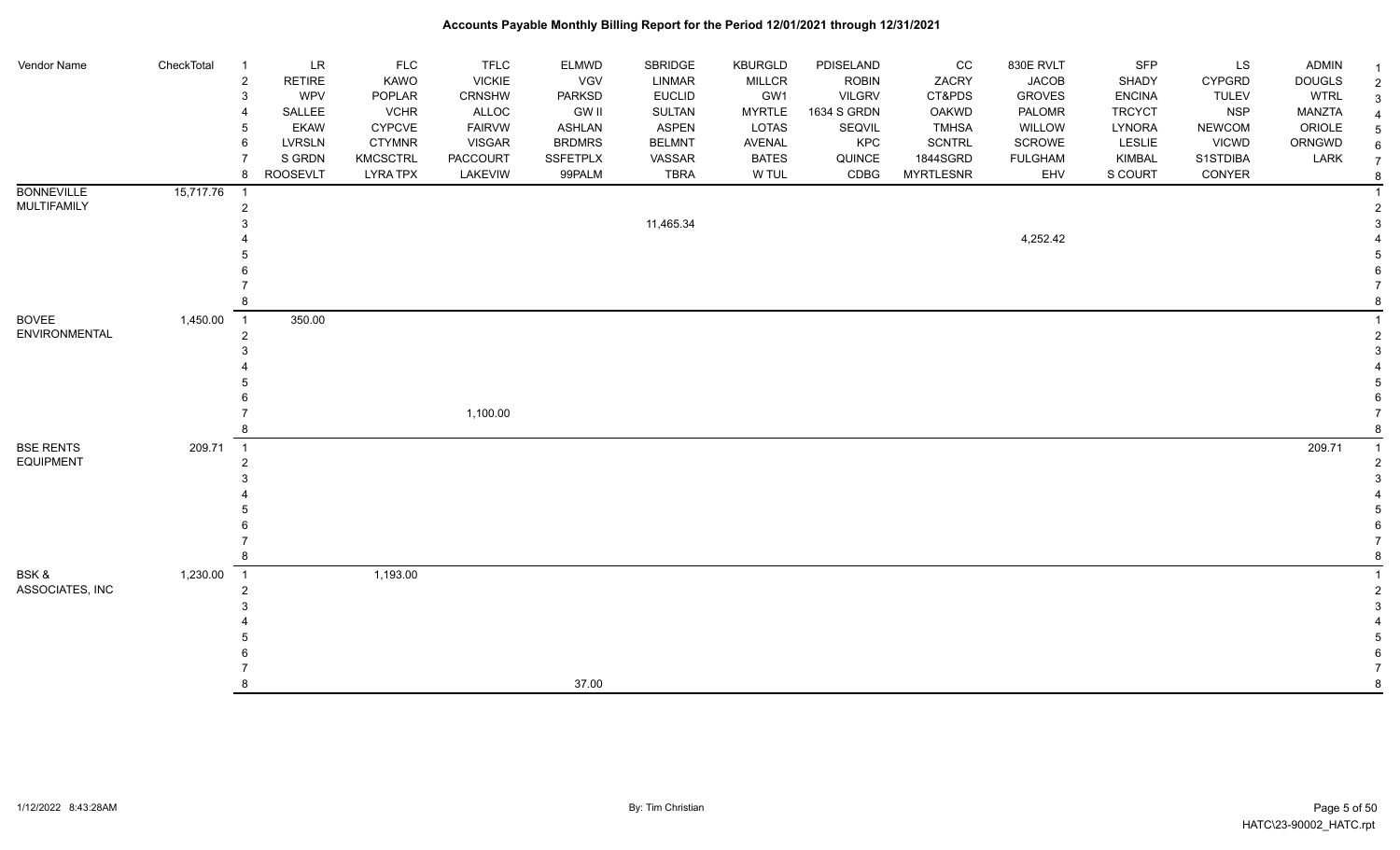| Vendor Name          | CheckTotal  | <b>LR</b><br>$\overline{1}$<br><b>RETIRE</b><br>$\overline{2}$ | <b>FLC</b><br>KAWO | <b>TFLC</b><br><b>VICKIE</b> | <b>ELMWD</b><br>VGV | <b>SBRIDGE</b><br>LINMAR | <b>KBURGLD</b><br><b>MILLCR</b> | PDISELAND<br><b>ROBIN</b> | cc<br>ZACRY      | 830E RVLT<br><b>JACOB</b> | SFP<br>SHADY  | <b>LS</b><br><b>CYPGRD</b> | <b>ADMIN</b><br><b>DOUGLS</b> | $\overline{2}$ |
|----------------------|-------------|----------------------------------------------------------------|--------------------|------------------------------|---------------------|--------------------------|---------------------------------|---------------------------|------------------|---------------------------|---------------|----------------------------|-------------------------------|----------------|
|                      |             | WPV<br>3                                                       | POPLAR             | CRNSHW                       | <b>PARKSD</b>       | <b>EUCLID</b>            | GW1                             | <b>VILGRV</b>             | CT&PDS           | <b>GROVES</b>             | <b>ENCINA</b> | <b>TULEV</b>               | <b>WTRL</b>                   |                |
|                      |             | SALLEE                                                         | <b>VCHR</b>        | ALLOC                        | <b>GW II</b>        | <b>SULTAN</b>            | <b>MYRTLE</b>                   | 1634 S GRDN               | OAKWD            | PALOMR                    | <b>TRCYCT</b> | <b>NSP</b>                 | <b>MANZTA</b>                 |                |
|                      |             | <b>EKAW</b>                                                    | <b>CYPCVE</b>      | <b>FAIRVW</b>                | ASHLAN              | ASPEN                    | LOTAS                           | SEQVIL                    | <b>TMHSA</b>     | WILLOW                    | LYNORA        | <b>NEWCOM</b>              | ORIOLE                        |                |
|                      |             | <b>LVRSLN</b><br>6                                             | <b>CTYMNR</b>      | <b>VISGAR</b>                | <b>BRDMRS</b>       | <b>BELMNT</b>            | <b>AVENAL</b>                   | KPC                       | <b>SCNTRL</b>    | SCROWE                    | LESLIE        | <b>VICWD</b>               | ORNGWD                        |                |
|                      |             | S GRDN                                                         | <b>KMCSCTRL</b>    | <b>PACCOURT</b>              | <b>SSFETPLX</b>     | VASSAR                   | <b>BATES</b>                    | QUINCE                    | 1844SGRD         | <b>FULGHAM</b>            | KIMBAL        | S1STDIBA                   | LARK                          |                |
|                      |             | <b>ROOSEVLT</b><br>8                                           | <b>LYRA TPX</b>    | LAKEVIW                      | 99PALM              | <b>TBRA</b>              | W TUL                           | CDBG                      | <b>MYRTLESNR</b> | EHV                       | S COURT       | CONYER                     |                               |                |
| <b>CALIFORNIA</b>    | 2,180.28    |                                                                |                    |                              |                     |                          |                                 |                           |                  |                           |               |                            | 2,180.28                      |                |
| <b>COMPUFORMS</b>    |             | $\overline{2}$                                                 |                    |                              |                     |                          |                                 |                           |                  |                           |               |                            |                               |                |
|                      |             |                                                                |                    |                              |                     |                          |                                 |                           |                  |                           |               |                            |                               |                |
|                      |             |                                                                |                    |                              |                     |                          |                                 |                           |                  |                           |               |                            |                               |                |
|                      |             |                                                                |                    |                              |                     |                          |                                 |                           |                  |                           |               |                            |                               |                |
|                      |             |                                                                |                    |                              |                     |                          |                                 |                           |                  |                           |               |                            |                               |                |
|                      |             |                                                                |                    |                              |                     |                          |                                 |                           |                  |                           |               |                            |                               |                |
| CALIFORNIA           | 20,845.91 1 | 5,535.35                                                       | 465.00             | 1.21                         |                     |                          |                                 |                           | 610.20           |                           |               |                            | 1,014.45                      |                |
| <b>WATER SERVICE</b> |             | $\overline{c}$                                                 | 65.76              |                              | 890.69              |                          | 2,895.43                        | 484.56                    |                  | 60.77                     |               |                            |                               |                |
|                      |             | 351.31                                                         |                    |                              |                     |                          |                                 |                           | 1,226.58         |                           | 77.36         |                            |                               |                |
|                      |             |                                                                | 67.13              |                              |                     |                          | 983.01                          |                           |                  |                           | 72.09         |                            |                               |                |
|                      |             | 512.85                                                         |                    | 446.15                       |                     |                          |                                 |                           | 462.78           | 349.33                    |               |                            |                               |                |
|                      |             |                                                                |                    |                              |                     |                          |                                 |                           |                  | 368.23                    |               |                            |                               |                |
|                      |             | 119.54                                                         | 198.13             | 484.34                       | 221.23              | 163.99                   |                                 |                           | 1,117.58         |                           | 1,600.86      |                            |                               |                |
|                      |             |                                                                |                    |                              |                     |                          |                                 |                           |                  |                           |               |                            |                               |                |
| CALPERS FISCAL       | 56,968.84   | $\overline{1}$                                                 |                    |                              |                     |                          |                                 |                           |                  |                           |               |                            | 56,968.84                     |                |
| <b>SERVICES</b>      |             | $\overline{2}$                                                 |                    |                              |                     |                          |                                 |                           |                  |                           |               |                            |                               |                |
|                      |             |                                                                |                    |                              |                     |                          |                                 |                           |                  |                           |               |                            |                               |                |
|                      |             |                                                                |                    |                              |                     |                          |                                 |                           |                  |                           |               |                            |                               |                |
|                      |             |                                                                |                    |                              |                     |                          |                                 |                           |                  |                           |               |                            |                               |                |
|                      |             |                                                                |                    |                              |                     |                          |                                 |                           |                  |                           |               |                            |                               |                |
|                      |             |                                                                |                    |                              |                     |                          |                                 |                           |                  |                           |               |                            |                               |                |
|                      |             |                                                                |                    |                              |                     |                          |                                 |                           |                  |                           |               |                            |                               |                |
| CARPET RESCUE &      | 2,095.01    | $\overline{1}$                                                 |                    |                              |                     |                          |                                 |                           |                  |                           |               |                            | 140.00                        |                |
| DRY OUTS INC.        |             | $\overline{2}$                                                 |                    |                              |                     | 150.00                   |                                 |                           |                  |                           |               |                            |                               |                |
|                      |             |                                                                |                    |                              | 1,805.01            |                          |                                 |                           |                  |                           |               |                            |                               |                |
|                      |             |                                                                |                    |                              |                     |                          |                                 |                           |                  |                           |               |                            |                               |                |
|                      |             |                                                                |                    |                              |                     |                          |                                 |                           |                  |                           |               |                            |                               |                |
|                      |             |                                                                |                    |                              |                     |                          |                                 |                           |                  |                           |               |                            |                               |                |
|                      |             | 8                                                              |                    |                              |                     |                          |                                 |                           |                  |                           |               |                            |                               | 8              |
|                      |             |                                                                |                    |                              |                     |                          |                                 |                           |                  |                           |               |                            |                               |                |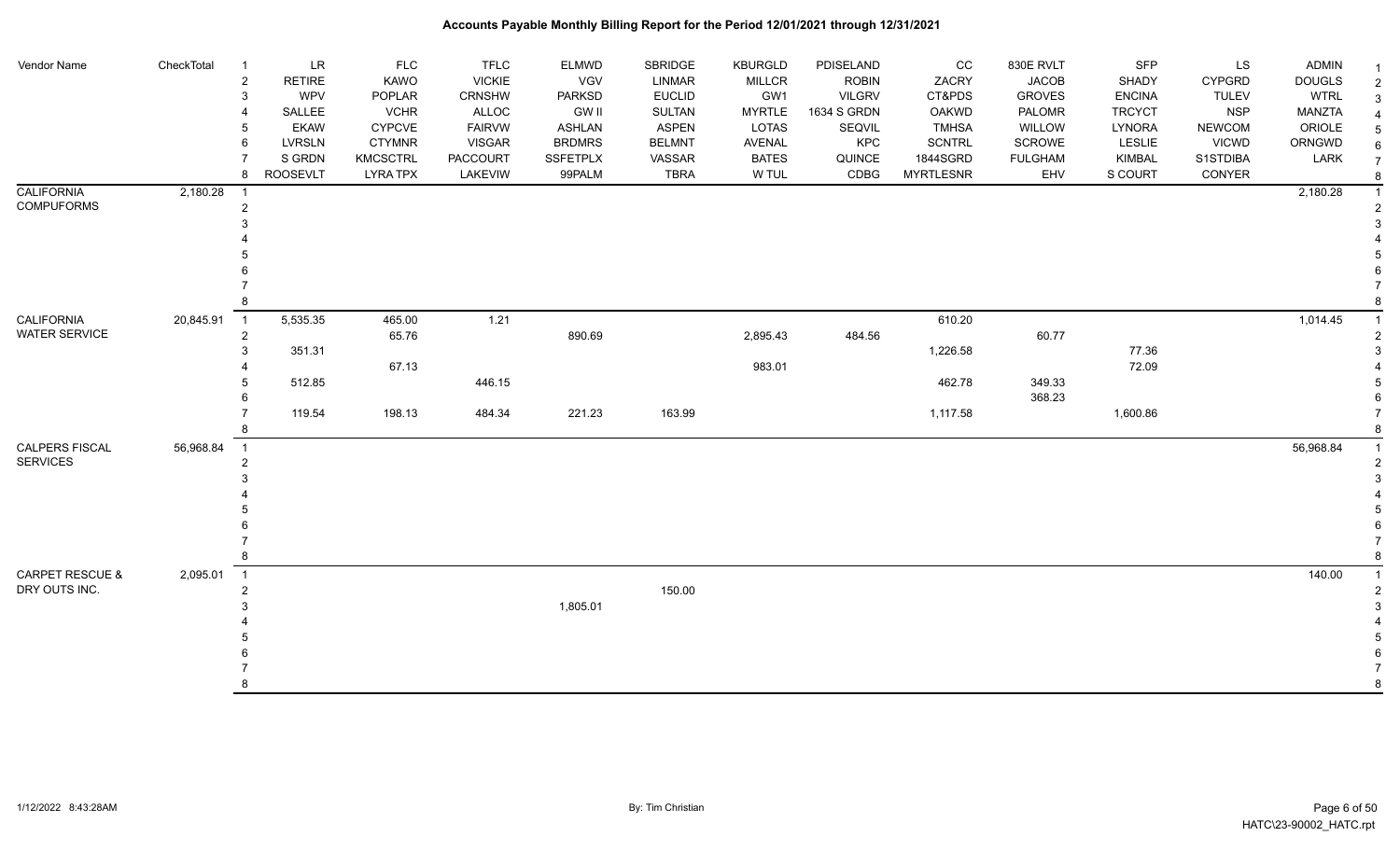| Vendor Name           | CheckTotal | $\overline{1}$             | $\ensuremath{\mathsf{LR}}\xspace$ | FLC             | <b>TFLC</b>   | <b>ELMWD</b>  | SBRIDGE       | <b>KBURGLD</b> | PDISELAND     | $_{\rm CC}$      | 830E RVLT      | SFP           | LS            | <b>ADMIN</b>  |  |
|-----------------------|------------|----------------------------|-----------------------------------|-----------------|---------------|---------------|---------------|----------------|---------------|------------------|----------------|---------------|---------------|---------------|--|
|                       |            | $\overline{c}$             | RETIRE                            | KAWO            | <b>VICKIE</b> | VGV           | <b>LINMAR</b> | <b>MILLCR</b>  | <b>ROBIN</b>  | ZACRY            | <b>JACOB</b>   | SHADY         | <b>CYPGRD</b> | <b>DOUGLS</b> |  |
|                       |            | $\mathbf 3$                | WPV                               | POPLAR          | CRNSHW        | <b>PARKSD</b> | <b>EUCLID</b> | GW1            | <b>VILGRV</b> | CT&PDS           | <b>GROVES</b>  | <b>ENCINA</b> | <b>TULEV</b>  | <b>WTRL</b>   |  |
|                       |            | $\overline{4}$             | SALLEE                            | <b>VCHR</b>     | <b>ALLOC</b>  | <b>GW II</b>  | SULTAN        | <b>MYRTLE</b>  | 1634 S GRDN   | OAKWD            | PALOMR         | <b>TRCYCT</b> | <b>NSP</b>    | MANZTA        |  |
|                       |            | 5                          | <b>EKAW</b>                       | <b>CYPCVE</b>   | <b>FAIRVW</b> | <b>ASHLAN</b> | <b>ASPEN</b>  | LOTAS          | SEQVIL        | <b>TMHSA</b>     | WILLOW         | LYNORA        | <b>NEWCOM</b> | ORIOLE        |  |
|                       |            | 6                          | LVRSLN                            | <b>CTYMNR</b>   | <b>VISGAR</b> | <b>BRDMRS</b> | <b>BELMNT</b> | AVENAL         | KPC           | SCNTRL           | <b>SCROWE</b>  | LESLIE        | <b>VICWD</b>  | ORNGWD        |  |
|                       |            | $\overline{7}$             | S GRDN                            | <b>KMCSCTRL</b> | PACCOURT      | SSFETPLX      | VASSAR        | <b>BATES</b>   | QUINCE        | 1844SGRD         | <b>FULGHAM</b> | KIMBAL        | S1STDIBA      | LARK          |  |
|                       |            | 8                          | <b>ROOSEVLT</b>                   | <b>LYRA TPX</b> | LAKEVIW       | 99PALM        | <b>TBRA</b>   | W TUL          | CDBG          | <b>MYRTLESNR</b> | EHV            | S COURT       | CONYER        |               |  |
| CDW                   | 332.87     | $\overline{\mathbf{1}}$    |                                   |                 |               |               |               |                |               |                  |                |               |               | 332.87        |  |
| <b>GOVERNMENT</b>     |            | $\overline{2}$             |                                   |                 |               |               |               |                |               |                  |                |               |               |               |  |
|                       |            | 3                          |                                   |                 |               |               |               |                |               |                  |                |               |               |               |  |
|                       |            |                            |                                   |                 |               |               |               |                |               |                  |                |               |               |               |  |
|                       |            |                            |                                   |                 |               |               |               |                |               |                  |                |               |               |               |  |
|                       |            |                            |                                   |                 |               |               |               |                |               |                  |                |               |               |               |  |
|                       |            |                            |                                   |                 |               |               |               |                |               |                  |                |               |               |               |  |
|                       |            | 8                          |                                   |                 |               |               |               |                |               |                  |                |               |               |               |  |
| Central Heating and   | 85.00      | $\overline{1}$             |                                   |                 |               |               |               |                |               |                  |                |               |               |               |  |
| Cooling Inc.          |            | $\overline{2}$             |                                   |                 |               |               |               |                |               |                  |                |               |               |               |  |
|                       |            | 3                          |                                   |                 |               |               |               |                |               |                  |                |               |               |               |  |
|                       |            |                            |                                   |                 |               |               |               |                |               |                  | 85.00          |               |               |               |  |
|                       |            |                            |                                   |                 |               |               |               |                |               |                  |                |               |               |               |  |
|                       |            |                            |                                   |                 |               |               |               |                |               |                  |                |               |               |               |  |
|                       |            |                            |                                   |                 |               |               |               |                |               |                  |                |               |               |               |  |
|                       |            | 8                          |                                   |                 |               |               |               |                |               |                  |                |               |               |               |  |
| CENTRAL VALLEY        | 6,541.65   | $\overline{\phantom{0}}$ 1 |                                   |                 |               |               |               |                |               |                  |                |               |               |               |  |
| <b>COALITION FOR</b>  |            | $\overline{2}$             |                                   |                 |               |               |               |                |               |                  |                |               |               |               |  |
|                       |            | 3                          |                                   |                 |               |               | 833.33        |                | 250.00        | 416.66           |                |               |               |               |  |
|                       |            |                            |                                   |                 |               |               |               |                |               |                  | 416.66         |               |               |               |  |
|                       |            |                            |                                   |                 |               |               | 833.33        |                | 625.00        |                  |                |               | 1,250.00      |               |  |
|                       |            |                            |                                   |                 |               | 1,250.00      | 666.67        |                |               |                  |                |               |               |               |  |
|                       |            |                            |                                   |                 |               |               |               |                |               |                  |                |               |               |               |  |
|                       |            | 8                          |                                   |                 |               |               |               |                |               |                  |                |               |               |               |  |
| <b>CHARTER</b>        | 219.98     | $\overline{\phantom{1}}$   |                                   |                 |               |               |               |                |               |                  |                |               |               |               |  |
| <b>COMMUNICATIONS</b> |            | $\sqrt{2}$                 |                                   |                 |               |               |               |                |               |                  |                |               |               |               |  |
|                       |            | 3                          |                                   |                 |               |               |               |                |               |                  |                |               |               |               |  |
|                       |            |                            |                                   |                 |               |               |               |                |               |                  |                |               |               |               |  |
|                       |            |                            |                                   |                 |               |               |               |                |               |                  |                |               | 219.98        |               |  |
|                       |            |                            |                                   |                 |               |               |               |                |               |                  |                |               |               |               |  |
|                       |            |                            |                                   |                 |               |               |               |                |               |                  |                |               |               |               |  |
|                       |            | 8                          |                                   |                 |               |               |               |                |               |                  |                |               |               |               |  |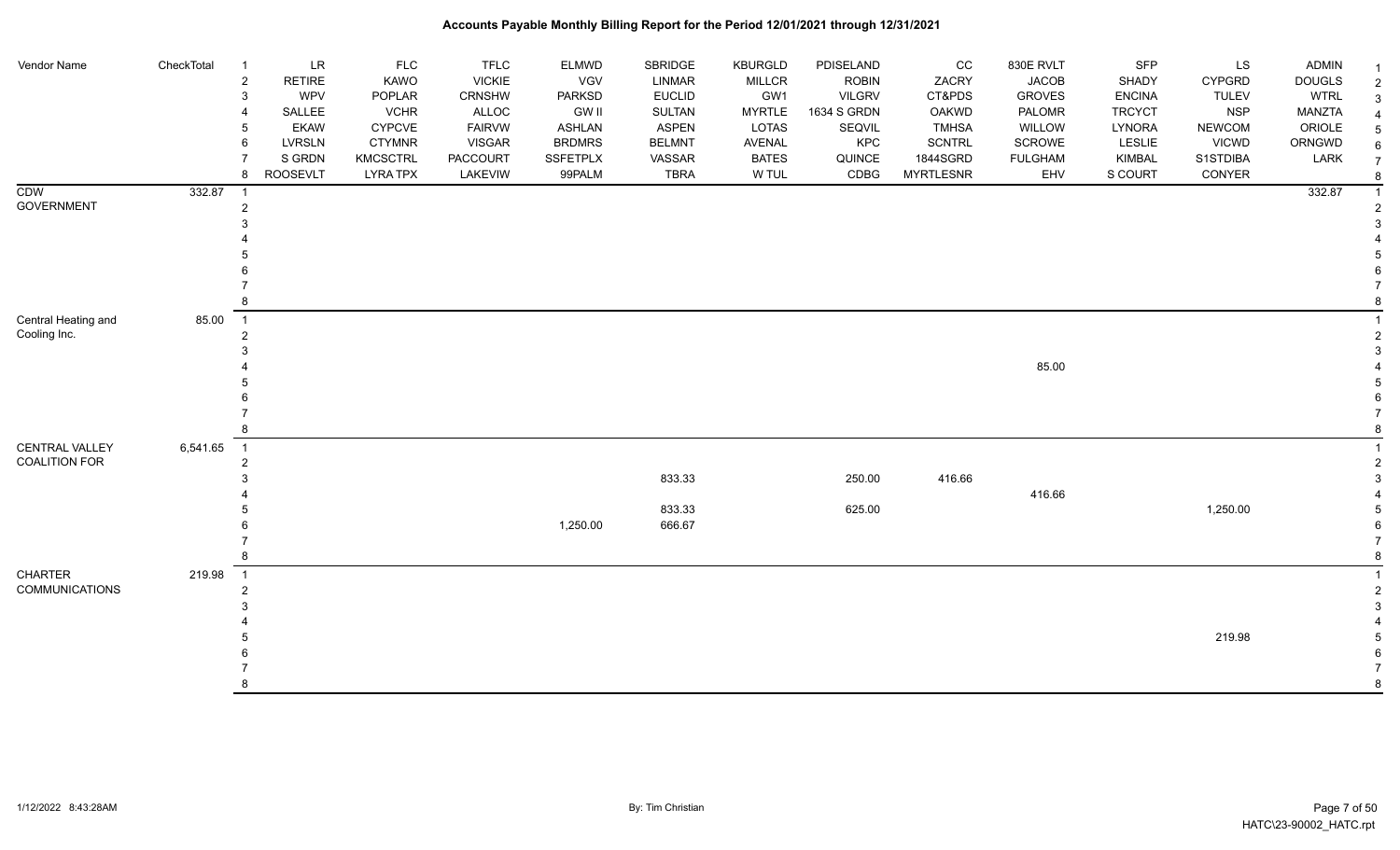| Vendor Name                     | CheckTotal | LR<br>$\overline{1}$<br>$\overline{c}$<br><b>RETIRE</b><br>3<br><b>WPV</b><br>SALLEE<br><b>EKAW</b><br>5<br><b>LVRSLN</b><br>6<br>S GRDN | <b>FLC</b><br>KAWO<br>POPLAR<br><b>VCHR</b><br><b>CYPCVE</b><br><b>CTYMNR</b><br>KMCSCTRL | <b>TFLC</b><br><b>VICKIE</b><br>CRNSHW<br>ALLOC<br><b>FAIRVW</b><br><b>VISGAR</b><br><b>PACCOURT</b> | <b>ELMWD</b><br>VGV<br>PARKSD<br><b>GW II</b><br>ASHLAN<br><b>BRDMRS</b><br><b>SSFETPLX</b> | <b>SBRIDGE</b><br><b>LINMAR</b><br><b>EUCLID</b><br>SULTAN<br><b>ASPEN</b><br><b>BELMNT</b><br>VASSAR | <b>KBURGLD</b><br><b>MILLCR</b><br>GW1<br><b>MYRTLE</b><br>LOTAS<br>AVENAL<br><b>BATES</b> | PDISELAND<br><b>ROBIN</b><br><b>VILGRV</b><br>1634 S GRDN<br>SEQVIL<br>KPC<br>QUINCE | cc<br>ZACRY<br>CT&PDS<br><b>OAKWD</b><br><b>TMHSA</b><br><b>SCNTRL</b><br>1844SGRD | 830E RVLT<br><b>JACOB</b><br><b>GROVES</b><br>PALOMR<br>WILLOW<br>SCROWE<br><b>FULGHAM</b> | SFP<br>SHADY<br><b>ENCINA</b><br><b>TRCYCT</b><br><b>LYNORA</b><br>LESLIE<br>KIMBAL | LS<br><b>CYPGRD</b><br><b>TULEV</b><br><b>NSP</b><br><b>NEWCOM</b><br><b>VICWD</b><br>S1STDIBA | <b>ADMIN</b><br><b>DOUGLS</b><br><b>WTRL</b><br><b>MANZTA</b><br>ORIOLE<br>ORNGWD<br>LARK | $\overline{\mathbf{1}}$<br>2<br>3<br>$\sqrt{5}$<br>6<br>$\overline{7}$ |
|---------------------------------|------------|------------------------------------------------------------------------------------------------------------------------------------------|-------------------------------------------------------------------------------------------|------------------------------------------------------------------------------------------------------|---------------------------------------------------------------------------------------------|-------------------------------------------------------------------------------------------------------|--------------------------------------------------------------------------------------------|--------------------------------------------------------------------------------------|------------------------------------------------------------------------------------|--------------------------------------------------------------------------------------------|-------------------------------------------------------------------------------------|------------------------------------------------------------------------------------------------|-------------------------------------------------------------------------------------------|------------------------------------------------------------------------|
|                                 |            | <b>ROOSEVLT</b><br>8                                                                                                                     | <b>LYRA TPX</b>                                                                           | LAKEVIW                                                                                              | 99PALM                                                                                      | <b>TBRA</b>                                                                                           | W TUL                                                                                      | CDBG                                                                                 | <b>MYRTLESNR</b>                                                                   | EHV                                                                                        | S COURT                                                                             | CONYER                                                                                         |                                                                                           | 8                                                                      |
| CHICAGO TITLE<br><b>COMPANY</b> | 569,877.60 | - 1<br>$\overline{2}$                                                                                                                    | 569,877.60                                                                                |                                                                                                      |                                                                                             |                                                                                                       |                                                                                            |                                                                                      |                                                                                    |                                                                                            |                                                                                     |                                                                                                |                                                                                           |                                                                        |
|                                 |            |                                                                                                                                          |                                                                                           |                                                                                                      |                                                                                             |                                                                                                       |                                                                                            |                                                                                      |                                                                                    |                                                                                            |                                                                                     |                                                                                                |                                                                                           |                                                                        |
| <b>CINTAS</b>                   | 3,692.89   | 1,193.22<br>$\overline{1}$                                                                                                               | 650.53                                                                                    | 55.86                                                                                                |                                                                                             |                                                                                                       |                                                                                            |                                                                                      | 2.94                                                                               |                                                                                            | 53.27                                                                               | 37.03                                                                                          | 1,021.12                                                                                  |                                                                        |
| CORPORATION                     |            | $\overline{c}$                                                                                                                           | 0.73                                                                                      |                                                                                                      | 4.56                                                                                        | 71.57                                                                                                 | 3.87                                                                                       | 1.68                                                                                 |                                                                                    | 0.40                                                                                       |                                                                                     |                                                                                                |                                                                                           |                                                                        |
|                                 |            | 2.43                                                                                                                                     | 15.26<br>345.60                                                                           | 18.25                                                                                                | 35.43                                                                                       | 3.44<br>55.89                                                                                         | 4.36                                                                                       | 0.18                                                                                 | 2.45<br>2.14                                                                       | 0.91                                                                                       | 0.58<br>0.65                                                                        | 10.72<br>1.81                                                                                  |                                                                                           |                                                                        |
|                                 |            | 1.02                                                                                                                                     | 2.04                                                                                      | 1.56                                                                                                 | 0.43<br>3.65                                                                                | 10.72<br>1.38                                                                                         | 5.59                                                                                       | 9.62                                                                                 | 3.28                                                                               | 2.43                                                                                       | 2.38                                                                                | 16.55                                                                                          |                                                                                           |                                                                        |
|                                 |            | 1.52                                                                                                                                     | 1.46                                                                                      | 1.54                                                                                                 | 1.29<br>16.68                                                                               |                                                                                                       |                                                                                            | 1.13                                                                                 | 4.55                                                                               |                                                                                            | 7.01                                                                                | 0.18                                                                                           |                                                                                           |                                                                        |
| <b>CITIZENS</b>                 | 49,455.99  | $\overline{1}$                                                                                                                           |                                                                                           |                                                                                                      |                                                                                             |                                                                                                       |                                                                                            |                                                                                      |                                                                                    |                                                                                            |                                                                                     |                                                                                                |                                                                                           |                                                                        |
| <b>BUSINESS BANK</b>            |            | 2                                                                                                                                        | 16,617.04                                                                                 |                                                                                                      |                                                                                             |                                                                                                       | 19,215.50                                                                                  |                                                                                      |                                                                                    |                                                                                            |                                                                                     |                                                                                                |                                                                                           |                                                                        |
|                                 |            |                                                                                                                                          |                                                                                           |                                                                                                      |                                                                                             |                                                                                                       | 9,348.09                                                                                   |                                                                                      |                                                                                    |                                                                                            |                                                                                     |                                                                                                |                                                                                           |                                                                        |
|                                 |            |                                                                                                                                          |                                                                                           |                                                                                                      |                                                                                             |                                                                                                       |                                                                                            |                                                                                      |                                                                                    |                                                                                            |                                                                                     |                                                                                                | 4,275.36                                                                                  |                                                                        |
|                                 |            |                                                                                                                                          |                                                                                           |                                                                                                      |                                                                                             |                                                                                                       |                                                                                            |                                                                                      |                                                                                    |                                                                                            |                                                                                     |                                                                                                |                                                                                           |                                                                        |
| CITY OF DINUBA                  | 12,314.26  | 7,640.67<br>$\overline{1}$                                                                                                               |                                                                                           |                                                                                                      |                                                                                             |                                                                                                       |                                                                                            |                                                                                      |                                                                                    |                                                                                            |                                                                                     |                                                                                                |                                                                                           |                                                                        |
|                                 |            | 2                                                                                                                                        |                                                                                           |                                                                                                      |                                                                                             |                                                                                                       |                                                                                            |                                                                                      |                                                                                    |                                                                                            |                                                                                     |                                                                                                |                                                                                           |                                                                        |
|                                 |            |                                                                                                                                          |                                                                                           |                                                                                                      |                                                                                             | 4,673.59                                                                                              |                                                                                            |                                                                                      |                                                                                    |                                                                                            |                                                                                     |                                                                                                |                                                                                           |                                                                        |
|                                 |            |                                                                                                                                          |                                                                                           |                                                                                                      |                                                                                             |                                                                                                       |                                                                                            |                                                                                      |                                                                                    |                                                                                            |                                                                                     |                                                                                                |                                                                                           |                                                                        |
|                                 |            |                                                                                                                                          |                                                                                           |                                                                                                      |                                                                                             |                                                                                                       |                                                                                            |                                                                                      |                                                                                    |                                                                                            |                                                                                     |                                                                                                |                                                                                           |                                                                        |
|                                 |            |                                                                                                                                          |                                                                                           |                                                                                                      |                                                                                             |                                                                                                       |                                                                                            |                                                                                      |                                                                                    |                                                                                            |                                                                                     |                                                                                                |                                                                                           |                                                                        |
|                                 |            |                                                                                                                                          |                                                                                           |                                                                                                      |                                                                                             |                                                                                                       |                                                                                            |                                                                                      |                                                                                    |                                                                                            |                                                                                     |                                                                                                |                                                                                           | 8                                                                      |
|                                 |            |                                                                                                                                          |                                                                                           |                                                                                                      |                                                                                             |                                                                                                       |                                                                                            |                                                                                      |                                                                                    |                                                                                            |                                                                                     |                                                                                                |                                                                                           |                                                                        |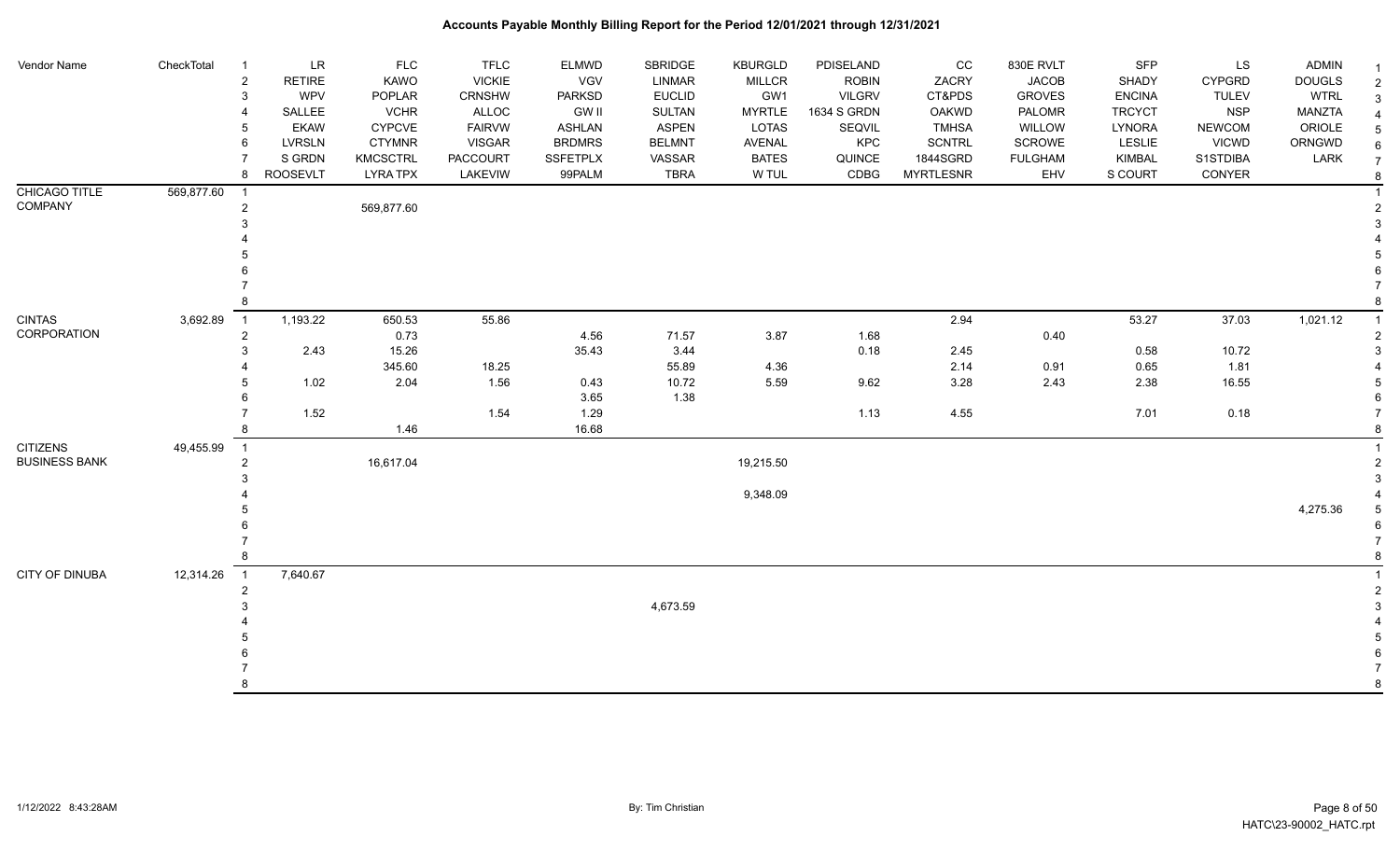| Vendor Name                    | CheckTotal | $\overline{1}$<br>$\overline{c}$<br>$\mathbf{3}$<br>4<br>-5<br>6<br>8 | $\ensuremath{\mathsf{LR}}\xspace$<br>RETIRE<br>WPV<br>SALLEE<br><b>EKAW</b><br><b>LVRSLN</b><br>S GRDN<br><b>ROOSEVLT</b> | <b>FLC</b><br>KAWO<br>POPLAR<br><b>VCHR</b><br><b>CYPCVE</b><br><b>CTYMNR</b><br><b>KMCSCTRL</b><br><b>LYRA TPX</b> | <b>TFLC</b><br><b>VICKIE</b><br>CRNSHW<br>ALLOC<br><b>FAIRVW</b><br><b>VISGAR</b><br>PACCOURT<br>LAKEVIW | <b>ELMWD</b><br>VGV<br><b>PARKSD</b><br><b>GW II</b><br><b>ASHLAN</b><br><b>BRDMRS</b><br><b>SSFETPLX</b><br>99PALM | SBRIDGE<br><b>LINMAR</b><br><b>EUCLID</b><br><b>SULTAN</b><br>ASPEN<br><b>BELMNT</b><br>VASSAR<br><b>TBRA</b> | <b>KBURGLD</b><br><b>MILLCR</b><br>GW1<br><b>MYRTLE</b><br>LOTAS<br>AVENAL<br><b>BATES</b><br>W TUL | PDISELAND<br><b>ROBIN</b><br>VILGRV<br>1634 S GRDN<br>SEQVIL<br>KPC<br>QUINCE<br>CDBG | CC<br>ZACRY<br>CT&PDS<br>OAKWD<br><b>TMHSA</b><br><b>SCNTRL</b><br>1844SGRD<br><b>MYRTLESNR</b> | 830E RVLT<br><b>JACOB</b><br><b>GROVES</b><br>PALOMR<br>WILLOW<br>SCROWE<br><b>FULGHAM</b><br>EHV | SFP<br>SHADY<br><b>ENCINA</b><br><b>TRCYCT</b><br>LYNORA<br>LESLIE<br>KIMBAL<br>S COURT | LS<br><b>CYPGRD</b><br><b>TULEV</b><br><b>NSP</b><br><b>NEWCOM</b><br><b>VICWD</b><br>S1STDIBA<br>CONYER | ADMIN<br><b>DOUGLS</b><br><b>WTRL</b><br><b>MANZTA</b><br>ORIOLE<br>ORNGWD<br>LARK | $\overline{2}$<br>3<br>6<br>$\overline{7}$<br>8 |
|--------------------------------|------------|-----------------------------------------------------------------------|---------------------------------------------------------------------------------------------------------------------------|---------------------------------------------------------------------------------------------------------------------|----------------------------------------------------------------------------------------------------------|---------------------------------------------------------------------------------------------------------------------|---------------------------------------------------------------------------------------------------------------|-----------------------------------------------------------------------------------------------------|---------------------------------------------------------------------------------------|-------------------------------------------------------------------------------------------------|---------------------------------------------------------------------------------------------------|-----------------------------------------------------------------------------------------|----------------------------------------------------------------------------------------------------------|------------------------------------------------------------------------------------|-------------------------------------------------|
| <b>CITY OF EXETER</b>          | 2,722.29   | 2                                                                     |                                                                                                                           |                                                                                                                     |                                                                                                          |                                                                                                                     | 2,388.96                                                                                                      |                                                                                                     | 333.33                                                                                |                                                                                                 |                                                                                                   |                                                                                         |                                                                                                          |                                                                                    |                                                 |
| CITY OF<br><b>FARMERSVILLE</b> | 9,471.67 1 | $\overline{2}$                                                        |                                                                                                                           |                                                                                                                     |                                                                                                          |                                                                                                                     |                                                                                                               |                                                                                                     | 5,224.04                                                                              |                                                                                                 | 4,247.63                                                                                          |                                                                                         |                                                                                                          |                                                                                    |                                                 |
| CITY OF<br><b>KINGSBURG</b>    | 2,759.20   | $\overline{1}$<br>$\overline{2}$<br>8                                 |                                                                                                                           |                                                                                                                     |                                                                                                          |                                                                                                                     | 2,759.20                                                                                                      |                                                                                                     |                                                                                       |                                                                                                 |                                                                                                   |                                                                                         |                                                                                                          |                                                                                    |                                                 |
| CITY OF LINDSAY                | 950.86     | $\overline{1}$<br>$\overline{2}$                                      |                                                                                                                           |                                                                                                                     |                                                                                                          | 234.87                                                                                                              |                                                                                                               |                                                                                                     | 715.99                                                                                |                                                                                                 |                                                                                                   |                                                                                         |                                                                                                          |                                                                                    |                                                 |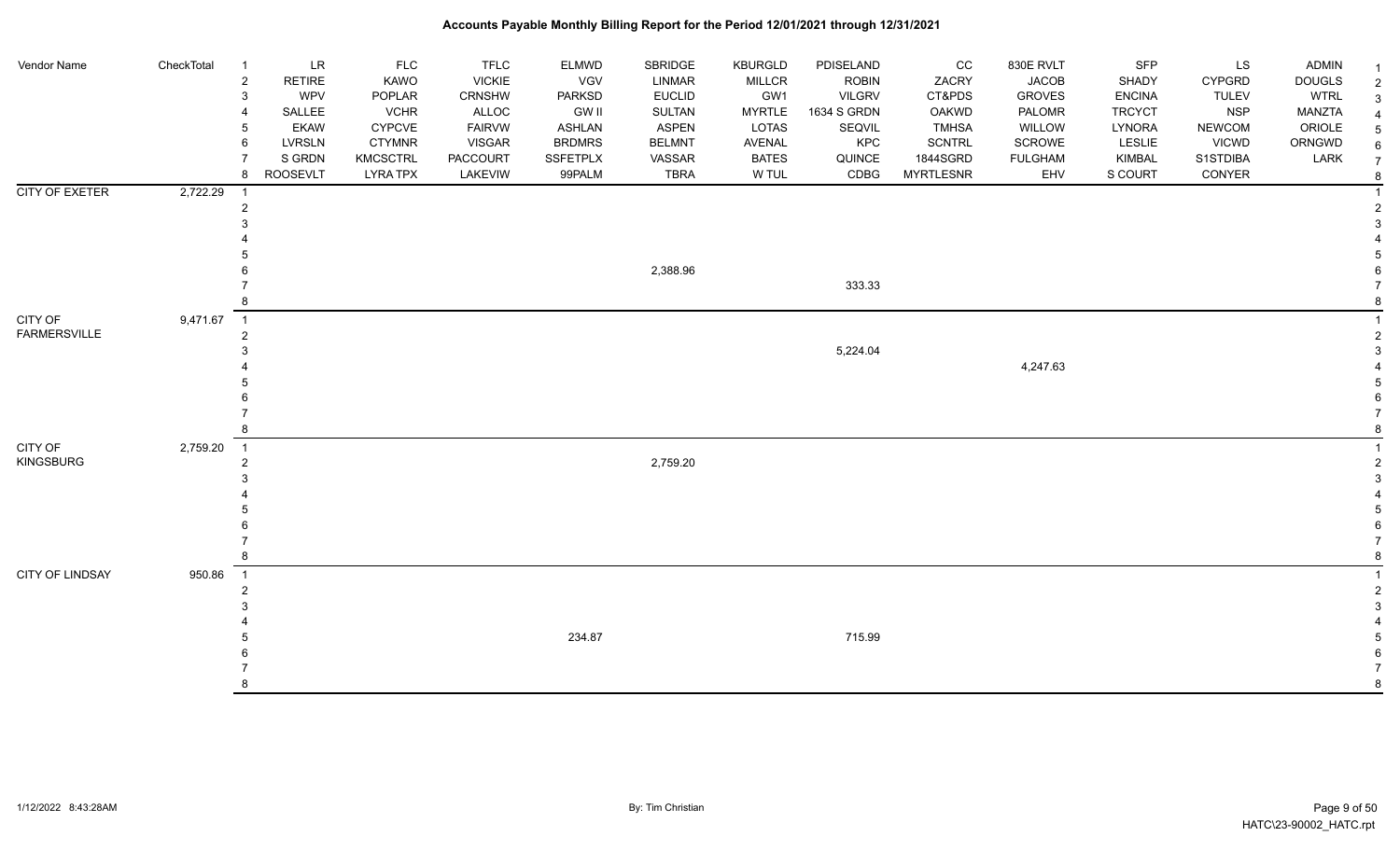| Vendor Name                      | CheckTotal | LR<br>-1<br><b>RETIRE</b><br>2<br>WPV<br>3<br>SALLEE<br><b>EKAW</b><br>5<br><b>LVRSLN</b><br>6<br>S GRDN | <b>FLC</b><br><b>KAWO</b><br>POPLAR<br><b>VCHR</b><br><b>CYPCVE</b><br><b>CTYMNR</b><br><b>KMCSCTRL</b> | <b>TFLC</b><br><b>VICKIE</b><br>CRNSHW<br>ALLOC<br><b>FAIRVW</b><br><b>VISGAR</b><br><b>PACCOURT</b> | <b>ELMWD</b><br><b>VGV</b><br><b>PARKSD</b><br><b>GW II</b><br><b>ASHLAN</b><br><b>BRDMRS</b><br><b>SSFETPLX</b> | SBRIDGE<br><b>LINMAR</b><br><b>EUCLID</b><br><b>SULTAN</b><br><b>ASPEN</b><br><b>BELMNT</b><br>VASSAR | <b>KBURGLD</b><br><b>MILLCR</b><br>GW1<br><b>MYRTLE</b><br>LOTAS<br>AVENAL<br><b>BATES</b> | PDISELAND<br><b>ROBIN</b><br><b>VILGRV</b><br>1634 S GRDN<br>SEQVIL<br>KPC<br>QUINCE | cc<br>ZACRY<br>CT&PDS<br><b>OAKWD</b><br><b>TMHSA</b><br><b>SCNTRL</b><br>1844SGRD | 830E RVLT<br><b>JACOB</b><br><b>GROVES</b><br>PALOMR<br>WILLOW<br>SCROWE<br><b>FULGHAM</b> | SFP<br><b>SHADY</b><br><b>ENCINA</b><br><b>TRCYCT</b><br><b>LYNORA</b><br><b>LESLIE</b><br><b>KIMBAL</b> | LS<br><b>CYPGRD</b><br><b>TULEV</b><br><b>NSP</b><br><b>NEWCOM</b><br><b>VICWD</b><br>S1STDIBA | ADMIN<br><b>DOUGLS</b><br><b>WTRL</b><br>MANZTA<br>ORIOLE<br>ORNGWD<br>LARK | $\overline{c}$<br>$\mathbf{3}$<br>$\overline{4}$<br>5<br>6<br>$\overline{7}$ |
|----------------------------------|------------|----------------------------------------------------------------------------------------------------------|---------------------------------------------------------------------------------------------------------|------------------------------------------------------------------------------------------------------|------------------------------------------------------------------------------------------------------------------|-------------------------------------------------------------------------------------------------------|--------------------------------------------------------------------------------------------|--------------------------------------------------------------------------------------|------------------------------------------------------------------------------------|--------------------------------------------------------------------------------------------|----------------------------------------------------------------------------------------------------------|------------------------------------------------------------------------------------------------|-----------------------------------------------------------------------------|------------------------------------------------------------------------------|
|                                  |            | <b>ROOSEVLT</b><br>8                                                                                     | <b>LYRA TPX</b>                                                                                         | LAKEVIW                                                                                              | 99PALM                                                                                                           | <b>TBRA</b>                                                                                           | W TUL                                                                                      | CDBG                                                                                 | <b>MYRTLESNR</b>                                                                   | EHV                                                                                        | S COURT                                                                                                  | CONYER                                                                                         |                                                                             | $\boldsymbol{8}$                                                             |
| CITY OF<br>PORTERVILLE           | 44,034.35  | 13,886.67<br>$\overline{c}$                                                                              | 13.47                                                                                                   |                                                                                                      |                                                                                                                  |                                                                                                       |                                                                                            |                                                                                      |                                                                                    |                                                                                            | 4,867.53                                                                                                 | 10,288.74                                                                                      | 249.25                                                                      | $\overline{1}$<br>$\overline{2}$                                             |
|                                  |            |                                                                                                          |                                                                                                         |                                                                                                      |                                                                                                                  |                                                                                                       | 1,027.96                                                                                   | 9.62                                                                                 | 86.79                                                                              |                                                                                            |                                                                                                          | 13,604.32                                                                                      |                                                                             |                                                                              |
|                                  |            |                                                                                                          |                                                                                                         |                                                                                                      |                                                                                                                  |                                                                                                       |                                                                                            |                                                                                      |                                                                                    |                                                                                            |                                                                                                          |                                                                                                |                                                                             |                                                                              |
| CITY OF TULARE                   | 56,979.06  | 22,011.43<br>$\overline{1}$<br>$\overline{2}$                                                            | 241.57                                                                                                  | 4,675.48                                                                                             |                                                                                                                  |                                                                                                       |                                                                                            |                                                                                      |                                                                                    |                                                                                            |                                                                                                          |                                                                                                | 1,714.56                                                                    |                                                                              |
|                                  |            |                                                                                                          | 3,934.26                                                                                                |                                                                                                      | 6,698.55                                                                                                         | 5,631.62                                                                                              |                                                                                            |                                                                                      | 1,565.35<br>1,517.77                                                               |                                                                                            | 1,281.21                                                                                                 | 6,653.05<br>527.11                                                                             | 266.65                                                                      | 3<br>5                                                                       |
|                                  |            |                                                                                                          | 260.45                                                                                                  |                                                                                                      |                                                                                                                  |                                                                                                       |                                                                                            |                                                                                      |                                                                                    |                                                                                            |                                                                                                          |                                                                                                |                                                                             |                                                                              |
| CITY OF TULARE<br><b>FINANCE</b> | 138.30     | $\overline{1}$<br>2                                                                                      |                                                                                                         |                                                                                                      |                                                                                                                  |                                                                                                       |                                                                                            |                                                                                      |                                                                                    |                                                                                            |                                                                                                          |                                                                                                |                                                                             | $\overline{2}$<br>3                                                          |
|                                  |            |                                                                                                          |                                                                                                         |                                                                                                      |                                                                                                                  |                                                                                                       |                                                                                            |                                                                                      |                                                                                    |                                                                                            |                                                                                                          | 138.30                                                                                         |                                                                             | 5<br>8                                                                       |
| CITY OF VISALIA                  | 37,898.55  | 10,548.16<br>$\overline{1}$<br>$\overline{c}$                                                            | 1,006.72<br>111.52                                                                                      | 3.80                                                                                                 | 3,469.19                                                                                                         |                                                                                                       | 3,604.31                                                                                   | 545.97                                                                               | 545.17                                                                             | 321.69                                                                                     |                                                                                                          |                                                                                                | 1,413.38                                                                    | $\overline{2}$                                                               |
|                                  |            | 3<br>1,357.14                                                                                            | 300.21                                                                                                  |                                                                                                      |                                                                                                                  |                                                                                                       | 2,205.48                                                                                   |                                                                                      | 1,349.91                                                                           |                                                                                            | 1,387.93<br>164.35                                                                                       |                                                                                                |                                                                             | 3                                                                            |
|                                  |            | 418.84                                                                                                   |                                                                                                         | 444.49                                                                                               |                                                                                                                  |                                                                                                       |                                                                                            |                                                                                      | 575.08                                                                             | 553.29<br>416.40                                                                           |                                                                                                          |                                                                                                |                                                                             | .5                                                                           |
|                                  |            | 202.24<br>8                                                                                              | 511.43                                                                                                  | 1,507.93                                                                                             | 746.78                                                                                                           | 216.14                                                                                                |                                                                                            |                                                                                      | 1,080.26                                                                           |                                                                                            | 2,890.74                                                                                                 |                                                                                                |                                                                             | 8                                                                            |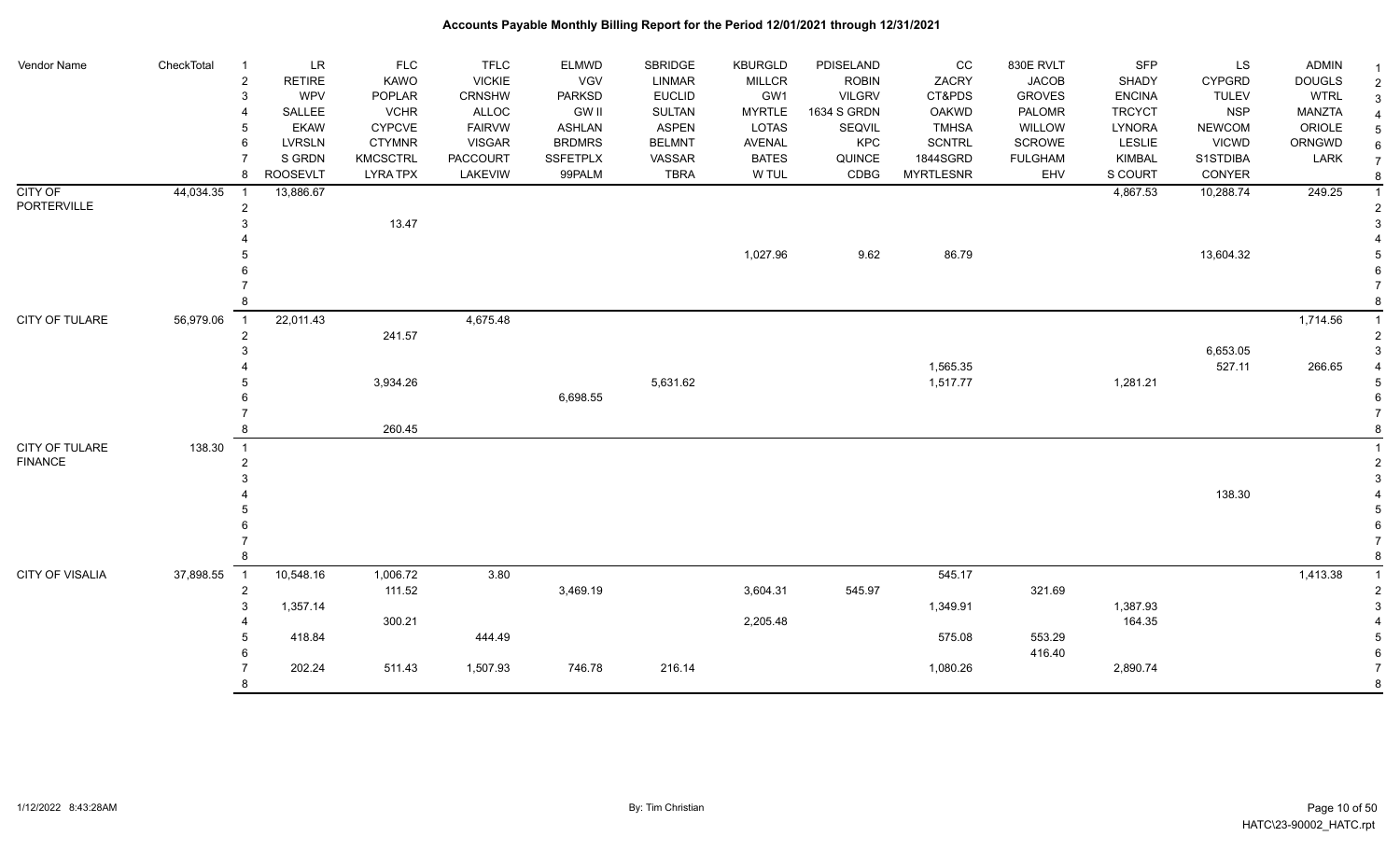| Vendor Name             | CheckTotal | $\overline{1}$ | <b>LR</b>       | <b>FLC</b>      | <b>TFLC</b>     | ELMWD         | SBRIDGE       | <b>KBURGLD</b> | PDISELAND     | CC               | 830E RVLT      | <b>SFP</b>    | LS            | ADMIN         |  |
|-------------------------|------------|----------------|-----------------|-----------------|-----------------|---------------|---------------|----------------|---------------|------------------|----------------|---------------|---------------|---------------|--|
|                         |            | $\overline{c}$ | <b>RETIRE</b>   | KAWO            | <b>VICKIE</b>   | VGV           | LINMAR        | <b>MILLCR</b>  | <b>ROBIN</b>  | ZACRY            | <b>JACOB</b>   | SHADY         | <b>CYPGRD</b> | <b>DOUGLS</b> |  |
|                         |            | $\mathbf{3}$   | WPV             | POPLAR          | CRNSHW          | PARKSD        | <b>EUCLID</b> | GW1            | <b>VILGRV</b> | CT&PDS           | <b>GROVES</b>  | <b>ENCINA</b> | <b>TULEV</b>  | <b>WTRL</b>   |  |
|                         |            | -4             | SALLEE          | <b>VCHR</b>     | ALLOC           | <b>GW II</b>  | <b>SULTAN</b> | <b>MYRTLE</b>  | 1634 S GRDN   | OAKWD            | PALOMR         | <b>TRCYCT</b> | <b>NSP</b>    | MANZTA        |  |
|                         |            | 5              | <b>EKAW</b>     | <b>CYPCVE</b>   | <b>FAIRVW</b>   | <b>ASHLAN</b> | <b>ASPEN</b>  | LOTAS          | SEQVIL        | <b>TMHSA</b>     | <b>WILLOW</b>  | LYNORA        | <b>NEWCOM</b> | ORIOLE        |  |
|                         |            | 6              | <b>LVRSLN</b>   | <b>CTYMNR</b>   | <b>VISGAR</b>   | <b>BRDMRS</b> | <b>BELMNT</b> | AVENAL         | KPC           | SCNTRL           | SCROWE         | LESLIE        | <b>VICWD</b>  | ORNGWD        |  |
|                         |            | $\overline{7}$ | S GRDN          | <b>KMCSCTRL</b> | <b>PACCOURT</b> | SSFETPLX      | VASSAR        | <b>BATES</b>   | QUINCE        | 1844SGRD         | <b>FULGHAM</b> | KIMBAL        | S1STDIBA      | LARK          |  |
|                         |            | 8              | <b>ROOSEVLT</b> | <b>LYRA TPX</b> | LAKEVIW         | 99PALM        | <b>TBRA</b>   | W TUL          | CDBG          | <b>MYRTLESNR</b> | EHV            | S COURT       | CONYER        |               |  |
| CITY OF                 | 6,662.30   | -1             | 3,632.30        |                 |                 |               |               |                |               |                  |                |               |               |               |  |
| WOODLAKE                |            | $\overline{c}$ |                 |                 |                 |               |               |                |               |                  |                |               |               |               |  |
|                         |            | 3              |                 |                 |                 | 3,030.00      |               |                |               |                  |                |               |               |               |  |
|                         |            |                |                 |                 |                 |               |               |                |               |                  |                |               |               |               |  |
|                         |            |                |                 |                 |                 |               |               |                |               |                  |                |               |               |               |  |
|                         |            |                |                 |                 |                 |               |               |                |               |                  |                |               |               |               |  |
|                         |            |                |                 |                 |                 |               |               |                |               |                  |                |               |               |               |  |
| <b>CITY REAL ESTATE</b> |            | 8              |                 |                 |                 |               |               |                |               |                  |                |               |               |               |  |
|                         | 11,710.00  | $\overline{1}$ |                 |                 |                 |               |               |                |               |                  |                |               |               |               |  |
| ADVISORS, INC           |            | $\overline{c}$ |                 |                 |                 |               |               |                |               |                  |                |               |               |               |  |
|                         |            | 3              |                 |                 |                 |               |               |                | 11,710.00     |                  |                |               |               |               |  |
|                         |            |                |                 |                 |                 |               |               |                |               |                  |                |               |               |               |  |
|                         |            | .5             |                 |                 |                 |               |               |                |               |                  |                |               |               |               |  |
|                         |            | -6             |                 |                 |                 |               |               |                |               |                  |                |               |               |               |  |
|                         |            | 8              |                 |                 |                 |               |               |                |               |                  |                |               |               |               |  |
| <b>CLINE'S BUSINESS</b> | 621.92     | $\overline{1}$ | 208.35          | 62.19           | 6.22            |               |               |                |               |                  |                |               |               |               |  |
| <b>EQUIPMENT INC</b>    |            | $\overline{c}$ |                 |                 |                 |               |               |                |               |                  |                |               |               |               |  |
|                         |            | 3              |                 |                 |                 |               |               |                |               |                  |                |               |               |               |  |
|                         |            |                |                 | 345.16          |                 |               |               |                |               |                  |                |               |               |               |  |
|                         |            |                |                 |                 |                 |               |               |                |               |                  |                |               |               |               |  |
|                         |            |                |                 |                 |                 |               |               |                |               |                  |                |               |               |               |  |
|                         |            |                |                 |                 |                 |               |               |                |               |                  |                |               |               |               |  |
|                         |            | 8              |                 |                 |                 |               |               |                |               |                  |                |               |               |               |  |
| <b>CMA FIRE</b>         | 2,321.00   | $\overline{1}$ |                 |                 |                 |               |               |                |               |                  |                |               |               |               |  |
| PROTECTION DBA:         |            | $\overline{c}$ |                 |                 |                 |               |               |                |               |                  |                |               |               |               |  |
|                         |            | 3              |                 |                 |                 |               |               |                |               |                  |                |               |               |               |  |
|                         |            |                |                 |                 |                 |               |               |                |               |                  |                |               |               |               |  |
|                         |            |                |                 |                 |                 |               |               |                | 2,321.00      |                  |                |               |               |               |  |
|                         |            |                |                 |                 |                 |               |               |                |               |                  |                |               |               |               |  |
|                         |            |                |                 |                 |                 |               |               |                |               |                  |                |               |               |               |  |
|                         |            | R              |                 |                 |                 |               |               |                |               |                  |                |               |               |               |  |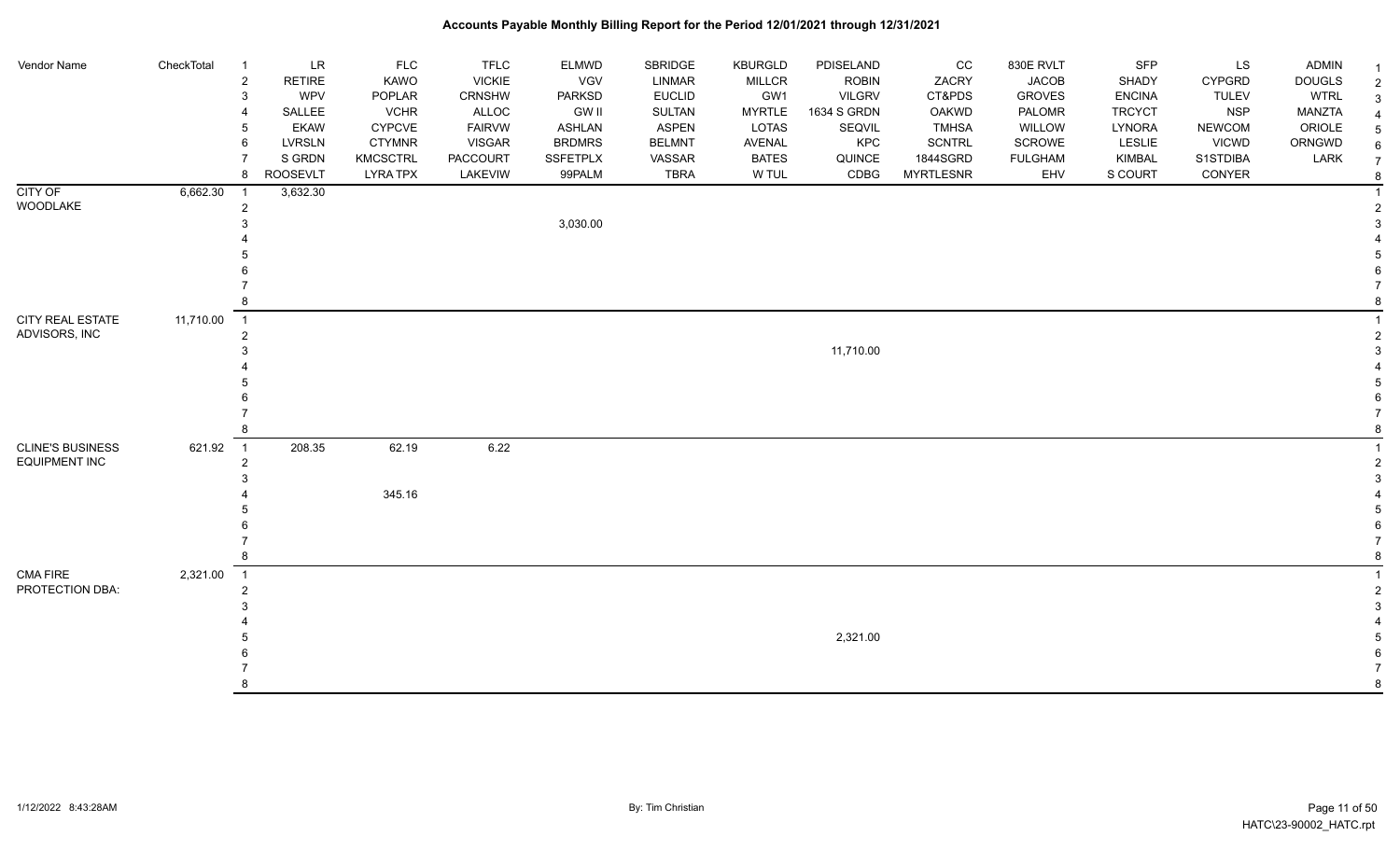| Vendor Name                    | CheckTotal | $\overline{1}$<br>2<br>3<br>4<br>5<br>6<br>7<br>8    | <b>LR</b><br>RETIRE<br>WPV<br>SALLEE<br><b>EKAW</b><br><b>LVRSLN</b><br>S GRDN<br><b>ROOSEVLT</b> | <b>FLC</b><br>KAWO<br>POPLAR<br><b>VCHR</b><br><b>CYPCVE</b><br><b>CTYMNR</b><br><b>KMCSCTRL</b><br><b>LYRA TPX</b> | <b>TFLC</b><br><b>VICKIE</b><br><b>CRNSHW</b><br>ALLOC<br><b>FAIRVW</b><br><b>VISGAR</b><br>PACCOURT<br>LAKEVIW | ELMWD<br>VGV<br><b>PARKSD</b><br><b>GW II</b><br><b>ASHLAN</b><br><b>BRDMRS</b><br>SSFETPLX<br>99PALM | SBRIDGE<br><b>LINMAR</b><br><b>EUCLID</b><br>SULTAN<br><b>ASPEN</b><br><b>BELMNT</b><br>VASSAR<br><b>TBRA</b> | <b>KBURGLD</b><br><b>MILLCR</b><br>GW1<br><b>MYRTLE</b><br>LOTAS<br>AVENAL<br><b>BATES</b><br>W TUL | PDISELAND<br><b>ROBIN</b><br><b>VILGRV</b><br>1634 S GRDN<br>SEQVIL<br>KPC<br>QUINCE<br>CDBG | CC<br>ZACRY<br>CT&PDS<br>OAKWD<br><b>TMHSA</b><br>SCNTRL<br>1844SGRD<br><b>MYRTLESNR</b> | 830E RVLT<br><b>JACOB</b><br><b>GROVES</b><br>PALOMR<br><b>WILLOW</b><br>SCROWE<br><b>FULGHAM</b><br>EHV | SFP<br>SHADY<br><b>ENCINA</b><br><b>TRCYCT</b><br>LYNORA<br><b>LESLIE</b><br>KIMBAL<br>S COURT | LS<br><b>CYPGRD</b><br><b>TULEV</b><br><b>NSP</b><br><b>NEWCOM</b><br><b>VICWD</b><br>S1STDIBA<br>CONYER | <b>ADMIN</b><br><b>DOUGLS</b><br><b>WTRL</b><br><b>MANZTA</b><br>ORIOLE<br>ORNGWD<br>LARK | $\mathcal{P}$<br>3<br>$\overline{7}$<br>8 |
|--------------------------------|------------|------------------------------------------------------|---------------------------------------------------------------------------------------------------|---------------------------------------------------------------------------------------------------------------------|-----------------------------------------------------------------------------------------------------------------|-------------------------------------------------------------------------------------------------------|---------------------------------------------------------------------------------------------------------------|-----------------------------------------------------------------------------------------------------|----------------------------------------------------------------------------------------------|------------------------------------------------------------------------------------------|----------------------------------------------------------------------------------------------------------|------------------------------------------------------------------------------------------------|----------------------------------------------------------------------------------------------------------|-------------------------------------------------------------------------------------------|-------------------------------------------|
| COLONY SQUARE<br>HOMEOWNERS    | 468.00     | $\overline{1}$<br>$\overline{2}$<br>3<br>8           |                                                                                                   |                                                                                                                     |                                                                                                                 |                                                                                                       | 468.00                                                                                                        |                                                                                                     |                                                                                              |                                                                                          |                                                                                                          |                                                                                                |                                                                                                          |                                                                                           |                                           |
| COMCAST                        | 208.82     | $\overline{\phantom{1}}$<br>2<br>3                   |                                                                                                   |                                                                                                                     |                                                                                                                 |                                                                                                       |                                                                                                               | 89.97                                                                                               |                                                                                              |                                                                                          |                                                                                                          | 118.85                                                                                         |                                                                                                          |                                                                                           |                                           |
| CONTINENTAL<br><b>FLOORING</b> | 45,491.40  | $\overline{\phantom{0}}$ 1<br>$\overline{2}$<br>8    |                                                                                                   |                                                                                                                     |                                                                                                                 |                                                                                                       |                                                                                                               |                                                                                                     |                                                                                              |                                                                                          |                                                                                                          |                                                                                                |                                                                                                          | 45,491.40                                                                                 |                                           |
| CORNERSTONE<br>POOL SERVICE    | 210.00     | $\overline{\phantom{1}}$<br>$\overline{2}$<br>3<br>8 |                                                                                                   |                                                                                                                     |                                                                                                                 |                                                                                                       |                                                                                                               |                                                                                                     |                                                                                              |                                                                                          |                                                                                                          |                                                                                                | 210.00                                                                                                   |                                                                                           | 8                                         |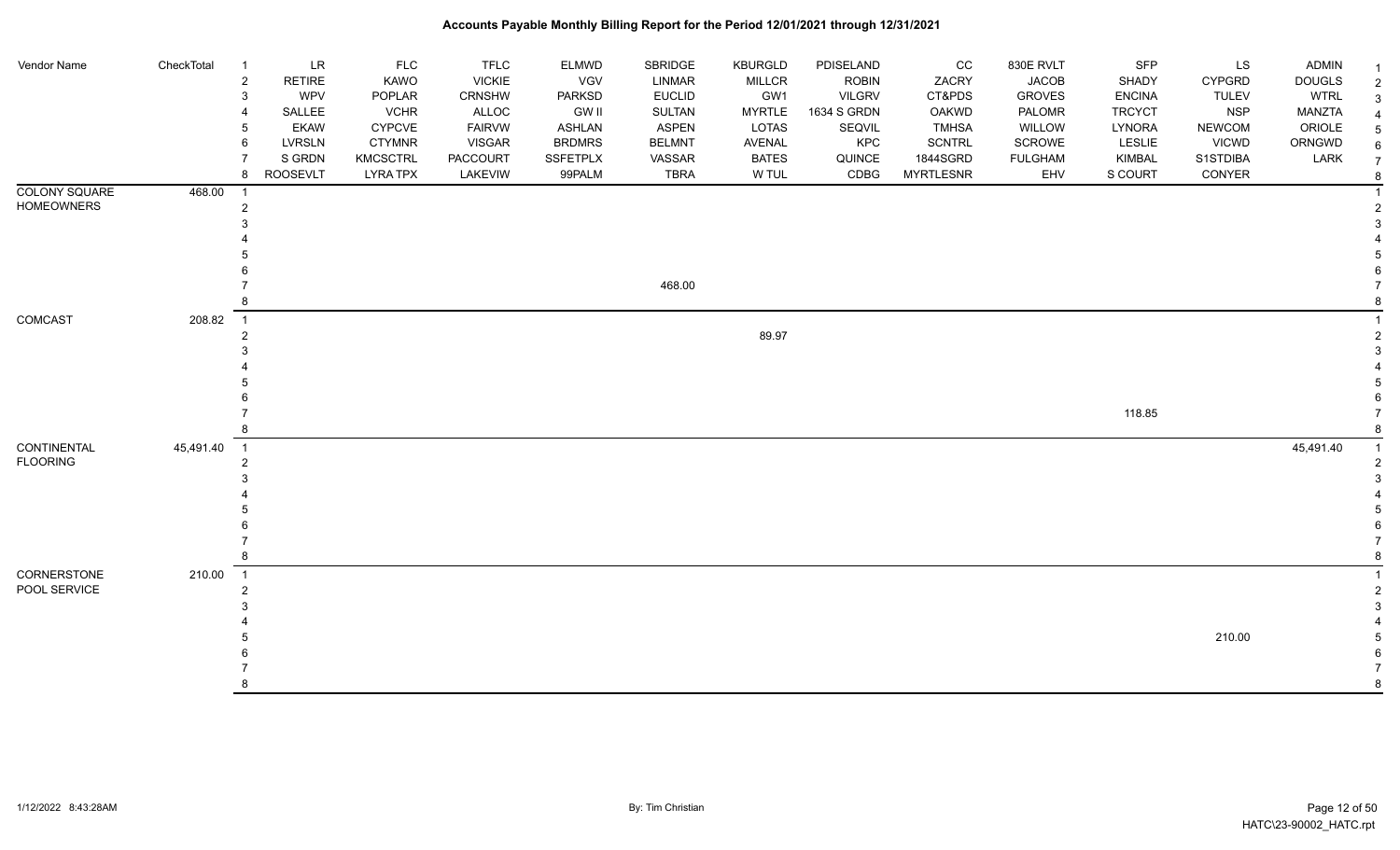| Vendor Name          | CheckTotal | $\overline{1}$ | ${\sf LR}$      | <b>FLC</b>      | <b>TFLC</b>   | <b>ELMWD</b>    | SBRIDGE       | <b>KBURGLD</b> | PDISELAND     | CC               | 830E RVLT      | <b>SFP</b>    | LS            | <b>ADMIN</b>  | $\mathbf 1$    |
|----------------------|------------|----------------|-----------------|-----------------|---------------|-----------------|---------------|----------------|---------------|------------------|----------------|---------------|---------------|---------------|----------------|
|                      |            | $\overline{2}$ | <b>RETIRE</b>   | KAWO            | <b>VICKIE</b> | VGV             | <b>LINMAR</b> | MILLCR         | <b>ROBIN</b>  | ZACRY            | <b>JACOB</b>   | SHADY         | <b>CYPGRD</b> | <b>DOUGLS</b> | $\overline{2}$ |
|                      |            | 3              | WPV             | POPLAR          | <b>CRNSHW</b> | <b>PARKSD</b>   | <b>EUCLID</b> | GW1            | <b>VILGRV</b> | CT&PDS           | <b>GROVES</b>  | <b>ENCINA</b> | <b>TULEV</b>  | <b>WTRL</b>   | 3              |
|                      |            | 4              | SALLEE          | <b>VCHR</b>     | ALLOC         | <b>GW II</b>    | <b>SULTAN</b> | <b>MYRTLE</b>  | 1634 S GRDN   | OAKWD            | PALOMR         | <b>TRCYCT</b> | <b>NSP</b>    | <b>MANZTA</b> |                |
|                      |            | 5              | <b>EKAW</b>     | <b>CYPCVE</b>   | <b>FAIRVW</b> | <b>ASHLAN</b>   | <b>ASPEN</b>  | <b>LOTAS</b>   | SEQVIL        | <b>TMHSA</b>     | WILLOW         | LYNORA        | <b>NEWCOM</b> | ORIOLE        |                |
|                      |            | 6              | <b>LVRSLN</b>   | <b>CTYMNR</b>   | <b>VISGAR</b> | <b>BRDMRS</b>   | <b>BELMNT</b> | AVENAL         | KPC           | <b>SCNTRL</b>    | <b>SCROWE</b>  | <b>LESLIE</b> | <b>VICWD</b>  | ORNGWD        | 6              |
|                      |            | $\overline{7}$ | S GRDN          | <b>KMCSCTRL</b> | PACCOURT      | <b>SSFETPLX</b> | VASSAR        | <b>BATES</b>   | QUINCE        | 1844SGRD         | <b>FULGHAM</b> | KIMBAL        | S1STDIBA      | LARK          |                |
|                      |            | 8              | <b>ROOSEVLT</b> | <b>LYRA TPX</b> | LAKEVIW       | 99PALM          | <b>TBRA</b>   | W TUL          | CDBG          | <b>MYRTLESNR</b> | EHV            | S COURT       | CONYER        |               | 8              |
| <b>COUNTER TOPS</b>  | 5,105.00   | $\overline{1}$ | 3,145.00        | 440.00          |               |                 |               |                |               |                  |                | 400.00        |               | 160.00        |                |
| BY CHET RICHARD      |            | $\overline{2}$ |                 |                 |               |                 |               |                |               |                  |                |               |               |               |                |
|                      |            | 3              |                 |                 |               |                 |               |                |               |                  |                |               |               |               |                |
|                      |            |                |                 |                 |               |                 | 520.00        |                |               |                  |                |               |               |               |                |
|                      |            |                |                 |                 |               |                 |               |                |               |                  |                |               |               |               |                |
|                      |            | 6              |                 |                 | 440.00        |                 |               |                |               |                  |                |               |               |               |                |
|                      |            |                |                 |                 |               |                 |               |                |               |                  |                |               |               |               |                |
|                      |            | 8              |                 |                 |               |                 |               |                |               |                  |                |               |               |               |                |
| <b>COUNTY OF</b>     | 256.00     | $\overline{1}$ |                 | 256.00          |               |                 |               |                |               |                  |                |               |               |               |                |
| TULARE               |            | $\overline{c}$ |                 |                 |               |                 |               |                |               |                  |                |               |               |               |                |
|                      |            | 3              |                 |                 |               |                 |               |                |               |                  |                |               |               |               |                |
|                      |            |                |                 |                 |               |                 |               |                |               |                  |                |               |               |               |                |
|                      |            | 5              |                 |                 |               |                 |               |                |               |                  |                |               |               |               |                |
|                      |            |                |                 |                 |               |                 |               |                |               |                  |                |               |               |               |                |
|                      |            | 7              |                 |                 |               |                 |               |                |               |                  |                |               |               |               |                |
|                      |            | 8              |                 |                 |               |                 |               |                |               |                  |                |               |               |               |                |
| <b>CRYSTAL CLEAR</b> | 900.00     | $\overline{1}$ |                 |                 |               |                 |               |                |               |                  |                |               |               |               |                |
| POOL SERVICE INC     |            | $\overline{c}$ |                 |                 |               |                 |               |                |               |                  |                |               |               |               |                |
|                      |            | 3              |                 |                 |               |                 |               |                |               |                  |                |               |               |               |                |
|                      |            |                |                 |                 |               |                 |               |                |               |                  |                |               |               |               |                |
|                      |            | 5              |                 |                 |               |                 |               |                |               |                  |                |               |               |               |                |
|                      |            | 6              |                 |                 |               |                 |               |                |               |                  |                |               |               |               |                |
|                      |            | $\overline{7}$ |                 |                 | 900.00        |                 |               |                |               |                  |                |               |               |               |                |
|                      |            | 8              |                 |                 |               |                 |               |                |               |                  |                |               |               |               |                |
| <b>CUTLER PUBLIC</b> | 3,410.00   | $\overline{1}$ | 3,410.00        |                 |               |                 |               |                |               |                  |                |               |               |               |                |
| UTILITY DISTRICT     |            | $\overline{2}$ |                 |                 |               |                 |               |                |               |                  |                |               |               |               |                |
|                      |            | 3              |                 |                 |               |                 |               |                |               |                  |                |               |               |               |                |
|                      |            |                |                 |                 |               |                 |               |                |               |                  |                |               |               |               |                |
|                      |            |                |                 |                 |               |                 |               |                |               |                  |                |               |               |               |                |
|                      |            |                |                 |                 |               |                 |               |                |               |                  |                |               |               |               |                |
|                      |            |                |                 |                 |               |                 |               |                |               |                  |                |               |               |               |                |
|                      |            | R              |                 |                 |               |                 |               |                |               |                  |                |               |               |               | 8              |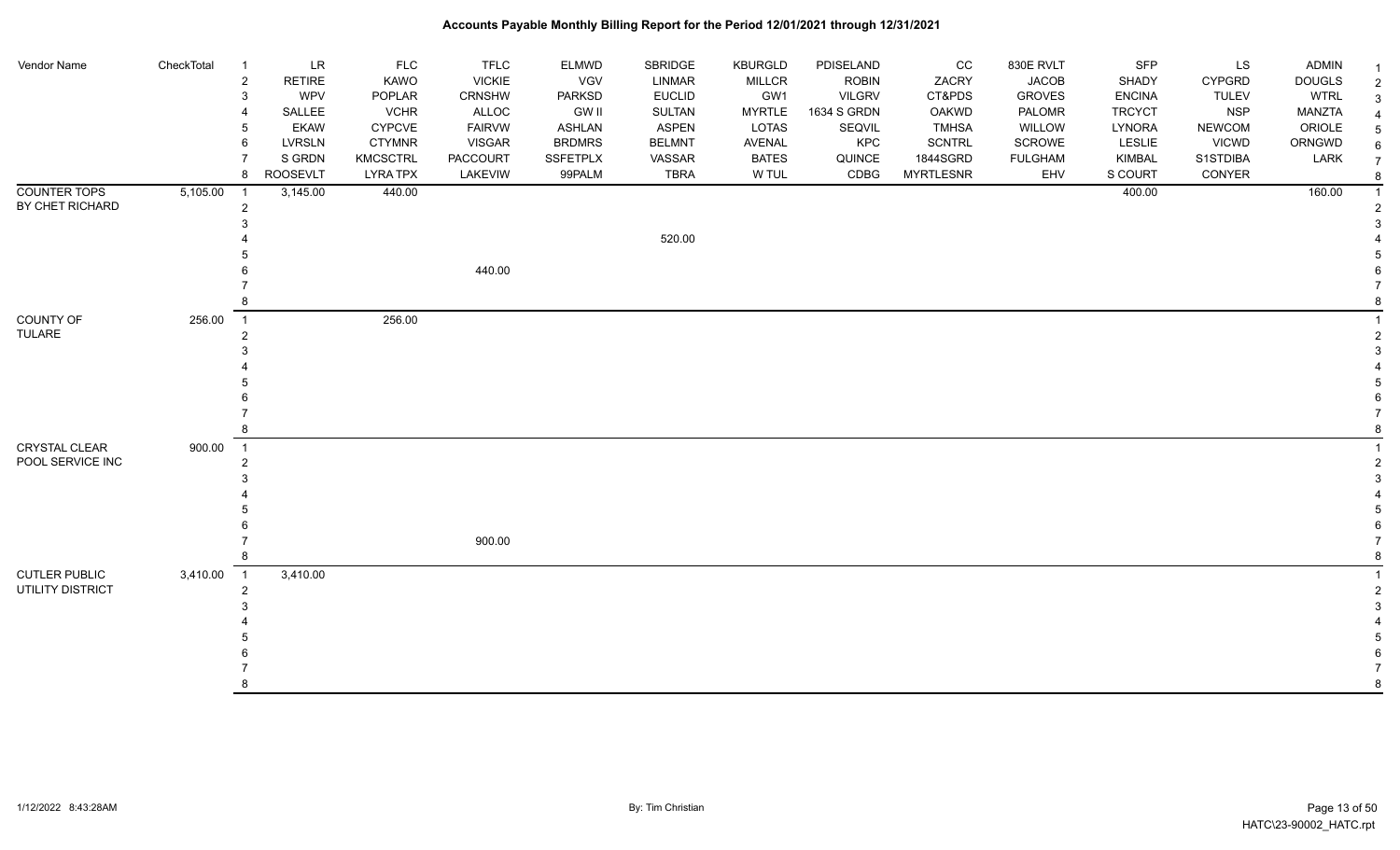| Vendor Name                         | CheckTotal | <b>LR</b><br>$\overline{\mathbf{1}}$<br>$\overline{2}$<br><b>RETIRE</b><br>WPV<br>3<br>SALLEE<br><b>EKAW</b><br>5 | <b>FLC</b><br>KAWO<br>POPLAR<br><b>VCHR</b><br>CYPCVE | <b>TFLC</b><br><b>VICKIE</b><br><b>CRNSHW</b><br>ALLOC<br><b>FAIRVW</b> | ELMWD<br>VGV<br><b>PARKSD</b><br><b>GW II</b><br>ASHLAN | SBRIDGE<br><b>LINMAR</b><br><b>EUCLID</b><br><b>SULTAN</b><br><b>ASPEN</b> | <b>KBURGLD</b><br><b>MILLCR</b><br>GW1<br><b>MYRTLE</b><br>LOTAS | PDISELAND<br><b>ROBIN</b><br><b>VILGRV</b><br>1634 S GRDN<br>SEQVIL | CC<br>ZACRY<br>CT&PDS<br><b>OAKWD</b><br><b>TMHSA</b> | 830E RVLT<br><b>JACOB</b><br><b>GROVES</b><br>PALOMR<br>WILLOW | <b>SFP</b><br><b>SHADY</b><br><b>ENCINA</b><br><b>TRCYCT</b><br>LYNORA | LS<br><b>CYPGRD</b><br><b>TULEV</b><br><b>NSP</b><br><b>NEWCOM</b> | ADMIN<br><b>DOUGLS</b><br><b>WTRL</b><br><b>MANZTA</b><br>ORIOLE | $\overline{2}$<br>3 |
|-------------------------------------|------------|-------------------------------------------------------------------------------------------------------------------|-------------------------------------------------------|-------------------------------------------------------------------------|---------------------------------------------------------|----------------------------------------------------------------------------|------------------------------------------------------------------|---------------------------------------------------------------------|-------------------------------------------------------|----------------------------------------------------------------|------------------------------------------------------------------------|--------------------------------------------------------------------|------------------------------------------------------------------|---------------------|
|                                     |            | <b>LVRSLN</b><br>6                                                                                                | <b>CTYMNR</b>                                         | <b>VISGAR</b>                                                           | <b>BRDMRS</b>                                           | <b>BELMNT</b>                                                              | AVENAL                                                           | KPC                                                                 | <b>SCNTRL</b>                                         | SCROWE                                                         | <b>LESLIE</b>                                                          | <b>VICWD</b>                                                       | ORNGWD                                                           |                     |
|                                     |            | S GRDN<br><b>ROOSEVLT</b><br>8                                                                                    | <b>KMCSCTRL</b><br><b>LYRA TPX</b>                    | <b>PACCOURT</b><br>LAKEVIW                                              | <b>SSFETPLX</b><br>99PALM                               | VASSAR<br><b>TBRA</b>                                                      | <b>BATES</b><br>W TUL                                            | QUINCE<br>CDBG                                                      | 1844SGRD<br><b>MYRTLESNR</b>                          | <b>FULGHAM</b><br>EHV                                          | <b>KIMBAL</b><br>S COURT                                               | S1STDIBA<br>CONYER                                                 | LARK                                                             | $\overline{7}$<br>8 |
| <b>CYPRESS</b><br><b>GARDENS OF</b> | 1,524.00   | $\overline{\mathbf{1}}$<br>$\overline{c}$                                                                         |                                                       |                                                                         |                                                         |                                                                            |                                                                  |                                                                     |                                                       |                                                                |                                                                        | 1,524.00                                                           |                                                                  |                     |
|                                     |            |                                                                                                                   |                                                       |                                                                         |                                                         |                                                                            |                                                                  |                                                                     |                                                       |                                                                |                                                                        |                                                                    |                                                                  |                     |
|                                     |            |                                                                                                                   |                                                       |                                                                         |                                                         |                                                                            |                                                                  |                                                                     |                                                       |                                                                |                                                                        |                                                                    |                                                                  |                     |
| DAN MUSTIN DBA                      | 23,593.87  | $\overline{1}$<br>1,806.51                                                                                        |                                                       |                                                                         |                                                         |                                                                            |                                                                  |                                                                     |                                                       |                                                                |                                                                        |                                                                    | 176.62                                                           |                     |
| CAL-AIR COOLING                     |            | $\overline{2}$<br>1,634.36<br>3                                                                                   |                                                       |                                                                         | 5,704.72                                                | 1,244.23                                                                   | 417.94<br>1,192.41                                               | 175.50<br>552.22                                                    |                                                       | 78.00                                                          |                                                                        | 468.84                                                             |                                                                  |                     |
|                                     |            | 1,775.00<br>5<br>6                                                                                                | 4,162.69                                              |                                                                         | 196.05                                                  |                                                                            |                                                                  |                                                                     | 78.00                                                 | 296.67                                                         |                                                                        |                                                                    |                                                                  |                     |
|                                     |            | 958.77                                                                                                            |                                                       | 666.92                                                                  |                                                         | 183.22                                                                     |                                                                  | 234.00                                                              | 602.96                                                |                                                                | 988.24                                                                 |                                                                    |                                                                  |                     |
| DAN TRONG<br>NGUYEN / TLD           | 634.19     | $\overline{1}$<br>$\overline{2}$                                                                                  |                                                       |                                                                         |                                                         |                                                                            |                                                                  |                                                                     |                                                       |                                                                |                                                                        |                                                                    | 634.19                                                           |                     |
|                                     |            |                                                                                                                   |                                                       |                                                                         |                                                         |                                                                            |                                                                  |                                                                     |                                                       |                                                                |                                                                        |                                                                    |                                                                  |                     |
|                                     |            |                                                                                                                   |                                                       |                                                                         |                                                         |                                                                            |                                                                  |                                                                     |                                                       |                                                                |                                                                        |                                                                    |                                                                  |                     |
|                                     |            |                                                                                                                   |                                                       |                                                                         |                                                         |                                                                            |                                                                  |                                                                     |                                                       |                                                                |                                                                        |                                                                    |                                                                  |                     |
| DANIEL DALE<br><b>HELZER DBA</b>    | 27.00      | $\overline{1}$                                                                                                    | 27.00                                                 |                                                                         |                                                         |                                                                            |                                                                  |                                                                     |                                                       |                                                                |                                                                        |                                                                    |                                                                  |                     |
|                                     |            |                                                                                                                   |                                                       |                                                                         |                                                         |                                                                            |                                                                  |                                                                     |                                                       |                                                                |                                                                        |                                                                    |                                                                  |                     |
|                                     |            |                                                                                                                   |                                                       |                                                                         |                                                         |                                                                            |                                                                  |                                                                     |                                                       |                                                                |                                                                        |                                                                    |                                                                  |                     |
|                                     |            | 8                                                                                                                 |                                                       |                                                                         |                                                         |                                                                            |                                                                  |                                                                     |                                                       |                                                                |                                                                        |                                                                    |                                                                  | 8                   |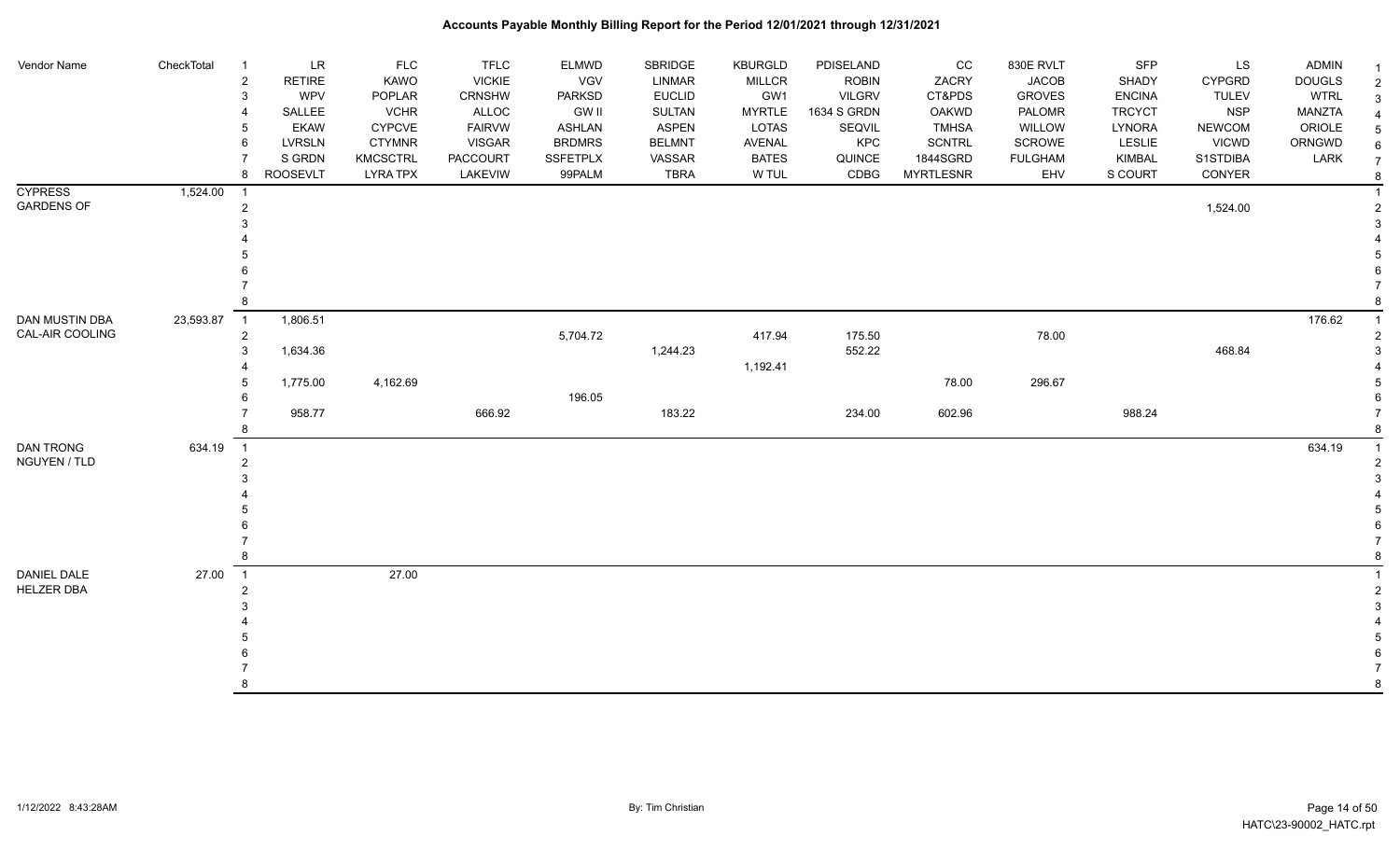| Vendor Name           | CheckTotal | $\overline{1}$ | <b>LR</b>       | <b>FLC</b>      | <b>TFLC</b>   | ELMWD           | SBRIDGE       | <b>KBURGLD</b> | PDISELAND     | $_{\rm CC}$      | 830E RVLT      | SFP           | LS            | <b>ADMIN</b>  | -1            |
|-----------------------|------------|----------------|-----------------|-----------------|---------------|-----------------|---------------|----------------|---------------|------------------|----------------|---------------|---------------|---------------|---------------|
|                       |            | $\overline{2}$ | <b>RETIRE</b>   | KAWO            | <b>VICKIE</b> | <b>VGV</b>      | <b>LINMAR</b> | <b>MILLCR</b>  | <b>ROBIN</b>  | ZACRY            | <b>JACOB</b>   | SHADY         | <b>CYPGRD</b> | <b>DOUGLS</b> | 2             |
|                       |            | 3              | WPV             | POPLAR          | CRNSHW        | <b>PARKSD</b>   | <b>EUCLID</b> | GW1            | <b>VILGRV</b> | CT&PDS           | <b>GROVES</b>  | <b>ENCINA</b> | <b>TULEV</b>  | <b>WTRL</b>   | 3             |
|                       |            | $\overline{4}$ | <b>SALLEE</b>   | <b>VCHR</b>     | ALLOC         | <b>GW II</b>    | <b>SULTAN</b> | <b>MYRTLE</b>  | 1634 S GRDN   | <b>OAKWD</b>     | PALOMR         | <b>TRCYCT</b> | <b>NSP</b>    | <b>MANZTA</b> |               |
|                       |            | 5              | <b>EKAW</b>     | <b>CYPCVE</b>   | <b>FAIRVW</b> | <b>ASHLAN</b>   | <b>ASPEN</b>  | LOTAS          | SEQVIL        | <b>TMHSA</b>     | <b>WILLOW</b>  | <b>LYNORA</b> | <b>NEWCOM</b> | ORIOLE        |               |
|                       |            | 6              | <b>LVRSLN</b>   | <b>CTYMNR</b>   | <b>VISGAR</b> | <b>BRDMRS</b>   | <b>BELMNT</b> | AVENAL         | KPC           | SCNTRL           | SCROWE         | <b>LESLIE</b> | <b>VICWD</b>  | ORNGWD        |               |
|                       |            | $\overline{7}$ | S GRDN          | <b>KMCSCTRL</b> | PACCOURT      | <b>SSFETPLX</b> | VASSAR        | <b>BATES</b>   | QUINCE        | 1844SGRD         | <b>FULGHAM</b> | KIMBAL        | S1STDIBA      | LARK          |               |
|                       |            | 8              | <b>ROOSEVLT</b> | <b>LYRA TPX</b> | LAKEVIW       | 99PALM          | <b>TBRA</b>   | W TUL          | CDBG          | <b>MYRTLESNR</b> | EHV            | S COURT       | CONYER        |               | 8             |
| DAVE SCOTT DBA        | 3,400.00   | - 1            | 1,700.00        | 850.00          |               |                 |               |                |               |                  |                |               |               | 600.00        |               |
| DAVES TUB &           |            | $\overline{2}$ |                 |                 |               |                 |               |                |               |                  |                |               |               |               |               |
|                       |            | 3              | 125.00          |                 |               |                 |               |                |               |                  |                |               |               |               |               |
|                       |            |                |                 |                 |               |                 |               |                |               |                  |                | 125.00        |               |               |               |
|                       |            |                |                 |                 |               |                 |               |                |               |                  |                |               |               |               |               |
|                       |            |                |                 |                 |               |                 |               |                |               |                  |                |               |               |               |               |
|                       |            |                |                 |                 |               |                 |               |                |               |                  |                |               |               |               |               |
|                       |            | 8              |                 |                 |               |                 |               |                |               |                  |                |               |               |               |               |
| DAVE'S HEATING &      | 14,271.96  | $\overline{1}$ |                 |                 |               |                 |               |                |               |                  |                |               | 14,271.96     |               |               |
| AIR CONDITIONING      |            | $\overline{c}$ |                 |                 |               |                 |               |                |               |                  |                |               |               |               |               |
|                       |            | 3              |                 |                 |               |                 |               |                |               |                  |                |               |               |               |               |
|                       |            |                |                 |                 |               |                 |               |                |               |                  |                |               |               |               |               |
|                       |            |                |                 |                 |               |                 |               |                |               |                  |                |               |               |               |               |
|                       |            |                |                 |                 |               |                 |               |                |               |                  |                |               |               |               |               |
|                       |            |                |                 |                 |               |                 |               |                |               |                  |                |               |               |               |               |
|                       |            | 8              |                 |                 |               |                 |               |                |               |                  |                |               |               |               |               |
| DAVID J. ADAMS,       | 31,705.00  | $\overline{1}$ | 9,974.58        | 406.38          |               |                 |               |                |               |                  |                | 2,060.52      | 2,202.44      | 1,319.16      |               |
| <b>DBA TWIN PALMS</b> |            | $\overline{2}$ |                 | 100.00          |               | 2,100.00        |               | 2,035.00       | 760.00        |                  | 135.00         |               |               |               |               |
|                       |            | 3              |                 | 1,528.83        |               |                 | 1,000.00      |                | 1,000.00      | 750.00           |                | 200.00        |               |               |               |
|                       |            |                |                 | 63.96           |               |                 |               | 600.00         |               |                  |                | 425.00        |               |               |               |
|                       |            | 5              | 150.00          |                 |               | 5.75            |               | 6.34           | 10.95         | 375.00           |                |               | 1,046.09      |               |               |
|                       |            | 6              |                 |                 |               |                 | 225.00        |                |               |                  |                |               |               |               |               |
|                       |            | $\overline{7}$ | 100.00          |                 | 345.00        | 360.00          |               |                | 320.00        | 525.00           |                | 1,575.00      |               |               |               |
|                       |            | 8              |                 |                 |               |                 |               |                |               |                  |                |               |               |               | 8             |
| DEL ORO WATER         | 834.58     | $\overline{1}$ | 834.58          |                 |               |                 |               |                |               |                  |                |               |               |               |               |
| COMPANY               |            | $\overline{2}$ |                 |                 |               |                 |               |                |               |                  |                |               |               |               | $\mathcal{P}$ |
|                       |            | 3              |                 |                 |               |                 |               |                |               |                  |                |               |               |               |               |
|                       |            |                |                 |                 |               |                 |               |                |               |                  |                |               |               |               |               |
|                       |            |                |                 |                 |               |                 |               |                |               |                  |                |               |               |               |               |
|                       |            |                |                 |                 |               |                 |               |                |               |                  |                |               |               |               |               |
|                       |            |                |                 |                 |               |                 |               |                |               |                  |                |               |               |               |               |
|                       |            | 8              |                 |                 |               |                 |               |                |               |                  |                |               |               |               | 8             |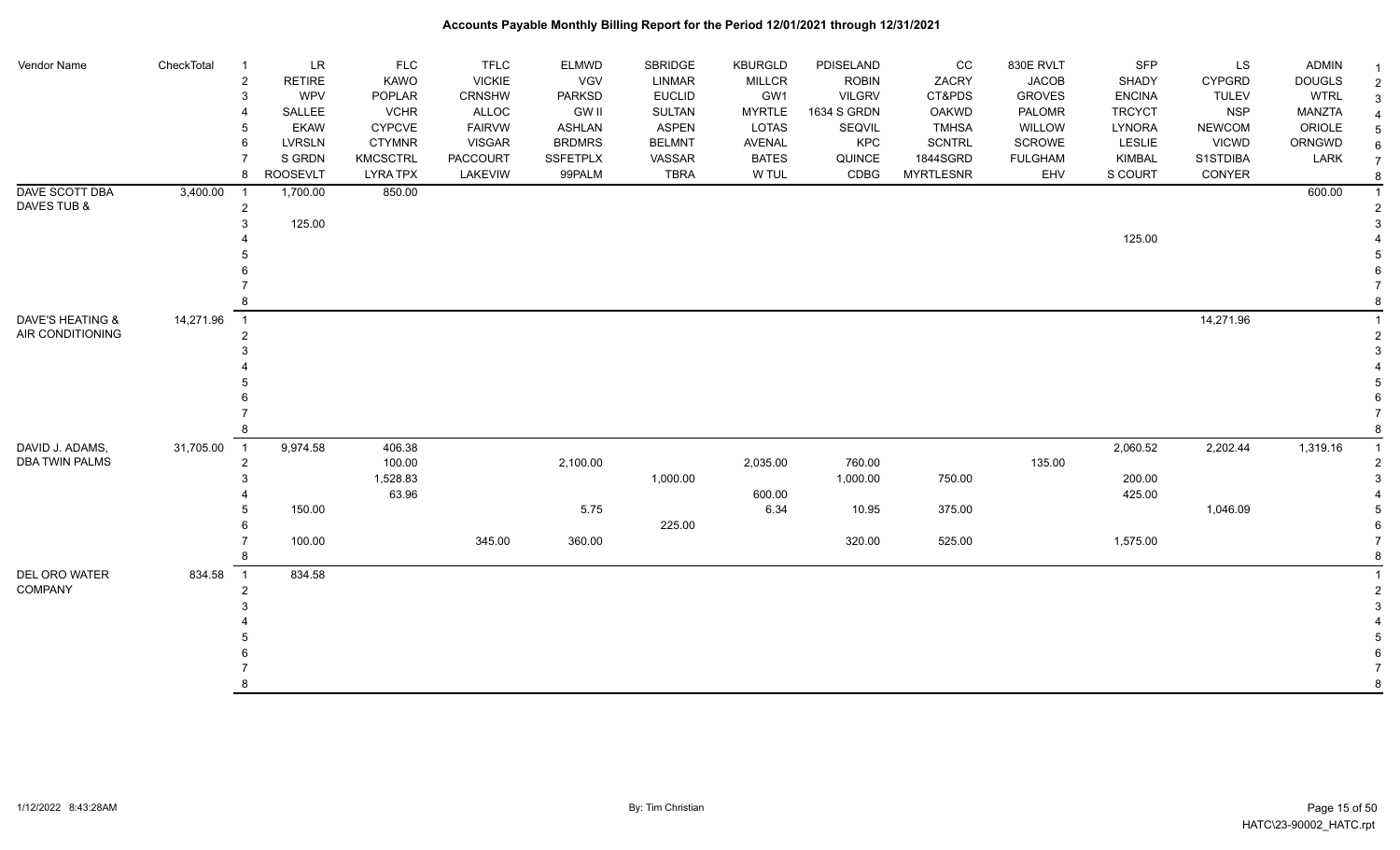| Vendor Name                         | CheckTotal | LR<br>- 1<br><b>RETIRE</b><br>$\overline{c}$<br>WPV<br>3<br>SALLEE<br><b>EKAW</b><br><b>LVRSLN</b><br>6<br>S GRDN<br>8<br><b>ROOSEVLT</b> | FLC<br>KAWO<br>POPLAR<br><b>VCHR</b><br><b>CYPCVE</b><br><b>CTYMNR</b><br><b>KMCSCTRL</b><br><b>LYRA TPX</b> | <b>TFLC</b><br><b>VICKIE</b><br><b>CRNSHW</b><br><b>ALLOC</b><br><b>FAIRVW</b><br>VISGAR<br>PACCOURT<br>LAKEVIW | ELMWD<br><b>VGV</b><br><b>PARKSD</b><br><b>GW II</b><br>ASHLAN<br><b>BRDMRS</b><br><b>SSFETPLX</b><br>99PALM | SBRIDGE<br><b>LINMAR</b><br><b>EUCLID</b><br><b>SULTAN</b><br><b>ASPEN</b><br><b>BELMNT</b><br>VASSAR<br><b>TBRA</b> | <b>KBURGLD</b><br><b>MILLCR</b><br>GW1<br><b>MYRTLE</b><br>LOTAS<br><b>AVENAL</b><br><b>BATES</b><br>W TUL | PDISELAND<br><b>ROBIN</b><br><b>VILGRV</b><br>1634 S GRDN<br>SEQVIL<br>KPC<br>QUINCE<br>CDBG | $_{\rm CC}$<br>ZACRY<br>CT&PDS<br>OAKWD<br><b>TMHSA</b><br><b>SCNTRL</b><br>1844SGRD<br><b>MYRTLESNR</b> | 830E RVLT<br><b>JACOB</b><br><b>GROVES</b><br>PALOMR<br>WILLOW<br>SCROWE<br><b>FULGHAM</b><br>EHV | SFP<br>SHADY<br><b>ENCINA</b><br><b>TRCYCT</b><br>LYNORA<br><b>LESLIE</b><br>KIMBAL<br>S COURT | LS<br><b>CYPGRD</b><br><b>TULEV</b><br><b>NSP</b><br><b>NEWCOM</b><br><b>VICWD</b><br>S1STDIBA<br>CONYER | <b>ADMIN</b><br><b>DOUGLS</b><br><b>WTRL</b><br><b>MANZTA</b><br>ORIOLE<br>ORNGWD<br>LARK | $\overline{2}$<br>3<br>6<br>$\overline{7}$ |
|-------------------------------------|------------|-------------------------------------------------------------------------------------------------------------------------------------------|--------------------------------------------------------------------------------------------------------------|-----------------------------------------------------------------------------------------------------------------|--------------------------------------------------------------------------------------------------------------|----------------------------------------------------------------------------------------------------------------------|------------------------------------------------------------------------------------------------------------|----------------------------------------------------------------------------------------------|----------------------------------------------------------------------------------------------------------|---------------------------------------------------------------------------------------------------|------------------------------------------------------------------------------------------------|----------------------------------------------------------------------------------------------------------|-------------------------------------------------------------------------------------------|--------------------------------------------|
| DEL R REED DBA                      | 390.00     |                                                                                                                                           |                                                                                                              |                                                                                                                 |                                                                                                              |                                                                                                                      |                                                                                                            |                                                                                              |                                                                                                          |                                                                                                   |                                                                                                |                                                                                                          |                                                                                           |                                            |
| <b>AMERICAN</b>                     |            | $\overline{1}$<br>$\overline{2}$                                                                                                          |                                                                                                              |                                                                                                                 |                                                                                                              |                                                                                                                      |                                                                                                            |                                                                                              |                                                                                                          |                                                                                                   |                                                                                                |                                                                                                          |                                                                                           |                                            |
|                                     |            |                                                                                                                                           |                                                                                                              |                                                                                                                 |                                                                                                              |                                                                                                                      |                                                                                                            |                                                                                              |                                                                                                          |                                                                                                   |                                                                                                |                                                                                                          |                                                                                           |                                            |
|                                     |            |                                                                                                                                           |                                                                                                              |                                                                                                                 |                                                                                                              | 195.00                                                                                                               |                                                                                                            |                                                                                              |                                                                                                          |                                                                                                   |                                                                                                |                                                                                                          |                                                                                           |                                            |
|                                     |            |                                                                                                                                           |                                                                                                              |                                                                                                                 |                                                                                                              |                                                                                                                      |                                                                                                            |                                                                                              |                                                                                                          |                                                                                                   |                                                                                                |                                                                                                          |                                                                                           |                                            |
|                                     |            |                                                                                                                                           |                                                                                                              |                                                                                                                 | 195.00                                                                                                       |                                                                                                                      |                                                                                                            |                                                                                              |                                                                                                          |                                                                                                   |                                                                                                |                                                                                                          |                                                                                           |                                            |
| <b>DENNIS DUKE</b>                  | 10,637.52  | $\overline{1}$                                                                                                                            |                                                                                                              |                                                                                                                 |                                                                                                              |                                                                                                                      |                                                                                                            |                                                                                              |                                                                                                          |                                                                                                   |                                                                                                | 5,318.76                                                                                                 |                                                                                           |                                            |
| CONSTRUCTION                        |            | $\overline{c}$                                                                                                                            |                                                                                                              |                                                                                                                 |                                                                                                              |                                                                                                                      |                                                                                                            |                                                                                              |                                                                                                          |                                                                                                   |                                                                                                |                                                                                                          |                                                                                           |                                            |
|                                     |            |                                                                                                                                           |                                                                                                              |                                                                                                                 |                                                                                                              |                                                                                                                      |                                                                                                            |                                                                                              |                                                                                                          |                                                                                                   |                                                                                                |                                                                                                          |                                                                                           |                                            |
|                                     |            |                                                                                                                                           |                                                                                                              |                                                                                                                 |                                                                                                              |                                                                                                                      |                                                                                                            |                                                                                              |                                                                                                          |                                                                                                   |                                                                                                |                                                                                                          |                                                                                           |                                            |
|                                     |            |                                                                                                                                           |                                                                                                              | 5,318.76                                                                                                        |                                                                                                              |                                                                                                                      |                                                                                                            |                                                                                              |                                                                                                          |                                                                                                   |                                                                                                |                                                                                                          |                                                                                           |                                            |
|                                     |            |                                                                                                                                           |                                                                                                              |                                                                                                                 |                                                                                                              |                                                                                                                      |                                                                                                            |                                                                                              |                                                                                                          |                                                                                                   |                                                                                                |                                                                                                          |                                                                                           |                                            |
|                                     |            | 8                                                                                                                                         |                                                                                                              |                                                                                                                 |                                                                                                              |                                                                                                                      |                                                                                                            |                                                                                              |                                                                                                          |                                                                                                   |                                                                                                |                                                                                                          |                                                                                           |                                            |
| <b>DINUBA GLASS</b>                 | 439.16     | 273.00<br>$\overline{\phantom{0}}$ 1                                                                                                      |                                                                                                              |                                                                                                                 |                                                                                                              |                                                                                                                      |                                                                                                            |                                                                                              |                                                                                                          |                                                                                                   |                                                                                                |                                                                                                          | 166.16                                                                                    |                                            |
| COMPANY                             |            | $\overline{2}$                                                                                                                            |                                                                                                              |                                                                                                                 |                                                                                                              |                                                                                                                      |                                                                                                            |                                                                                              |                                                                                                          |                                                                                                   |                                                                                                |                                                                                                          |                                                                                           |                                            |
|                                     |            |                                                                                                                                           |                                                                                                              |                                                                                                                 |                                                                                                              |                                                                                                                      |                                                                                                            |                                                                                              |                                                                                                          |                                                                                                   |                                                                                                |                                                                                                          |                                                                                           |                                            |
|                                     |            |                                                                                                                                           |                                                                                                              |                                                                                                                 |                                                                                                              |                                                                                                                      |                                                                                                            |                                                                                              |                                                                                                          |                                                                                                   |                                                                                                |                                                                                                          |                                                                                           |                                            |
|                                     |            |                                                                                                                                           |                                                                                                              |                                                                                                                 |                                                                                                              |                                                                                                                      |                                                                                                            |                                                                                              |                                                                                                          |                                                                                                   |                                                                                                |                                                                                                          |                                                                                           |                                            |
|                                     |            |                                                                                                                                           |                                                                                                              |                                                                                                                 |                                                                                                              |                                                                                                                      |                                                                                                            |                                                                                              |                                                                                                          |                                                                                                   |                                                                                                |                                                                                                          |                                                                                           |                                            |
|                                     |            |                                                                                                                                           |                                                                                                              |                                                                                                                 |                                                                                                              |                                                                                                                      |                                                                                                            |                                                                                              |                                                                                                          |                                                                                                   |                                                                                                |                                                                                                          |                                                                                           |                                            |
|                                     |            | 8                                                                                                                                         |                                                                                                              |                                                                                                                 |                                                                                                              |                                                                                                                      |                                                                                                            |                                                                                              |                                                                                                          |                                                                                                   |                                                                                                |                                                                                                          |                                                                                           |                                            |
| DINUBA LUMBER<br><b>COMPANY INC</b> | 815.62     | 376.69<br>$\overline{1}$                                                                                                                  |                                                                                                              |                                                                                                                 |                                                                                                              |                                                                                                                      |                                                                                                            |                                                                                              |                                                                                                          |                                                                                                   |                                                                                                |                                                                                                          |                                                                                           |                                            |
|                                     |            | $\overline{2}$                                                                                                                            |                                                                                                              |                                                                                                                 | 45.84                                                                                                        | 117.85                                                                                                               |                                                                                                            |                                                                                              |                                                                                                          |                                                                                                   |                                                                                                |                                                                                                          |                                                                                           |                                            |
|                                     |            |                                                                                                                                           |                                                                                                              |                                                                                                                 |                                                                                                              | 76.74                                                                                                                |                                                                                                            |                                                                                              |                                                                                                          |                                                                                                   |                                                                                                |                                                                                                          |                                                                                           |                                            |
|                                     |            |                                                                                                                                           |                                                                                                              |                                                                                                                 |                                                                                                              |                                                                                                                      |                                                                                                            |                                                                                              |                                                                                                          |                                                                                                   |                                                                                                |                                                                                                          |                                                                                           |                                            |
|                                     |            |                                                                                                                                           |                                                                                                              |                                                                                                                 |                                                                                                              |                                                                                                                      |                                                                                                            |                                                                                              |                                                                                                          |                                                                                                   |                                                                                                |                                                                                                          |                                                                                           |                                            |
|                                     |            |                                                                                                                                           |                                                                                                              |                                                                                                                 | 93.29                                                                                                        |                                                                                                                      |                                                                                                            | 105.21                                                                                       |                                                                                                          |                                                                                                   |                                                                                                |                                                                                                          |                                                                                           |                                            |
|                                     |            | 8                                                                                                                                         |                                                                                                              |                                                                                                                 |                                                                                                              |                                                                                                                      |                                                                                                            |                                                                                              |                                                                                                          |                                                                                                   |                                                                                                |                                                                                                          |                                                                                           | 8                                          |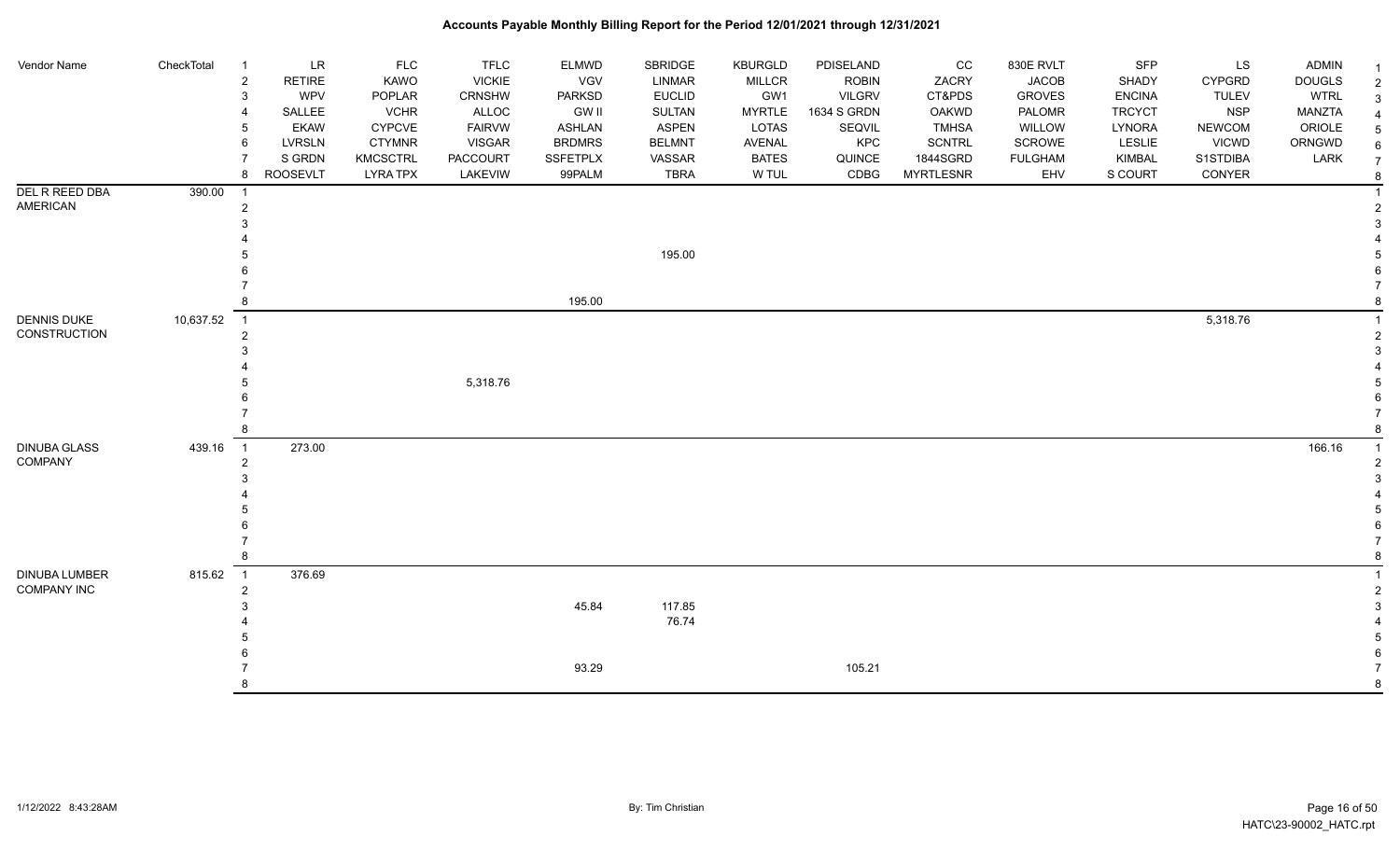| Vendor Name                        | CheckTotal | $\overline{1}$<br>$\overline{2}$<br>3 | <b>LR</b><br><b>RETIRE</b><br><b>WPV</b> | <b>FLC</b><br>KAWO<br>POPLAR       | <b>TFLC</b><br><b>VICKIE</b><br>CRNSHW | <b>ELMWD</b><br><b>VGV</b><br><b>PARKSD</b> | SBRIDGE<br><b>LINMAR</b><br><b>EUCLID</b> | <b>KBURGLD</b><br>MILLCR<br>GW1 | PDISELAND<br><b>ROBIN</b><br><b>VILGRV</b> | cc<br>ZACRY<br>CT&PDS        | 830E RVLT<br><b>JACOB</b><br><b>GROVES</b> | SFP<br>SHADY<br><b>ENCINA</b> | LS<br><b>CYPGRD</b><br><b>TULEV</b> | <b>ADMIN</b><br><b>DOUGLS</b><br><b>WTRL</b> |  |
|------------------------------------|------------|---------------------------------------|------------------------------------------|------------------------------------|----------------------------------------|---------------------------------------------|-------------------------------------------|---------------------------------|--------------------------------------------|------------------------------|--------------------------------------------|-------------------------------|-------------------------------------|----------------------------------------------|--|
|                                    |            | $\overline{4}$                        | SALLEE                                   | <b>VCHR</b>                        | <b>ALLOC</b>                           | <b>GW II</b>                                | <b>SULTAN</b>                             | <b>MYRTLE</b>                   | 1634 S GRDN                                | <b>OAKWD</b>                 | PALOMR                                     | <b>TRCYCT</b>                 | <b>NSP</b>                          | MANZTA                                       |  |
|                                    |            | 5                                     | <b>EKAW</b>                              | <b>CYPCVE</b>                      | <b>FAIRVW</b>                          | <b>ASHLAN</b>                               | <b>ASPEN</b>                              | LOTAS                           | SEQVIL                                     | <b>TMHSA</b>                 | WILLOW                                     | LYNORA                        | <b>NEWCOM</b>                       | ORIOLE                                       |  |
|                                    |            | 6                                     | <b>LVRSLN</b>                            | <b>CTYMNR</b>                      | <b>VISGAR</b>                          | <b>BRDMRS</b>                               | <b>BELMNT</b>                             | AVENAL                          | KPC                                        | <b>SCNTRL</b>                | SCROWE                                     | <b>LESLIE</b>                 | <b>VICWD</b>                        | ORNGWD                                       |  |
|                                    |            | $\overline{7}$<br>8                   | S GRDN<br><b>ROOSEVLT</b>                | <b>KMCSCTRL</b><br><b>LYRA TPX</b> | PACCOURT<br>LAKEVIW                    | SSFETPLX<br>99PALM                          | VASSAR<br><b>TBRA</b>                     | <b>BATES</b><br>W TUL           | QUINCE<br>CDBG                             | 1844SGRD<br><b>MYRTLESNR</b> | <b>FULGHAM</b><br>EHV                      | KIMBAL<br>S COURT             | S1STDIBA<br>CONYER                  | LARK                                         |  |
| <b>DJJ INDUSTRIES</b>              | 63.90      | - 1                                   | 33.90                                    |                                    |                                        |                                             |                                           |                                 |                                            |                              |                                            |                               |                                     | 30.00                                        |  |
| <b>DBA CLEAR</b>                   |            | $\overline{2}$                        |                                          |                                    |                                        |                                             |                                           |                                 |                                            |                              |                                            |                               |                                     |                                              |  |
|                                    |            | 3                                     |                                          |                                    |                                        |                                             |                                           |                                 |                                            |                              |                                            |                               |                                     |                                              |  |
|                                    |            |                                       |                                          |                                    |                                        |                                             |                                           |                                 |                                            |                              |                                            |                               |                                     |                                              |  |
|                                    |            |                                       |                                          |                                    |                                        |                                             |                                           |                                 |                                            |                              |                                            |                               |                                     |                                              |  |
|                                    |            |                                       |                                          |                                    |                                        |                                             |                                           |                                 |                                            |                              |                                            |                               |                                     |                                              |  |
|                                    |            |                                       |                                          |                                    |                                        |                                             |                                           |                                 |                                            |                              |                                            |                               |                                     |                                              |  |
|                                    |            |                                       |                                          |                                    |                                        |                                             |                                           |                                 |                                            |                              |                                            |                               |                                     |                                              |  |
| <b>DON ERICKSON</b>                | 3,117.35   | $\overline{1}$                        | 181.45                                   | 14.91                              |                                        |                                             |                                           |                                 |                                            |                              |                                            |                               |                                     | 58.48                                        |  |
| <b>INC DBA COAST</b>               |            | $\overline{2}$                        |                                          | 4.77                               |                                        |                                             |                                           | 293.02                          | 45.43                                      |                              |                                            |                               |                                     |                                              |  |
|                                    |            | 3                                     |                                          |                                    |                                        |                                             |                                           |                                 |                                            | 124.85                       |                                            |                               |                                     |                                              |  |
|                                    |            | 5                                     | 227.36                                   |                                    |                                        |                                             | 284.85                                    | 90.86<br>129.19                 |                                            |                              |                                            |                               | 47.42                               |                                              |  |
|                                    |            | 6                                     |                                          |                                    |                                        |                                             | 386.39                                    |                                 |                                            |                              |                                            |                               |                                     |                                              |  |
|                                    |            | $\overline{7}$                        |                                          |                                    | 73.14                                  |                                             |                                           |                                 |                                            |                              |                                            | 991.17                        | 164.06                              |                                              |  |
|                                    |            | 8                                     |                                          |                                    |                                        |                                             |                                           |                                 |                                            |                              |                                            |                               |                                     |                                              |  |
| <b>EATON &amp; EATON</b>           | 76.00      | $\overline{1}$                        |                                          |                                    |                                        |                                             |                                           |                                 |                                            |                              |                                            |                               |                                     |                                              |  |
| <b>INSURANCE</b>                   |            | $\overline{2}$                        |                                          |                                    |                                        |                                             |                                           |                                 |                                            |                              |                                            |                               |                                     |                                              |  |
|                                    |            | 3                                     |                                          |                                    |                                        |                                             |                                           |                                 |                                            |                              |                                            |                               |                                     |                                              |  |
|                                    |            |                                       |                                          | 76.00                              |                                        |                                             |                                           |                                 |                                            |                              |                                            |                               |                                     |                                              |  |
|                                    |            |                                       |                                          |                                    |                                        |                                             |                                           |                                 |                                            |                              |                                            |                               |                                     |                                              |  |
|                                    |            |                                       |                                          |                                    |                                        |                                             |                                           |                                 |                                            |                              |                                            |                               |                                     |                                              |  |
|                                    |            |                                       |                                          |                                    |                                        |                                             |                                           |                                 |                                            |                              |                                            |                               |                                     |                                              |  |
|                                    |            | 8                                     |                                          |                                    |                                        |                                             |                                           |                                 |                                            |                              |                                            |                               |                                     |                                              |  |
| <b>EMPHASYS</b><br><b>COMPUTER</b> | 43,792.00  | $\overline{1}$<br>$\overline{2}$      | 14,145.04                                | 4,222.39                           | 422.24                                 |                                             |                                           |                                 |                                            |                              |                                            |                               |                                     |                                              |  |
|                                    |            | 3                                     |                                          |                                    |                                        |                                             |                                           |                                 |                                            |                              |                                            |                               |                                     |                                              |  |
|                                    |            |                                       |                                          | 23,434.33                          |                                        |                                             |                                           |                                 |                                            |                              |                                            |                               |                                     |                                              |  |
|                                    |            |                                       |                                          |                                    |                                        |                                             |                                           |                                 |                                            |                              |                                            |                               |                                     |                                              |  |
|                                    |            |                                       |                                          |                                    |                                        |                                             |                                           |                                 |                                            |                              |                                            |                               |                                     |                                              |  |
|                                    |            |                                       |                                          |                                    |                                        |                                             |                                           |                                 |                                            |                              |                                            |                               |                                     |                                              |  |
|                                    |            | 8                                     |                                          |                                    |                                        |                                             |                                           |                                 |                                            |                              | 1,568.00                                   |                               |                                     |                                              |  |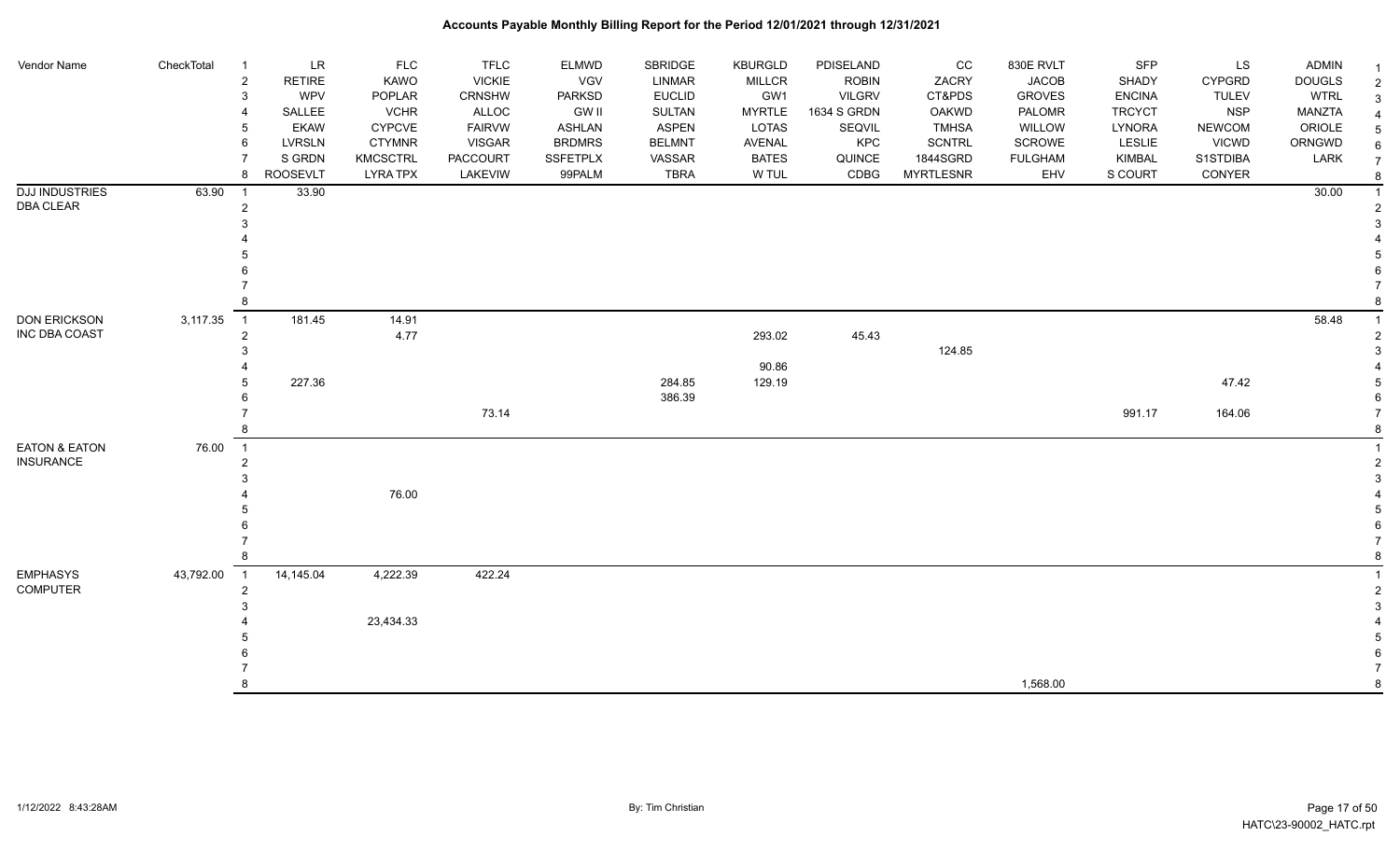| Vendor Name           | CheckTotal | $\overline{1}$ | <b>LR</b>       | <b>FLC</b>      | <b>TFLC</b>   | <b>ELMWD</b>    | SBRIDGE       | <b>KBURGLD</b> | PDISELAND     | cc               | 830E RVLT      | <b>SFP</b>    | LS            | <b>ADMIN</b>  | -1 |
|-----------------------|------------|----------------|-----------------|-----------------|---------------|-----------------|---------------|----------------|---------------|------------------|----------------|---------------|---------------|---------------|----|
|                       |            | $\overline{2}$ | <b>RETIRE</b>   | KAWO            | <b>VICKIE</b> | <b>VGV</b>      | LINMAR        | <b>MILLCR</b>  | <b>ROBIN</b>  | ZACRY            | <b>JACOB</b>   | <b>SHADY</b>  | <b>CYPGRD</b> | <b>DOUGLS</b> |    |
|                       |            | 3              | WPV             | POPLAR          | <b>CRNSHW</b> | <b>PARKSD</b>   | <b>EUCLID</b> | GW1            | <b>VILGRV</b> | CT&PDS           | <b>GROVES</b>  | <b>ENCINA</b> | <b>TULEV</b>  | <b>WTRL</b>   |    |
|                       |            |                | SALLEE          | <b>VCHR</b>     | ALLOC         | <b>GW II</b>    | <b>SULTAN</b> | <b>MYRTLE</b>  | 1634 S GRDN   | OAKWD            | PALOMR         | <b>TRCYCT</b> | <b>NSP</b>    | MANZTA        |    |
|                       |            | 5              | <b>EKAW</b>     | <b>CYPCVE</b>   | <b>FAIRVW</b> | <b>ASHLAN</b>   | <b>ASPEN</b>  | LOTAS          | SEQVIL        | <b>TMHSA</b>     | WILLOW         | <b>LYNORA</b> | <b>NEWCOM</b> | ORIOLE        |    |
|                       |            | 6              | <b>LVRSLN</b>   | <b>CTYMNR</b>   | <b>VISGAR</b> | <b>BRDMRS</b>   | <b>BELMNT</b> | AVENAL         | KPC           | <b>SCNTRL</b>    | <b>SCROWE</b>  | <b>LESLIE</b> | <b>VICWD</b>  | ORNGWD        |    |
|                       |            | $\overline{7}$ | S GRDN          | <b>KMCSCTRL</b> | PACCOURT      | <b>SSFETPLX</b> | VASSAR        | <b>BATES</b>   | QUINCE        | 1844SGRD         | <b>FULGHAM</b> | KIMBAL        | S1STDIBA      | LARK          |    |
|                       |            | 8              | <b>ROOSEVLT</b> | <b>LYRA TPX</b> | LAKEVIW       | 99PALM          | <b>TBRA</b>   | W TUL          | CDBG          | <b>MYRTLESNR</b> | EHV            | S COURT       | CONYER        |               |    |
| <b>EMPIRE SUPPLY</b>  | 22,967.46  | $\overline{1}$ | 643.07          | 68.83           |               |                 |               |                |               |                  |                |               |               | 13,807.85     |    |
| COMPANY, INC          |            | $\sqrt{2}$     |                 |                 |               |                 |               |                |               |                  |                |               |               |               |    |
|                       |            | 3              |                 |                 |               |                 |               |                |               |                  |                |               |               |               |    |
|                       |            |                |                 |                 |               |                 |               |                |               |                  |                |               |               |               |    |
|                       |            |                |                 |                 |               |                 |               |                |               |                  |                |               | 1,442.10      |               |    |
|                       |            |                |                 |                 |               |                 |               |                |               |                  |                |               |               |               |    |
|                       |            |                |                 |                 |               |                 |               |                |               |                  |                | 599.77        |               |               |    |
|                       |            | 8              |                 |                 |               | 6,405.84        |               |                |               |                  |                |               |               |               |    |
| <b>EMPLOYMENT</b>     | 360.50     | $\overline{1}$ | 8.80            | 231.44          | 1.76          |                 |               |                |               |                  |                |               | 8.80          |               |    |
| DEVELOPMENT           |            | $\overline{c}$ |                 |                 |               |                 |               |                |               |                  |                |               |               |               |    |
|                       |            | 3              |                 |                 |               |                 |               |                |               |                  |                |               |               |               |    |
|                       |            |                |                 | 100.02          |               |                 |               |                |               |                  |                |               |               |               |    |
|                       |            |                |                 | 0.88            |               |                 |               |                |               |                  |                |               | 8.80          |               |    |
|                       |            |                |                 |                 |               |                 |               |                |               |                  |                |               |               |               |    |
|                       |            |                |                 |                 |               |                 |               |                |               |                  |                |               |               |               |    |
|                       |            | 8              |                 |                 |               |                 |               |                |               |                  |                |               |               |               |    |
| <b>EVANS PROPERTY</b> | 2,125.00   | $\overline{1}$ |                 |                 |               |                 |               |                |               |                  |                |               |               |               |    |
| <b>MANAGEMENT</b>     |            | $\overline{c}$ |                 |                 |               |                 |               |                |               |                  |                |               |               |               |    |
|                       |            | 3              | 2,125.00        |                 |               |                 |               |                |               |                  |                |               |               |               |    |
|                       |            |                |                 |                 |               |                 |               |                |               |                  |                |               |               |               |    |
|                       |            |                |                 |                 |               |                 |               |                |               |                  |                |               |               |               |    |
|                       |            |                |                 |                 |               |                 |               |                |               |                  |                |               |               |               |    |
|                       |            |                |                 |                 |               |                 |               |                |               |                  |                |               |               |               |    |
|                       |            | 8              |                 |                 |               |                 |               |                |               |                  |                |               |               |               |    |
| <b>EVERGREEN</b>      | 9,825.00   | $\overline{1}$ | 1,475.00        |                 |               |                 |               |                |               |                  |                |               |               |               |    |
| <b>LANDSCAPE INC</b>  |            | $\overline{2}$ |                 |                 |               |                 |               |                |               |                  |                |               |               |               |    |
|                       |            | 3              |                 |                 |               |                 |               |                |               |                  |                | 2,600.00      |               |               |    |
|                       |            |                |                 |                 |               |                 |               |                |               |                  |                |               |               |               |    |
|                       |            |                |                 | 350.00          |               |                 |               |                |               |                  |                |               |               |               |    |
|                       |            |                |                 |                 |               |                 |               |                |               |                  |                |               |               |               |    |
|                       |            |                |                 |                 | 200.00        | 5,025.00        |               |                |               |                  |                | 175.00        |               |               |    |
|                       |            | 8              |                 |                 |               |                 |               |                |               |                  |                |               |               |               |    |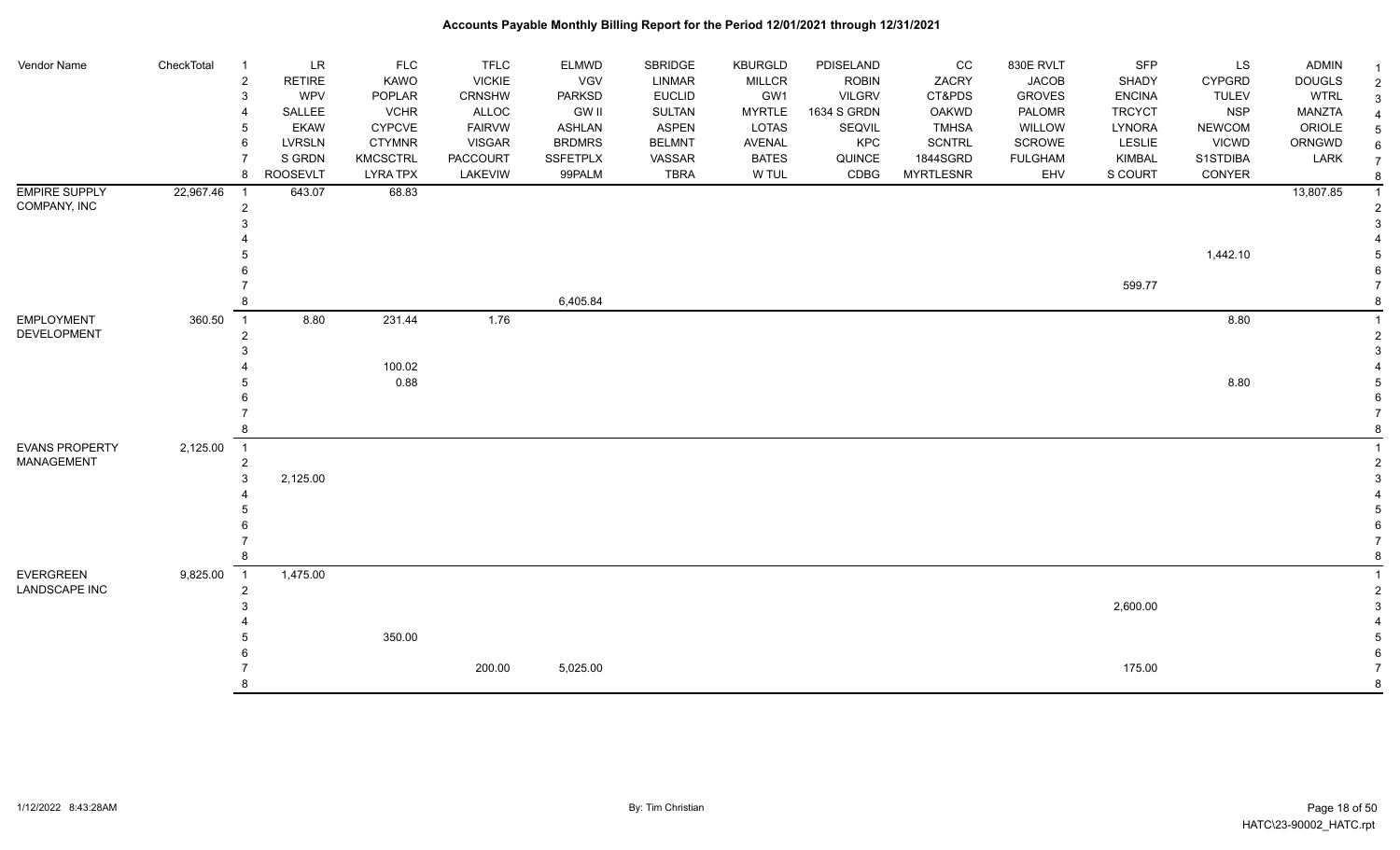| Vendor Name            | CheckTotal | $\overline{1}$ | <b>LR</b>       | <b>FLC</b>      | <b>TFLC</b>     | ELMWD         | SBRIDGE       | <b>KBURGLD</b> | PDISELAND     | cc               | 830E RVLT      | <b>SFP</b>    | LS            | <b>ADMIN</b>  |  |
|------------------------|------------|----------------|-----------------|-----------------|-----------------|---------------|---------------|----------------|---------------|------------------|----------------|---------------|---------------|---------------|--|
|                        |            | $\overline{2}$ | <b>RETIRE</b>   | KAWO            | <b>VICKIE</b>   | VGV           | LINMAR        | <b>MILLCR</b>  | <b>ROBIN</b>  | ZACRY            | <b>JACOB</b>   | SHADY         | <b>CYPGRD</b> | <b>DOUGLS</b> |  |
|                        |            | $\mathbf{3}$   | <b>WPV</b>      | POPLAR          | CRNSHW          | PARKSD        | <b>EUCLID</b> | GW1            | <b>VILGRV</b> | CT&PDS           | <b>GROVES</b>  | <b>ENCINA</b> | <b>TULEV</b>  | <b>WTRL</b>   |  |
|                        |            | $\overline{4}$ | SALLEE          | <b>VCHR</b>     | ALLOC           | <b>GW II</b>  | SULTAN        | <b>MYRTLE</b>  | 1634 S GRDN   | OAKWD            | PALOMR         | <b>TRCYCT</b> | <b>NSP</b>    | MANZTA        |  |
|                        |            | 5              | <b>EKAW</b>     | CYPCVE          | <b>FAIRVW</b>   | <b>ASHLAN</b> | <b>ASPEN</b>  | <b>LOTAS</b>   | SEQVIL        | <b>TMHSA</b>     | <b>WILLOW</b>  | LYNORA        | <b>NEWCOM</b> | ORIOLE        |  |
|                        |            | 6              | <b>LVRSLN</b>   | <b>CTYMNR</b>   | <b>VISGAR</b>   | <b>BRDMRS</b> | <b>BELMNT</b> | <b>AVENAL</b>  | KPC           | <b>SCNTRL</b>    | SCROWE         | LESLIE        | <b>VICWD</b>  | ORNGWD        |  |
|                        |            | $\overline{7}$ | S GRDN          | <b>KMCSCTRL</b> | <b>PACCOURT</b> | SSFETPLX      | VASSAR        | <b>BATES</b>   | QUINCE        | 1844SGRD         | <b>FULGHAM</b> | KIMBAL        | S1STDIBA      | LARK          |  |
|                        |            | 8              | <b>ROOSEVLT</b> | <b>LYRA TPX</b> | LAKEVIW         | 99PALM        | <b>TBRA</b>   | W TUL          | CDBG          | <b>MYRTLESNR</b> | EHV            | S COURT       | CONYER        |               |  |
| <b>EXPRESS</b>         | 15,422.25  |                | 4,122.94        |                 |                 |               |               |                |               |                  |                |               |               |               |  |
| SERVICES, INC          |            | $\overline{c}$ |                 |                 |                 |               | 90.04         |                |               |                  |                |               |               |               |  |
|                        |            | $\mathbf{3}$   |                 |                 |                 | 36.01         | 54.02         |                |               |                  |                |               |               |               |  |
|                        |            |                |                 | 11,119.24       |                 |               |               |                |               |                  |                |               |               |               |  |
|                        |            |                |                 |                 |                 |               |               |                |               |                  |                |               |               |               |  |
|                        |            |                |                 |                 |                 |               |               |                |               |                  |                |               |               |               |  |
|                        |            |                |                 |                 |                 |               |               |                |               |                  |                |               |               |               |  |
|                        |            | 8              |                 |                 |                 |               |               |                |               |                  |                |               |               |               |  |
|                        |            |                |                 |                 |                 |               |               |                |               |                  |                |               |               |               |  |
| <b>FASTENAL</b>        | 43.87      | $\overline{1}$ |                 |                 |                 |               |               |                |               |                  |                |               |               | 43.87         |  |
| COMPANY                |            | $\overline{c}$ |                 |                 |                 |               |               |                |               |                  |                |               |               |               |  |
|                        |            | 3              |                 |                 |                 |               |               |                |               |                  |                |               |               |               |  |
|                        |            |                |                 |                 |                 |               |               |                |               |                  |                |               |               |               |  |
|                        |            |                |                 |                 |                 |               |               |                |               |                  |                |               |               |               |  |
|                        |            | 6              |                 |                 |                 |               |               |                |               |                  |                |               |               |               |  |
|                        |            |                |                 |                 |                 |               |               |                |               |                  |                |               |               |               |  |
|                        |            | 8              |                 |                 |                 |               |               |                |               |                  |                |               |               |               |  |
| <b>FERGUSON</b>        | 12,608.84  | $\overline{1}$ |                 |                 |                 |               |               |                |               |                  |                |               |               | 12,547.80     |  |
| <b>ENTERPRISES INC</b> |            | 2              |                 |                 |                 |               | 30.93         |                |               |                  |                |               |               |               |  |
|                        |            | 3              |                 |                 |                 |               |               |                |               |                  |                |               |               |               |  |
|                        |            |                |                 |                 |                 |               |               |                |               |                  |                |               |               |               |  |
|                        |            |                |                 |                 |                 |               |               |                |               |                  |                |               |               |               |  |
|                        |            |                |                 |                 |                 |               | 30.11         |                |               |                  |                |               |               |               |  |
|                        |            |                |                 |                 |                 |               |               |                |               |                  |                |               |               |               |  |
|                        |            | 8              |                 |                 |                 |               |               |                |               |                  |                |               |               |               |  |
| <b>FLOORING</b>        | 9,031.42 1 |                | 4,911.88        |                 |                 |               |               |                |               |                  |                |               |               |               |  |
| LIQUIDATORS INC.       |            | $\overline{2}$ |                 |                 |                 |               |               |                |               |                  | 4,119.54       |               |               |               |  |
|                        |            | 3              |                 |                 |                 |               |               |                |               |                  |                |               |               |               |  |
|                        |            |                |                 |                 |                 |               |               |                |               |                  |                |               |               |               |  |
|                        |            |                |                 |                 |                 |               |               |                |               |                  |                |               |               |               |  |
|                        |            |                |                 |                 |                 |               |               |                |               |                  |                |               |               |               |  |
|                        |            |                |                 |                 |                 |               |               |                |               |                  |                |               |               |               |  |
|                        |            | $\mathsf{R}$   |                 |                 |                 |               |               |                |               |                  |                |               |               |               |  |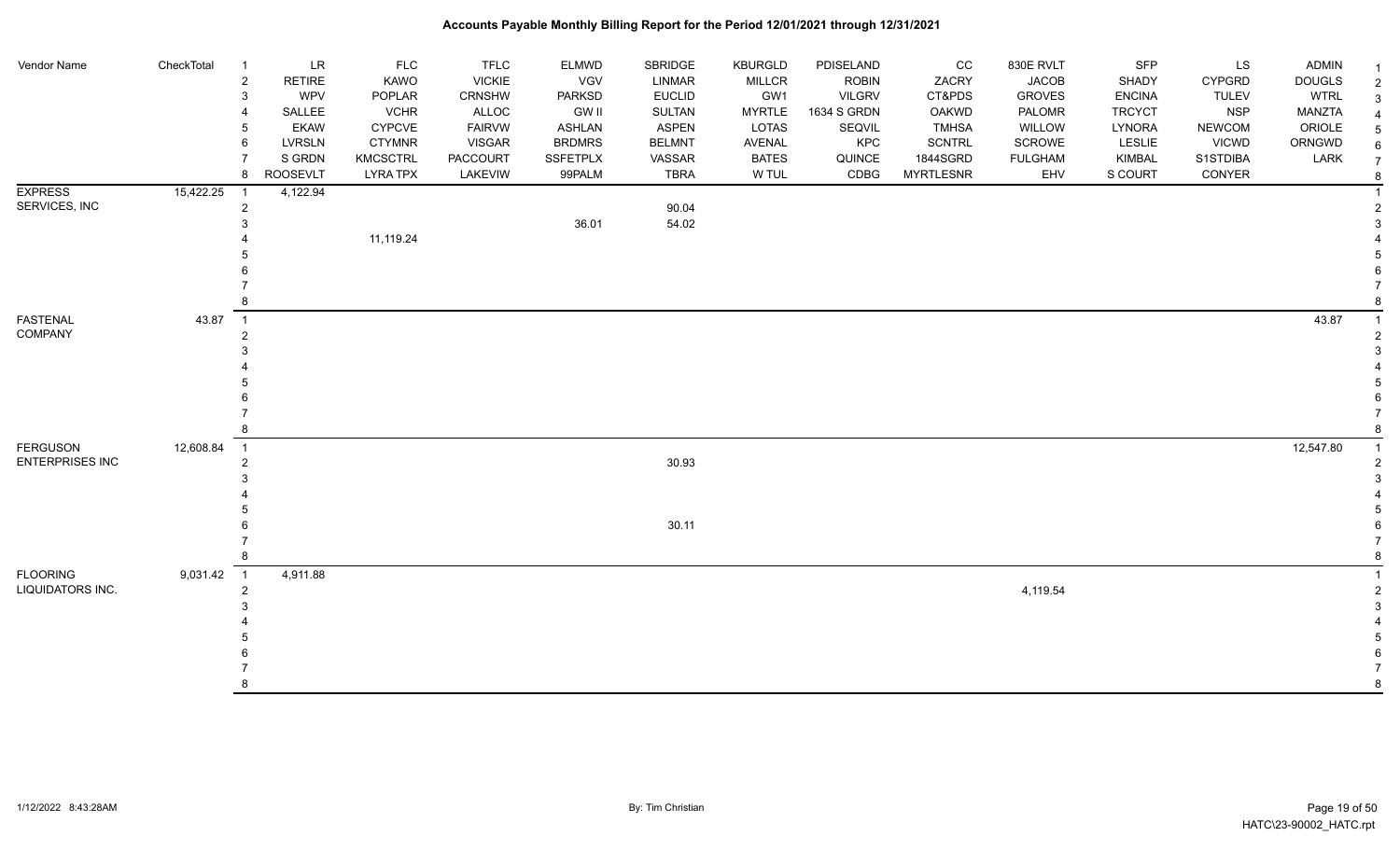| Vendor Name          | CheckTotal | $\overline{1}$ | <b>LR</b>       | <b>FLC</b>      | <b>TFLC</b>   | ELMWD           | SBRIDGE       | <b>KBURGLD</b> | PDISELAND     | CC               | 830E RVLT      | <b>SFP</b>    | LS            | <b>ADMIN</b>  |  |
|----------------------|------------|----------------|-----------------|-----------------|---------------|-----------------|---------------|----------------|---------------|------------------|----------------|---------------|---------------|---------------|--|
|                      |            | $\overline{c}$ | <b>RETIRE</b>   | KAWO            | <b>VICKIE</b> | <b>VGV</b>      | <b>LINMAR</b> | <b>MILLCR</b>  | <b>ROBIN</b>  | ZACRY            | <b>JACOB</b>   | SHADY         | <b>CYPGRD</b> | <b>DOUGLS</b> |  |
|                      |            | 3              | WPV             | POPLAR          | CRNSHW        | <b>PARKSD</b>   | <b>EUCLID</b> | GW1            | <b>VILGRV</b> | CT&PDS           | <b>GROVES</b>  | <b>ENCINA</b> | <b>TULEV</b>  | <b>WTRL</b>   |  |
|                      |            | 4              | SALLEE          | <b>VCHR</b>     | ALLOC         | <b>GW II</b>    | <b>SULTAN</b> | <b>MYRTLE</b>  | 1634 S GRDN   | OAKWD            | PALOMR         | <b>TRCYCT</b> | <b>NSP</b>    | MANZTA        |  |
|                      |            | 5              | <b>EKAW</b>     | <b>CYPCVE</b>   | <b>FAIRVW</b> | <b>ASHLAN</b>   | <b>ASPEN</b>  | LOTAS          | SEQVIL        | <b>TMHSA</b>     | WILLOW         | <b>LYNORA</b> | <b>NEWCOM</b> | ORIOLE        |  |
|                      |            | 6              | LVRSLN          | <b>CTYMNR</b>   | VISGAR        | <b>BRDMRS</b>   | <b>BELMNT</b> | AVENAL         | KPC           | <b>SCNTRL</b>    | SCROWE         | <b>LESLIE</b> | <b>VICWD</b>  | ORNGWD        |  |
|                      |            | 7              | S GRDN          | <b>KMCSCTRL</b> | PACCOURT      | <b>SSFETPLX</b> | VASSAR        | <b>BATES</b>   | QUINCE        | 1844SGRD         | <b>FULGHAM</b> | KIMBAL        | S1STDIBA      | LARK          |  |
|                      |            | 8              | <b>ROOSEVLT</b> | <b>LYRA TPX</b> | LAKEVIW       | 99PALM          | <b>TBRA</b>   | W TUL          | CDBG          | <b>MYRTLESNR</b> | EHV            | S COURT       | CONYER        |               |  |
| FRESNO COUNTY        | 11,264.85  | $\overline{1}$ |                 |                 |               |                 |               |                |               |                  |                |               |               |               |  |
| TAX COLLECTOR        |            | $\overline{2}$ |                 | 4,273.75        |               |                 | 6,991.10      |                |               |                  |                |               |               |               |  |
|                      |            | 3              |                 |                 |               |                 |               |                |               |                  |                |               |               |               |  |
|                      |            |                |                 |                 |               |                 |               |                |               |                  |                |               |               |               |  |
|                      |            | .5             |                 |                 |               |                 |               |                |               |                  |                |               |               |               |  |
|                      |            |                |                 |                 |               |                 |               |                |               |                  |                |               |               |               |  |
|                      |            |                |                 |                 |               |                 |               |                |               |                  |                |               |               |               |  |
|                      |            | 8              |                 |                 |               |                 |               |                |               |                  |                |               |               |               |  |
| <b>FRONTIER</b>      | 228.94     | $\overline{1}$ |                 |                 |               |                 |               |                |               |                  |                |               |               |               |  |
| CALIFORNIA INC.      |            | $\overline{2}$ |                 |                 |               |                 |               |                |               |                  |                |               |               |               |  |
|                      |            | 3              |                 |                 |               |                 |               |                |               |                  |                |               |               |               |  |
|                      |            |                |                 |                 |               |                 |               |                |               |                  |                |               |               |               |  |
|                      |            |                |                 |                 |               |                 |               |                |               |                  |                |               |               |               |  |
|                      |            | 6              |                 |                 |               |                 | 228.94        |                |               |                  |                |               |               |               |  |
|                      |            |                |                 |                 |               |                 |               |                |               |                  |                |               |               |               |  |
|                      |            | 8              |                 |                 |               |                 |               |                |               |                  |                |               |               |               |  |
| <b>FRUIT GROWERS</b> | 217.48 1   |                |                 | 162.23          |               |                 |               |                |               |                  |                |               |               |               |  |
| <b>SUPPLY</b>        |            | 2              |                 |                 |               |                 |               |                |               |                  |                |               |               |               |  |
|                      |            | 3              |                 | 55.25           |               |                 |               |                |               |                  |                |               |               |               |  |
|                      |            |                |                 |                 |               |                 |               |                |               |                  |                |               |               |               |  |
|                      |            |                |                 |                 |               |                 |               |                |               |                  |                |               |               |               |  |
|                      |            |                |                 |                 |               |                 |               |                |               |                  |                |               |               |               |  |
|                      |            | 7              |                 |                 |               |                 |               |                |               |                  |                |               |               |               |  |
|                      |            | 8              |                 |                 |               |                 |               |                |               |                  |                |               |               |               |  |
| <b>GENERAL</b>       | 5,357.35   | $\overline{1}$ |                 |                 |               |                 |               |                |               |                  |                |               |               | 5,357.35      |  |
| ELECTRIC CO          |            | $\overline{2}$ |                 |                 |               |                 |               |                |               |                  |                |               |               |               |  |
|                      |            | 3              |                 |                 |               |                 |               |                |               |                  |                |               |               |               |  |
|                      |            |                |                 |                 |               |                 |               |                |               |                  |                |               |               |               |  |
|                      |            |                |                 |                 |               |                 |               |                |               |                  |                |               |               |               |  |
|                      |            |                |                 |                 |               |                 |               |                |               |                  |                |               |               |               |  |
|                      |            |                |                 |                 |               |                 |               |                |               |                  |                |               |               |               |  |
|                      |            | <sub>R</sub>   |                 |                 |               |                 |               |                |               |                  |                |               |               |               |  |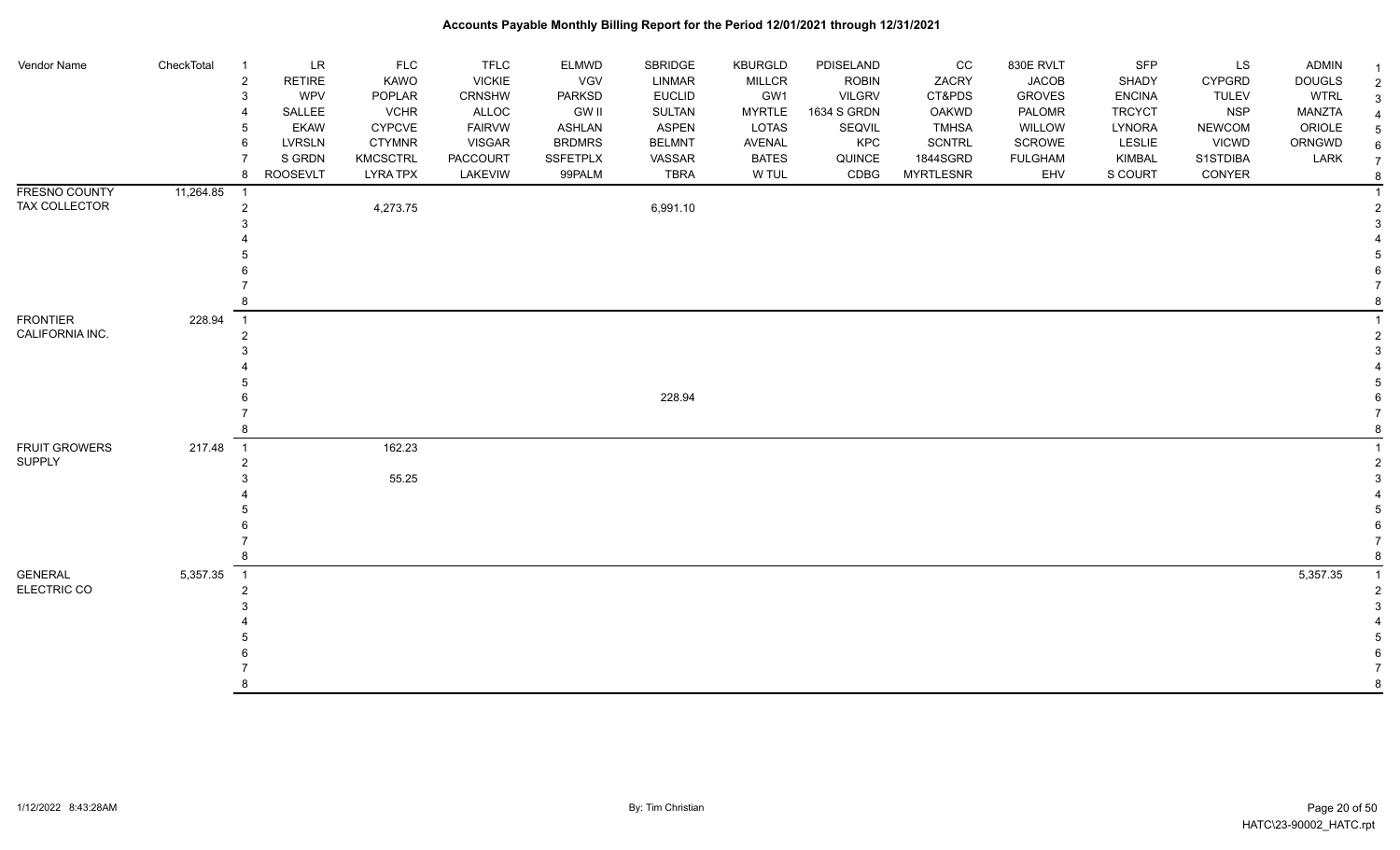| Vendor Name                           | CheckTotal | LR<br>$\overline{1}$<br><b>RETIRE</b><br>$\overline{2}$<br>3<br>WPV<br>SALLEE<br>EKAW<br>5<br><b>LVRSLN</b><br>6<br>S GRDN<br><b>ROOSEVLT</b><br>8 | <b>FLC</b><br><b>KAWO</b><br>POPLAR<br><b>VCHR</b><br><b>CYPCVE</b><br><b>CTYMNR</b><br><b>KMCSCTRL</b><br><b>LYRA TPX</b> | <b>TFLC</b><br><b>VICKIE</b><br><b>CRNSHW</b><br>ALLOC<br><b>FAIRVW</b><br><b>VISGAR</b><br><b>PACCOURT</b><br>LAKEVIW | ELMWD<br>VGV<br>PARKSD<br><b>GW II</b><br><b>ASHLAN</b><br><b>BRDMRS</b><br>SSFETPLX<br>99PALM | SBRIDGE<br><b>LINMAR</b><br><b>EUCLID</b><br>SULTAN<br><b>ASPEN</b><br><b>BELMNT</b><br>VASSAR<br><b>TBRA</b> | <b>KBURGLD</b><br><b>MILLCR</b><br>GW1<br><b>MYRTLE</b><br><b>LOTAS</b><br>AVENAL<br><b>BATES</b><br>W TUL | PDISELAND<br><b>ROBIN</b><br><b>VILGRV</b><br>1634 S GRDN<br>SEQVIL<br>KPC<br>QUINCE<br>CDBG | CC<br>ZACRY<br>CT&PDS<br><b>OAKWD</b><br><b>TMHSA</b><br>SCNTRL<br>1844SGRD<br><b>MYRTLESNR</b> | 830E RVLT<br><b>JACOB</b><br><b>GROVES</b><br>PALOMR<br>WILLOW<br>SCROWE<br><b>FULGHAM</b><br>EHV | SFP<br>SHADY<br><b>ENCINA</b><br><b>TRCYCT</b><br><b>LYNORA</b><br><b>LESLIE</b><br>KIMBAL<br>S COURT | LS<br><b>CYPGRD</b><br><b>TULEV</b><br><b>NSP</b><br><b>NEWCOM</b><br><b>VICWD</b><br>S1STDIBA<br>CONYER | ADMIN<br><b>DOUGLS</b><br><b>WTRL</b><br><b>MANZTA</b><br>ORIOLE<br>ORNGWD<br>LARK | 2<br>3<br>6 |
|---------------------------------------|------------|----------------------------------------------------------------------------------------------------------------------------------------------------|----------------------------------------------------------------------------------------------------------------------------|------------------------------------------------------------------------------------------------------------------------|------------------------------------------------------------------------------------------------|---------------------------------------------------------------------------------------------------------------|------------------------------------------------------------------------------------------------------------|----------------------------------------------------------------------------------------------|-------------------------------------------------------------------------------------------------|---------------------------------------------------------------------------------------------------|-------------------------------------------------------------------------------------------------------|----------------------------------------------------------------------------------------------------------|------------------------------------------------------------------------------------|-------------|
| <b>GIANT CHEVROLET</b><br>COMPANY INC | 808.20     | $\overline{1}$<br>2                                                                                                                                |                                                                                                                            |                                                                                                                        |                                                                                                |                                                                                                               |                                                                                                            |                                                                                              |                                                                                                 |                                                                                                   |                                                                                                       |                                                                                                          | 808.20                                                                             |             |
| <b>GOMEZ POOL</b><br><b>SERVICE</b>   | 500.00     | $\overline{\phantom{1}}$<br>2                                                                                                                      |                                                                                                                            |                                                                                                                        |                                                                                                |                                                                                                               | 500.00                                                                                                     |                                                                                              |                                                                                                 |                                                                                                   |                                                                                                       |                                                                                                          |                                                                                    |             |
| <b>GOSHEN</b><br><b>COMMUNITY</b>     | 840.00     | $\overline{1}$<br>840.00<br>2                                                                                                                      |                                                                                                                            |                                                                                                                        |                                                                                                |                                                                                                               |                                                                                                            |                                                                                              |                                                                                                 |                                                                                                   |                                                                                                       |                                                                                                          |                                                                                    |             |
| GRAINGER, INC                         | 1,707.17 1 | $\mathfrak{p}$                                                                                                                                     | 447.23                                                                                                                     |                                                                                                                        |                                                                                                |                                                                                                               |                                                                                                            |                                                                                              |                                                                                                 |                                                                                                   |                                                                                                       |                                                                                                          | 1,259.94                                                                           |             |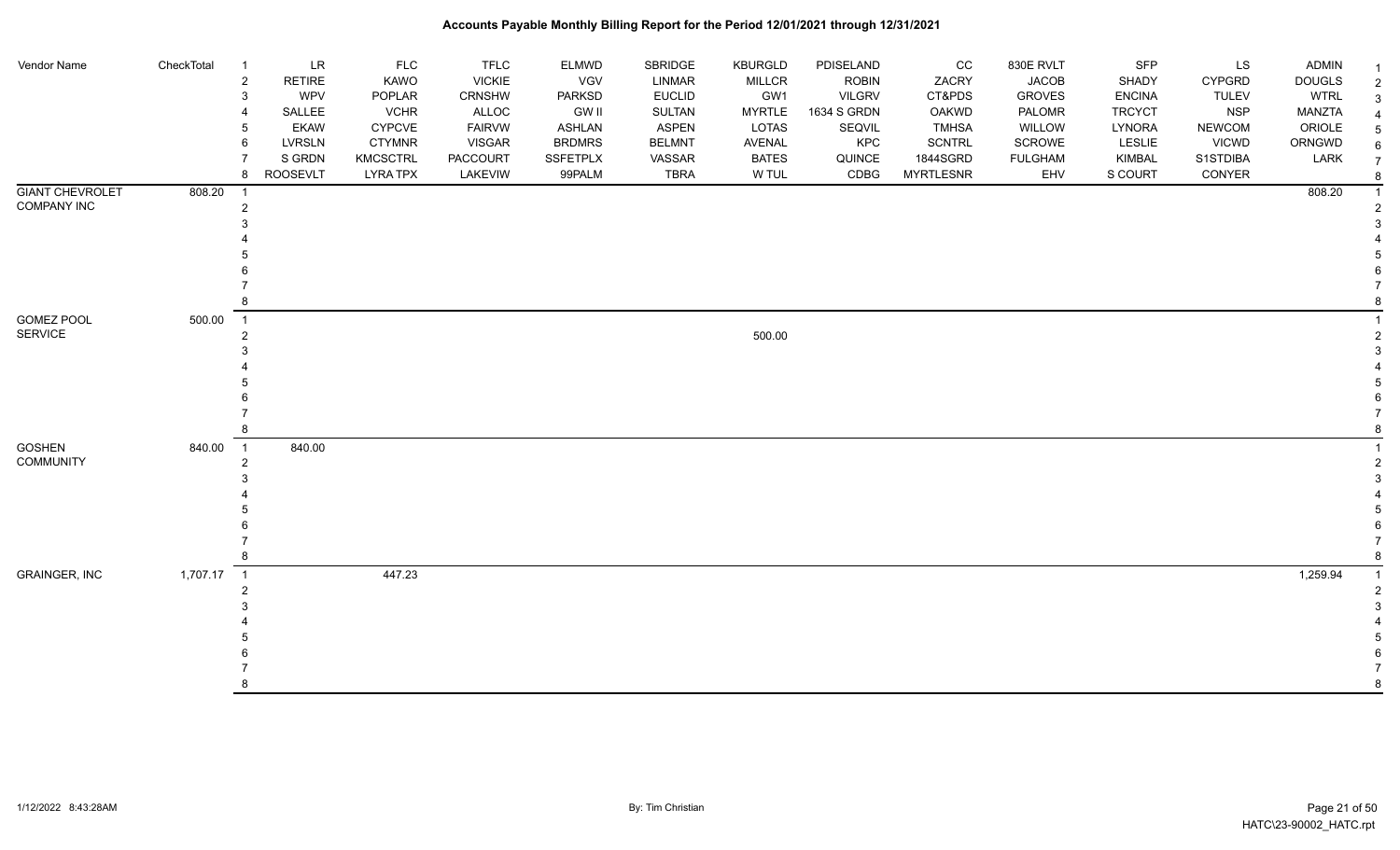| Vendor Name                 | CheckTotal | $\overline{1}$          | <b>LR</b>       | <b>FLC</b>      | <b>TFLC</b>   | ELMWD           | SBRIDGE       | <b>KBURGLD</b> | PDISELAND     | CC               | 830E RVLT      | SFP           | LS            | <b>ADMIN</b>  | -1 |
|-----------------------------|------------|-------------------------|-----------------|-----------------|---------------|-----------------|---------------|----------------|---------------|------------------|----------------|---------------|---------------|---------------|----|
|                             |            | $\sqrt{2}$              | RETIRE          | KAWO            | <b>VICKIE</b> | VGV             | <b>LINMAR</b> | <b>MILLCR</b>  | <b>ROBIN</b>  | ZACRY            | <b>JACOB</b>   | SHADY         | <b>CYPGRD</b> | <b>DOUGLS</b> |    |
|                             |            | 3                       | <b>WPV</b>      | POPLAR          | CRNSHW        | PARKSD          | <b>EUCLID</b> | GW1            | <b>VILGRV</b> | CT&PDS           | <b>GROVES</b>  | <b>ENCINA</b> | <b>TULEV</b>  | <b>WTRL</b>   |    |
|                             |            | $\overline{4}$          | SALLEE          | <b>VCHR</b>     | ALLOC         | <b>GW II</b>    | <b>SULTAN</b> | <b>MYRTLE</b>  | 1634 S GRDN   | OAKWD            | PALOMR         | <b>TRCYCT</b> | <b>NSP</b>    | MANZTA        |    |
|                             |            | 5                       | <b>EKAW</b>     | <b>CYPCVE</b>   | <b>FAIRVW</b> | <b>ASHLAN</b>   | <b>ASPEN</b>  | LOTAS          | SEQVIL        | <b>TMHSA</b>     | WILLOW         | LYNORA        | <b>NEWCOM</b> | ORIOLE        |    |
|                             |            | 6                       | <b>LVRSLN</b>   | <b>CTYMNR</b>   | <b>VISGAR</b> | <b>BRDMRS</b>   | <b>BELMNT</b> | <b>AVENAL</b>  | KPC           | <b>SCNTRL</b>    | <b>SCROWE</b>  | <b>LESLIE</b> | <b>VICWD</b>  | ORNGWD        |    |
|                             |            | $\overline{7}$          | S GRDN          | <b>KMCSCTRL</b> | PACCOURT      | <b>SSFETPLX</b> | VASSAR        | <b>BATES</b>   | QUINCE        | 1844SGRD         | <b>FULGHAM</b> | KIMBAL        | S1STDIBA      | LARK          |    |
|                             |            | 8                       | <b>ROOSEVLT</b> | <b>LYRA TPX</b> | LAKEVIW       | 99PALM          | <b>TBRA</b>   | W TUL          | CDBG          | <b>MYRTLESNR</b> | EHV            | S COURT       | CONYER        |               |    |
| <b>GRANT'S AIR</b>          | 400.00     | $\overline{\mathbf{1}}$ | 325.00          |                 |               |                 |               |                |               |                  |                |               |               |               |    |
| CONDITIONING INC            |            | $\boldsymbol{2}$        |                 |                 |               |                 |               |                |               |                  |                |               |               |               |    |
|                             |            | 3                       | 75.00           |                 |               |                 |               |                |               |                  |                |               |               |               |    |
|                             |            |                         |                 |                 |               |                 |               |                |               |                  |                |               |               |               |    |
|                             |            |                         |                 |                 |               |                 |               |                |               |                  |                |               |               |               |    |
|                             |            |                         |                 |                 |               |                 |               |                |               |                  |                |               |               |               |    |
|                             |            |                         |                 |                 |               |                 |               |                |               |                  |                |               |               |               |    |
|                             |            | 8                       |                 |                 |               |                 |               |                |               |                  |                |               |               |               |    |
| <b>GROSS &amp;</b>          | 2,874.71   | $\overline{1}$          | 685.46          |                 | 173.51        |                 |               |                |               |                  |                |               |               | 2,015.74      |    |
| STEVENS INC                 |            | $\overline{2}$          |                 |                 |               |                 |               |                |               |                  |                |               |               |               |    |
|                             |            | 3                       |                 |                 |               |                 |               |                |               |                  |                |               |               |               |    |
|                             |            |                         |                 |                 |               |                 |               |                |               |                  |                |               |               |               |    |
|                             |            |                         |                 |                 |               |                 |               |                |               |                  |                |               |               |               |    |
|                             |            |                         |                 |                 |               |                 |               |                |               |                  |                |               |               |               |    |
|                             |            |                         |                 |                 |               |                 |               |                |               |                  |                |               |               |               |    |
|                             |            | -8                      |                 |                 |               |                 |               |                |               |                  |                |               |               |               |    |
|                             |            |                         |                 |                 |               |                 |               |                |               |                  |                |               |               |               |    |
| HAYES GARAGE<br><b>DOOR</b> | 8,590.00   | $\overline{1}$          | 6,225.00        |                 |               |                 |               |                |               |                  |                |               |               |               |    |
|                             |            | $\boldsymbol{2}$<br>3   |                 |                 |               |                 |               | 125.00         |               |                  |                |               |               |               |    |
|                             |            |                         |                 |                 |               |                 | 1,195.00      |                |               |                  |                |               |               |               |    |
|                             |            |                         |                 |                 |               |                 | 295.00        |                | 750.00        |                  |                |               |               |               |    |
|                             |            |                         |                 |                 |               |                 |               |                |               |                  |                |               |               |               |    |
|                             |            |                         |                 |                 |               |                 |               |                |               |                  |                |               |               |               |    |
|                             |            | 8                       |                 |                 |               |                 |               |                |               |                  |                |               |               |               |    |
|                             |            |                         |                 |                 |               |                 |               |                |               |                  |                |               |               |               |    |
| <b>HCI SYSTEMS, INC</b>     | 625.00     | $\overline{1}$          |                 |                 |               |                 |               |                |               |                  |                |               |               |               |    |
|                             |            | $\overline{2}$          |                 |                 |               |                 |               |                |               |                  |                |               |               |               |    |
|                             |            | 3                       |                 |                 |               |                 |               |                |               |                  |                |               |               |               |    |
|                             |            |                         |                 |                 |               |                 |               |                |               |                  |                |               |               |               |    |
|                             |            |                         |                 |                 |               |                 |               |                |               |                  |                |               | 625.00        |               |    |
|                             |            |                         |                 |                 |               |                 |               |                |               |                  |                |               |               |               |    |
|                             |            |                         |                 |                 |               |                 |               |                |               |                  |                |               |               |               |    |
|                             |            | R                       |                 |                 |               |                 |               |                |               |                  |                |               |               |               |    |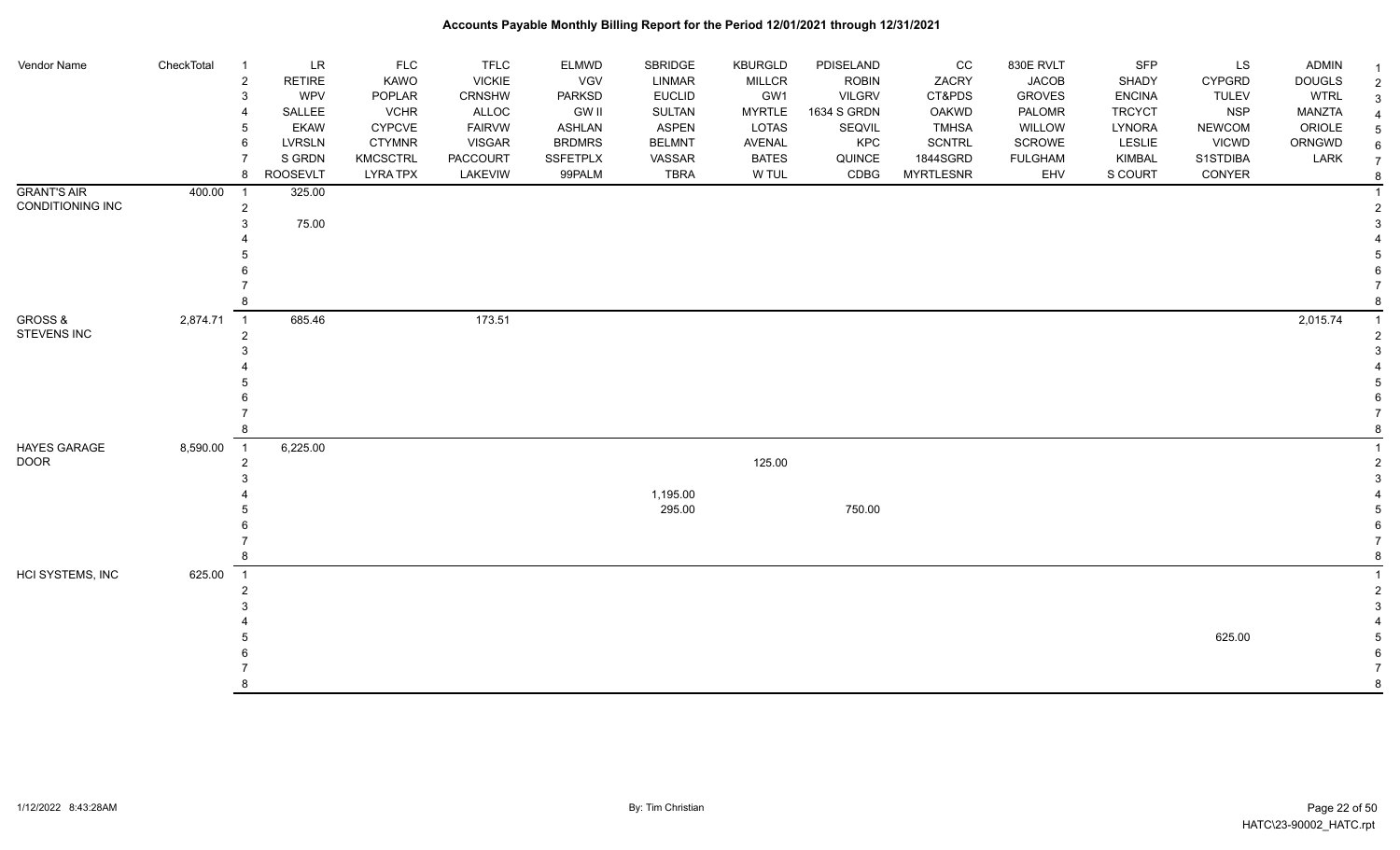| Vendor Name            | CheckTotal | -1             | LR              | <b>FLC</b>      | <b>TFLC</b>   | <b>ELMWD</b>    | <b>SBRIDGE</b> | <b>KBURGLD</b> | PDISELAND     | CC               | 830E RVLT      | SFP           | <b>LS</b>     | <b>ADMIN</b>  | -1             |
|------------------------|------------|----------------|-----------------|-----------------|---------------|-----------------|----------------|----------------|---------------|------------------|----------------|---------------|---------------|---------------|----------------|
|                        |            | $\overline{2}$ | <b>RETIRE</b>   | KAWO            | <b>VICKIE</b> | VGV             | <b>LINMAR</b>  | <b>MILLCR</b>  | <b>ROBIN</b>  | ZACRY            | <b>JACOB</b>   | <b>SHADY</b>  | <b>CYPGRD</b> | <b>DOUGLS</b> | $\overline{2}$ |
|                        |            | 3              | WPV             | POPLAR          | CRNSHW        | <b>PARKSD</b>   | <b>EUCLID</b>  | GW1            | <b>VILGRV</b> | CT&PDS           | <b>GROVES</b>  | <b>ENCINA</b> | <b>TULEV</b>  | <b>WTRL</b>   | 3              |
|                        |            |                | SALLEE          | <b>VCHR</b>     | <b>ALLOC</b>  | <b>GW II</b>    | <b>SULTAN</b>  | <b>MYRTLE</b>  | 1634 S GRDN   | <b>OAKWD</b>     | PALOMR         | <b>TRCYCT</b> | <b>NSP</b>    | MANZTA        |                |
|                        |            |                | EKAW            | <b>CYPCVE</b>   | <b>FAIRVW</b> | <b>ASHLAN</b>   | <b>ASPEN</b>   | LOTAS          | <b>SEQVIL</b> | <b>TMHSA</b>     | WILLOW         | LYNORA        | <b>NEWCOM</b> | ORIOLE        | 5              |
|                        |            | 6              | <b>LVRSLN</b>   | <b>CTYMNR</b>   | <b>VISGAR</b> | <b>BRDMRS</b>   | <b>BELMNT</b>  | <b>AVENAL</b>  | KPC           | <b>SCNTRL</b>    | SCROWE         | LESLIE        | <b>VICWD</b>  | ORNGWD        | 6              |
|                        |            |                | S GRDN          | <b>KMCSCTRL</b> | PACCOURT      | <b>SSFETPLX</b> | VASSAR         | <b>BATES</b>   | QUINCE        | 1844SGRD         | <b>FULGHAM</b> | <b>KIMBAL</b> | S1STDIBA      | LARK          | $\overline{7}$ |
|                        |            | 8              | <b>ROOSEVLT</b> | <b>LYRA TPX</b> | LAKEVIW       | 99PALM          | <b>TBRA</b>    | W TUL          | CDBG          | <b>MYRTLESNR</b> | EHV            | S COURT       | CONYER        |               | 8              |
| HIRE UP STAFFING       | 55,325.86  | $\overline{1}$ | 3,211.78        | 16,251.82       | 1,776.56      |                 |                |                |               |                  |                |               |               | 100.00        |                |
| <b>SERVICES</b>        |            | $\overline{2}$ |                 |                 |               |                 | 1,587.60       | 1,499.40       |               |                  |                |               |               |               |                |
|                        |            |                |                 | 2,075.04        |               | 1,455.30        |                |                | 2,315.25      |                  |                |               | 1,849.29      |               |                |
|                        |            |                |                 | 2,017.43        |               |                 |                | 1,543.50       |               | 93.22            | 1,543.50       |               | 46.63         |               |                |
|                        |            |                |                 |                 |               | 31.89           | 1,916.41       | 21.26          | 846.72        | 148.83           |                |               | 1,543.50      |               |                |
|                        |            |                |                 |                 |               | 1,543.50        | 1,543.50       |                |               |                  |                |               |               |               |                |
|                        |            |                |                 |                 | 8,820.43      |                 |                |                |               |                  |                | 1,543.50      |               |               |                |
|                        |            |                |                 |                 |               |                 |                |                |               |                  |                |               |               |               |                |
| HOME DEPOT             | 15,605.89  | $\overline{1}$ | 3,248.40        | 332.72          | 286.89        |                 |                |                |               |                  |                | 621.10        | 195.22        | 3,153.63      |                |
| <b>CREDIT SERVICES</b> |            | $\overline{2}$ |                 |                 |               | 809.43          | 164.75         |                |               |                  |                |               |               |               |                |
|                        |            |                | 24.66           | 238.42          |               | 133.78          |                |                | 161.61        |                  |                |               | 177.74        |               |                |
|                        |            |                |                 |                 |               |                 | 323.91         | 14.69          |               | 68.17            |                | 79.80         |               |               |                |
|                        |            |                |                 | 494.08          |               | 66.70           | 31.23          | 149.43         | 152.62        | 248.60           | 16.92          | 385.35        | 812.23        |               |                |
|                        |            |                |                 |                 |               | 146.48          |                |                |               |                  |                |               |               |               |                |
|                        |            |                |                 |                 | 2,064.37      | 251.26          |                |                | 403.00        | 87.77            |                | 194.58        |               |               |                |
|                        |            |                |                 |                 |               | 66.35           |                |                |               |                  |                |               |               |               |                |
| <b>IDEAL SAW</b>       | 86.78      | $\overline{1}$ |                 |                 |               |                 |                |                |               |                  |                |               |               | 86.78         |                |
| <b>WORKS</b>           |            | $\overline{2}$ |                 |                 |               |                 |                |                |               |                  |                |               |               |               |                |
|                        |            |                |                 |                 |               |                 |                |                |               |                  |                |               |               |               |                |
|                        |            |                |                 |                 |               |                 |                |                |               |                  |                |               |               |               |                |
|                        |            |                |                 |                 |               |                 |                |                |               |                  |                |               |               |               |                |
|                        |            |                |                 |                 |               |                 |                |                |               |                  |                |               |               |               |                |
|                        |            |                |                 |                 |               |                 |                |                |               |                  |                |               |               |               |                |
|                        |            |                |                 |                 |               |                 |                |                |               |                  |                |               |               |               |                |
| <b>INGRAM</b>          | 618.53     | $\overline{1}$ |                 | 618.53          |               |                 |                |                |               |                  |                |               |               |               |                |
| <b>EQUIPMENT</b>       |            |                |                 |                 |               |                 |                |                |               |                  |                |               |               |               |                |
|                        |            |                |                 |                 |               |                 |                |                |               |                  |                |               |               |               |                |
|                        |            |                |                 |                 |               |                 |                |                |               |                  |                |               |               |               |                |
|                        |            |                |                 |                 |               |                 |                |                |               |                  |                |               |               |               |                |
|                        |            |                |                 |                 |               |                 |                |                |               |                  |                |               |               |               |                |
|                        |            |                |                 |                 |               |                 |                |                |               |                  |                |               |               |               |                |
|                        |            | 8              |                 |                 |               |                 |                |                |               |                  |                |               |               |               | 8              |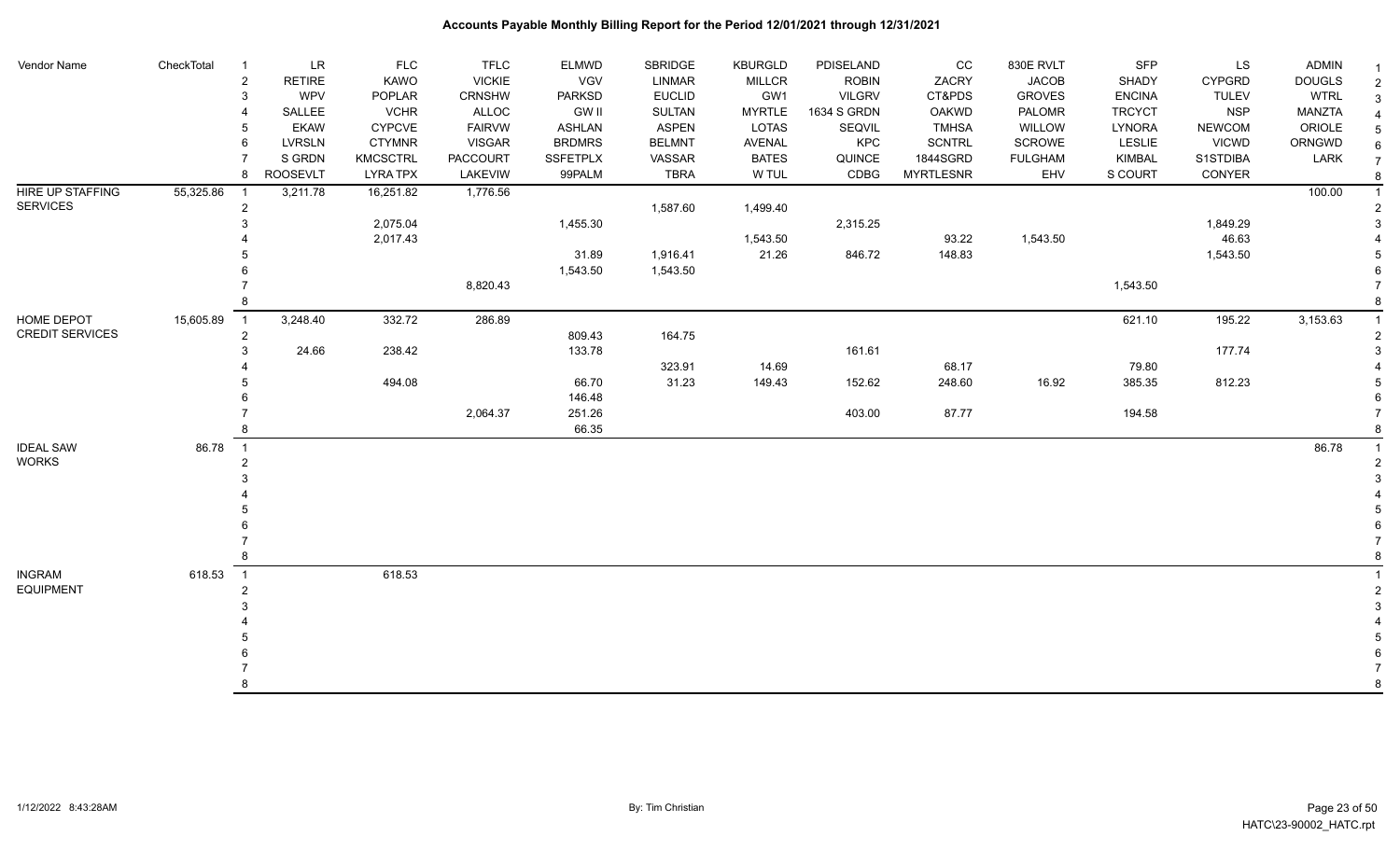| Vendor Name               | CheckTotal | LR<br>-1<br><b>RETIRE</b><br>$\overline{\mathbf{c}}$<br>WPV<br>3<br>SALLEE<br><b>EKAW</b> | <b>FLC</b><br>KAWO<br>POPLAR<br><b>VCHR</b><br><b>CYPCVE</b> | <b>TFLC</b><br><b>VICKIE</b><br>CRNSHW<br>ALLOC<br><b>FAIRVW</b> | ELMWD<br>VGV<br>PARKSD<br><b>GW II</b><br>ASHLAN | SBRIDGE<br>LINMAR<br><b>EUCLID</b><br><b>SULTAN</b><br><b>ASPEN</b> | <b>KBURGLD</b><br>MILLCR<br>GW1<br><b>MYRTLE</b><br><b>LOTAS</b> | PDISELAND<br><b>ROBIN</b><br><b>VILGRV</b><br>1634 S GRDN<br>SEQVIL | cc<br>ZACRY<br>CT&PDS<br><b>OAKWD</b><br><b>TMHSA</b> | 830E RVLT<br><b>JACOB</b><br><b>GROVES</b><br>PALOMR<br>WILLOW | SFP<br>SHADY<br><b>ENCINA</b><br><b>TRCYCT</b><br>LYNORA | LS<br><b>CYPGRD</b><br><b>TULEV</b><br><b>NSP</b><br><b>NEWCOM</b> | <b>ADMIN</b><br><b>DOUGLS</b><br><b>WTRL</b><br>MANZTA<br>ORIOLE | -1<br>$\overline{2}$<br>3<br>5 |
|---------------------------|------------|-------------------------------------------------------------------------------------------|--------------------------------------------------------------|------------------------------------------------------------------|--------------------------------------------------|---------------------------------------------------------------------|------------------------------------------------------------------|---------------------------------------------------------------------|-------------------------------------------------------|----------------------------------------------------------------|----------------------------------------------------------|--------------------------------------------------------------------|------------------------------------------------------------------|--------------------------------|
|                           |            | <b>LVRSLN</b><br>6<br>S GRDN                                                              | <b>CTYMNR</b><br><b>KMCSCTRL</b>                             | <b>VISGAR</b><br><b>PACCOURT</b>                                 | <b>BRDMRS</b><br><b>SSFETPLX</b>                 | <b>BELMNT</b><br>VASSAR                                             | <b>AVENAL</b><br><b>BATES</b>                                    | KPC<br>QUINCE                                                       | <b>SCNTRL</b><br>1844SGRD                             | SCROWE<br><b>FULGHAM</b>                                       | LESLIE<br><b>KIMBAL</b>                                  | <b>VICWD</b><br>S1STDIBA                                           | ORNGWD<br>LARK                                                   | 6<br>$\overline{7}$            |
|                           |            | ROOSEVLT<br>8                                                                             | <b>LYRA TPX</b>                                              | LAKEVIW                                                          | 99PALM                                           | <b>TBRA</b>                                                         | W TUL                                                            | CDBG                                                                | <b>MYRTLESNR</b>                                      | EHV                                                            | S COURT                                                  | CONYER                                                             |                                                                  | 8                              |
| <b>JANET YOUNG DBA</b>    | 6,016.31   | 3,769.41<br>$\overline{1}$                                                                | 374.17                                                       | 220.80                                                           |                                                  |                                                                     |                                                                  |                                                                     |                                                       |                                                                |                                                          |                                                                    |                                                                  |                                |
| AMERICAN BLIND            |            | $\overline{2}$                                                                            |                                                              |                                                                  |                                                  |                                                                     | 91.68                                                            |                                                                     |                                                       |                                                                | 79.21                                                    |                                                                    |                                                                  | $\mathcal{P}$                  |
|                           |            |                                                                                           |                                                              |                                                                  |                                                  |                                                                     | 217.00                                                           |                                                                     |                                                       |                                                                |                                                          |                                                                    |                                                                  |                                |
|                           |            |                                                                                           | 305.97                                                       |                                                                  |                                                  |                                                                     |                                                                  |                                                                     |                                                       |                                                                |                                                          |                                                                    |                                                                  |                                |
|                           |            |                                                                                           |                                                              |                                                                  |                                                  |                                                                     |                                                                  |                                                                     |                                                       |                                                                |                                                          |                                                                    |                                                                  |                                |
|                           |            | 244.13                                                                                    |                                                              | 65.10                                                            |                                                  |                                                                     |                                                                  |                                                                     |                                                       |                                                                | 648.84                                                   |                                                                    |                                                                  |                                |
| <b>JENSEN &amp;</b>       | 1,814.25   | $\overline{1}$<br>461.18                                                                  | 502.47                                                       |                                                                  |                                                  |                                                                     |                                                                  |                                                                     |                                                       |                                                                |                                                          |                                                                    | 850.60                                                           |                                |
| PILEGARD                  |            | $\overline{2}$                                                                            |                                                              |                                                                  |                                                  |                                                                     |                                                                  |                                                                     |                                                       |                                                                |                                                          |                                                                    |                                                                  |                                |
|                           |            |                                                                                           |                                                              |                                                                  |                                                  |                                                                     |                                                                  |                                                                     |                                                       |                                                                |                                                          |                                                                    |                                                                  |                                |
|                           |            |                                                                                           |                                                              |                                                                  |                                                  |                                                                     |                                                                  |                                                                     |                                                       |                                                                |                                                          |                                                                    |                                                                  |                                |
|                           |            |                                                                                           |                                                              |                                                                  |                                                  |                                                                     |                                                                  |                                                                     |                                                       |                                                                |                                                          |                                                                    |                                                                  |                                |
|                           |            |                                                                                           |                                                              |                                                                  |                                                  |                                                                     |                                                                  |                                                                     |                                                       |                                                                |                                                          |                                                                    |                                                                  |                                |
| JOANNE M                  | 51.01      | $\overline{1}$                                                                            |                                                              |                                                                  |                                                  |                                                                     |                                                                  |                                                                     |                                                       |                                                                |                                                          |                                                                    | 51.01                                                            |                                |
| WALTERS                   |            | 2                                                                                         |                                                              |                                                                  |                                                  |                                                                     |                                                                  |                                                                     |                                                       |                                                                |                                                          |                                                                    |                                                                  |                                |
|                           |            |                                                                                           |                                                              |                                                                  |                                                  |                                                                     |                                                                  |                                                                     |                                                       |                                                                |                                                          |                                                                    |                                                                  |                                |
|                           |            |                                                                                           |                                                              |                                                                  |                                                  |                                                                     |                                                                  |                                                                     |                                                       |                                                                |                                                          |                                                                    |                                                                  |                                |
|                           |            |                                                                                           |                                                              |                                                                  |                                                  |                                                                     |                                                                  |                                                                     |                                                       |                                                                |                                                          |                                                                    |                                                                  |                                |
|                           |            |                                                                                           |                                                              |                                                                  |                                                  |                                                                     |                                                                  |                                                                     |                                                       |                                                                |                                                          |                                                                    |                                                                  |                                |
|                           |            |                                                                                           |                                                              |                                                                  |                                                  |                                                                     |                                                                  |                                                                     |                                                       |                                                                |                                                          |                                                                    |                                                                  |                                |
| JOHN LOGAN<br><b>HESS</b> | 61.48      | $\overline{1}$<br>$\overline{2}$                                                          |                                                              |                                                                  |                                                  |                                                                     |                                                                  |                                                                     |                                                       |                                                                |                                                          |                                                                    | 61.48                                                            |                                |
|                           |            |                                                                                           |                                                              |                                                                  |                                                  |                                                                     |                                                                  |                                                                     |                                                       |                                                                |                                                          |                                                                    |                                                                  |                                |
|                           |            |                                                                                           |                                                              |                                                                  |                                                  |                                                                     |                                                                  |                                                                     |                                                       |                                                                |                                                          |                                                                    |                                                                  |                                |
|                           |            |                                                                                           |                                                              |                                                                  |                                                  |                                                                     |                                                                  |                                                                     |                                                       |                                                                |                                                          |                                                                    |                                                                  |                                |
|                           |            |                                                                                           |                                                              |                                                                  |                                                  |                                                                     |                                                                  |                                                                     |                                                       |                                                                |                                                          |                                                                    |                                                                  |                                |
|                           |            |                                                                                           |                                                              |                                                                  |                                                  |                                                                     |                                                                  |                                                                     |                                                       |                                                                |                                                          |                                                                    |                                                                  | 8                              |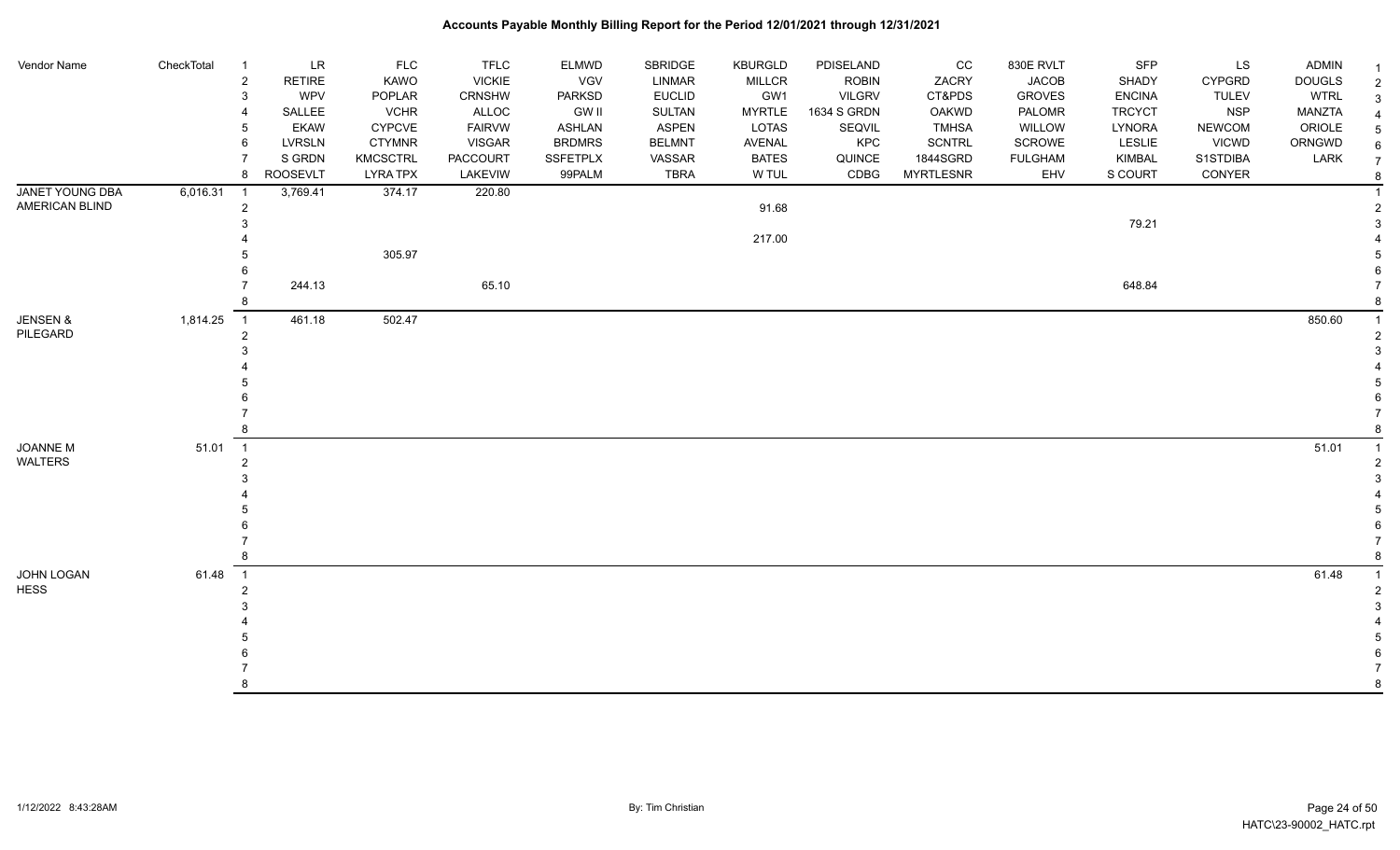| Vendor Name            | CheckTotal | LR<br>- 1                       | <b>FLC</b>            | <b>TFLC</b>            | <b>ELMWD</b>           | SBRIDGE                        | <b>KBURGLD</b>       | PDISELAND                    | CC                     | 830E RVLT               | SFP                            | LS                         | <b>ADMIN</b>                 |                     |
|------------------------|------------|---------------------------------|-----------------------|------------------------|------------------------|--------------------------------|----------------------|------------------------------|------------------------|-------------------------|--------------------------------|----------------------------|------------------------------|---------------------|
|                        |            | <b>RETIRE</b><br>$\overline{c}$ | <b>KAWO</b>           | <b>VICKIE</b>          | VGV                    | <b>LINMAR</b>                  | <b>MILLCR</b>        | <b>ROBIN</b>                 | ZACRY                  | <b>JACOB</b>            | SHADY                          | <b>CYPGRD</b>              | <b>DOUGLS</b>                |                     |
|                        |            | <b>WPV</b><br>3<br>SALLEE       | POPLAR<br><b>VCHR</b> | CRNSHW<br><b>ALLOC</b> | PARKSD<br><b>GW II</b> | <b>EUCLID</b><br><b>SULTAN</b> | GW1<br><b>MYRTLE</b> | <b>VILGRV</b><br>1634 S GRDN | CT&PDS<br><b>OAKWD</b> | <b>GROVES</b><br>PALOMR | <b>ENCINA</b><br><b>TRCYCT</b> | <b>TULEV</b><br><b>NSP</b> | <b>WTRL</b><br><b>MANZTA</b> |                     |
|                        |            | <b>EKAW</b>                     | <b>CYPCVE</b>         | <b>FAIRVW</b>          | <b>ASHLAN</b>          | <b>ASPEN</b>                   | LOTAS                | SEQVIL                       | <b>TMHSA</b>           | WILLOW                  | <b>LYNORA</b>                  | <b>NEWCOM</b>              | ORIOLE                       |                     |
|                        |            | <b>LVRSLN</b>                   | <b>CTYMNR</b>         | <b>VISGAR</b>          | <b>BRDMRS</b>          | <b>BELMNT</b>                  | AVENAL               | KPC                          | <b>SCNTRL</b>          | <b>SCROWE</b>           | LESLIE                         | <b>VICWD</b>               | ORNGWD                       |                     |
|                        |            | S GRDN                          | <b>KMCSCTRL</b>       | <b>PACCOURT</b>        | <b>SSFETPLX</b>        | VASSAR                         | <b>BATES</b>         | QUINCE                       | 1844SGRD               | <b>FULGHAM</b>          | <b>KIMBAL</b>                  | S1STDIBA                   | LARK                         | $\overline{7}$      |
|                        |            | <b>ROOSEVLT</b><br>8            | <b>LYRA TPX</b>       | LAKEVIW                | 99PALM                 | <b>TBRA</b>                    | W TUL                | CDBG                         | <b>MYRTLESNR</b>       | EHV                     | S COURT                        | CONYER                     |                              | 8                   |
| <b>JORGENSEN &amp;</b> | 4,161.81   | 134.00<br>- 1                   |                       |                        |                        |                                |                      |                              |                        |                         |                                |                            |                              |                     |
| <b>COMPANY INC</b>     |            | 2                               |                       |                        |                        |                                |                      |                              |                        |                         |                                |                            |                              |                     |
|                        |            |                                 |                       |                        |                        | 678.26                         |                      |                              | 84.00                  |                         |                                |                            |                              |                     |
|                        |            |                                 |                       |                        |                        |                                |                      |                              |                        | 222.50                  |                                |                            |                              |                     |
|                        |            | 1,787.32                        |                       |                        |                        |                                | 52.00                |                              | 258.14                 |                         |                                | 559.59                     |                              |                     |
|                        |            |                                 |                       |                        | 221.00                 |                                |                      |                              |                        |                         |                                |                            |                              |                     |
|                        |            |                                 |                       |                        | 165.00                 |                                |                      |                              |                        |                         |                                |                            |                              |                     |
|                        |            |                                 |                       |                        |                        |                                |                      |                              |                        |                         |                                |                            |                              |                     |
| JOSE M MENDEZ /        | 751.85     | $\overline{1}$                  |                       |                        |                        |                                |                      |                              |                        |                         |                                |                            | 751.85                       |                     |
| MENDEZ TIRE            |            |                                 |                       |                        |                        |                                |                      |                              |                        |                         |                                |                            |                              |                     |
|                        |            |                                 |                       |                        |                        |                                |                      |                              |                        |                         |                                |                            |                              |                     |
|                        |            |                                 |                       |                        |                        |                                |                      |                              |                        |                         |                                |                            |                              |                     |
|                        |            |                                 |                       |                        |                        |                                |                      |                              |                        |                         |                                |                            |                              |                     |
|                        |            |                                 |                       |                        |                        |                                |                      |                              |                        |                         |                                |                            |                              |                     |
|                        |            |                                 |                       |                        |                        |                                |                      |                              |                        |                         |                                |                            |                              |                     |
| JULIA A SILICATO       | 57.62      | $\overline{1}$                  |                       |                        |                        |                                |                      |                              |                        |                         |                                |                            | 57.62                        |                     |
|                        |            |                                 |                       |                        |                        |                                |                      |                              |                        |                         |                                |                            |                              |                     |
|                        |            |                                 |                       |                        |                        |                                |                      |                              |                        |                         |                                |                            |                              |                     |
|                        |            |                                 |                       |                        |                        |                                |                      |                              |                        |                         |                                |                            |                              |                     |
|                        |            |                                 |                       |                        |                        |                                |                      |                              |                        |                         |                                |                            |                              |                     |
|                        |            |                                 |                       |                        |                        |                                |                      |                              |                        |                         |                                |                            |                              |                     |
|                        |            |                                 |                       |                        |                        |                                |                      |                              |                        |                         |                                |                            |                              |                     |
|                        |            |                                 |                       |                        |                        |                                |                      |                              |                        |                         |                                |                            |                              |                     |
| <b>KAWEAH</b>          | 231,104.46 | $\overline{1}$                  |                       |                        | 5,260.50               | 2,666.55                       |                      |                              |                        |                         |                                |                            |                              |                     |
| <b>MANAGEMENT</b>      |            | $\overline{2}$                  | 3,185.00              | 11,291.95              |                        |                                |                      | 3,589.32                     | 2,766.75               | 2,636.76                | 2,964.87                       | 10,657.67                  | 17,295.96                    |                     |
|                        |            |                                 |                       | 1,921.36               |                        |                                |                      |                              | 61,693.00              |                         |                                |                            |                              |                     |
|                        |            | 2,871.65                        |                       |                        |                        |                                |                      | 2,048.24                     |                        |                         | 2,360.05                       |                            | 2,062.43                     |                     |
|                        |            | 2,550.54                        |                       |                        |                        |                                |                      |                              |                        | 212.75                  |                                |                            | 671.92                       |                     |
|                        |            |                                 | 6,978.68              | 8,157.21               |                        |                                |                      |                              |                        |                         |                                | 841.43                     |                              |                     |
|                        |            | 1,293.76                        | 9,930.08<br>8,700.93  | 9,260.72               | 4,738.73               | 4,150.06                       | 3,212.62<br>3,107.59 | 3,115.13                     | 7,075.20               |                         |                                | 876.94                     | 2,722.60                     | $\overline{7}$<br>8 |
|                        |            |                                 |                       | 3,811.60               | 14,423.91              |                                |                      |                              |                        |                         |                                |                            |                              |                     |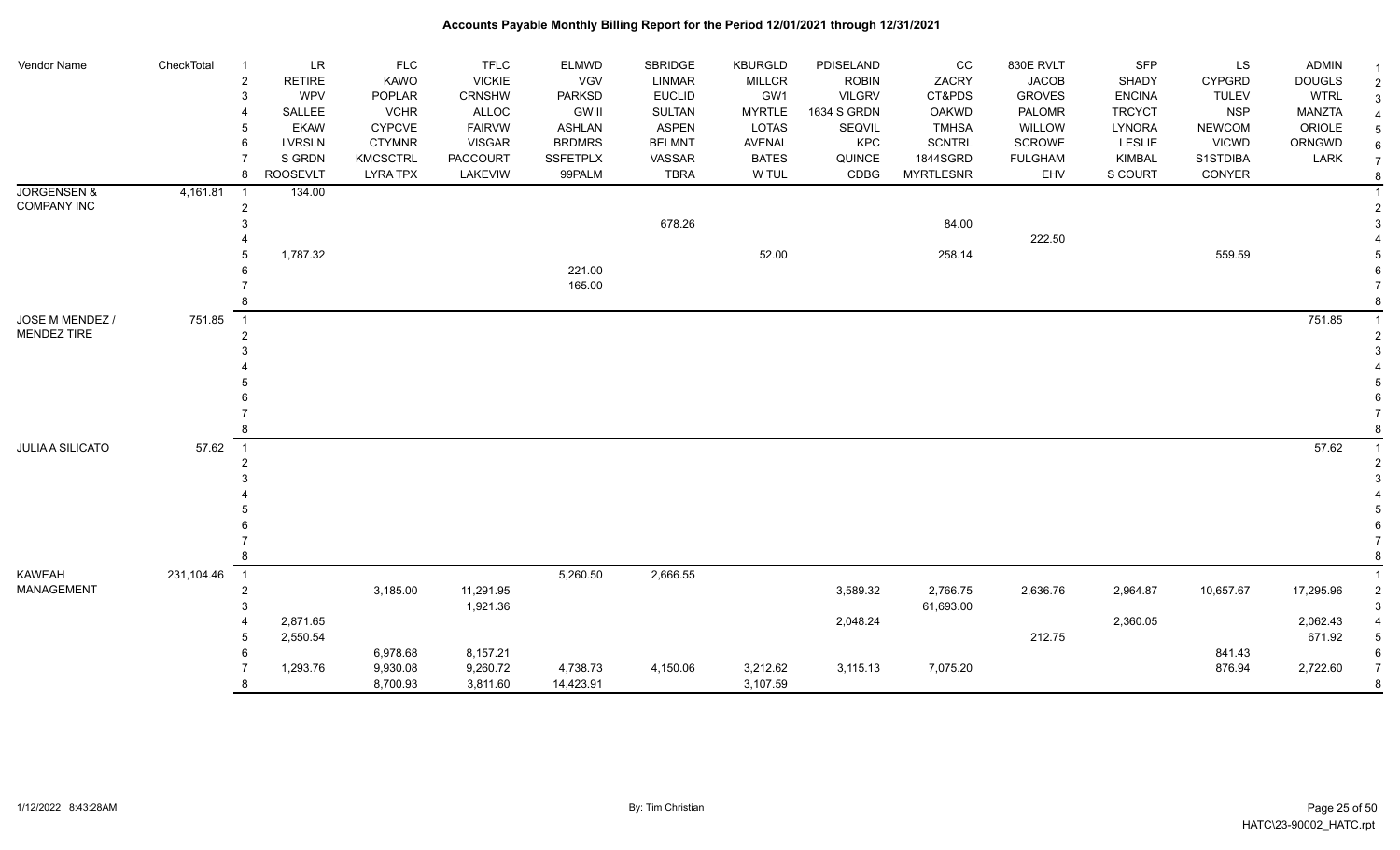| Vendor Name         | CheckTotal | LR<br>- 1<br><b>RETIRE</b><br>$\overline{2}$ | <b>FLC</b><br><b>KAWO</b> | <b>TFLC</b><br><b>VICKIE</b> | <b>ELMWD</b><br><b>VGV</b> | <b>SBRIDGE</b><br><b>LINMAR</b> | <b>KBURGLD</b><br><b>MILLCR</b> | PDISELAND<br><b>ROBIN</b> | cc<br>ZACRY      | 830E RVLT<br><b>JACOB</b> | SFP<br>SHADY  | LS<br><b>CYPGRD</b> | <b>ADMIN</b><br><b>DOUGLS</b> | $\mathcal{P}$  |
|---------------------|------------|----------------------------------------------|---------------------------|------------------------------|----------------------------|---------------------------------|---------------------------------|---------------------------|------------------|---------------------------|---------------|---------------------|-------------------------------|----------------|
|                     |            | 3<br><b>WPV</b>                              | <b>POPLAR</b>             | CRNSHW                       | PARKSD                     | <b>EUCLID</b>                   | GW1                             | <b>VILGRV</b>             | CT&PDS           | <b>GROVES</b>             | <b>ENCINA</b> | <b>TULEV</b>        | <b>WTRL</b>                   | 3              |
|                     |            | SALLEE                                       | <b>VCHR</b>               | ALLOC                        | <b>GW II</b>               | <b>SULTAN</b>                   | <b>MYRTLE</b>                   | 1634 S GRDN               | <b>OAKWD</b>     | PALOMR                    | <b>TRCYCT</b> | <b>NSP</b>          | <b>MANZTA</b>                 |                |
|                     |            | <b>EKAW</b>                                  | <b>CYPCVE</b>             | <b>FAIRVW</b>                | ASHLAN                     | <b>ASPEN</b>                    | LOTAS                           | <b>SEQVIL</b>             | <b>TMHSA</b>     | WILLOW                    | <b>LYNORA</b> | <b>NEWCOM</b>       | ORIOLE                        |                |
|                     |            | <b>LVRSLN</b><br>6                           | <b>CTYMNR</b>             | <b>VISGAR</b>                | <b>BRDMRS</b>              | <b>BELMNT</b>                   | AVENAL                          | KPC                       | <b>SCNTRL</b>    | SCROWE                    | <b>LESLIE</b> | <b>VICWD</b>        | ORNGWD                        |                |
|                     |            | S GRDN                                       | <b>KMCSCTRL</b>           | <b>PACCOURT</b>              | <b>SSFETPLX</b>            | VASSAR                          | <b>BATES</b>                    | QUINCE                    | 1844SGRD         | <b>FULGHAM</b>            | <b>KIMBAL</b> | S1STDIBA            | LARK                          | $\overline{7}$ |
|                     |            | <b>ROOSEVLT</b><br>8                         | <b>LYRA TPX</b>           | LAKEVIW                      | 99PALM                     | <b>TBRA</b>                     | W TUL                           | CDBG                      | <b>MYRTLESNR</b> | EHV                       | S COURT       | CONYER              |                               | 8              |
| KAWEAH PUMP,        | 3,757.53   | - 1                                          | 3,757.53                  |                              |                            |                                 |                                 |                           |                  |                           |               |                     |                               |                |
| INC.                |            | 2                                            |                           |                              |                            |                                 |                                 |                           |                  |                           |               |                     |                               |                |
|                     |            |                                              |                           |                              |                            |                                 |                                 |                           |                  |                           |               |                     |                               |                |
|                     |            |                                              |                           |                              |                            |                                 |                                 |                           |                  |                           |               |                     |                               |                |
|                     |            |                                              |                           |                              |                            |                                 |                                 |                           |                  |                           |               |                     |                               |                |
|                     |            |                                              |                           |                              |                            |                                 |                                 |                           |                  |                           |               |                     |                               |                |
|                     |            |                                              |                           |                              |                            |                                 |                                 |                           |                  |                           |               |                     |                               |                |
|                     |            | 8                                            |                           |                              |                            |                                 |                                 |                           |                  |                           |               |                     |                               |                |
| KELLER &            | 80,325.00  | $\overline{1}$<br>8,500.00                   | 1,550.00                  | 1,200.00                     | 85.00                      | 125.00                          |                                 |                           | 250.06           |                           | 3,250.00      | 3,250.00            | 1,062.28                      |                |
| <b>ASSOCIATES</b>   |            | 1,050.00<br>$\overline{2}$                   | 263.00                    | 350.00                       | 500.00                     | 350.00                          | 500.00                          | 250.00                    | 100.00           | 100.00                    | 100.00        | 65.00               | 147.00                        |                |
|                     |            | 250.00<br>3                                  | 1,970.00                  | 125.00                       | 3,300.00                   | 3.300.00                        |                                 | 3,300.00                  | 1,970.00         |                           | 500.00        | 5,300.00            |                               |                |
|                     |            |                                              | 3,000.00                  |                              |                            | 500.00                          | 1,000.00                        |                           | 350.00           | 5,300.00                  | 300.00        | 100.00              | 500.00                        |                |
|                     |            | 50.00                                        | 250.00                    | 500.00                       | 50.02                      | 3,300.00                        | 150.00                          | 3,300.00                  | 1,000.00         | 250.00                    | 124.96        |                     | 250.00                        |                |
|                     |            | 50.00                                        |                           | 125.00                       | 5,300.00                   | 5,300.00                        |                                 | 1,050.00                  | 62.56            | 62.56                     | 62.56         | 100.00              | 675.00                        | 6              |
|                     |            | 125.00                                       | 100.00                    | 500.00                       | 300.00                     | 300.00                          | 500.00                          | 500.00                    | 65.00            |                           | 500.00        | 250.00              | 250.00                        | $\overline{7}$ |
|                     |            | 250.00                                       | 100.00                    | 125.00                       | 250.00                     |                                 | 85.00                           |                           |                  |                           |               |                     |                               |                |
| <b>KEY EVIDENCE</b> | 273.77     | 262.81<br>$\overline{1}$                     | 10.96                     |                              |                            |                                 |                                 |                           |                  |                           |               |                     |                               |                |
| LOCK & SAFE, INC    |            |                                              |                           |                              |                            |                                 |                                 |                           |                  |                           |               |                     |                               |                |
|                     |            |                                              |                           |                              |                            |                                 |                                 |                           |                  |                           |               |                     |                               |                |
|                     |            |                                              |                           |                              |                            |                                 |                                 |                           |                  |                           |               |                     |                               |                |
|                     |            |                                              |                           |                              |                            |                                 |                                 |                           |                  |                           |               |                     |                               |                |
|                     |            |                                              |                           |                              |                            |                                 |                                 |                           |                  |                           |               |                     |                               |                |
|                     |            |                                              |                           |                              |                            |                                 |                                 |                           |                  |                           |               |                     |                               |                |
|                     |            |                                              |                           |                              |                            |                                 |                                 |                           |                  |                           |               |                     |                               |                |
| <b>LAM GLOBAL</b>   | 11,341.13  | $\overline{1}$                               |                           |                              |                            |                                 |                                 |                           |                  |                           |               |                     |                               |                |
| SOLUTIONS INC       |            | $\overline{2}$                               |                           |                              |                            | 11.341.13                       |                                 |                           |                  |                           |               |                     |                               |                |
|                     |            |                                              |                           |                              |                            |                                 |                                 |                           |                  |                           |               |                     |                               |                |
|                     |            |                                              |                           |                              |                            |                                 |                                 |                           |                  |                           |               |                     |                               |                |
|                     |            |                                              |                           |                              |                            |                                 |                                 |                           |                  |                           |               |                     |                               |                |
|                     |            |                                              |                           |                              |                            |                                 |                                 |                           |                  |                           |               |                     |                               |                |
|                     |            |                                              |                           |                              |                            |                                 |                                 |                           |                  |                           |               |                     |                               |                |
|                     |            |                                              |                           |                              |                            |                                 |                                 |                           |                  |                           |               |                     |                               |                |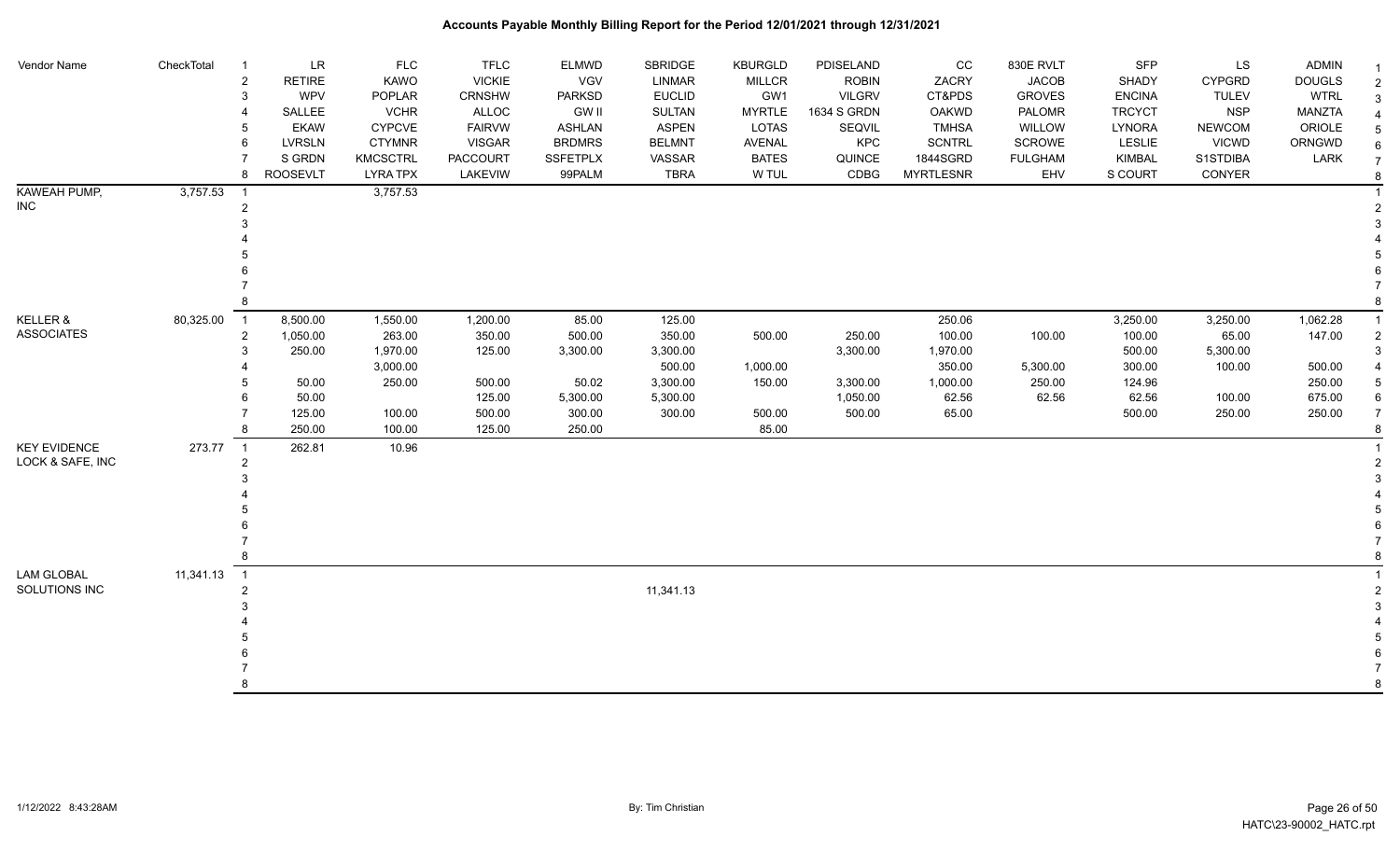| Vendor Name              | CheckTotal                             | <b>LR</b><br>$\overline{1}$<br>$\overline{2}$<br><b>RETIRE</b> | <b>FLC</b><br>KAWO | <b>TFLC</b><br><b>VICKIE</b> | ELMWD<br>VGV  | SBRIDGE<br>LINMAR | <b>KBURGLD</b><br><b>MILLCR</b> | PDISELAND<br><b>ROBIN</b> | CC<br>ZACRY      | 830E RVLT<br><b>JACOB</b> | <b>SFP</b><br>SHADY | <b>LS</b><br><b>CYPGRD</b> | <b>ADMIN</b><br><b>DOUGLS</b> |  |
|--------------------------|----------------------------------------|----------------------------------------------------------------|--------------------|------------------------------|---------------|-------------------|---------------------------------|---------------------------|------------------|---------------------------|---------------------|----------------------------|-------------------------------|--|
|                          |                                        | WPV<br>3                                                       | POPLAR             | CRNSHW                       | PARKSD        | <b>EUCLID</b>     | GW1                             | <b>VILGRV</b>             | CT&PDS           | <b>GROVES</b>             | <b>ENCINA</b>       | <b>TULEV</b>               | <b>WTRL</b>                   |  |
|                          |                                        | SALLEE                                                         | <b>VCHR</b>        | ALLOC                        | <b>GW II</b>  | SULTAN            | <b>MYRTLE</b>                   | 1634 S GRDN               | OAKWD            | PALOMR                    | <b>TRCYCT</b>       | <b>NSP</b>                 | <b>MANZTA</b>                 |  |
|                          |                                        | <b>EKAW</b>                                                    | CYPCVE             | <b>FAIRVW</b>                | <b>ASHLAN</b> | <b>ASPEN</b>      | <b>LOTAS</b>                    | SEQVIL                    | <b>TMHSA</b>     | WILLOW                    | LYNORA              | <b>NEWCOM</b>              | ORIOLE                        |  |
|                          |                                        | 6<br><b>LVRSLN</b>                                             | <b>CTYMNR</b>      | <b>VISGAR</b>                | <b>BRDMRS</b> | <b>BELMNT</b>     | AVENAL                          | KPC                       | SCNTRL           | SCROWE                    | LESLIE              | <b>VICWD</b>               | ORNGWD                        |  |
|                          |                                        | S GRDN                                                         | <b>KMCSCTRL</b>    | PACCOURT                     | SSFETPLX      | VASSAR            | <b>BATES</b>                    | QUINCE                    | 1844SGRD         | <b>FULGHAM</b>            | KIMBAL              | S1STDIBA                   | LARK                          |  |
|                          |                                        | <b>ROOSEVLT</b><br>8                                           | <b>LYRA TPX</b>    | LAKEVIW                      | 99PALM        | <b>TBRA</b>       | W TUL                           | CDBG                      | <b>MYRTLESNR</b> | EHV                       | S COURT             | CONYER                     |                               |  |
| <b>LANDA XIONG</b>       | 63.75<br>$\overline{\phantom{0}}$      |                                                                |                    |                              |               |                   |                                 |                           |                  |                           |                     |                            |                               |  |
|                          |                                        | 2                                                              |                    |                              |               |                   |                                 |                           |                  |                           |                     |                            |                               |  |
|                          |                                        |                                                                |                    |                              |               |                   |                                 |                           |                  |                           |                     |                            |                               |  |
|                          |                                        |                                                                | 63.75              |                              |               |                   |                                 |                           |                  |                           |                     |                            |                               |  |
|                          |                                        |                                                                |                    |                              |               |                   |                                 |                           |                  |                           |                     |                            |                               |  |
|                          |                                        |                                                                |                    |                              |               |                   |                                 |                           |                  |                           |                     |                            |                               |  |
|                          |                                        |                                                                |                    |                              |               |                   |                                 |                           |                  |                           |                     |                            |                               |  |
|                          |                                        |                                                                |                    |                              |               |                   |                                 |                           |                  |                           |                     |                            |                               |  |
| LANDSCAPE<br>DEVELOPMENT | 12,944.00<br>$\overline{1}$            | 2,812.00<br>$\overline{a}$                                     |                    | 805.00                       |               |                   |                                 |                           | 375.00           |                           |                     |                            | 290.00                        |  |
|                          |                                        | 1,545.00<br>3                                                  |                    |                              | 700.00        |                   |                                 |                           |                  |                           |                     | 1,430.00                   |                               |  |
|                          |                                        |                                                                |                    |                              |               |                   |                                 |                           | 503.00           |                           |                     |                            |                               |  |
|                          |                                        |                                                                | 1,439.00           |                              |               | 800.00            |                                 |                           |                  |                           |                     |                            |                               |  |
|                          |                                        |                                                                |                    |                              | 1,442.00      |                   |                                 |                           |                  |                           |                     |                            |                               |  |
|                          |                                        |                                                                |                    |                              |               |                   |                                 |                           |                  |                           |                     |                            |                               |  |
|                          |                                        |                                                                |                    |                              | 803.00        |                   |                                 |                           |                  |                           |                     |                            |                               |  |
| LAWRENCE                 | 1,188.53<br>$\overline{\phantom{0}}$ 1 |                                                                |                    |                              |               |                   |                                 |                           |                  |                           |                     |                            | 1,188.53                      |  |
| TRACTOR CO., INC         |                                        | 2                                                              |                    |                              |               |                   |                                 |                           |                  |                           |                     |                            |                               |  |
|                          |                                        |                                                                |                    |                              |               |                   |                                 |                           |                  |                           |                     |                            |                               |  |
|                          |                                        |                                                                |                    |                              |               |                   |                                 |                           |                  |                           |                     |                            |                               |  |
|                          |                                        |                                                                |                    |                              |               |                   |                                 |                           |                  |                           |                     |                            |                               |  |
|                          |                                        |                                                                |                    |                              |               |                   |                                 |                           |                  |                           |                     |                            |                               |  |
|                          |                                        |                                                                |                    |                              |               |                   |                                 |                           |                  |                           |                     |                            |                               |  |
|                          |                                        |                                                                |                    |                              |               |                   |                                 |                           |                  |                           |                     |                            |                               |  |
| <b>LESLIE'S</b>          | 160.66<br>$\overline{1}$               |                                                                |                    |                              |               |                   |                                 |                           |                  |                           |                     |                            |                               |  |
| POOLMART INC             |                                        | 2                                                              |                    |                              |               |                   | 160.66                          |                           |                  |                           |                     |                            |                               |  |
|                          |                                        |                                                                |                    |                              |               |                   |                                 |                           |                  |                           |                     |                            |                               |  |
|                          |                                        |                                                                |                    |                              |               |                   |                                 |                           |                  |                           |                     |                            |                               |  |
|                          |                                        |                                                                |                    |                              |               |                   |                                 |                           |                  |                           |                     |                            |                               |  |
|                          |                                        |                                                                |                    |                              |               |                   |                                 |                           |                  |                           |                     |                            |                               |  |
|                          |                                        |                                                                |                    |                              |               |                   |                                 |                           |                  |                           |                     |                            |                               |  |
|                          |                                        | 8                                                              |                    |                              |               |                   |                                 |                           |                  |                           |                     |                            |                               |  |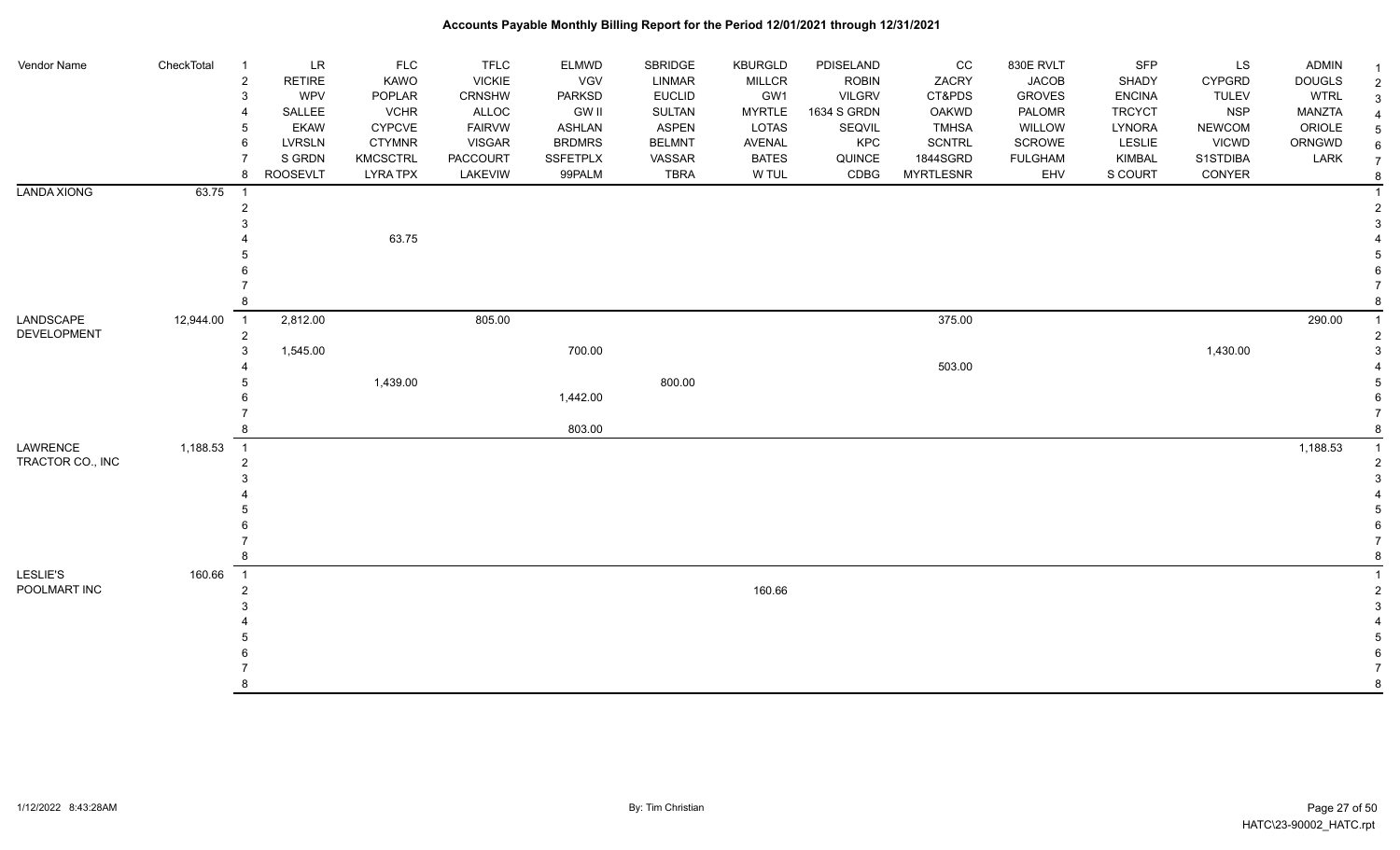| Vendor Name           | CheckTotal | <b>LR</b><br>$\overline{1}$            | <b>FLC</b>      | <b>TFLC</b>   | <b>ELMWD</b>    | <b>SBRIDGE</b> | <b>KBURGLD</b> | PDISELAND    | cc               | 830E RVLT      | SFP           | <b>LS</b>     | <b>ADMIN</b>  |                |
|-----------------------|------------|----------------------------------------|-----------------|---------------|-----------------|----------------|----------------|--------------|------------------|----------------|---------------|---------------|---------------|----------------|
|                       |            | $\overline{2}$<br><b>RETIRE</b>        | KAWO            | <b>VICKIE</b> | VGV             | <b>LINMAR</b>  | <b>MILLCR</b>  | <b>ROBIN</b> | ZACRY            | <b>JACOB</b>   | SHADY         | <b>CYPGRD</b> | <b>DOUGLS</b> | 2              |
|                       |            | WPV<br>3                               | POPLAR          | CRNSHW        | PARKSD          | <b>EUCLID</b>  | GW1            | VILGRV       | CT&PDS           | <b>GROVES</b>  | <b>ENCINA</b> | <b>TULEV</b>  | <b>WTRL</b>   | 3              |
|                       |            | SALLEE<br>4                            | <b>VCHR</b>     | ALLOC         | <b>GW II</b>    | <b>SULTAN</b>  | <b>MYRTLE</b>  | 1634 S GRDN  | OAKWD            | PALOMR         | <b>TRCYCT</b> | <b>NSP</b>    | MANZTA        |                |
|                       |            | <b>EKAW</b><br>5                       | <b>CYPCVE</b>   | <b>FAIRVW</b> | ASHLAN          | <b>ASPEN</b>   | LOTAS          | SEQVIL       | <b>TMHSA</b>     | WILLOW         | LYNORA        | <b>NEWCOM</b> | ORIOLE        |                |
|                       |            | <b>LVRSLN</b><br>6                     | <b>CTYMNR</b>   | <b>VISGAR</b> | <b>BRDMRS</b>   | <b>BELMNT</b>  | <b>AVENAL</b>  | KPC          | SCNTRL           | SCROWE         | <b>LESLIE</b> | <b>VICWD</b>  | ORNGWD        |                |
|                       |            | S GRDN                                 | <b>KMCSCTRL</b> | PACCOURT      | <b>SSFETPLX</b> | VASSAR         | <b>BATES</b>   | QUINCE       | 1844SGRD         | <b>FULGHAM</b> | KIMBAL        | S1STDIBA      | LARK          | $\overline{7}$ |
|                       |            | 8<br><b>ROOSEVLT</b>                   | <b>LYRA TPX</b> | LAKEVIW       | 99PALM          | <b>TBRA</b>    | W TUL          | CDBG         | <b>MYRTLESNR</b> | EHV            | S COURT       | CONYER        |               |                |
| <b>LINCOLN</b>        | 3,899.34   | - 1                                    |                 |               |                 |                |                |              |                  |                |               |               | 3,899.34      |                |
| NATIONAL LIFE         |            | $\overline{2}$                         |                 |               |                 |                |                |              |                  |                |               |               |               |                |
|                       |            |                                        |                 |               |                 |                |                |              |                  |                |               |               |               |                |
|                       |            |                                        |                 |               |                 |                |                |              |                  |                |               |               |               |                |
|                       |            |                                        |                 |               |                 |                |                |              |                  |                |               |               |               |                |
|                       |            |                                        |                 |               |                 |                |                |              |                  |                |               |               |               |                |
|                       |            |                                        |                 |               |                 |                |                |              |                  |                |               |               |               |                |
|                       |            | 8                                      |                 |               |                 |                |                |              |                  |                |               |               |               |                |
| <b>LONDON</b>         | 1,590.00   | 1,590.00<br>$\overline{1}$             |                 |               |                 |                |                |              |                  |                |               |               |               |                |
| <b>COMMUNITY</b>      |            | $\overline{2}$                         |                 |               |                 |                |                |              |                  |                |               |               |               |                |
|                       |            |                                        |                 |               |                 |                |                |              |                  |                |               |               |               |                |
|                       |            |                                        |                 |               |                 |                |                |              |                  |                |               |               |               |                |
|                       |            |                                        |                 |               |                 |                |                |              |                  |                |               |               |               |                |
|                       |            |                                        |                 |               |                 |                |                |              |                  |                |               |               |               |                |
|                       |            |                                        |                 |               |                 |                |                |              |                  |                |               |               |               |                |
|                       |            |                                        |                 |               |                 |                |                |              |                  |                |               |               |               |                |
| LOWES                 | 12,731.65  | $\overline{\phantom{0}}$ 1<br>2,860.10 | 1,724.36        | 10.79         |                 |                |                |              |                  |                |               |               | 1,204.09      |                |
|                       |            | $\overline{2}$                         |                 |               | 515.17          |                | 369.23         |              |                  | 1,688.59       |               |               |               |                |
|                       |            | 301.92<br>3                            | 128.42          |               |                 |                |                | 479.58       | 99.80            |                |               | 258.80        |               |                |
|                       |            |                                        |                 |               |                 |                |                |              | 104.86           |                |               |               |               |                |
|                       |            |                                        |                 |               |                 | 129.52         | 16.60          |              | 279.54           |                | 92.51         | 184.94        |               |                |
|                       |            |                                        |                 |               |                 | 115.53         |                |              |                  |                |               |               |               |                |
|                       |            |                                        |                 | 588.28        | 405.57          |                |                |              | 236.61           |                | 814.28        |               |               |                |
|                       |            |                                        |                 |               | 122.56          |                |                |              |                  |                |               |               |               |                |
| MAJCO INC DBA         | 1,262.79   | 1,007.71<br>$\overline{1}$             |                 | 255.08        |                 |                |                |              |                  |                |               |               |               |                |
| <b>BIG BRAND TIRE</b> |            | $\overline{2}$                         |                 |               |                 |                |                |              |                  |                |               |               |               |                |
|                       |            |                                        |                 |               |                 |                |                |              |                  |                |               |               |               |                |
|                       |            |                                        |                 |               |                 |                |                |              |                  |                |               |               |               |                |
|                       |            |                                        |                 |               |                 |                |                |              |                  |                |               |               |               |                |
|                       |            |                                        |                 |               |                 |                |                |              |                  |                |               |               |               |                |
|                       |            |                                        |                 |               |                 |                |                |              |                  |                |               |               |               |                |
|                       |            | 8                                      |                 |               |                 |                |                |              |                  |                |               |               |               | R              |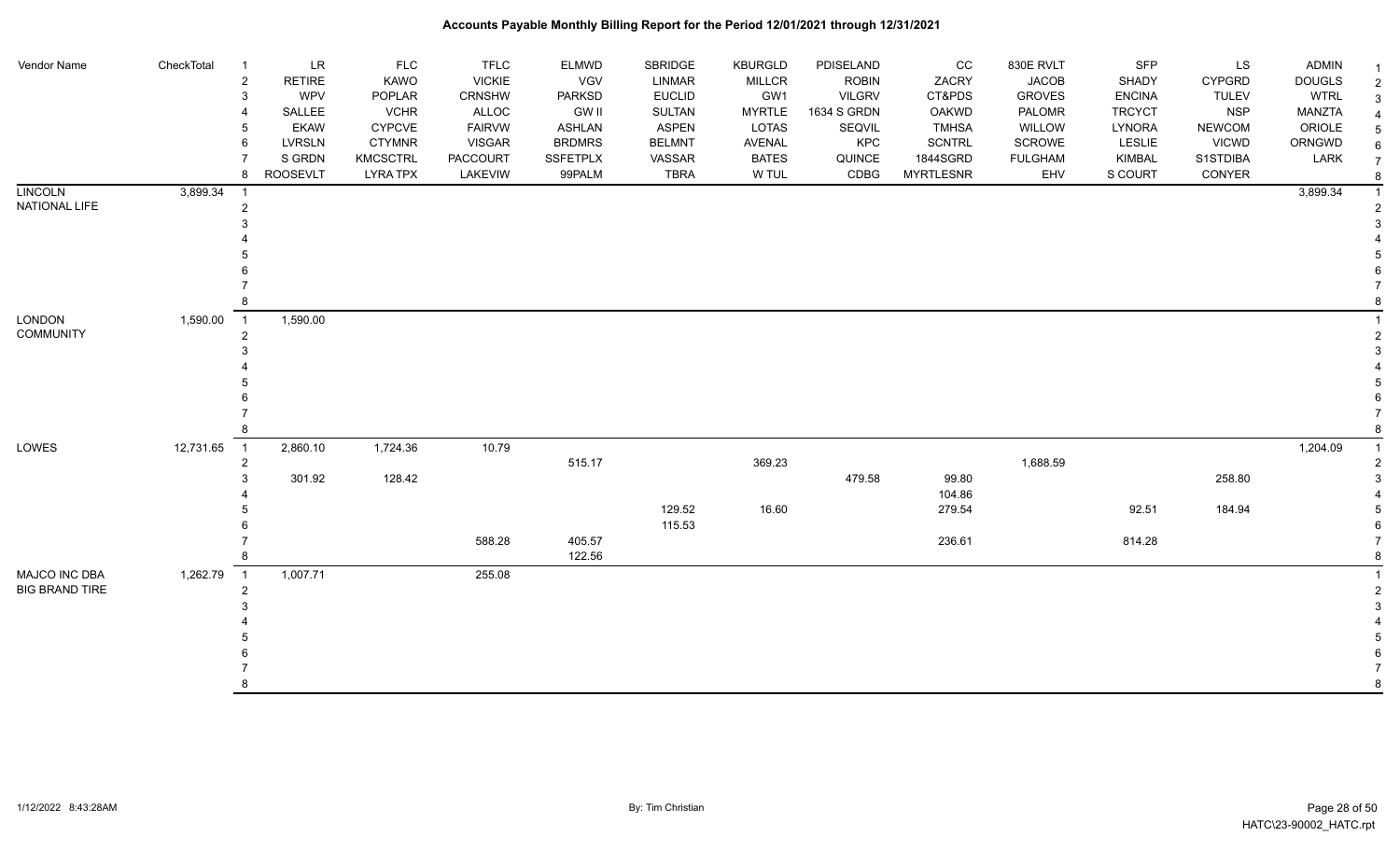| Vendor Name                             | CheckTotal | LR<br>-1                   | <b>FLC</b>      | <b>TFLC</b>   | ELMWD           | SBRIDGE       | <b>KBURGLD</b> | PDISELAND     | $_{\rm CC}$      | 830E RVLT      | SFP           | LS            | <b>ADMIN</b>  | - 1            |
|-----------------------------------------|------------|----------------------------|-----------------|---------------|-----------------|---------------|----------------|---------------|------------------|----------------|---------------|---------------|---------------|----------------|
|                                         |            | $\overline{2}$<br>RETIRE   | KAWO            | <b>VICKIE</b> | VGV             | LINMAR        | <b>MILLCR</b>  | <b>ROBIN</b>  | ZACRY            | <b>JACOB</b>   | SHADY         | <b>CYPGRD</b> | <b>DOUGLS</b> | $\overline{2}$ |
|                                         |            | WPV<br>3                   | POPLAR          | CRNSHW        | <b>PARKSD</b>   | <b>EUCLID</b> | GW1            | <b>VILGRV</b> | CT&PDS           | <b>GROVES</b>  | <b>ENCINA</b> | <b>TULEV</b>  | <b>WTRL</b>   | 3              |
|                                         |            | SALLEE                     | <b>VCHR</b>     | ALLOC         | <b>GW II</b>    | SULTAN        | <b>MYRTLE</b>  | 1634 S GRDN   | OAKWD            | PALOMR         | <b>TRCYCT</b> | <b>NSP</b>    | <b>MANZTA</b> |                |
|                                         |            | <b>EKAW</b>                | CYPCVE          | <b>FAIRVW</b> | ASHLAN          | <b>ASPEN</b>  | <b>LOTAS</b>   | SEQVIL        | <b>TMHSA</b>     | WILLOW         | LYNORA        | <b>NEWCOM</b> | ORIOLE        |                |
|                                         |            | <b>LVRSLN</b><br>6         | <b>CTYMNR</b>   | <b>VISGAR</b> | <b>BRDMRS</b>   | <b>BELMNT</b> | AVENAL         | KPC           | <b>SCNTRL</b>    | SCROWE         | <b>LESLIE</b> | <b>VICWD</b>  | ORNGWD        |                |
|                                         |            | S GRDN                     | <b>KMCSCTRL</b> | PACCOURT      | <b>SSFETPLX</b> | VASSAR        | <b>BATES</b>   | QUINCE        | 1844SGRD         | <b>FULGHAM</b> | KIMBAL        | S1STDIBA      | LARK          | 7              |
|                                         |            | <b>ROOSEVLT</b><br>8       | <b>LYRA TPX</b> | LAKEVIW       | 99PALM          | <b>TBRA</b>   | W TUL          | CDBG          | <b>MYRTLESNR</b> | EHV            | S COURT       | CONYER        |               |                |
| <b>MARIO PEREZ DBA</b><br><b>MARIOS</b> | 4,950.00   | $\overline{1}$             |                 |               |                 |               |                |               |                  |                |               |               |               |                |
|                                         |            | $\overline{2}$             |                 |               |                 | 3,450.00      |                |               |                  |                |               |               |               |                |
|                                         |            |                            |                 |               |                 |               |                |               |                  |                |               |               |               |                |
|                                         |            |                            |                 |               | 450.00          |               | 300.00         |               | 750.00           |                |               |               |               |                |
|                                         |            |                            |                 |               |                 |               |                |               |                  |                |               |               |               |                |
|                                         |            |                            |                 |               |                 |               |                |               |                  |                |               |               |               |                |
|                                         |            |                            |                 |               |                 |               |                |               |                  |                |               |               |               |                |
| <b>MARK HUERTAZ</b>                     | 890.00     | $\overline{1}$             |                 |               |                 |               |                |               |                  |                |               |               | 890.00        |                |
| <b>DBA MARKS</b>                        |            | $\overline{2}$             |                 |               |                 |               |                |               |                  |                |               |               |               |                |
|                                         |            |                            |                 |               |                 |               |                |               |                  |                |               |               |               |                |
|                                         |            |                            |                 |               |                 |               |                |               |                  |                |               |               |               |                |
|                                         |            |                            |                 |               |                 |               |                |               |                  |                |               |               |               |                |
|                                         |            |                            |                 |               |                 |               |                |               |                  |                |               |               |               |                |
|                                         |            |                            |                 |               |                 |               |                |               |                  |                |               |               |               |                |
|                                         |            |                            |                 |               |                 |               |                |               |                  |                |               |               |               |                |
| MATSON ALARM,                           | 276.50     | $\overline{1}$             |                 |               |                 |               |                |               |                  |                |               |               |               |                |
| <b>INC</b>                              |            | $\overline{2}$             |                 |               |                 |               | 39.50          |               |                  |                |               |               |               |                |
|                                         |            |                            | 39.50           |               |                 |               |                | 36.50         |                  |                |               |               |               |                |
|                                         |            |                            |                 |               |                 |               |                |               |                  |                |               |               |               |                |
|                                         |            |                            |                 |               |                 |               |                |               | 85.00            |                |               | 36.50         |               |                |
|                                         |            |                            |                 |               |                 |               |                |               |                  |                |               |               |               |                |
|                                         |            |                            |                 |               |                 |               |                |               |                  |                | 39.50         |               |               |                |
|                                         |            | 8                          |                 |               |                 |               |                |               |                  |                |               |               |               |                |
| <b>MECHANICS BANK</b>                   | 7,584.82   | $\overline{\phantom{0}}$ 1 |                 |               |                 |               |                |               |                  |                |               |               |               |                |
|                                         |            | $\overline{2}$             |                 |               |                 |               |                |               |                  |                |               |               |               |                |
|                                         |            |                            |                 |               |                 |               |                |               |                  |                |               |               |               |                |
|                                         |            |                            |                 |               |                 |               |                |               |                  |                |               |               |               |                |
|                                         |            |                            |                 |               |                 | 7,584.82      |                |               |                  |                |               |               |               |                |
|                                         |            |                            |                 |               |                 |               |                |               |                  |                |               |               |               |                |
|                                         |            |                            |                 |               |                 |               |                |               |                  |                |               |               |               |                |
|                                         |            | 8                          |                 |               |                 |               |                |               |                  |                |               |               |               | 8              |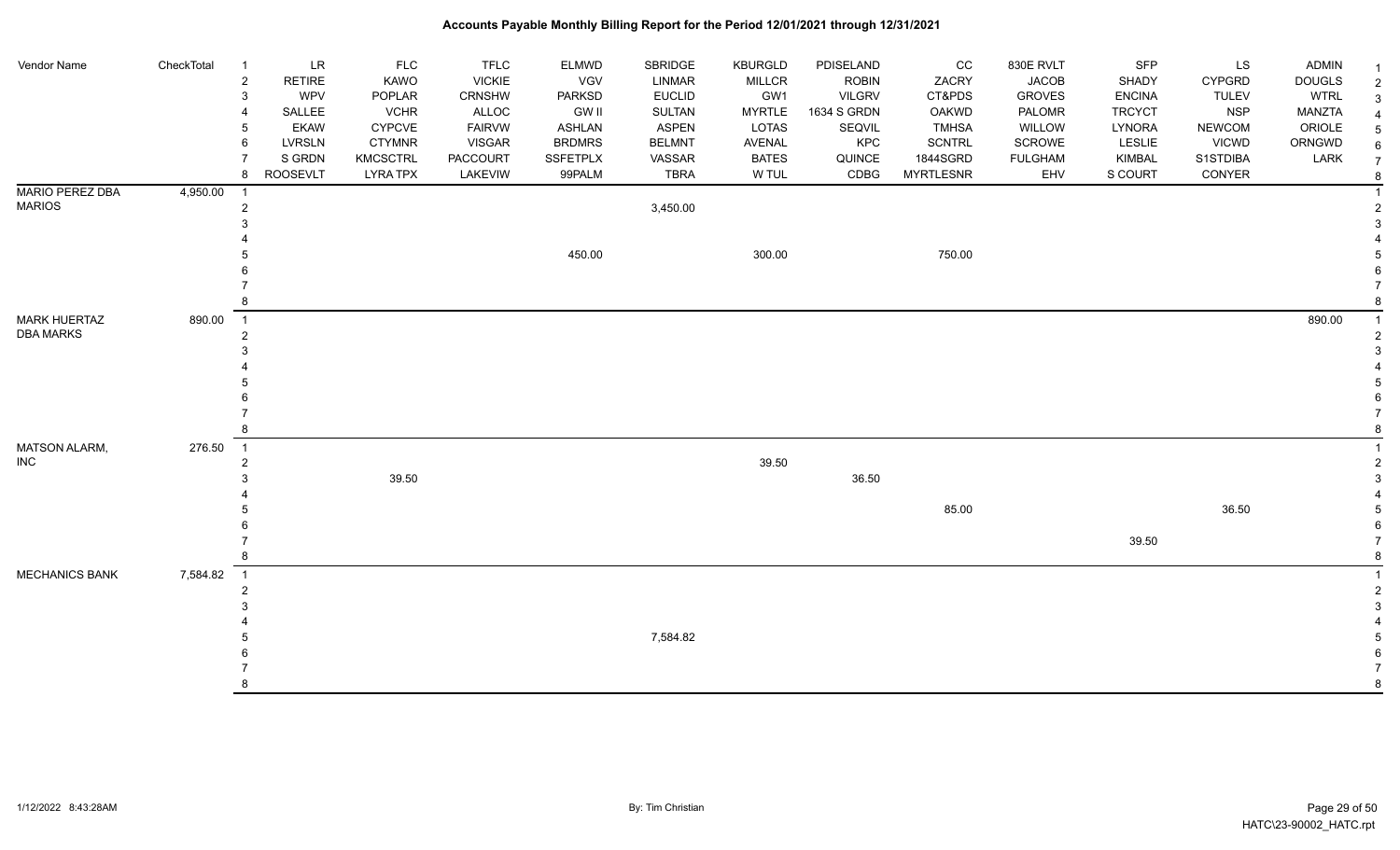| Vendor Name                           | CheckTotal | LR<br>$\overline{1}$<br><b>RETIRE</b><br>$\overline{2}$ | <b>FLC</b><br><b>KAWO</b> | <b>TFLC</b><br><b>VICKIE</b> | ELMWD<br>VGV  | <b>SBRIDGE</b><br>LINMAR | <b>KBURGLD</b><br><b>MILLCR</b> | PDISELAND<br><b>ROBIN</b> | cc<br>ZACRY      | 830E RVLT<br><b>JACOB</b> | SFP<br>SHADY  | LS<br><b>CYPGRD</b> | <b>ADMIN</b><br><b>DOUGLS</b> | $\overline{2}$ |
|---------------------------------------|------------|---------------------------------------------------------|---------------------------|------------------------------|---------------|--------------------------|---------------------------------|---------------------------|------------------|---------------------------|---------------|---------------------|-------------------------------|----------------|
|                                       |            | WPV<br>3                                                | POPLAR                    | CRNSHW                       | PARKSD        | <b>EUCLID</b>            | GW1                             | <b>VILGRV</b>             | CT&PDS           | <b>GROVES</b>             | <b>ENCINA</b> | <b>TULEV</b>        | <b>WTRL</b>                   | 3              |
|                                       |            | SALLEE<br>4                                             | <b>VCHR</b>               | ALLOC                        | <b>GW II</b>  | SULTAN                   | <b>MYRTLE</b>                   | 1634 S GRDN               | <b>OAKWD</b>     | PALOMR                    | <b>TRCYCT</b> | <b>NSP</b>          | <b>MANZTA</b>                 |                |
|                                       |            | <b>EKAW</b><br>5                                        | <b>CYPCVE</b>             | <b>FAIRVW</b>                | <b>ASHLAN</b> | <b>ASPEN</b>             | LOTAS                           | SEQVIL                    | <b>TMHSA</b>     | WILLOW                    | LYNORA        | <b>NEWCOM</b>       | ORIOLE                        |                |
|                                       |            | <b>LVRSLN</b><br>6                                      | <b>CTYMNR</b>             | <b>VISGAR</b>                | <b>BRDMRS</b> | <b>BELMNT</b>            | AVENAL                          | KPC                       | SCNTRL           | <b>SCROWE</b>             | <b>LESLIE</b> | <b>VICWD</b>        | ORNGWD                        | 6              |
|                                       |            | S GRDN                                                  | <b>KMCSCTRL</b>           | PACCOURT                     | SSFETPLX      | VASSAR                   | <b>BATES</b>                    | QUINCE                    | 1844SGRD         | <b>FULGHAM</b>            | KIMBAL        | S1STDIBA            | LARK                          |                |
|                                       |            | <b>ROOSEVLT</b><br>8                                    | <b>LYRA TPX</b>           | LAKEVIW                      | 99PALM        | <b>TBRA</b>              | W TUL                           | CDBG                      | <b>MYRTLESNR</b> | EHV                       | S COURT       | CONYER              |                               |                |
| <b>MEDICAL EYE</b><br><b>SERVICES</b> | 1,105.63   | - 1                                                     |                           |                              |               |                          |                                 |                           |                  |                           |               |                     | 1,105.63                      |                |
|                                       |            | $\overline{2}$                                          |                           |                              |               |                          |                                 |                           |                  |                           |               |                     |                               |                |
|                                       |            |                                                         |                           |                              |               |                          |                                 |                           |                  |                           |               |                     |                               |                |
|                                       |            |                                                         |                           |                              |               |                          |                                 |                           |                  |                           |               |                     |                               |                |
|                                       |            |                                                         |                           |                              |               |                          |                                 |                           |                  |                           |               |                     |                               |                |
|                                       |            |                                                         |                           |                              |               |                          |                                 |                           |                  |                           |               |                     |                               |                |
|                                       |            |                                                         |                           |                              |               |                          |                                 |                           |                  |                           |               |                     |                               |                |
| METZNER INC dba                       | 440.00     | $\overline{1}$                                          |                           |                              |               |                          |                                 |                           |                  |                           |               |                     |                               |                |
| JACK & JEFF                           |            | 2                                                       |                           |                              |               |                          |                                 |                           |                  |                           |               |                     |                               |                |
|                                       |            |                                                         |                           |                              |               |                          |                                 |                           |                  |                           |               |                     |                               |                |
|                                       |            |                                                         |                           |                              |               |                          |                                 |                           |                  |                           |               |                     |                               |                |
|                                       |            |                                                         |                           |                              |               |                          |                                 |                           |                  |                           |               |                     |                               |                |
|                                       |            |                                                         |                           |                              |               |                          |                                 |                           |                  |                           |               |                     |                               |                |
|                                       |            |                                                         |                           |                              | 440.00        |                          |                                 |                           |                  |                           |               |                     |                               |                |
| MICHAEAL C.                           | 533.28     | $\overline{1}$                                          |                           |                              |               |                          |                                 |                           |                  |                           |               |                     | 433.48                        |                |
| NELSON / NELSON                       |            | 2                                                       |                           |                              |               |                          |                                 |                           |                  |                           |               |                     |                               |                |
|                                       |            |                                                         |                           |                              |               |                          |                                 |                           |                  |                           |               |                     |                               |                |
|                                       |            |                                                         |                           |                              |               |                          |                                 |                           |                  |                           | 99.80         |                     |                               |                |
|                                       |            |                                                         |                           |                              |               |                          |                                 |                           |                  |                           |               |                     |                               |                |
|                                       |            |                                                         |                           |                              |               |                          |                                 |                           |                  |                           |               |                     |                               |                |
|                                       |            |                                                         |                           |                              |               |                          |                                 |                           |                  |                           |               |                     |                               |                |
|                                       |            |                                                         |                           |                              |               |                          |                                 |                           |                  |                           |               |                     |                               |                |
| <b>MID VALLEY</b>                     | 10,239.26  | $\overline{1}$                                          | 9,310.28                  |                              |               |                          |                                 |                           |                  |                           |               |                     |                               |                |
| <b>DISPOSAL</b>                       |            | $\overline{2}$                                          |                           |                              |               |                          |                                 |                           |                  |                           |               |                     |                               |                |
|                                       |            |                                                         |                           |                              |               |                          |                                 | 426.27                    |                  |                           |               |                     |                               |                |
|                                       |            |                                                         |                           |                              |               |                          |                                 |                           |                  | 502.71                    |               |                     |                               |                |
|                                       |            |                                                         |                           |                              |               |                          |                                 |                           |                  |                           |               |                     |                               |                |
|                                       |            |                                                         |                           |                              |               |                          |                                 |                           |                  |                           |               |                     |                               |                |
|                                       |            |                                                         |                           |                              |               |                          |                                 |                           |                  |                           |               |                     |                               |                |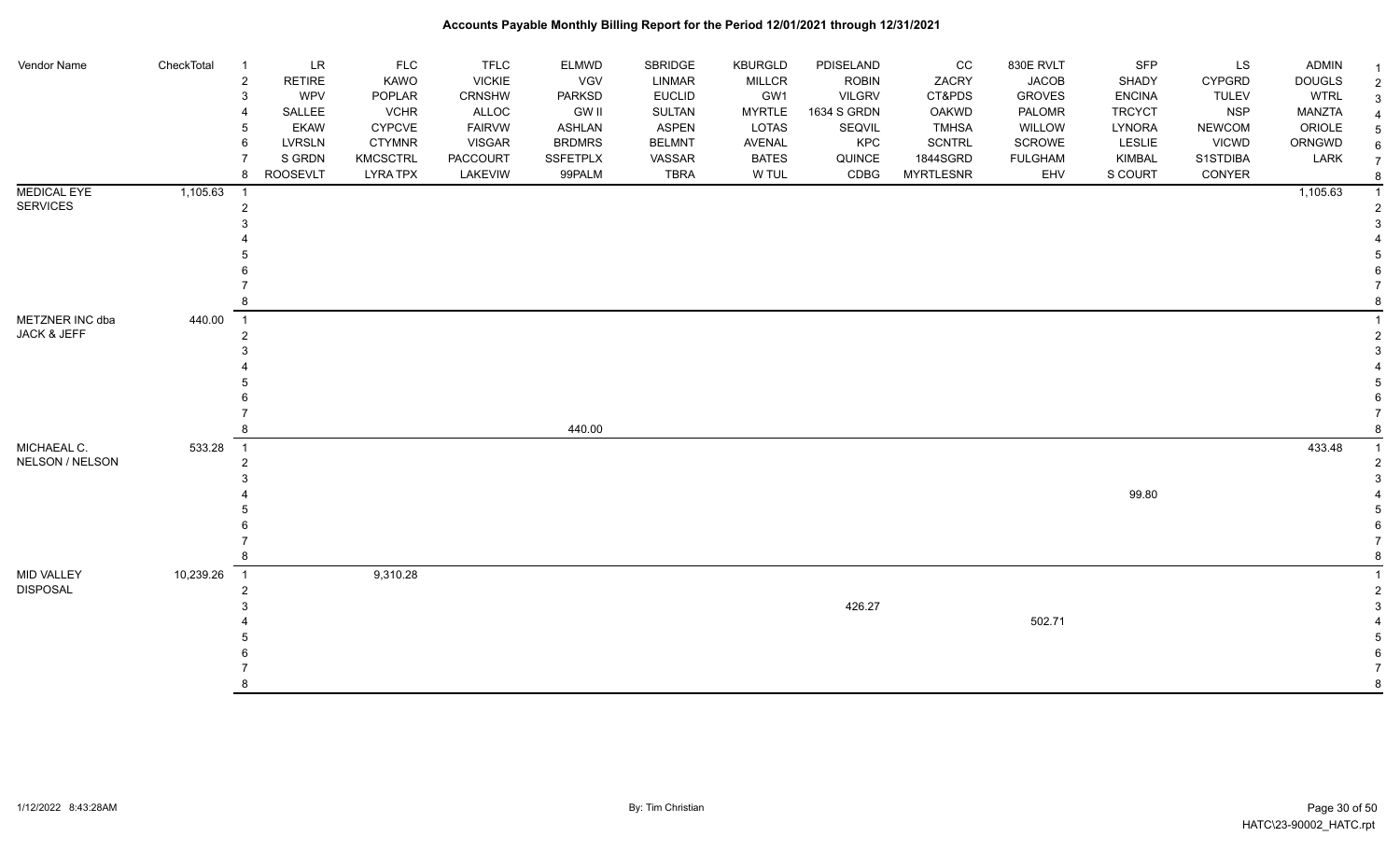| Vendor Name                      | CheckTotal | $\overline{1}$<br>$\overline{2}$<br>3<br>$\overline{4}$<br>5<br>6<br>8 | <b>LR</b><br><b>RETIRE</b><br>WPV<br>SALLEE<br><b>EKAW</b><br><b>LVRSLN</b><br>S GRDN<br><b>ROOSEVLT</b> | <b>FLC</b><br>KAWO<br>POPLAR<br><b>VCHR</b><br>CYPCVE<br><b>CTYMNR</b><br><b>KMCSCTRL</b><br><b>LYRA TPX</b> | <b>TFLC</b><br><b>VICKIE</b><br>CRNSHW<br>ALLOC<br><b>FAIRVW</b><br><b>VISGAR</b><br><b>PACCOURT</b> | <b>ELMWD</b><br><b>VGV</b><br><b>PARKSD</b><br><b>GW II</b><br>ASHLAN<br><b>BRDMRS</b><br>SSFETPLX<br>99PALM | SBRIDGE<br>LINMAR<br><b>EUCLID</b><br>SULTAN<br><b>ASPEN</b><br><b>BELMNT</b><br>VASSAR | <b>KBURGLD</b><br><b>MILLCR</b><br>GW1<br><b>MYRTLE</b><br>LOTAS<br>AVENAL<br><b>BATES</b><br>W TUL | PDISELAND<br><b>ROBIN</b><br><b>VILGRV</b><br>1634 S GRDN<br>SEQVIL<br>KPC<br>QUINCE<br>CDBG | CC<br>ZACRY<br>CT&PDS<br>OAKWD<br><b>TMHSA</b><br>SCNTRL<br>1844SGRD<br><b>MYRTLESNR</b> | 830E RVLT<br><b>JACOB</b><br><b>GROVES</b><br>PALOMR<br>WILLOW<br>SCROWE<br><b>FULGHAM</b><br>EHV | <b>SFP</b><br><b>SHADY</b><br><b>ENCINA</b><br><b>TRCYCT</b><br>LYNORA<br><b>LESLIE</b><br>KIMBAL<br>S COURT | LS<br><b>CYPGRD</b><br><b>TULEV</b><br><b>NSP</b><br><b>NEWCOM</b><br><b>VICWD</b><br>S1STDIBA<br>CONYER | <b>ADMIN</b><br><b>DOUGLS</b><br><b>WTRL</b><br><b>MANZTA</b><br>ORIOLE<br>ORNGWD<br>LARK | 2<br>3<br>6<br>$\overline{7}$ |
|----------------------------------|------------|------------------------------------------------------------------------|----------------------------------------------------------------------------------------------------------|--------------------------------------------------------------------------------------------------------------|------------------------------------------------------------------------------------------------------|--------------------------------------------------------------------------------------------------------------|-----------------------------------------------------------------------------------------|-----------------------------------------------------------------------------------------------------|----------------------------------------------------------------------------------------------|------------------------------------------------------------------------------------------|---------------------------------------------------------------------------------------------------|--------------------------------------------------------------------------------------------------------------|----------------------------------------------------------------------------------------------------------|-------------------------------------------------------------------------------------------|-------------------------------|
| <b>MORRIS LEVIN &amp;</b>        | 393.41     | $\overline{1}$                                                         |                                                                                                          |                                                                                                              | LAKEVIW                                                                                              |                                                                                                              | TBRA                                                                                    |                                                                                                     |                                                                                              |                                                                                          |                                                                                                   |                                                                                                              |                                                                                                          |                                                                                           | 8                             |
| SON INC                          |            | 2<br>3                                                                 |                                                                                                          |                                                                                                              |                                                                                                      |                                                                                                              |                                                                                         |                                                                                                     |                                                                                              |                                                                                          |                                                                                                   |                                                                                                              |                                                                                                          |                                                                                           |                               |
|                                  |            |                                                                        |                                                                                                          |                                                                                                              |                                                                                                      |                                                                                                              |                                                                                         |                                                                                                     |                                                                                              | 151.51                                                                                   |                                                                                                   |                                                                                                              |                                                                                                          |                                                                                           |                               |
|                                  |            |                                                                        |                                                                                                          |                                                                                                              |                                                                                                      |                                                                                                              |                                                                                         |                                                                                                     |                                                                                              |                                                                                          |                                                                                                   |                                                                                                              |                                                                                                          |                                                                                           |                               |
|                                  |            | 8                                                                      |                                                                                                          |                                                                                                              |                                                                                                      | 241.90                                                                                                       |                                                                                         |                                                                                                     |                                                                                              |                                                                                          |                                                                                                   |                                                                                                              |                                                                                                          |                                                                                           |                               |
| NAHRO                            | 698.72     | $\overline{1}$                                                         | 234.07                                                                                                   | 69.87                                                                                                        | 6.99                                                                                                 |                                                                                                              |                                                                                         |                                                                                                     |                                                                                              |                                                                                          |                                                                                                   |                                                                                                              |                                                                                                          |                                                                                           |                               |
|                                  |            | $\overline{2}$                                                         |                                                                                                          |                                                                                                              |                                                                                                      |                                                                                                              |                                                                                         |                                                                                                     |                                                                                              |                                                                                          |                                                                                                   |                                                                                                              |                                                                                                          |                                                                                           | $\mathcal{P}$                 |
|                                  |            | 3                                                                      |                                                                                                          | 387.79                                                                                                       |                                                                                                      |                                                                                                              |                                                                                         |                                                                                                     |                                                                                              |                                                                                          |                                                                                                   |                                                                                                              |                                                                                                          |                                                                                           |                               |
|                                  |            |                                                                        |                                                                                                          |                                                                                                              |                                                                                                      |                                                                                                              |                                                                                         |                                                                                                     |                                                                                              |                                                                                          |                                                                                                   |                                                                                                              |                                                                                                          |                                                                                           |                               |
|                                  |            |                                                                        |                                                                                                          |                                                                                                              |                                                                                                      |                                                                                                              |                                                                                         |                                                                                                     |                                                                                              |                                                                                          |                                                                                                   |                                                                                                              |                                                                                                          |                                                                                           |                               |
|                                  |            |                                                                        |                                                                                                          |                                                                                                              |                                                                                                      |                                                                                                              |                                                                                         |                                                                                                     |                                                                                              |                                                                                          |                                                                                                   |                                                                                                              |                                                                                                          |                                                                                           |                               |
|                                  |            | 8                                                                      |                                                                                                          |                                                                                                              |                                                                                                      |                                                                                                              |                                                                                         |                                                                                                     |                                                                                              |                                                                                          |                                                                                                   |                                                                                                              |                                                                                                          |                                                                                           |                               |
| NAN MCKAY AND<br>ASSOCIATES, INC | 21,538.00  | $\overline{\phantom{0}}$ 1<br>$\overline{2}$                           |                                                                                                          |                                                                                                              |                                                                                                      |                                                                                                              |                                                                                         |                                                                                                     |                                                                                              |                                                                                          |                                                                                                   |                                                                                                              |                                                                                                          |                                                                                           |                               |
|                                  |            | 3                                                                      |                                                                                                          |                                                                                                              |                                                                                                      |                                                                                                              |                                                                                         |                                                                                                     |                                                                                              |                                                                                          |                                                                                                   |                                                                                                              |                                                                                                          |                                                                                           |                               |
|                                  |            |                                                                        |                                                                                                          | 21,465.80                                                                                                    |                                                                                                      |                                                                                                              |                                                                                         |                                                                                                     |                                                                                              |                                                                                          |                                                                                                   |                                                                                                              |                                                                                                          |                                                                                           |                               |
|                                  |            |                                                                        |                                                                                                          |                                                                                                              |                                                                                                      |                                                                                                              |                                                                                         |                                                                                                     |                                                                                              |                                                                                          |                                                                                                   |                                                                                                              |                                                                                                          |                                                                                           |                               |
|                                  |            |                                                                        |                                                                                                          |                                                                                                              |                                                                                                      |                                                                                                              |                                                                                         |                                                                                                     |                                                                                              |                                                                                          |                                                                                                   |                                                                                                              |                                                                                                          |                                                                                           |                               |
|                                  |            | 8                                                                      |                                                                                                          |                                                                                                              |                                                                                                      |                                                                                                              |                                                                                         |                                                                                                     |                                                                                              |                                                                                          | 72.20                                                                                             |                                                                                                              |                                                                                                          |                                                                                           |                               |
| <b>OACYS</b>                     | 199.80     | $\overline{\phantom{1}}$                                               |                                                                                                          |                                                                                                              |                                                                                                      |                                                                                                              |                                                                                         |                                                                                                     |                                                                                              |                                                                                          |                                                                                                   | 49.95                                                                                                        |                                                                                                          |                                                                                           |                               |
| <b>TECHNOLOGY</b>                |            | $\overline{2}$                                                         |                                                                                                          |                                                                                                              |                                                                                                      |                                                                                                              |                                                                                         |                                                                                                     |                                                                                              |                                                                                          |                                                                                                   |                                                                                                              |                                                                                                          |                                                                                           |                               |
|                                  |            | 3                                                                      |                                                                                                          | 49.95                                                                                                        |                                                                                                      |                                                                                                              |                                                                                         |                                                                                                     | 24.98                                                                                        |                                                                                          | 24.97                                                                                             |                                                                                                              |                                                                                                          |                                                                                           |                               |
|                                  |            |                                                                        |                                                                                                          |                                                                                                              |                                                                                                      |                                                                                                              |                                                                                         |                                                                                                     |                                                                                              |                                                                                          |                                                                                                   |                                                                                                              |                                                                                                          |                                                                                           |                               |
|                                  |            |                                                                        |                                                                                                          |                                                                                                              |                                                                                                      |                                                                                                              | 49.95                                                                                   |                                                                                                     |                                                                                              |                                                                                          |                                                                                                   |                                                                                                              |                                                                                                          |                                                                                           |                               |
|                                  |            |                                                                        |                                                                                                          |                                                                                                              |                                                                                                      |                                                                                                              |                                                                                         |                                                                                                     |                                                                                              |                                                                                          |                                                                                                   |                                                                                                              |                                                                                                          |                                                                                           |                               |
|                                  |            | 8                                                                      |                                                                                                          |                                                                                                              |                                                                                                      |                                                                                                              |                                                                                         |                                                                                                     |                                                                                              |                                                                                          |                                                                                                   |                                                                                                              |                                                                                                          |                                                                                           | 8                             |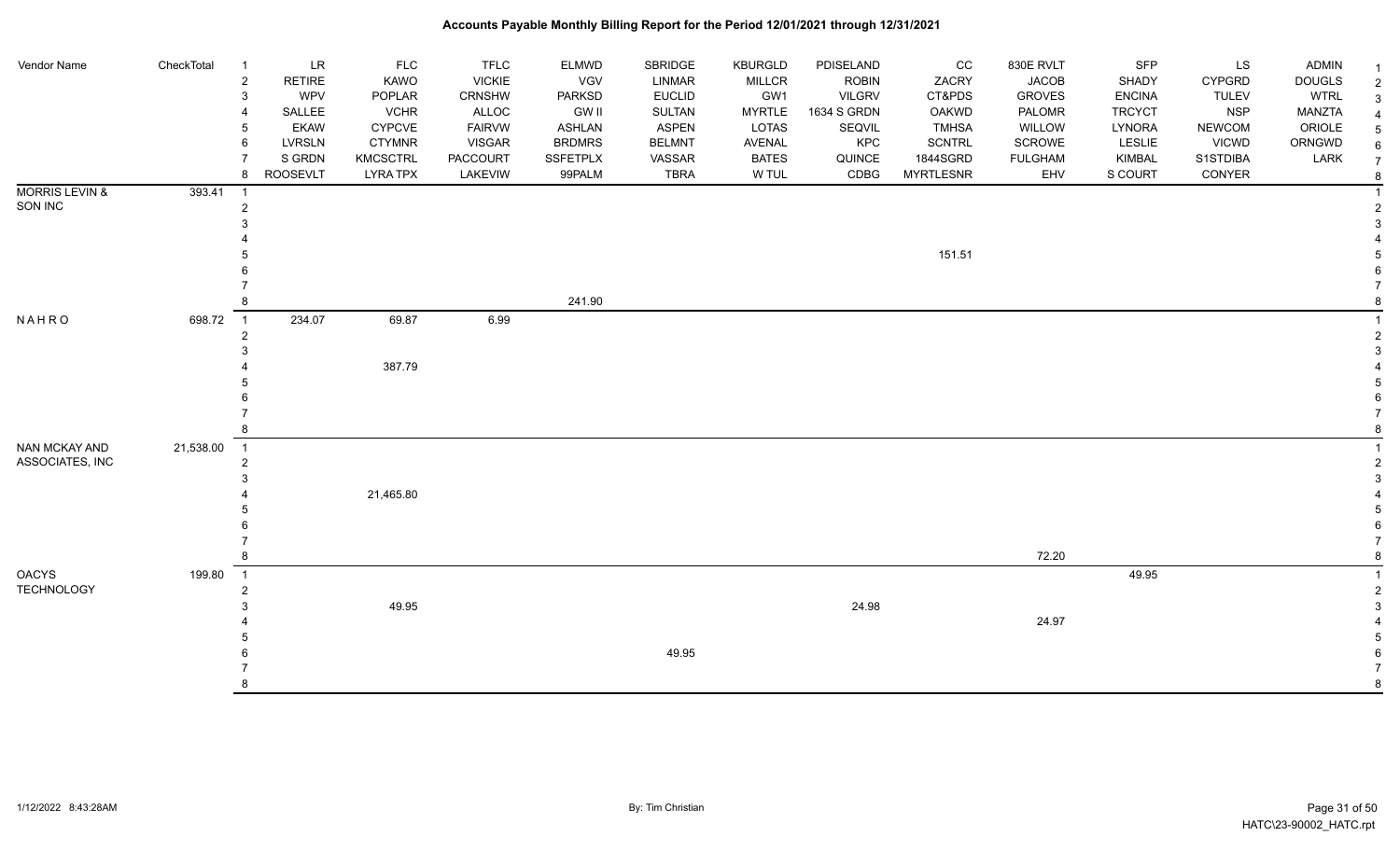| Vendor Name     | CheckTotal  | LR<br>- 1<br>$\overline{2}$<br><b>RETIRE</b> | <b>FLC</b><br><b>KAWO</b> | <b>TFLC</b><br><b>VICKIE</b> | <b>ELMWD</b><br>VGV | SBRIDGE<br><b>LINMAR</b> | <b>KBURGLD</b><br><b>MILLCR</b> | PDISELAND<br><b>ROBIN</b> | CC<br>ZACRY      | 830E RVLT<br><b>JACOB</b> | SFP<br>SHADY  | LS<br><b>CYPGRD</b> | <b>ADMIN</b><br><b>DOUGLS</b> | 2              |
|-----------------|-------------|----------------------------------------------|---------------------------|------------------------------|---------------------|--------------------------|---------------------------------|---------------------------|------------------|---------------------------|---------------|---------------------|-------------------------------|----------------|
|                 |             | WPV<br>3                                     | POPLAR                    | <b>CRNSHW</b>                | PARKSD              | <b>EUCLID</b>            | GW1                             | <b>VILGRV</b>             | CT&PDS           | <b>GROVES</b>             | <b>ENCINA</b> | <b>TULEV</b>        | <b>WTRL</b>                   | 3              |
|                 |             | SALLEE                                       | <b>VCHR</b>               | ALLOC                        | <b>GW II</b>        | SULTAN                   | <b>MYRTLE</b>                   | 1634 S GRDN               | <b>OAKWD</b>     | PALOMR                    | <b>TRCYCT</b> | <b>NSP</b>          | <b>MANZTA</b>                 |                |
|                 |             | <b>EKAW</b>                                  | <b>CYPCVE</b>             | <b>FAIRVW</b>                | <b>ASHLAN</b>       | <b>ASPEN</b>             | <b>LOTAS</b>                    | SEQVIL                    | <b>TMHSA</b>     | WILLOW                    | LYNORA        | <b>NEWCOM</b>       | ORIOLE                        |                |
|                 |             | <b>LVRSLN</b><br>6                           | <b>CTYMNR</b>             | <b>VISGAR</b>                | <b>BRDMRS</b>       | <b>BELMNT</b>            | AVENAL                          | KPC                       | <b>SCNTRL</b>    | SCROWE                    | LESLIE        | <b>VICWD</b>        | ORNGWD                        | 6              |
|                 |             | S GRDN                                       | <b>KMCSCTRL</b>           | PACCOURT                     | <b>SSFETPLX</b>     | VASSAR                   | <b>BATES</b>                    | QUINCE                    | 1844SGRD         | <b>FULGHAM</b>            | <b>KIMBAL</b> | S1STDIBA            | LARK                          | $\overline{7}$ |
|                 |             | ROOSEVLT<br>8                                | <b>LYRA TPX</b>           | LAKEVIW                      | 99PALM              | <b>TBRA</b>              | W TUL                           | CDBG                      | <b>MYRTLESNR</b> | EHV                       | S COURT       | CONYER              |                               | 8              |
| OFELIA'S        | 4,725.00    | 2,390.00<br>- 1                              |                           |                              |                     |                          |                                 |                           |                  |                           |               | 575.00              | 150.00                        |                |
| CLEANING        |             | 2                                            |                           |                              |                     |                          |                                 |                           |                  |                           |               |                     |                               |                |
|                 |             |                                              |                           |                              |                     |                          |                                 |                           |                  |                           |               |                     |                               |                |
|                 |             |                                              |                           |                              |                     |                          |                                 |                           | 275.00           |                           |               |                     |                               |                |
|                 |             |                                              |                           |                              |                     | 560.00                   |                                 |                           | 375.00           |                           | 400.00        |                     |                               |                |
|                 |             |                                              |                           |                              |                     |                          |                                 |                           |                  |                           |               |                     |                               |                |
|                 |             |                                              |                           |                              |                     |                          |                                 |                           |                  |                           |               |                     |                               |                |
|                 |             |                                              |                           |                              |                     |                          |                                 |                           |                  |                           |               |                     |                               |                |
| OFFICE DEPOT    | 11,419.41 1 | 3,718.78<br>2                                | 803.82                    | 89.59                        |                     |                          |                                 |                           |                  |                           | 309.94        | 191.73              | 3,532.54                      |                |
|                 |             |                                              | 147.65                    |                              | 20.57               | 41.22                    |                                 |                           |                  |                           |               |                     |                               |                |
|                 |             |                                              | 2,209.54                  |                              |                     |                          |                                 |                           |                  |                           |               |                     |                               |                |
|                 |             |                                              |                           |                              | 29.45               |                          | 32.47                           | 56.09                     |                  |                           |               | 236.02              |                               |                |
|                 |             |                                              |                           |                              |                     |                          |                                 |                           |                  |                           |               |                     |                               |                |
|                 |             |                                              |                           |                              |                     |                          |                                 |                           |                  |                           |               |                     |                               |                |
|                 |             |                                              |                           |                              |                     |                          |                                 |                           |                  |                           |               |                     |                               |                |
| OFFICE PRIDE    | 2,210.64    | $\overline{1}$<br>846.83                     | 94.51                     | 9.45                         |                     |                          |                                 |                           |                  |                           | 170.49        | 105.48              | 3.29                          |                |
|                 |             | $\overline{c}$                               |                           |                              |                     |                          |                                 |                           |                  |                           |               |                     |                               |                |
|                 |             |                                              | 81.22                     |                              |                     |                          |                                 |                           |                  |                           |               |                     |                               |                |
|                 |             |                                              | 704.61                    |                              |                     |                          |                                 |                           |                  |                           |               |                     |                               |                |
|                 |             |                                              |                           |                              | 16.21               |                          | 17.85                           | 30.86                     |                  |                           |               | 129.84              |                               |                |
|                 |             |                                              |                           |                              |                     |                          |                                 |                           |                  |                           |               |                     |                               |                |
|                 |             |                                              |                           |                              |                     |                          |                                 |                           |                  |                           |               |                     |                               |                |
|                 |             |                                              |                           |                              |                     |                          |                                 |                           |                  |                           |               |                     |                               |                |
| OIL CHANGER INC | 245.90      | 151.22<br>$\overline{1}$                     |                           | 38.27                        |                     |                          |                                 |                           |                  |                           |               |                     | 56.41                         |                |
|                 |             |                                              |                           |                              |                     |                          |                                 |                           |                  |                           |               |                     |                               |                |
|                 |             |                                              |                           |                              |                     |                          |                                 |                           |                  |                           |               |                     |                               |                |
|                 |             |                                              |                           |                              |                     |                          |                                 |                           |                  |                           |               |                     |                               |                |
|                 |             |                                              |                           |                              |                     |                          |                                 |                           |                  |                           |               |                     |                               |                |
|                 |             |                                              |                           |                              |                     |                          |                                 |                           |                  |                           |               |                     |                               |                |
|                 |             |                                              |                           |                              |                     |                          |                                 |                           |                  |                           |               |                     |                               |                |
|                 |             |                                              |                           |                              |                     |                          |                                 |                           |                  |                           |               |                     |                               | 8              |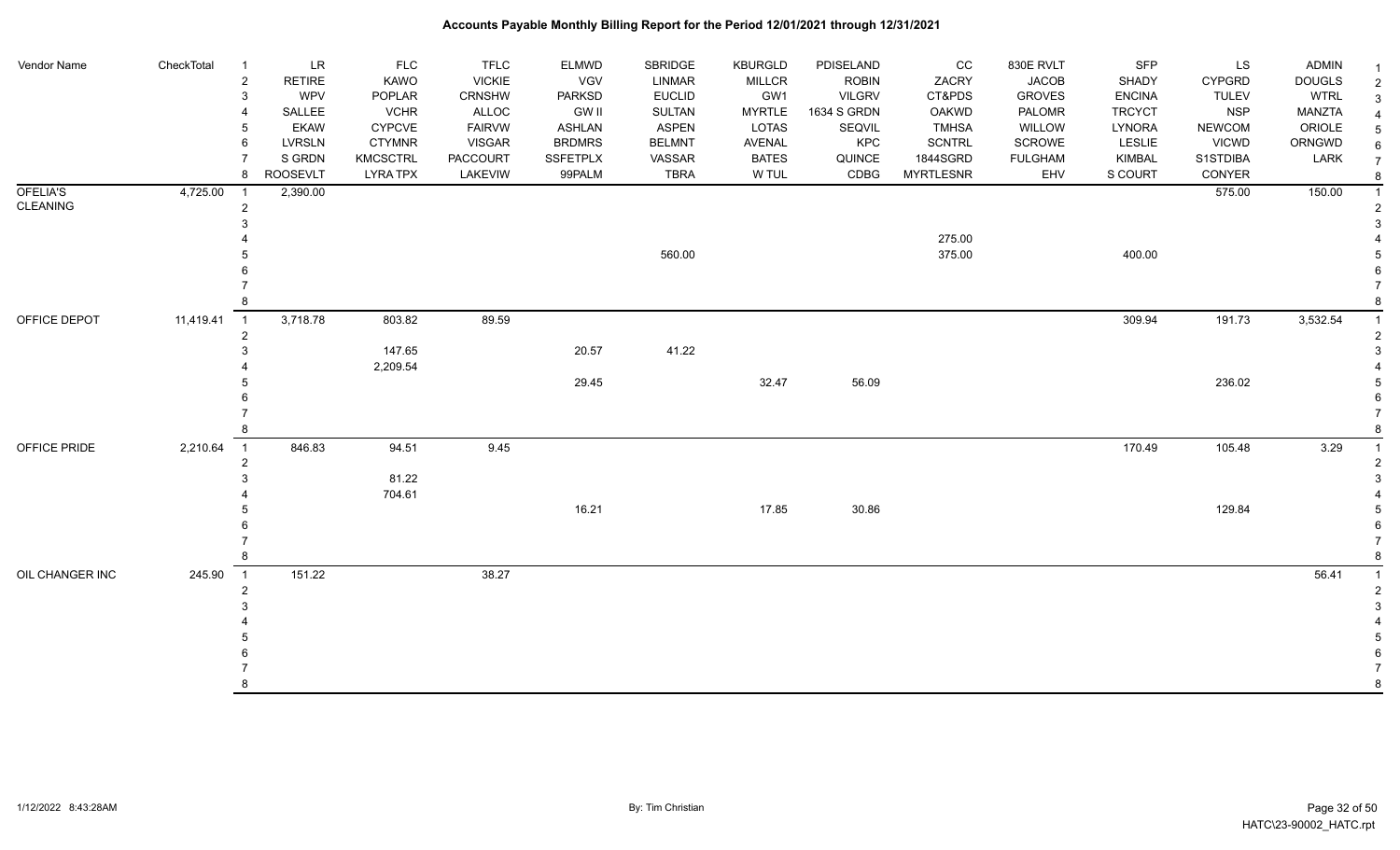| Vendor Name         | CheckTotal | $\overline{1}$ | <b>LR</b>       | <b>FLC</b>      | <b>TFLC</b>     | <b>ELMWD</b>  | SBRIDGE       | <b>KBURGLD</b> | PDISELAND     | cc               | 830E RVLT      | <b>SFP</b>    | LS            | <b>ADMIN</b>  |  |
|---------------------|------------|----------------|-----------------|-----------------|-----------------|---------------|---------------|----------------|---------------|------------------|----------------|---------------|---------------|---------------|--|
|                     |            | $\overline{2}$ | <b>RETIRE</b>   | KAWO            | <b>VICKIE</b>   | VGV           | LINMAR        | <b>MILLCR</b>  | <b>ROBIN</b>  | ZACRY            | <b>JACOB</b>   | SHADY         | <b>CYPGRD</b> | <b>DOUGLS</b> |  |
|                     |            | $\mathbf{3}$   | WPV             | POPLAR          | CRNSHW          | PARKSD        | <b>EUCLID</b> | GW1            | <b>VILGRV</b> | CT&PDS           | <b>GROVES</b>  | <b>ENCINA</b> | <b>TULEV</b>  | <b>WTRL</b>   |  |
|                     |            | $\overline{4}$ | SALLEE          | <b>VCHR</b>     | ALLOC           | <b>GW II</b>  | SULTAN        | <b>MYRTLE</b>  | 1634 S GRDN   | OAKWD            | PALOMR         | <b>TRCYCT</b> | <b>NSP</b>    | MANZTA        |  |
|                     |            | 5              | <b>EKAW</b>     | CYPCVE          | <b>FAIRVW</b>   | <b>ASHLAN</b> | ASPEN         | LOTAS          | SEQVIL        | <b>TMHSA</b>     | <b>WILLOW</b>  | LYNORA        | <b>NEWCOM</b> | ORIOLE        |  |
|                     |            | 6              | <b>LVRSLN</b>   | <b>CTYMNR</b>   | <b>VISGAR</b>   | <b>BRDMRS</b> | <b>BELMNT</b> | AVENAL         | KPC           | <b>SCNTRL</b>    | SCROWE         | LESLIE        | <b>VICWD</b>  | ORNGWD        |  |
|                     |            | $\overline{7}$ | S GRDN          | <b>KMCSCTRL</b> | <b>PACCOURT</b> | SSFETPLX      | VASSAR        | <b>BATES</b>   | QUINCE        | 1844SGRD         | <b>FULGHAM</b> | KIMBAL        | S1STDIBA      | LARK          |  |
|                     |            | 8              | <b>ROOSEVLT</b> | <b>LYRA TPX</b> | LAKEVIW         | 99PALM        | <b>TBRA</b>   | W TUL          | CDBG          | <b>MYRTLESNR</b> | EHV            | S COURT       | CONYER        |               |  |
| PACIFIC GAS &       | 1,208.36   | $\overline{1}$ | 385.49          |                 |                 |               |               |                |               |                  |                |               |               |               |  |
| <b>ELECTRIC</b>     |            | $\overline{c}$ |                 |                 |                 |               | 378.22        |                |               |                  |                |               |               |               |  |
|                     |            | $\mathbf{3}$   |                 |                 |                 | 3.08          | 266.77        |                |               |                  |                |               |               |               |  |
|                     |            |                |                 | 174.80          |                 |               |               |                |               |                  |                |               |               |               |  |
|                     |            |                |                 |                 |                 |               |               |                |               |                  |                |               |               |               |  |
|                     |            |                |                 |                 |                 |               |               |                |               |                  |                |               |               |               |  |
|                     |            |                |                 |                 |                 |               |               |                |               |                  |                |               |               |               |  |
|                     |            | 8              |                 |                 |                 |               |               |                |               |                  |                |               |               |               |  |
| PACWEST DIRECT      | 156.83     | $\overline{1}$ | 52.56           | 15.67           | 1.57            |               |               |                |               |                  |                |               |               |               |  |
|                     |            | $\overline{c}$ |                 |                 |                 |               |               |                |               |                  |                |               |               |               |  |
|                     |            | 3              |                 |                 |                 |               |               |                |               |                  |                |               |               |               |  |
|                     |            |                |                 | 87.03           |                 |               |               |                |               |                  |                |               |               |               |  |
|                     |            |                |                 |                 |                 |               |               |                |               |                  |                |               |               |               |  |
|                     |            |                |                 |                 |                 |               |               |                |               |                  |                |               |               |               |  |
|                     |            |                |                 |                 |                 |               |               |                |               |                  |                |               |               |               |  |
|                     |            | 8              |                 |                 |                 |               |               |                |               |                  |                |               |               |               |  |
| <b>PALM</b>         | 390.00     | $\overline{1}$ |                 |                 |                 |               |               |                |               |                  |                |               |               | 390.00        |  |
| <b>OCCUPATIONAL</b> |            | $\overline{2}$ |                 |                 |                 |               |               |                |               |                  |                |               |               |               |  |
|                     |            | 3              |                 |                 |                 |               |               |                |               |                  |                |               |               |               |  |
|                     |            |                |                 |                 |                 |               |               |                |               |                  |                |               |               |               |  |
|                     |            |                |                 |                 |                 |               |               |                |               |                  |                |               |               |               |  |
|                     |            |                |                 |                 |                 |               |               |                |               |                  |                |               |               |               |  |
|                     |            | $\overline{7}$ |                 |                 |                 |               |               |                |               |                  |                |               |               |               |  |
|                     |            | 8              |                 |                 |                 |               |               |                |               |                  |                |               |               |               |  |
| PAULINE F.          | 320.78     | $\overline{1}$ | 107.45          | 32.07           | 3.21            |               |               |                |               |                  |                |               |               |               |  |
| RICHMOND DBA        |            | $\overline{2}$ |                 |                 |                 |               |               |                |               |                  |                |               |               |               |  |
|                     |            | 3              |                 |                 |                 |               |               |                |               |                  |                |               |               |               |  |
|                     |            |                |                 | 178.05          |                 |               |               |                |               |                  |                |               |               |               |  |
|                     |            |                |                 |                 |                 |               |               |                |               |                  |                |               |               |               |  |
|                     |            |                |                 |                 |                 |               |               |                |               |                  |                |               |               |               |  |
|                     |            |                |                 |                 |                 |               |               |                |               |                  |                |               |               |               |  |
|                     |            | $\mathsf{R}$   |                 |                 |                 |               |               |                |               |                  |                |               |               |               |  |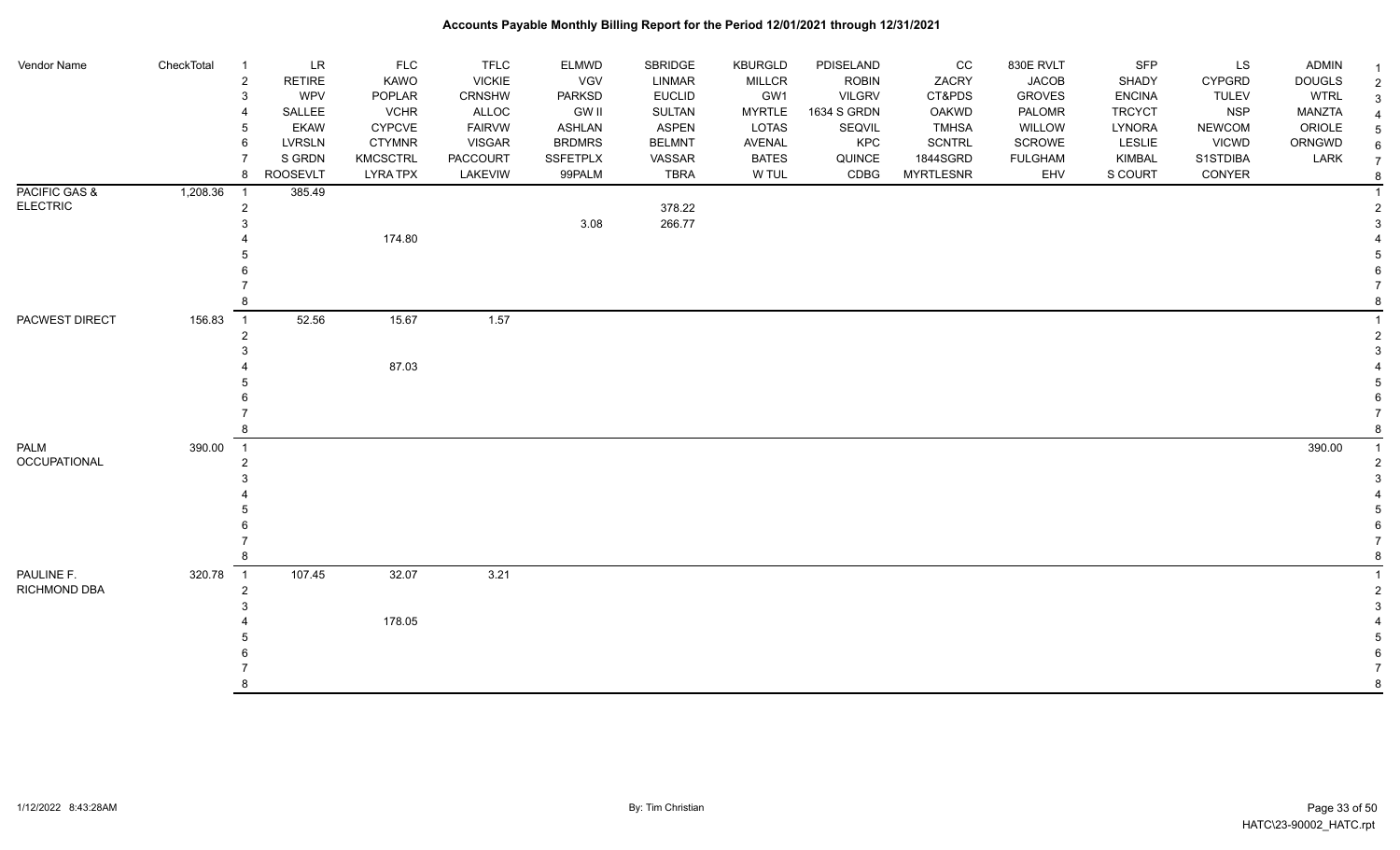| Vendor Name            | CheckTotal | - 1            | <b>LR</b>       | <b>FLC</b>      | <b>TFLC</b>     | <b>ELMWD</b>  | SBRIDGE       | <b>KBURGLD</b> | PDISELAND     | CC               | 830E RVLT      | <b>SFP</b>    | LS            | <b>ADMIN</b>  |  |
|------------------------|------------|----------------|-----------------|-----------------|-----------------|---------------|---------------|----------------|---------------|------------------|----------------|---------------|---------------|---------------|--|
|                        |            | $\overline{2}$ | <b>RETIRE</b>   | KAWO            | <b>VICKIE</b>   | <b>VGV</b>    | LINMAR        | <b>MILLCR</b>  | <b>ROBIN</b>  | ZACRY            | <b>JACOB</b>   | SHADY         | <b>CYPGRD</b> | <b>DOUGLS</b> |  |
|                        |            | 3              | <b>WPV</b>      | POPLAR          | CRNSHW          | <b>PARKSD</b> | <b>EUCLID</b> | GW1            | <b>VILGRV</b> | CT&PDS           | <b>GROVES</b>  | <b>ENCINA</b> | <b>TULEV</b>  | <b>WTRL</b>   |  |
|                        |            | 4              | SALLEE          | <b>VCHR</b>     | <b>ALLOC</b>    | <b>GW II</b>  | <b>SULTAN</b> | <b>MYRTLE</b>  | 1634 S GRDN   | OAKWD            | PALOMR         | <b>TRCYCT</b> | <b>NSP</b>    | MANZTA        |  |
|                        |            | 5              | <b>EKAW</b>     | <b>CYPCVE</b>   | <b>FAIRVW</b>   | <b>ASHLAN</b> | <b>ASPEN</b>  | LOTAS          | SEQVIL        | <b>TMHSA</b>     | WILLOW         | <b>LYNORA</b> | <b>NEWCOM</b> | ORIOLE        |  |
|                        |            | 6              | <b>LVRSLN</b>   | <b>CTYMNR</b>   | <b>VISGAR</b>   | <b>BRDMRS</b> | <b>BELMNT</b> | AVENAL         | KPC           | <b>SCNTRL</b>    | <b>SCROWE</b>  | LESLIE        | <b>VICWD</b>  | ORNGWD        |  |
|                        |            | $\overline{7}$ | S GRDN          | <b>KMCSCTRL</b> | <b>PACCOURT</b> | SSFETPLX      | VASSAR        | <b>BATES</b>   | QUINCE        | 1844SGRD         | <b>FULGHAM</b> | KIMBAL        | S1STDIBA      | LARK          |  |
|                        |            | 8              | <b>ROOSEVLT</b> | <b>LYRA TPX</b> | LAKEVIW         | 99PALM        | <b>TBRA</b>   | W TUL          | CDBG          | <b>MYRTLESNR</b> | EHV            | S COURT       | CONYER        |               |  |
| PENA'S DISPOSAL,       | 4,055.17   | $\overline{1}$ | 2,706.67        |                 |                 |               |               |                |               |                  |                |               |               |               |  |
| <b>INC</b>             |            | $\overline{2}$ |                 |                 |                 |               |               |                |               |                  |                |               |               |               |  |
|                        |            | 3              |                 |                 |                 | 0.58          | 164.87        |                |               |                  |                |               |               |               |  |
|                        |            |                |                 | 33.21           |                 |               | 1,149.84      |                |               |                  |                |               |               |               |  |
|                        |            |                |                 |                 |                 |               |               |                |               |                  |                |               |               |               |  |
|                        |            |                |                 |                 |                 |               |               |                |               |                  |                |               |               |               |  |
|                        |            |                |                 |                 |                 |               |               |                |               |                  |                |               |               |               |  |
|                        |            | 8              |                 |                 |                 |               |               |                |               |                  |                |               |               |               |  |
| PERFECT CARE           | 1,267.50   | $\overline{1}$ |                 |                 |                 |               |               |                |               |                  |                |               |               |               |  |
| <b>LANDSCAPE MAINT</b> |            | $\overline{2}$ |                 |                 |                 |               |               |                |               |                  |                |               |               |               |  |
|                        |            | 3              |                 |                 |                 |               |               |                |               |                  |                |               |               |               |  |
|                        |            |                |                 |                 |                 |               |               |                |               |                  |                |               |               | 295.00        |  |
|                        |            |                |                 |                 |                 |               |               |                | 485.00        |                  |                | 243.75        |               |               |  |
|                        |            |                |                 |                 |                 |               |               |                |               |                  |                |               |               |               |  |
|                        |            |                |                 |                 |                 |               |               |                |               |                  |                |               |               |               |  |
|                        |            | 8              |                 | 243.75          |                 |               |               |                |               |                  |                |               |               |               |  |
| PERSONNEL              | 12,451.80  | $\overline{1}$ |                 | 4,102.27        |                 |               |               |                |               |                  |                |               |               | 1,154.96      |  |
| SOLUTIONS              |            | $\overline{2}$ |                 |                 |                 |               |               |                |               |                  |                |               |               |               |  |
|                        |            | 3              |                 |                 |                 |               |               |                |               |                  |                |               |               |               |  |
|                        |            |                |                 | 7,194.57        |                 |               |               |                |               |                  |                |               |               |               |  |
|                        |            |                |                 |                 |                 |               |               |                |               |                  |                |               |               |               |  |
|                        |            |                |                 |                 |                 |               |               |                |               |                  |                |               |               |               |  |
|                        |            |                |                 |                 |                 |               |               |                |               |                  |                |               |               |               |  |
|                        |            | 8              |                 |                 |                 |               |               |                |               |                  |                |               |               |               |  |
| PETTY CASH - R         | 146.59     | $\overline{1}$ | 11.23           |                 |                 |               |               |                |               |                  |                | 10.25         | 3.46          | 0.10          |  |
| <b>HARO</b>            |            | $\overline{2}$ |                 |                 |                 |               |               |                |               |                  |                |               |               |               |  |
|                        |            | 3              |                 | 41.56           |                 |               |               |                |               |                  |                |               |               |               |  |
|                        |            |                |                 | 5.90            |                 |               |               |                |               |                  |                |               |               |               |  |
|                        |            |                |                 |                 |                 | 3.34          |               | 0.59           | 35.79         |                  |                |               | 34.37         |               |  |
|                        |            |                |                 |                 |                 |               |               |                |               |                  |                |               |               |               |  |
|                        |            |                |                 |                 |                 |               |               |                |               |                  |                |               |               |               |  |
|                        |            | 8              |                 |                 |                 |               |               |                |               |                  |                |               |               |               |  |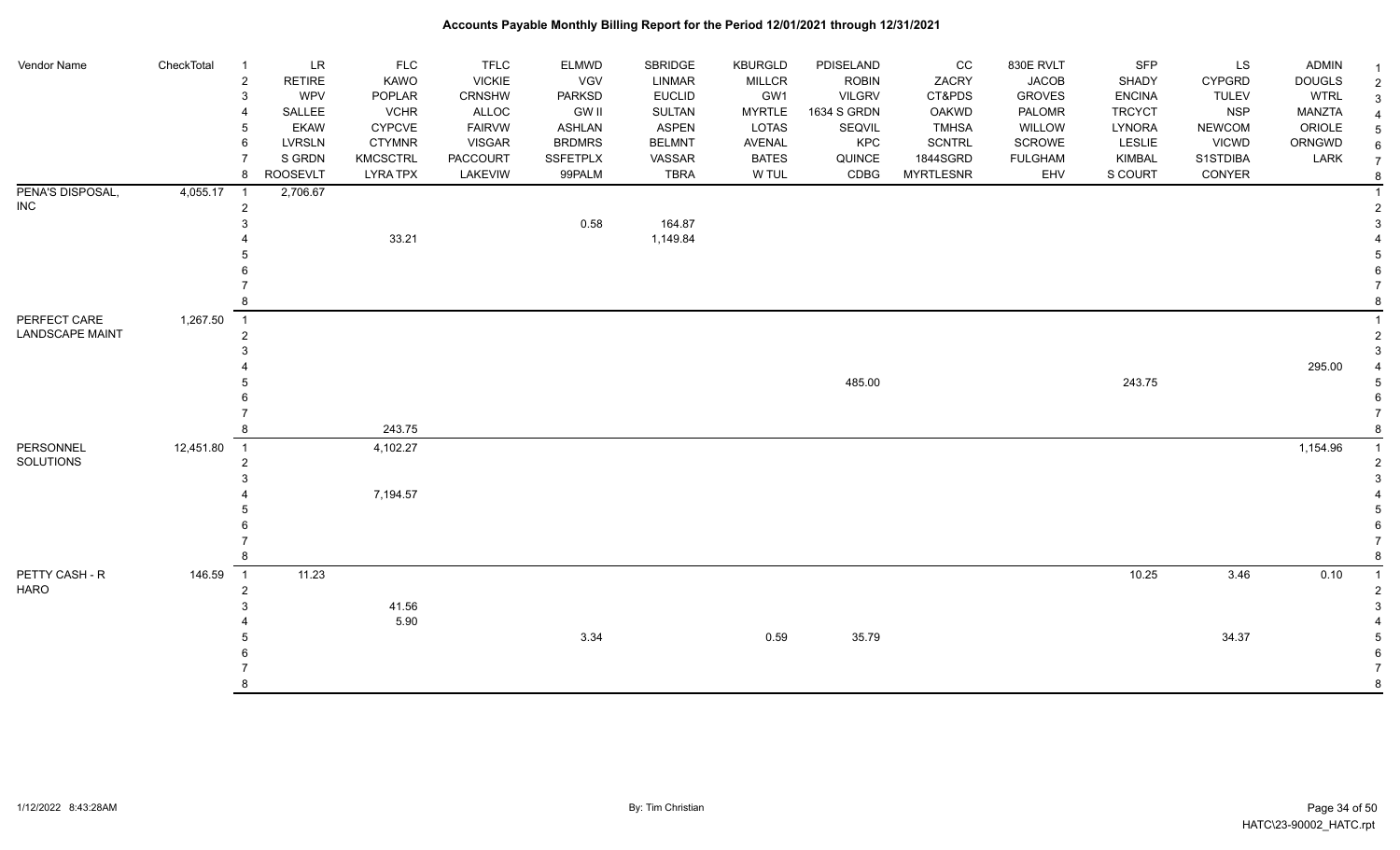| Vendor Name                        | CheckTotal | LR<br>$\overline{1}$<br>$\overline{2}$<br><b>RETIRE</b><br>WPV<br>3<br>SALLEE<br>4<br><b>EKAW</b><br>5<br><b>LVRSLN</b><br>6<br>S GRDN<br>8<br><b>ROOSEVLT</b> | <b>FLC</b><br><b>KAWO</b><br>POPLAR<br><b>VCHR</b><br><b>CYPCVE</b><br><b>CTYMNR</b><br><b>KMCSCTRL</b><br><b>LYRA TPX</b> | <b>TFLC</b><br><b>VICKIE</b><br>CRNSHW<br>ALLOC<br><b>FAIRVW</b><br><b>VISGAR</b><br>PACCOURT<br>LAKEVIW | ELMWD<br><b>VGV</b><br>PARKSD<br><b>GW II</b><br>ASHLAN<br><b>BRDMRS</b><br>SSFETPLX<br>99PALM | SBRIDGE<br>LINMAR<br><b>EUCLID</b><br>SULTAN<br><b>ASPEN</b><br><b>BELMNT</b><br>VASSAR<br><b>TBRA</b> | <b>KBURGLD</b><br><b>MILLCR</b><br>GW1<br><b>MYRTLE</b><br><b>LOTAS</b><br>AVENAL<br><b>BATES</b><br>W TUL | PDISELAND<br><b>ROBIN</b><br><b>VILGRV</b><br>1634 S GRDN<br>SEQVIL<br>KPC<br>QUINCE<br>CDBG | CC<br>ZACRY<br>CT&PDS<br><b>OAKWD</b><br><b>TMHSA</b><br><b>SCNTRL</b><br>1844SGRD<br><b>MYRTLESNR</b> | 830E RVLT<br><b>JACOB</b><br><b>GROVES</b><br>PALOMR<br>WILLOW<br>SCROWE<br><b>FULGHAM</b><br>EHV | <b>SFP</b><br>SHADY<br><b>ENCINA</b><br><b>TRCYCT</b><br>LYNORA<br><b>LESLIE</b><br>KIMBAL<br>S COURT | LS<br>CYPGRD<br><b>TULEV</b><br><b>NSP</b><br><b>NEWCOM</b><br><b>VICWD</b><br>S1STDIBA<br>CONYER | <b>ADMIN</b><br><b>DOUGLS</b><br><b>WTRL</b><br>MANZTA<br>ORIOLE<br>ORNGWD<br>LARK | -1<br>$\overline{2}$<br>3<br>Δ<br>5<br>6<br>$\overline{7}$<br>-8 |
|------------------------------------|------------|----------------------------------------------------------------------------------------------------------------------------------------------------------------|----------------------------------------------------------------------------------------------------------------------------|----------------------------------------------------------------------------------------------------------|------------------------------------------------------------------------------------------------|--------------------------------------------------------------------------------------------------------|------------------------------------------------------------------------------------------------------------|----------------------------------------------------------------------------------------------|--------------------------------------------------------------------------------------------------------|---------------------------------------------------------------------------------------------------|-------------------------------------------------------------------------------------------------------|---------------------------------------------------------------------------------------------------|------------------------------------------------------------------------------------|------------------------------------------------------------------|
| <b>POPLAR</b><br><b>COMMUNITY</b>  | 12,000.00  | $\overline{1}$<br>$\overline{c}$<br>3<br>8                                                                                                                     | 12,000.00                                                                                                                  |                                                                                                          |                                                                                                |                                                                                                        |                                                                                                            |                                                                                              |                                                                                                        |                                                                                                   |                                                                                                       |                                                                                                   |                                                                                    |                                                                  |
| <b>POSTMASTER</b><br>TOWN CENTER   | 576.00     | 192.96<br>$\overline{\phantom{0}}$ 1<br>$\overline{2}$<br>3                                                                                                    | 57.58<br>319.70                                                                                                            | 5.76                                                                                                     |                                                                                                |                                                                                                        |                                                                                                            |                                                                                              |                                                                                                        |                                                                                                   |                                                                                                       |                                                                                                   |                                                                                    |                                                                  |
| PROVOST &<br>PRITCHARD             | 11,419.60  | $\overline{1}$<br>$\overline{2}$<br>8                                                                                                                          | 11,419.60                                                                                                                  |                                                                                                          |                                                                                                |                                                                                                        |                                                                                                            |                                                                                              |                                                                                                        |                                                                                                   |                                                                                                       |                                                                                                   |                                                                                    |                                                                  |
| PRUDENTIAL<br><b>HUNTOON PAIGE</b> | 60,118.78  | $\overline{1}$<br>$\overline{2}$<br>8                                                                                                                          |                                                                                                                            |                                                                                                          |                                                                                                |                                                                                                        |                                                                                                            |                                                                                              |                                                                                                        |                                                                                                   | 35,757.12                                                                                             | 24,361.66                                                                                         |                                                                                    | 2<br>8                                                           |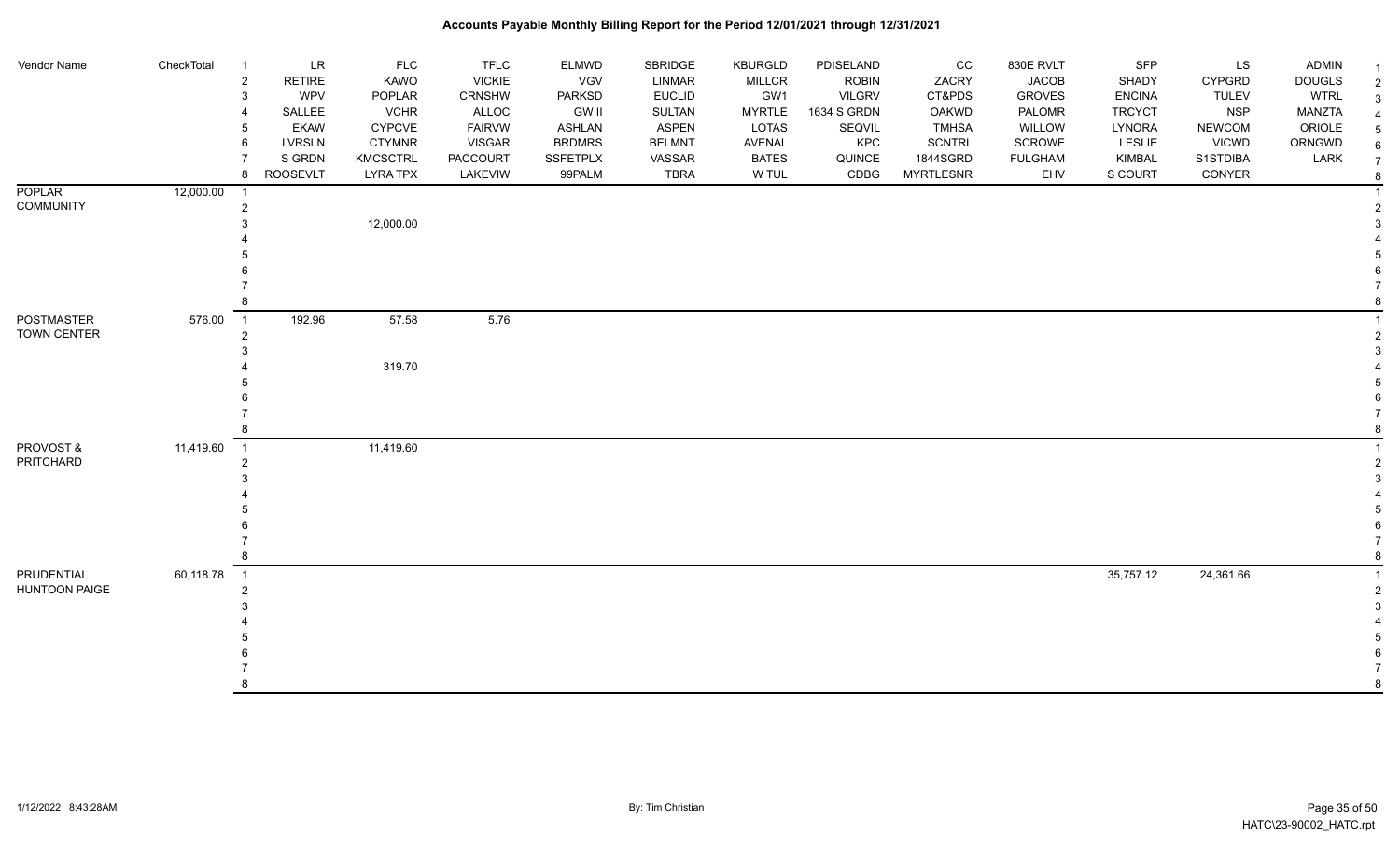| Vendor Name                              | CheckTotal | $\ensuremath{\mathsf{LR}}\xspace$<br>$\overline{1}$<br>$\overline{2}$<br><b>RETIRE</b><br>WPV<br>3<br>SALLEE<br>4<br><b>EKAW</b><br>5<br><b>LVRSLN</b><br>6<br>S GRDN | <b>FLC</b><br>KAWO<br>POPLAR<br><b>VCHR</b><br><b>CYPCVE</b><br><b>CTYMNR</b><br><b>KMCSCTRL</b> | <b>TFLC</b><br><b>VICKIE</b><br><b>CRNSHW</b><br>ALLOC<br><b>FAIRVW</b><br><b>VISGAR</b><br>PACCOURT | ELMWD<br>VGV<br>PARKSD<br><b>GW II</b><br>ASHLAN<br><b>BRDMRS</b><br>SSFETPLX | SBRIDGE<br><b>LINMAR</b><br><b>EUCLID</b><br><b>SULTAN</b><br><b>ASPEN</b><br><b>BELMNT</b><br>VASSAR | <b>KBURGLD</b><br><b>MILLCR</b><br>GW1<br><b>MYRTLE</b><br><b>LOTAS</b><br><b>AVENAL</b><br><b>BATES</b> | PDISELAND<br><b>ROBIN</b><br><b>VILGRV</b><br>1634 S GRDN<br>SEQVIL<br><b>KPC</b><br>QUINCE | CC<br>ZACRY<br>CT&PDS<br>OAKWD<br><b>TMHSA</b><br>SCNTRL<br>1844SGRD | 830E RVLT<br><b>JACOB</b><br><b>GROVES</b><br>PALOMR<br>WILLOW<br><b>SCROWE</b><br><b>FULGHAM</b> | SFP<br>SHADY<br><b>ENCINA</b><br><b>TRCYCT</b><br>LYNORA<br>LESLIE<br>KIMBAL | LS<br><b>CYPGRD</b><br><b>TULEV</b><br><b>NSP</b><br><b>NEWCOM</b><br><b>VICWD</b><br>S1STDIBA | <b>ADMIN</b><br><b>DOUGLS</b><br><b>WTRL</b><br><b>MANZTA</b><br>ORIOLE<br>ORNGWD<br>LARK | $\mathcal{P}$<br>3<br>$\overline{7}$ |
|------------------------------------------|------------|-----------------------------------------------------------------------------------------------------------------------------------------------------------------------|--------------------------------------------------------------------------------------------------|------------------------------------------------------------------------------------------------------|-------------------------------------------------------------------------------|-------------------------------------------------------------------------------------------------------|----------------------------------------------------------------------------------------------------------|---------------------------------------------------------------------------------------------|----------------------------------------------------------------------|---------------------------------------------------------------------------------------------------|------------------------------------------------------------------------------|------------------------------------------------------------------------------------------------|-------------------------------------------------------------------------------------------|--------------------------------------|
|                                          |            | 8<br><b>ROOSEVLT</b>                                                                                                                                                  | <b>LYRA TPX</b>                                                                                  | LAKEVIW                                                                                              | 99PALM                                                                        | <b>TBRA</b>                                                                                           | W TUL                                                                                                    | CDBG                                                                                        | <b>MYRTLESNR</b>                                                     | EHV                                                                                               | S COURT                                                                      | CONYER                                                                                         |                                                                                           | 8                                    |
| <b>QLT CONSUMER</b><br>LEASE CONSUMER    | 21.82      | -1<br>2<br>3                                                                                                                                                          |                                                                                                  |                                                                                                      |                                                                               |                                                                                                       |                                                                                                          |                                                                                             |                                                                      |                                                                                                   | 21.82                                                                        |                                                                                                |                                                                                           |                                      |
|                                          |            | 8                                                                                                                                                                     |                                                                                                  |                                                                                                      |                                                                               |                                                                                                       |                                                                                                          |                                                                                             |                                                                      |                                                                                                   |                                                                              |                                                                                                |                                                                                           |                                      |
| QUADIENT<br>FINANCE USA, INC             | 3,822.68   | 1,278.96<br>$\overline{1}$<br>$\overline{c}$<br>3<br>8                                                                                                                | 174.12<br>2,085.22                                                                               | 50.16                                                                                                | 4.04                                                                          | 8.08                                                                                                  |                                                                                                          |                                                                                             |                                                                      |                                                                                                   |                                                                              |                                                                                                | 222.10                                                                                    |                                      |
| <b>QUALITY MUFFLER</b><br><b>SERVICE</b> | 60.00      | $\overline{1}$<br>$\overline{2}$<br>8                                                                                                                                 |                                                                                                  |                                                                                                      |                                                                               |                                                                                                       |                                                                                                          |                                                                                             |                                                                      |                                                                                                   |                                                                              |                                                                                                | 60.00                                                                                     |                                      |
| R LANG CO INC                            | 505.79     | $\overline{1}$<br>$\overline{2}$<br>8                                                                                                                                 |                                                                                                  |                                                                                                      |                                                                               |                                                                                                       |                                                                                                          |                                                                                             |                                                                      |                                                                                                   | 505.79                                                                       |                                                                                                |                                                                                           | 8                                    |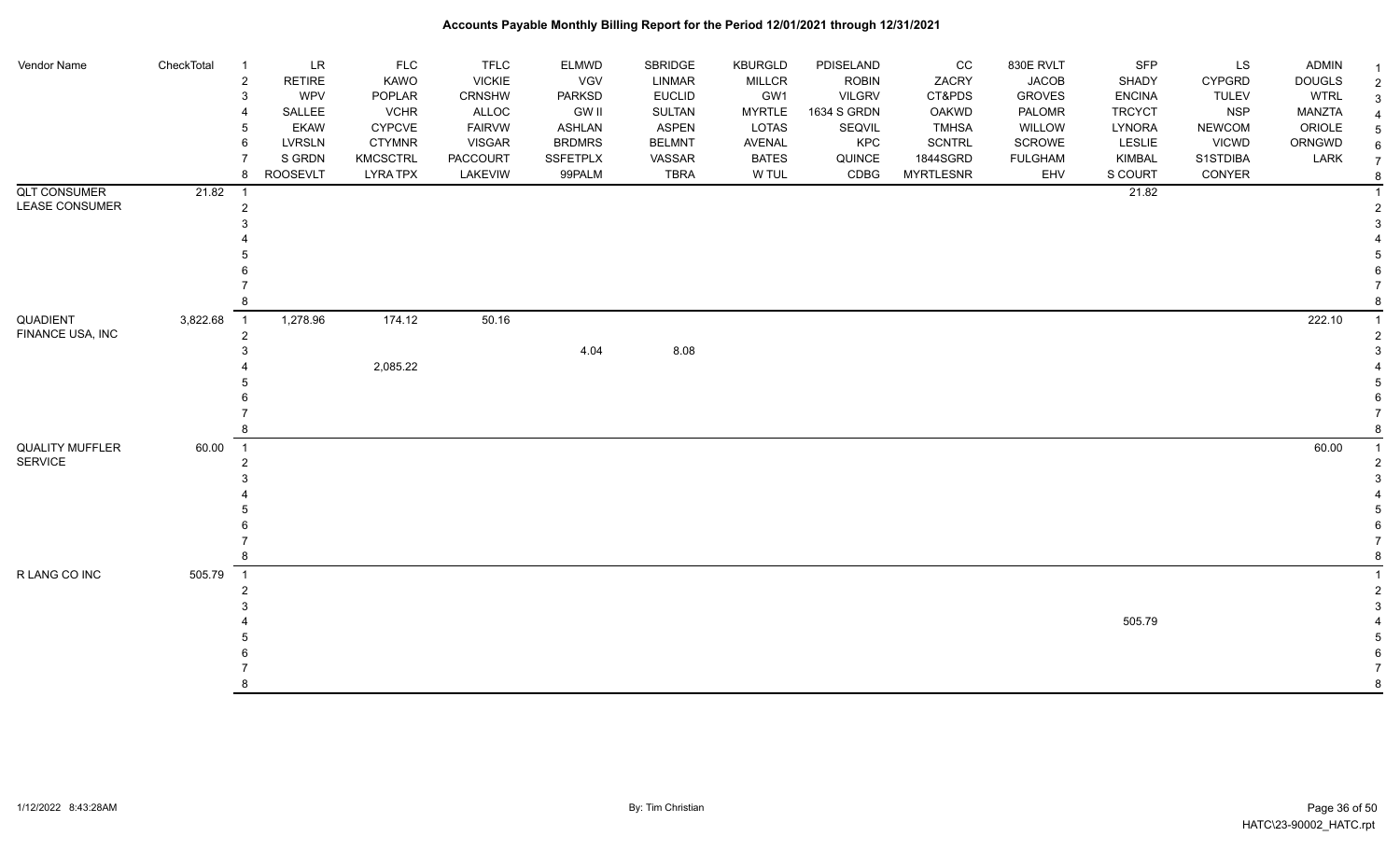| Vendor Name              | CheckTotal | <b>LR</b><br>$\overline{1}$<br>$\overline{2}$<br><b>RETIRE</b><br>WPV<br>$\mathbf{3}$<br>SALLEE<br>4 | FLC<br>KAWO<br>POPLAR<br><b>VCHR</b> | <b>TFLC</b><br><b>VICKIE</b><br>CRNSHW<br><b>ALLOC</b> | ELMWD<br>VGV<br><b>PARKSD</b><br><b>GW II</b> | SBRIDGE<br><b>LINMAR</b><br><b>EUCLID</b><br><b>SULTAN</b> | <b>KBURGLD</b><br><b>MILLCR</b><br>GW1<br><b>MYRTLE</b> | PDISELAND<br><b>ROBIN</b><br><b>VILGRV</b><br>1634 S GRDN | CC<br>ZACRY<br>CT&PDS<br>OAKWD | 830E RVLT<br><b>JACOB</b><br><b>GROVES</b><br>PALOMR | SFP<br>SHADY<br><b>ENCINA</b><br><b>TRCYCT</b> | LS<br><b>CYPGRD</b><br><b>TULEV</b><br><b>NSP</b> | <b>ADMIN</b><br><b>DOUGLS</b><br><b>WTRL</b><br>MANZTA | $\overline{2}$<br>3 |
|--------------------------|------------|------------------------------------------------------------------------------------------------------|--------------------------------------|--------------------------------------------------------|-----------------------------------------------|------------------------------------------------------------|---------------------------------------------------------|-----------------------------------------------------------|--------------------------------|------------------------------------------------------|------------------------------------------------|---------------------------------------------------|--------------------------------------------------------|---------------------|
|                          |            | <b>EKAW</b><br>5                                                                                     | CYPCVE                               | <b>FAIRVW</b>                                          | <b>ASHLAN</b>                                 | <b>ASPEN</b>                                               | LOTAS                                                   | SEQVIL                                                    | <b>TMHSA</b>                   | WILLOW                                               | LYNORA                                         | <b>NEWCOM</b>                                     | ORIOLE                                                 |                     |
|                          |            | <b>LVRSLN</b><br>6                                                                                   | <b>CTYMNR</b>                        | <b>VISGAR</b>                                          | <b>BRDMRS</b>                                 | <b>BELMNT</b>                                              | <b>AVENAL</b>                                           | KPC                                                       | <b>SCNTRL</b>                  | SCROWE                                               | LESLIE                                         | <b>VICWD</b>                                      | ORNGWD                                                 |                     |
|                          |            | S GRDN                                                                                               | <b>KMCSCTRL</b>                      | PACCOURT                                               | <b>SSFETPLX</b>                               | VASSAR                                                     | <b>BATES</b>                                            | QUINCE                                                    | 1844SGRD                       | <b>FULGHAM</b>                                       | <b>KIMBAL</b>                                  | S1STDIBA                                          | LARK                                                   | $\overline{7}$      |
|                          |            | 8<br><b>ROOSEVLT</b>                                                                                 | <b>LYRA TPX</b>                      | LAKEVIW                                                | 99PALM                                        | <b>TBRA</b>                                                | W TUL                                                   | CDBG                                                      | <b>MYRTLESNR</b>               | EHV                                                  | S COURT                                        | CONYER                                            |                                                        |                     |
| RANDALL LEE<br>ROQUE DBA | 300.00     | $\overline{\mathbf{1}}$<br>$\overline{c}$                                                            |                                      |                                                        |                                               |                                                            |                                                         |                                                           |                                |                                                      |                                                |                                                   |                                                        |                     |
|                          |            | 3                                                                                                    |                                      |                                                        |                                               | 300.00                                                     |                                                         |                                                           |                                |                                                      |                                                |                                                   |                                                        |                     |
|                          |            |                                                                                                      |                                      |                                                        |                                               |                                                            |                                                         |                                                           |                                |                                                      |                                                |                                                   |                                                        |                     |
|                          |            |                                                                                                      |                                      |                                                        |                                               |                                                            |                                                         |                                                           |                                |                                                      |                                                |                                                   |                                                        |                     |
|                          |            |                                                                                                      |                                      |                                                        |                                               |                                                            |                                                         |                                                           |                                |                                                      |                                                |                                                   |                                                        |                     |
|                          |            |                                                                                                      |                                      |                                                        |                                               |                                                            |                                                         |                                                           |                                |                                                      |                                                |                                                   |                                                        |                     |
|                          |            | 8                                                                                                    |                                      |                                                        |                                               |                                                            |                                                         |                                                           |                                |                                                      |                                                |                                                   |                                                        |                     |
| RAUL V ACEVEDO           | 3,319.78   | 3,319.78<br>$\overline{1}$                                                                           |                                      |                                                        |                                               |                                                            |                                                         |                                                           |                                |                                                      |                                                |                                                   |                                                        |                     |
| DBA ACE HEATING          |            | $\overline{2}$                                                                                       |                                      |                                                        |                                               |                                                            |                                                         |                                                           |                                |                                                      |                                                |                                                   |                                                        |                     |
|                          |            |                                                                                                      |                                      |                                                        |                                               |                                                            |                                                         |                                                           |                                |                                                      |                                                |                                                   |                                                        |                     |
|                          |            |                                                                                                      |                                      |                                                        |                                               |                                                            |                                                         |                                                           |                                |                                                      |                                                |                                                   |                                                        |                     |
|                          |            |                                                                                                      |                                      |                                                        |                                               |                                                            |                                                         |                                                           |                                |                                                      |                                                |                                                   |                                                        |                     |
|                          |            |                                                                                                      |                                      |                                                        |                                               |                                                            |                                                         |                                                           |                                |                                                      |                                                |                                                   |                                                        |                     |
|                          |            |                                                                                                      |                                      |                                                        |                                               |                                                            |                                                         |                                                           |                                |                                                      |                                                |                                                   |                                                        |                     |
| REDI-ROOTER              | 12,407.64  | $\overline{1}$<br>3,116.01                                                                           | 4,900.00                             |                                                        |                                               |                                                            |                                                         |                                                           | 166.32                         |                                                      |                                                |                                                   | 150.00                                                 |                     |
| PLUMBING, INC            |            | $\overline{2}$                                                                                       |                                      |                                                        | 704.61                                        | 480.26                                                     |                                                         |                                                           |                                |                                                      |                                                |                                                   |                                                        |                     |
|                          |            |                                                                                                      |                                      |                                                        |                                               |                                                            |                                                         |                                                           |                                |                                                      |                                                |                                                   |                                                        |                     |
|                          |            |                                                                                                      |                                      |                                                        |                                               | 389.05                                                     |                                                         |                                                           | 222.99                         |                                                      |                                                |                                                   |                                                        |                     |
|                          |            |                                                                                                      |                                      |                                                        |                                               |                                                            |                                                         |                                                           | 322.48                         |                                                      |                                                |                                                   |                                                        |                     |
|                          |            |                                                                                                      |                                      |                                                        | 657.28                                        |                                                            |                                                         |                                                           |                                |                                                      |                                                |                                                   |                                                        |                     |
|                          |            |                                                                                                      |                                      | 221.70                                                 |                                               |                                                            |                                                         |                                                           |                                |                                                      | 122.50                                         |                                                   |                                                        |                     |
|                          |            | 8                                                                                                    |                                      |                                                        | 954.44                                        |                                                            |                                                         |                                                           |                                |                                                      |                                                |                                                   |                                                        |                     |
| RONALD MORGAN /          | 320.00     | $\overline{1}$                                                                                       |                                      |                                                        |                                               |                                                            |                                                         |                                                           |                                |                                                      | 280.00                                         |                                                   |                                                        |                     |
| <b>BUGZILLA PEST</b>     |            | $\overline{2}$                                                                                       |                                      |                                                        |                                               |                                                            |                                                         |                                                           |                                |                                                      |                                                |                                                   |                                                        |                     |
|                          |            | 3                                                                                                    |                                      |                                                        |                                               |                                                            |                                                         |                                                           |                                |                                                      |                                                |                                                   |                                                        |                     |
|                          |            |                                                                                                      |                                      |                                                        |                                               |                                                            | 40.00                                                   |                                                           |                                |                                                      |                                                |                                                   |                                                        |                     |
|                          |            |                                                                                                      |                                      |                                                        |                                               |                                                            |                                                         |                                                           |                                |                                                      |                                                |                                                   |                                                        |                     |
|                          |            |                                                                                                      |                                      |                                                        |                                               |                                                            |                                                         |                                                           |                                |                                                      |                                                |                                                   |                                                        |                     |
|                          |            | 8                                                                                                    |                                      |                                                        |                                               |                                                            |                                                         |                                                           |                                |                                                      |                                                |                                                   |                                                        |                     |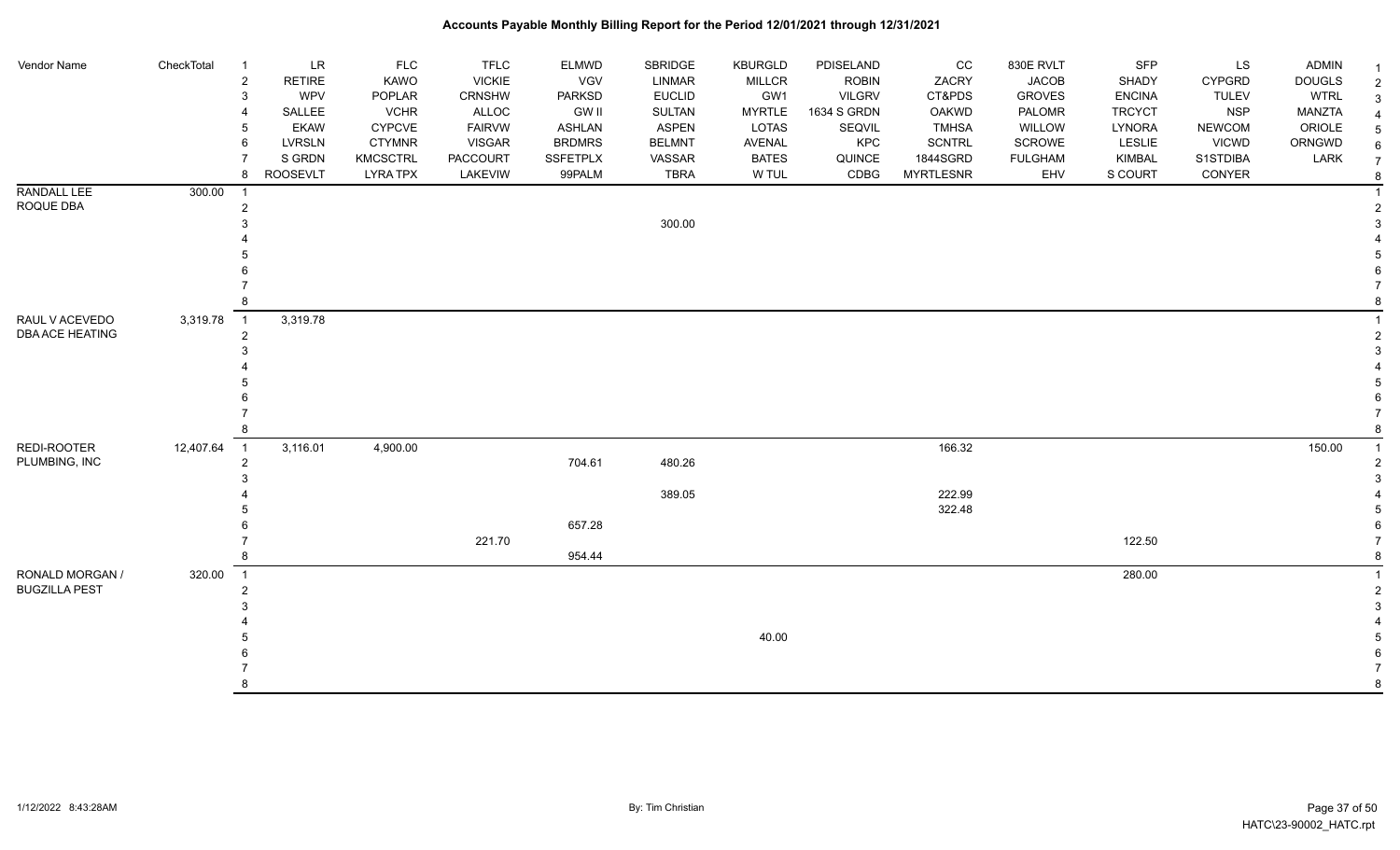| Vendor Name                           | CheckTotal | $\overline{1}$<br>$\overline{c}$<br>3 | LR<br><b>RETIRE</b><br>WPV<br>SALLEE | <b>FLC</b><br>KAWO<br>POPLAR<br><b>VCHR</b> | <b>TFLC</b><br><b>VICKIE</b><br><b>CRNSHW</b><br>ALLOC | <b>ELMWD</b><br><b>VGV</b><br><b>PARKSD</b><br><b>GW II</b> | SBRIDGE<br><b>LINMAR</b><br><b>EUCLID</b><br><b>SULTAN</b> | <b>KBURGLD</b><br><b>MILLCR</b><br>GW1<br><b>MYRTLE</b> | PDISELAND<br><b>ROBIN</b><br><b>VILGRV</b><br>1634 S GRDN | cc<br>ZACRY<br>CT&PDS<br><b>OAKWD</b> | 830E RVLT<br><b>JACOB</b><br><b>GROVES</b><br>PALOMR | SFP<br>SHADY<br><b>ENCINA</b><br><b>TRCYCT</b> | LS<br><b>CYPGRD</b><br><b>TULEV</b><br><b>NSP</b> | <b>ADMIN</b><br><b>DOUGLS</b><br><b>WTRL</b><br><b>MANZTA</b> | $\mathcal{P}$  |
|---------------------------------------|------------|---------------------------------------|--------------------------------------|---------------------------------------------|--------------------------------------------------------|-------------------------------------------------------------|------------------------------------------------------------|---------------------------------------------------------|-----------------------------------------------------------|---------------------------------------|------------------------------------------------------|------------------------------------------------|---------------------------------------------------|---------------------------------------------------------------|----------------|
|                                       |            | 5                                     | <b>EKAW</b>                          | <b>CYPCVE</b>                               | <b>FAIRVW</b>                                          | <b>ASHLAN</b>                                               | <b>ASPEN</b>                                               | <b>LOTAS</b>                                            | SEQVIL                                                    | <b>TMHSA</b>                          | WILLOW                                               | LYNORA                                         | <b>NEWCOM</b>                                     | ORIOLE                                                        |                |
|                                       |            | 6                                     | LVRSLN                               | <b>CTYMNR</b>                               | <b>VISGAR</b>                                          | <b>BRDMRS</b>                                               | <b>BELMNT</b>                                              | AVENAL                                                  | KPC                                                       | <b>SCNTRL</b>                         | SCROWE                                               | LESLIE                                         | <b>VICWD</b>                                      | ORNGWD                                                        |                |
|                                       |            |                                       | S GRDN                               | <b>KMCSCTRL</b>                             | PACCOURT                                               | SSFETPLX                                                    | VASSAR                                                     | <b>BATES</b>                                            | QUINCE                                                    | 1844SGRD                              | <b>FULGHAM</b>                                       | KIMBAL                                         | S1STDIBA                                          | LARK                                                          | $\overline{7}$ |
|                                       |            | 8                                     | <b>ROOSEVLT</b>                      | <b>LYRA TPX</b>                             | LAKEVIW                                                | 99PALM                                                      | <b>TBRA</b>                                                | W TUL                                                   | CDBG                                                      | <b>MYRTLESNR</b>                      | EHV                                                  | S COURT                                        | CONYER                                            |                                                               |                |
| <b>SAN GABRIEL</b>                    | 7,663.20   | $\overline{1}$                        |                                      |                                             |                                                        |                                                             |                                                            |                                                         |                                                           |                                       |                                                      |                                                |                                                   | 7,663.20                                                      |                |
| <b>TEMPORARY</b>                      |            | 2                                     |                                      |                                             |                                                        |                                                             |                                                            |                                                         |                                                           |                                       |                                                      |                                                |                                                   |                                                               |                |
|                                       |            |                                       |                                      |                                             |                                                        |                                                             |                                                            |                                                         |                                                           |                                       |                                                      |                                                |                                                   |                                                               |                |
|                                       |            |                                       |                                      |                                             |                                                        |                                                             |                                                            |                                                         |                                                           |                                       |                                                      |                                                |                                                   |                                                               |                |
|                                       |            |                                       |                                      |                                             |                                                        |                                                             |                                                            |                                                         |                                                           |                                       |                                                      |                                                |                                                   |                                                               |                |
|                                       |            |                                       |                                      |                                             |                                                        |                                                             |                                                            |                                                         |                                                           |                                       |                                                      |                                                |                                                   |                                                               |                |
|                                       |            |                                       |                                      |                                             |                                                        |                                                             |                                                            |                                                         |                                                           |                                       |                                                      |                                                |                                                   |                                                               |                |
| SANTOS, LYNETTE                       | 63.75      | $\overline{1}$                        |                                      |                                             |                                                        |                                                             |                                                            |                                                         |                                                           |                                       |                                                      |                                                |                                                   |                                                               |                |
|                                       |            |                                       |                                      |                                             |                                                        |                                                             |                                                            |                                                         |                                                           |                                       |                                                      |                                                |                                                   |                                                               |                |
|                                       |            |                                       |                                      |                                             |                                                        |                                                             |                                                            |                                                         |                                                           |                                       |                                                      |                                                |                                                   |                                                               |                |
|                                       |            |                                       |                                      | 63.75                                       |                                                        |                                                             |                                                            |                                                         |                                                           |                                       |                                                      |                                                |                                                   |                                                               |                |
|                                       |            |                                       |                                      |                                             |                                                        |                                                             |                                                            |                                                         |                                                           |                                       |                                                      |                                                |                                                   |                                                               |                |
|                                       |            |                                       |                                      |                                             |                                                        |                                                             |                                                            |                                                         |                                                           |                                       |                                                      |                                                |                                                   |                                                               |                |
|                                       |            |                                       |                                      |                                             |                                                        |                                                             |                                                            |                                                         |                                                           |                                       |                                                      |                                                |                                                   |                                                               |                |
| SHARON J                              | 60.36      | $\overline{1}$                        |                                      |                                             |                                                        |                                                             |                                                            |                                                         |                                                           |                                       |                                                      |                                                |                                                   | 60.36                                                         |                |
| <b>ETHRIDGE</b>                       |            |                                       |                                      |                                             |                                                        |                                                             |                                                            |                                                         |                                                           |                                       |                                                      |                                                |                                                   |                                                               |                |
|                                       |            |                                       |                                      |                                             |                                                        |                                                             |                                                            |                                                         |                                                           |                                       |                                                      |                                                |                                                   |                                                               |                |
|                                       |            |                                       |                                      |                                             |                                                        |                                                             |                                                            |                                                         |                                                           |                                       |                                                      |                                                |                                                   |                                                               |                |
|                                       |            |                                       |                                      |                                             |                                                        |                                                             |                                                            |                                                         |                                                           |                                       |                                                      |                                                |                                                   |                                                               |                |
|                                       |            |                                       |                                      |                                             |                                                        |                                                             |                                                            |                                                         |                                                           |                                       |                                                      |                                                |                                                   |                                                               |                |
|                                       |            |                                       |                                      |                                             |                                                        |                                                             |                                                            |                                                         |                                                           |                                       |                                                      |                                                |                                                   |                                                               |                |
|                                       |            | $\overline{1}$                        |                                      |                                             |                                                        |                                                             |                                                            |                                                         |                                                           |                                       |                                                      |                                                |                                                   |                                                               |                |
| SHRM OF TULARE<br><b>KINGS COUNTY</b> | 50.00      | 2                                     | 16.75                                | 5.00                                        | 0.50                                                   |                                                             |                                                            |                                                         |                                                           |                                       |                                                      |                                                |                                                   |                                                               |                |
|                                       |            |                                       |                                      |                                             |                                                        |                                                             |                                                            |                                                         |                                                           |                                       |                                                      |                                                |                                                   |                                                               |                |
|                                       |            |                                       |                                      | 27.75                                       |                                                        |                                                             |                                                            |                                                         |                                                           |                                       |                                                      |                                                |                                                   |                                                               |                |
|                                       |            |                                       |                                      |                                             |                                                        |                                                             |                                                            |                                                         |                                                           |                                       |                                                      |                                                |                                                   |                                                               |                |
|                                       |            |                                       |                                      |                                             |                                                        |                                                             |                                                            |                                                         |                                                           |                                       |                                                      |                                                |                                                   |                                                               |                |
|                                       |            |                                       |                                      |                                             |                                                        |                                                             |                                                            |                                                         |                                                           |                                       |                                                      |                                                |                                                   |                                                               |                |
|                                       |            |                                       |                                      |                                             |                                                        |                                                             |                                                            |                                                         |                                                           |                                       |                                                      |                                                |                                                   |                                                               |                |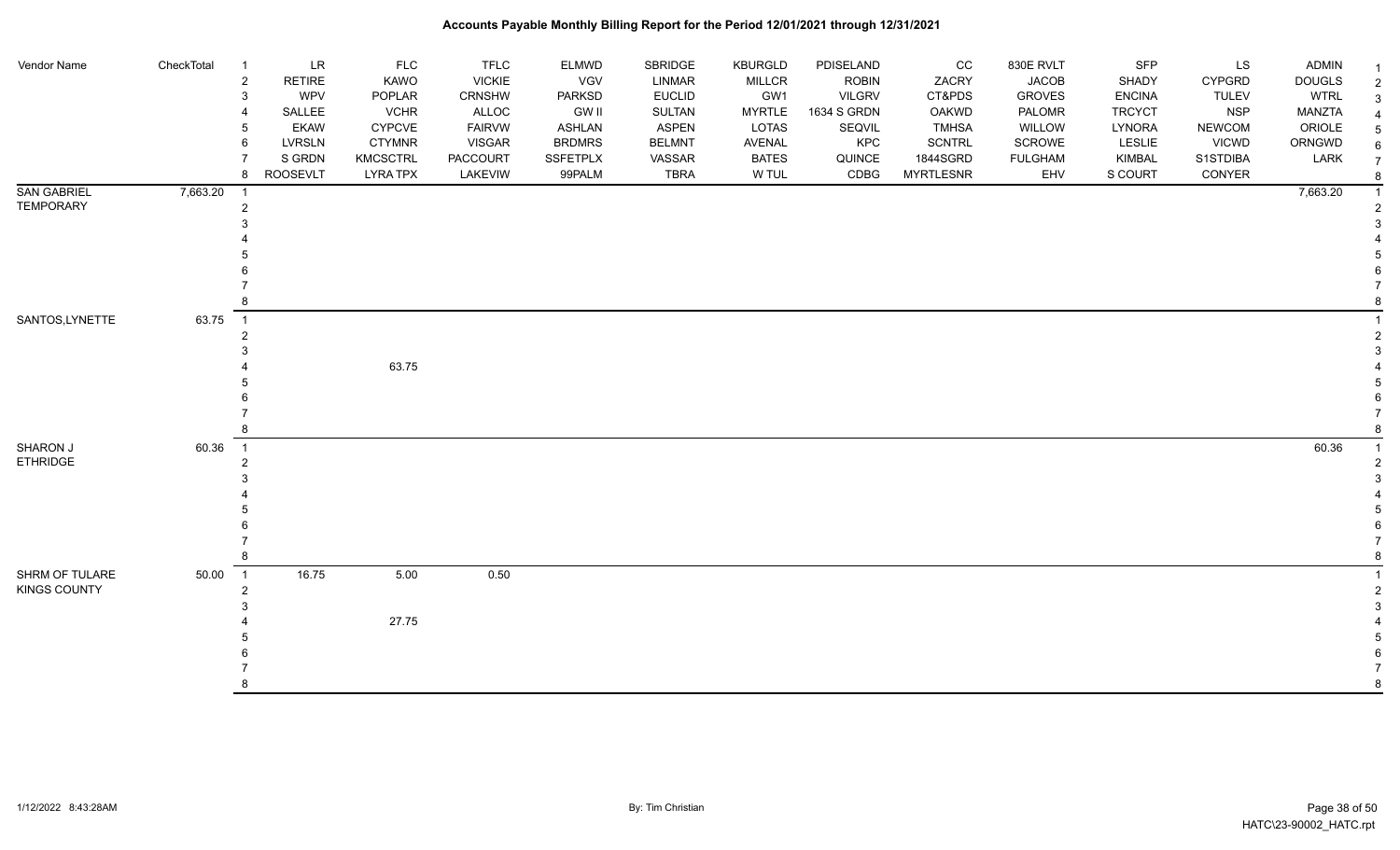| Vendor Name                | CheckTotal | LR<br>-1                         | <b>FLC</b>            | <b>TFLC</b>            | ELMWD                         | SBRIDGE                       | <b>KBURGLD</b>                | PDISELAND             | $_{\rm CC}$                  | 830E RVLT        | SFP                     | LS                            | <b>ADMIN</b>            |                     |
|----------------------------|------------|----------------------------------|-----------------------|------------------------|-------------------------------|-------------------------------|-------------------------------|-----------------------|------------------------------|------------------|-------------------------|-------------------------------|-------------------------|---------------------|
|                            |            | $\overline{c}$<br><b>RETIRE</b>  | KAWO                  | <b>VICKIE</b>          | VGV                           | LINMAR                        | <b>MILLCR</b>                 | <b>ROBIN</b>          | ZACRY                        | <b>JACOB</b>     | SHADY                   | <b>CYPGRD</b>                 | <b>DOUGLS</b>           | $\overline{2}$      |
|                            |            | WPV<br>3                         | POPLAR                | CRNSHW                 | PARKSD                        | <b>EUCLID</b>                 | GW1                           | <b>VILGRV</b>         | CT&PDS                       | <b>GROVES</b>    | <b>ENCINA</b>           | <b>TULEV</b>                  | <b>WTRL</b>             |                     |
|                            |            | <b>SALLEE</b><br><b>EKAW</b>     | <b>VCHR</b><br>CYPCVE | ALLOC<br><b>FAIRVW</b> | <b>GW II</b><br><b>ASHLAN</b> | <b>SULTAN</b><br><b>ASPEN</b> | <b>MYRTLE</b><br><b>LOTAS</b> | 1634 S GRDN<br>SEQVIL | <b>OAKWD</b><br><b>TMHSA</b> | PALOMR<br>WILLOW | <b>TRCYCT</b><br>LYNORA | <b>NSP</b>                    | <b>MANZTA</b><br>ORIOLE |                     |
|                            |            | <b>LVRSLN</b><br>6               | <b>CTYMNR</b>         | <b>VISGAR</b>          | <b>BRDMRS</b>                 | <b>BELMNT</b>                 | <b>AVENAL</b>                 | KPC                   | <b>SCNTRL</b>                | <b>SCROWE</b>    | LESLIE                  | <b>NEWCOM</b><br><b>VICWD</b> | ORNGWD                  |                     |
|                            |            | S GRDN                           | <b>KMCSCTRL</b>       | PACCOURT               | <b>SSFETPLX</b>               | VASSAR                        | <b>BATES</b>                  | QUINCE                | 1844SGRD                     | <b>FULGHAM</b>   | KIMBAL                  | S1STDIBA                      | LARK                    | 6<br>$\overline{7}$ |
|                            |            | <b>ROOSEVLT</b><br>8             | <b>LYRA TPX</b>       | LAKEVIW                | 99PALM                        | <b>TBRA</b>                   | W TUL                         | CDBG                  | <b>MYRTLESNR</b>             | EHV              | S COURT                 | CONYER                        |                         | 8                   |
| SIDNEY C                   | 2,947.82   | - 1                              |                       |                        |                               |                               |                               |                       |                              |                  | 487.82                  |                               |                         |                     |
| <b>WHEELER DBA</b>         |            | $\overline{2}$                   |                       |                        |                               |                               |                               |                       |                              |                  |                         |                               |                         |                     |
|                            |            |                                  |                       |                        |                               |                               |                               |                       |                              |                  |                         |                               |                         |                     |
|                            |            |                                  |                       |                        |                               |                               |                               |                       |                              |                  |                         |                               |                         |                     |
|                            |            |                                  |                       |                        |                               |                               |                               | 2,460.00              |                              |                  |                         |                               |                         |                     |
|                            |            |                                  |                       |                        |                               |                               |                               |                       |                              |                  |                         |                               |                         |                     |
|                            |            |                                  |                       |                        |                               |                               |                               |                       |                              |                  |                         |                               |                         |                     |
|                            |            |                                  |                       |                        |                               |                               |                               |                       |                              |                  |                         |                               |                         |                     |
| SLAKEY BROS INC            | 5,356.06   | $\overline{1}$                   |                       |                        |                               |                               |                               |                       |                              |                  |                         |                               | 5,356.06                |                     |
|                            |            | $\overline{2}$                   |                       |                        |                               |                               |                               |                       |                              |                  |                         |                               |                         |                     |
|                            |            |                                  |                       |                        |                               |                               |                               |                       |                              |                  |                         |                               |                         |                     |
|                            |            |                                  |                       |                        |                               |                               |                               |                       |                              |                  |                         |                               |                         |                     |
|                            |            |                                  |                       |                        |                               |                               |                               |                       |                              |                  |                         |                               |                         |                     |
|                            |            |                                  |                       |                        |                               |                               |                               |                       |                              |                  |                         |                               |                         |                     |
|                            |            | 8                                |                       |                        |                               |                               |                               |                       |                              |                  |                         |                               |                         |                     |
|                            |            |                                  |                       |                        |                               |                               |                               |                       |                              |                  |                         |                               |                         |                     |
| SMITH AUTO<br><b>PARTS</b> | 85.43      | $\overline{1}$<br>$\overline{2}$ |                       |                        |                               |                               |                               |                       |                              |                  |                         |                               | 85.43                   |                     |
|                            |            |                                  |                       |                        |                               |                               |                               |                       |                              |                  |                         |                               |                         |                     |
|                            |            |                                  |                       |                        |                               |                               |                               |                       |                              |                  |                         |                               |                         |                     |
|                            |            |                                  |                       |                        |                               |                               |                               |                       |                              |                  |                         |                               |                         |                     |
|                            |            |                                  |                       |                        |                               |                               |                               |                       |                              |                  |                         |                               |                         |                     |
|                            |            |                                  |                       |                        |                               |                               |                               |                       |                              |                  |                         |                               |                         |                     |
|                            |            |                                  |                       |                        |                               |                               |                               |                       |                              |                  |                         |                               |                         |                     |
| SOUTHERN                   | 10,785.38  | $\overline{1}$<br>428.52         | 490.80                |                        |                               |                               |                               |                       |                              |                  |                         |                               |                         |                     |
| <b>CALIFORNIA</b>          |            | $\overline{2}$                   |                       |                        |                               |                               | 554.23                        |                       |                              | 25.21            |                         |                               |                         |                     |
|                            |            | 3                                | 370.10                |                        | 439.17                        |                               |                               | 541.66                | 231.98                       |                  | 151.38                  | 229.86                        |                         |                     |
|                            |            |                                  |                       |                        |                               |                               |                               |                       | 114.31                       | 760.95           | 35.64                   |                               |                         |                     |
|                            |            | 146.92<br>5                      |                       |                        | 71.87                         | 897.80                        | 229.32                        | 189.48                | 60.22                        |                  |                         | 1,129.18                      |                         |                     |
|                            |            |                                  |                       |                        | 657.40                        | 376.73                        |                               |                       |                              | 48.49            |                         |                               |                         |                     |
|                            |            |                                  |                       | 430.70                 | 115.09                        |                               |                               |                       | 19.46                        |                  | 801.59                  |                               |                         |                     |
|                            |            | 8                                |                       |                        | 1,237.32                      |                               |                               |                       |                              |                  |                         |                               |                         | 8                   |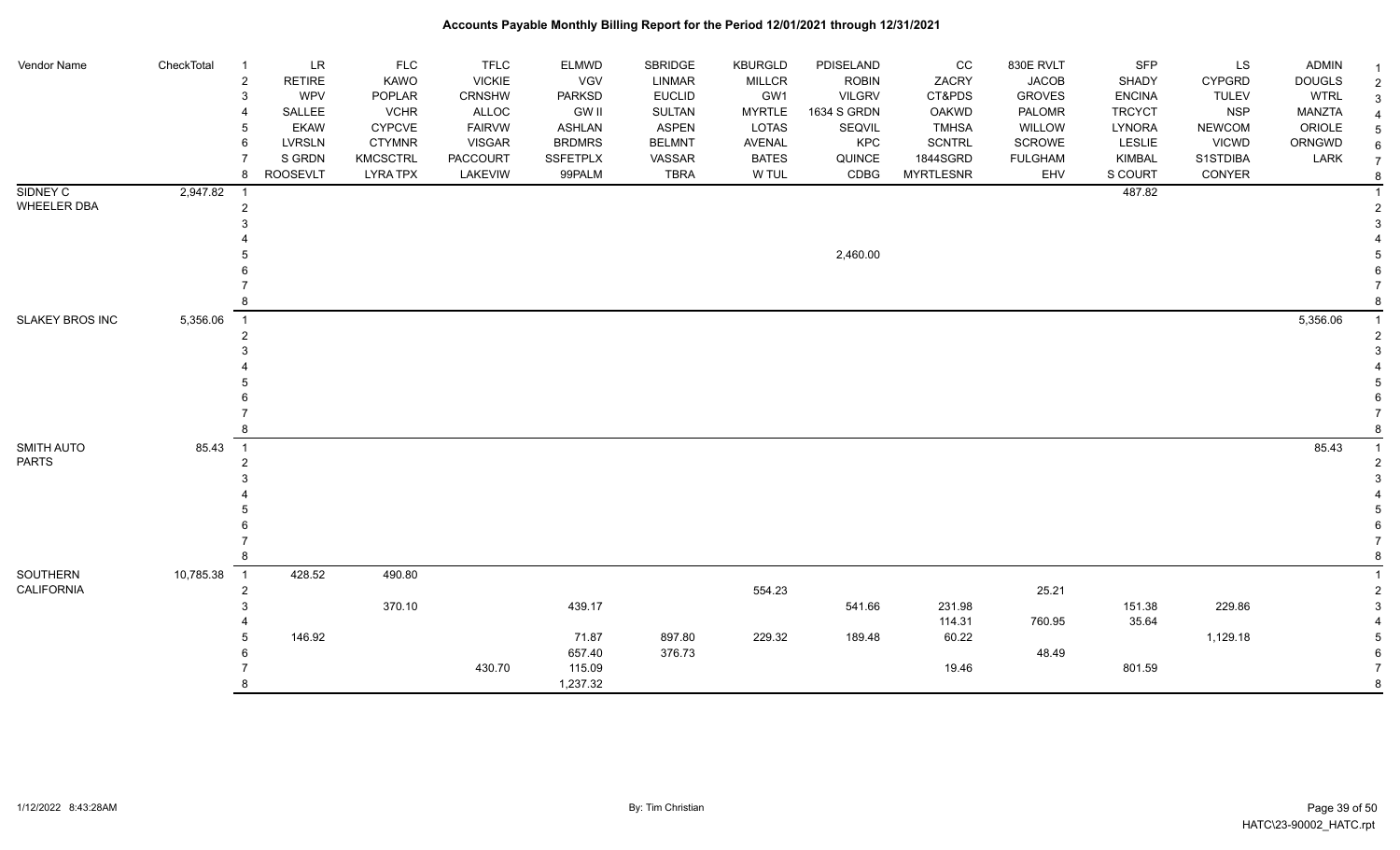| Vendor Name           | CheckTotal | $\overline{1}$<br>$\overline{2}$ | LR<br><b>RETIRE</b> | <b>FLC</b><br>KAWO | <b>TFLC</b><br><b>VICKIE</b> | <b>ELMWD</b><br><b>VGV</b> | <b>SBRIDGE</b><br><b>LINMAR</b> | <b>KBURGLD</b><br><b>MILLCR</b> | PDISELAND<br><b>ROBIN</b> | CC<br>ZACRY      | 830E RVLT<br><b>JACOB</b> | SFP<br>SHADY  | LS<br><b>CYPGRD</b> | ADMIN<br><b>DOUGLS</b> |                |
|-----------------------|------------|----------------------------------|---------------------|--------------------|------------------------------|----------------------------|---------------------------------|---------------------------------|---------------------------|------------------|---------------------------|---------------|---------------------|------------------------|----------------|
|                       |            |                                  | WPV                 | POPLAR             | CRNSHW                       | PARKSD                     | <b>EUCLID</b>                   | GW1                             | <b>VILGRV</b>             | CT&PDS           | <b>GROVES</b>             | <b>ENCINA</b> | <b>TULEV</b>        | <b>WTRL</b>            | $\overline{2}$ |
|                       |            |                                  | SALLEE              | <b>VCHR</b>        | ALLOC                        | <b>GW II</b>               | <b>SULTAN</b>                   | <b>MYRTLE</b>                   | 1634 S GRDN               | OAKWD            | PALOMR                    | <b>TRCYCT</b> | <b>NSP</b>          | MANZTA                 | 3              |
|                       |            |                                  | <b>EKAW</b>         | <b>CYPCVE</b>      | <b>FAIRVW</b>                | <b>ASHLAN</b>              | <b>ASPEN</b>                    | LOTAS                           | SEQVIL                    | <b>TMHSA</b>     | WILLOW                    | LYNORA        | <b>NEWCOM</b>       | ORIOLE                 |                |
|                       |            |                                  | <b>LVRSLN</b>       | <b>CTYMNR</b>      | <b>VISGAR</b>                | <b>BRDMRS</b>              | <b>BELMNT</b>                   | <b>AVENAL</b>                   | KPC                       | <b>SCNTRL</b>    | SCROWE                    | LESLIE        | <b>VICWD</b>        | ORNGWD                 | 6              |
|                       |            |                                  | S GRDN              | KMCSCTRL           | PACCOURT                     | <b>SSFETPLX</b>            | VASSAR                          | <b>BATES</b>                    | QUINCE                    | 1844SGRD         | <b>FULGHAM</b>            | <b>KIMBAL</b> | S1STDIBA            | LARK                   | $\overline{7}$ |
|                       |            | 8                                | <b>ROOSEVLT</b>     | <b>LYRA TPX</b>    | LAKEVIW                      | 99PALM                     | <b>TBRA</b>                     | W TUL                           | CDBG                      | <b>MYRTLESNR</b> | EHV                       | S COURT       | CONYER              |                        |                |
| <b>SOUTHERN</b>       | 4,573.26   |                                  | 1,030.98            | 478.49             | 35.04                        |                            |                                 |                                 |                           | 78.36            |                           | 684.94        | 67.54               | 116.63                 |                |
| CALIFORNIA GAS        |            | 2                                |                     |                    |                              | 2.17                       | 64.05                           | 54.12                           |                           |                  |                           |               |                     |                        |                |
|                       |            |                                  | 13.81               | 19.02              |                              | 80.22                      | 72.79                           |                                 | 63.12                     | 31.03            |                           |               | 9.82                |                        |                |
|                       |            |                                  |                     | 403.00             |                              |                            |                                 | 18.96                           |                           | 40.30            | 56.60                     |               |                     |                        |                |
|                       |            |                                  | 6.87                | 43.70              |                              | 43.41                      | 66.25                           | 84.43                           | 30.11                     | 19.37            |                           |               | 23.71               |                        |                |
|                       |            |                                  |                     |                    |                              | 171.30                     | 38.42                           |                                 |                           |                  | 21.63                     |               |                     |                        |                |
|                       |            |                                  |                     | 18.21              | 90.95                        |                            |                                 |                                 |                           |                  |                           | 148.84        |                     |                        |                |
|                       |            |                                  |                     |                    |                              | 345.07                     |                                 |                                 |                           |                  |                           |               |                     |                        |                |
| <b>SPRINT</b>         | 122.58     | $\overline{1}$                   | 41.09               | 12.26              | 1.22                         |                            |                                 |                                 |                           |                  |                           |               |                     |                        |                |
| <b>COMMUNICATIONS</b> |            |                                  |                     |                    |                              |                            |                                 |                                 |                           |                  |                           |               |                     |                        |                |
|                       |            |                                  |                     |                    |                              |                            |                                 |                                 |                           |                  |                           |               |                     |                        |                |
|                       |            |                                  |                     | 68.01              |                              |                            |                                 |                                 |                           |                  |                           |               |                     |                        |                |
|                       |            |                                  |                     |                    |                              |                            |                                 |                                 |                           |                  |                           |               |                     |                        |                |
|                       |            |                                  |                     |                    |                              |                            |                                 |                                 |                           |                  |                           |               |                     |                        |                |
|                       |            |                                  |                     |                    |                              |                            |                                 |                                 |                           |                  |                           |               |                     |                        |                |
|                       |            |                                  |                     |                    |                              |                            |                                 |                                 |                           |                  |                           |               |                     |                        |                |
| <b>STAPLES</b>        | 1,312.91   | $\overline{1}$                   |                     |                    |                              |                            |                                 |                                 |                           |                  |                           |               |                     | 1,312.91               |                |
| CONTRACT AND          |            |                                  |                     |                    |                              |                            |                                 |                                 |                           |                  |                           |               |                     |                        |                |
|                       |            |                                  |                     |                    |                              |                            |                                 |                                 |                           |                  |                           |               |                     |                        |                |
|                       |            |                                  |                     |                    |                              |                            |                                 |                                 |                           |                  |                           |               |                     |                        |                |
|                       |            |                                  |                     |                    |                              |                            |                                 |                                 |                           |                  |                           |               |                     |                        |                |
|                       |            |                                  |                     |                    |                              |                            |                                 |                                 |                           |                  |                           |               |                     |                        |                |
|                       |            |                                  |                     |                    |                              |                            |                                 |                                 |                           |                  |                           |               |                     |                        |                |
|                       |            | $\overline{1}$                   | 3.84                |                    |                              |                            |                                 |                                 |                           |                  |                           | 3.63          | 2.25                |                        |                |
| STOP ALARM, INC       | 19.50      |                                  |                     |                    |                              |                            |                                 |                                 |                           |                  |                           |               |                     | 0.05                   |                |
|                       |            |                                  |                     | 1.73               |                              |                            |                                 |                                 |                           |                  |                           |               |                     |                        |                |
|                       |            |                                  |                     | 3.84               |                              |                            |                                 |                                 |                           |                  |                           |               |                     |                        |                |
|                       |            |                                  |                     |                    |                              | 0.35                       |                                 | 0.38                            | 0.66                      |                  |                           |               | 2.77                |                        |                |
|                       |            |                                  |                     |                    |                              |                            |                                 |                                 |                           |                  |                           |               |                     |                        |                |
|                       |            |                                  |                     |                    |                              |                            |                                 |                                 |                           |                  |                           |               |                     |                        |                |
|                       |            |                                  |                     |                    |                              |                            |                                 |                                 |                           |                  |                           |               |                     |                        | 8              |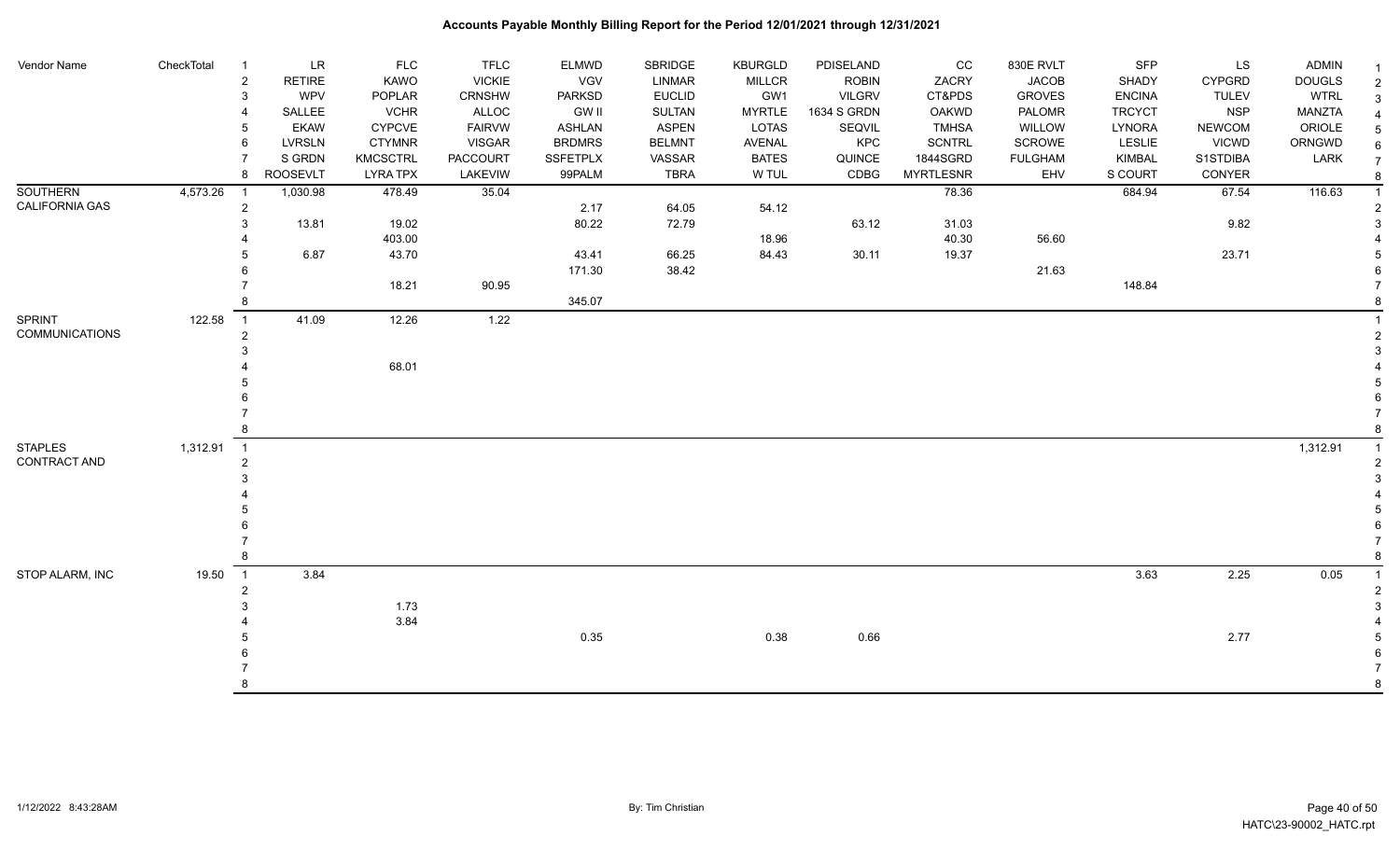| Vendor Name                | CheckTotal | $\overline{1}$ | LR              | <b>FLC</b>      | <b>TFLC</b>   | <b>ELMWD</b>    | SBRIDGE       | <b>KBURGLD</b> | PDISELAND    | cc               | 830E RVLT      | <b>SFP</b>    | <b>LS</b>     | <b>ADMIN</b>  |  |
|----------------------------|------------|----------------|-----------------|-----------------|---------------|-----------------|---------------|----------------|--------------|------------------|----------------|---------------|---------------|---------------|--|
|                            |            | $\overline{c}$ | RETIRE          | KAWO            | <b>VICKIE</b> | VGV             | LINMAR        | <b>MILLCR</b>  | <b>ROBIN</b> | ZACRY            | <b>JACOB</b>   | SHADY         | <b>CYPGRD</b> | <b>DOUGLS</b> |  |
|                            |            | 3              | <b>WPV</b>      | POPLAR          | CRNSHW        | PARKSD          | <b>EUCLID</b> | GW1            | VILGRV       | CT&PDS           | <b>GROVES</b>  | <b>ENCINA</b> | <b>TULEV</b>  | <b>WTRL</b>   |  |
|                            |            | $\overline{4}$ | SALLEE          | <b>VCHR</b>     | ALLOC         | <b>GW II</b>    | <b>SULTAN</b> | <b>MYRTLE</b>  | 1634 S GRDN  | <b>OAKWD</b>     | PALOMR         | <b>TRCYCT</b> | <b>NSP</b>    | MANZTA        |  |
|                            |            | 5              | <b>EKAW</b>     | <b>CYPCVE</b>   | <b>FAIRVW</b> | <b>ASHLAN</b>   | <b>ASPEN</b>  | LOTAS          | SEQVIL       | <b>TMHSA</b>     | WILLOW         | LYNORA        | <b>NEWCOM</b> | ORIOLE        |  |
|                            |            | 6              | <b>LVRSLN</b>   | <b>CTYMNR</b>   | <b>VISGAR</b> | <b>BRDMRS</b>   | <b>BELMNT</b> | <b>AVENAL</b>  | <b>KPC</b>   | <b>SCNTRL</b>    | <b>SCROWE</b>  | LESLIE        | <b>VICWD</b>  | ORNGWD        |  |
|                            |            | $\overline{7}$ | S GRDN          | <b>KMCSCTRL</b> | PACCOURT      | <b>SSFETPLX</b> | VASSAR        | <b>BATES</b>   | QUINCE       | 1844SGRD         | <b>FULGHAM</b> | KIMBAL        | S1STDIBA      | LARK          |  |
|                            |            | 8              | <b>ROOSEVLT</b> | <b>LYRA TPX</b> | LAKEVIW       | 99PALM          | <b>TBRA</b>   | W TUL          | CDBG         | <b>MYRTLESNR</b> | EHV            | S COURT       | CONYER        |               |  |
|                            |            |                |                 |                 |               |                 |               |                |              |                  |                |               |               |               |  |
| <b>SUBURBAN PIPE &amp;</b> | 313.89     | - 1            | 313.89          |                 |               |                 |               |                |              |                  |                |               |               |               |  |
| STEEL, INC                 |            | $\overline{2}$ |                 |                 |               |                 |               |                |              |                  |                |               |               |               |  |
|                            |            | 3              |                 |                 |               |                 |               |                |              |                  |                |               |               |               |  |
|                            |            |                |                 |                 |               |                 |               |                |              |                  |                |               |               |               |  |
|                            |            |                |                 |                 |               |                 |               |                |              |                  |                |               |               |               |  |
|                            |            |                |                 |                 |               |                 |               |                |              |                  |                |               |               |               |  |
|                            |            |                |                 |                 |               |                 |               |                |              |                  |                |               |               |               |  |
|                            |            | 8              |                 |                 |               |                 |               |                |              |                  |                |               |               |               |  |
| SULTANA                    | 3,090.29   | $\overline{1}$ |                 |                 |               |                 |               |                |              |                  |                |               |               |               |  |
| <b>COMMUNITY</b>           |            | $\overline{2}$ |                 |                 |               |                 |               |                |              |                  |                |               |               |               |  |
|                            |            | 3              |                 |                 |               |                 |               |                |              |                  |                |               |               |               |  |
|                            |            |                |                 |                 |               |                 | 3,090.29      |                |              |                  |                |               |               |               |  |
|                            |            |                |                 |                 |               |                 |               |                |              |                  |                |               |               |               |  |
|                            |            |                |                 |                 |               |                 |               |                |              |                  |                |               |               |               |  |
|                            |            |                |                 |                 |               |                 |               |                |              |                  |                |               |               |               |  |
|                            |            | 8              |                 |                 |               |                 |               |                |              |                  |                |               |               |               |  |
|                            |            |                |                 |                 |               |                 |               |                |              |                  |                |               |               |               |  |
| <b>SWRCB FEES</b>          | 2,090.16   | $\overline{1}$ |                 | 978.16          |               |                 |               |                |              |                  |                |               |               |               |  |
| <b>SWRCB</b>               |            | $\overline{2}$ |                 |                 |               |                 |               |                |              |                  |                |               |               |               |  |
|                            |            | 3              |                 |                 |               |                 |               |                |              |                  |                |               |               |               |  |
|                            |            |                |                 |                 |               |                 |               |                |              |                  |                |               |               |               |  |
|                            |            |                |                 |                 |               |                 |               |                |              |                  |                |               |               |               |  |
|                            |            |                |                 |                 |               |                 |               |                |              |                  |                |               |               |               |  |
|                            |            |                |                 |                 |               |                 |               |                |              |                  |                |               |               |               |  |
|                            |            |                |                 |                 |               | 1,112.00        |               |                |              |                  |                |               |               |               |  |
| SYNTHETIC GRASS            | 3,500.00   | $\overline{1}$ |                 |                 |               |                 |               |                |              |                  |                |               |               | 3,500.00      |  |
| SOLUTIONS, LLC             |            | $\overline{2}$ |                 |                 |               |                 |               |                |              |                  |                |               |               |               |  |
|                            |            | 3              |                 |                 |               |                 |               |                |              |                  |                |               |               |               |  |
|                            |            |                |                 |                 |               |                 |               |                |              |                  |                |               |               |               |  |
|                            |            |                |                 |                 |               |                 |               |                |              |                  |                |               |               |               |  |
|                            |            |                |                 |                 |               |                 |               |                |              |                  |                |               |               |               |  |
|                            |            |                |                 |                 |               |                 |               |                |              |                  |                |               |               |               |  |
|                            |            |                |                 |                 |               |                 |               |                |              |                  |                |               |               |               |  |
|                            |            |                |                 |                 |               |                 |               |                |              |                  |                |               |               |               |  |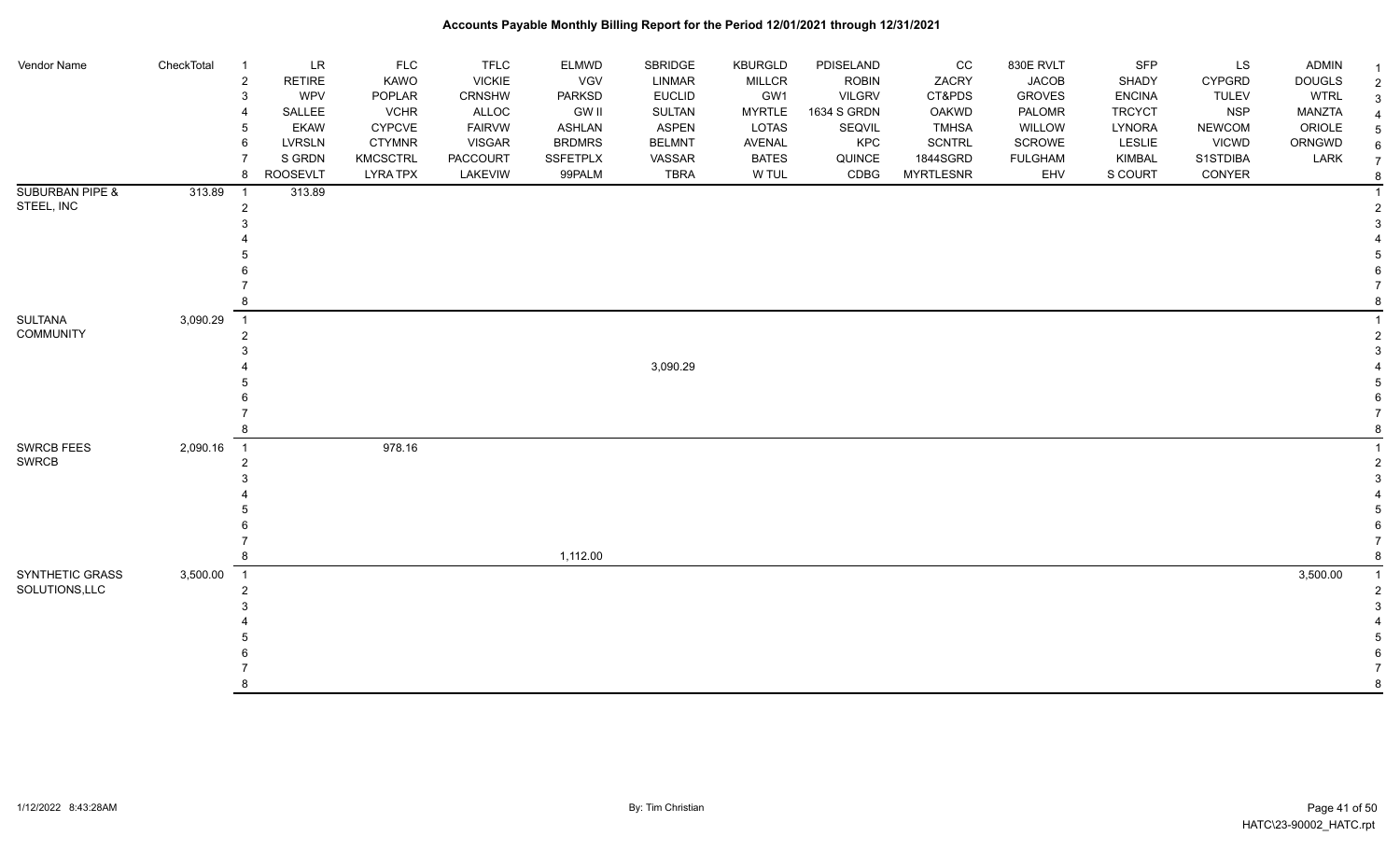| Vendor Name                             | CheckTotal | LR<br>-1<br>$\overline{2}$<br><b>RETIRE</b><br>WPV<br>3<br>SALLEE<br><b>EKAW</b><br>5<br><b>LVRSLN</b><br>6<br>S GRDN<br>8<br><b>ROOSEVLT</b> | <b>FLC</b><br>KAWO<br>POPLAR<br><b>VCHR</b><br><b>CYPCVE</b><br><b>CTYMNR</b><br><b>KMCSCTRL</b><br><b>LYRA TPX</b> | <b>TFLC</b><br><b>VICKIE</b><br>CRNSHW<br>ALLOC<br><b>FAIRVW</b><br><b>VISGAR</b><br>PACCOURT<br>LAKEVIW | ELMWD<br>VGV<br>PARKSD<br><b>GW II</b><br>ASHLAN<br><b>BRDMRS</b><br><b>SSFETPLX</b><br>99PALM | SBRIDGE<br><b>LINMAR</b><br><b>EUCLID</b><br><b>SULTAN</b><br><b>ASPEN</b><br><b>BELMNT</b><br>VASSAR<br><b>TBRA</b> | <b>KBURGLD</b><br><b>MILLCR</b><br>GW1<br><b>MYRTLE</b><br><b>LOTAS</b><br>AVENAL<br><b>BATES</b><br>W TUL | PDISELAND<br><b>ROBIN</b><br><b>VILGRV</b><br>1634 S GRDN<br>SEQVIL<br>KPC<br>QUINCE<br>CDBG | CC<br>ZACRY<br>CT&PDS<br>OAKWD<br><b>TMHSA</b><br>SCNTRL<br>1844SGRD<br><b>MYRTLESNR</b> | 830E RVLT<br><b>JACOB</b><br><b>GROVES</b><br>PALOMR<br>WILLOW<br>SCROWE<br><b>FULGHAM</b><br>EHV | SFP<br>SHADY<br><b>ENCINA</b><br><b>TRCYCT</b><br>LYNORA<br>LESLIE<br>KIMBAL<br>S COURT | LS<br><b>CYPGRD</b><br><b>TULEV</b><br><b>NSP</b><br><b>NEWCOM</b><br><b>VICWD</b><br>S1STDIBA<br>CONYER | <b>ADMIN</b><br><b>DOUGLS</b><br><b>WTRL</b><br><b>MANZTA</b><br>ORIOLE<br>ORNGWD<br>LARK | $\overline{2}$<br>3<br>6<br>$\overline{7}$<br>8 |
|-----------------------------------------|------------|-----------------------------------------------------------------------------------------------------------------------------------------------|---------------------------------------------------------------------------------------------------------------------|----------------------------------------------------------------------------------------------------------|------------------------------------------------------------------------------------------------|----------------------------------------------------------------------------------------------------------------------|------------------------------------------------------------------------------------------------------------|----------------------------------------------------------------------------------------------|------------------------------------------------------------------------------------------|---------------------------------------------------------------------------------------------------|-----------------------------------------------------------------------------------------|----------------------------------------------------------------------------------------------------------|-------------------------------------------------------------------------------------------|-------------------------------------------------|
| <b>TEKTEGRITY INC</b>                   | 179.00     | - 1<br>2                                                                                                                                      |                                                                                                                     |                                                                                                          |                                                                                                |                                                                                                                      |                                                                                                            |                                                                                              |                                                                                          | 179.00                                                                                            |                                                                                         |                                                                                                          |                                                                                           |                                                 |
| TELSTAR INC                             | 691.25     | $\overline{\phantom{1}}$<br>2<br>-8                                                                                                           | 691.25                                                                                                              |                                                                                                          |                                                                                                |                                                                                                                      |                                                                                                            |                                                                                              |                                                                                          |                                                                                                   |                                                                                         |                                                                                                          |                                                                                           |                                                 |
| <b>TERRA BELLA</b><br><b>IRRIGATION</b> | 283.50     | $\overline{\phantom{0}}$ 1<br>$\overline{2}$                                                                                                  | 283.50                                                                                                              |                                                                                                          |                                                                                                |                                                                                                                      |                                                                                                            |                                                                                              |                                                                                          |                                                                                                   |                                                                                         |                                                                                                          |                                                                                           |                                                 |
| THE CARPET<br>SHOPPE                    | 28,158.00  | 17,353.00<br>$\overline{1}$<br>$\overline{2}$<br>8                                                                                            | 749.00                                                                                                              |                                                                                                          |                                                                                                |                                                                                                                      |                                                                                                            | 4,728.00                                                                                     |                                                                                          |                                                                                                   | 1,529.00                                                                                | 3,799.00                                                                                                 |                                                                                           | R                                               |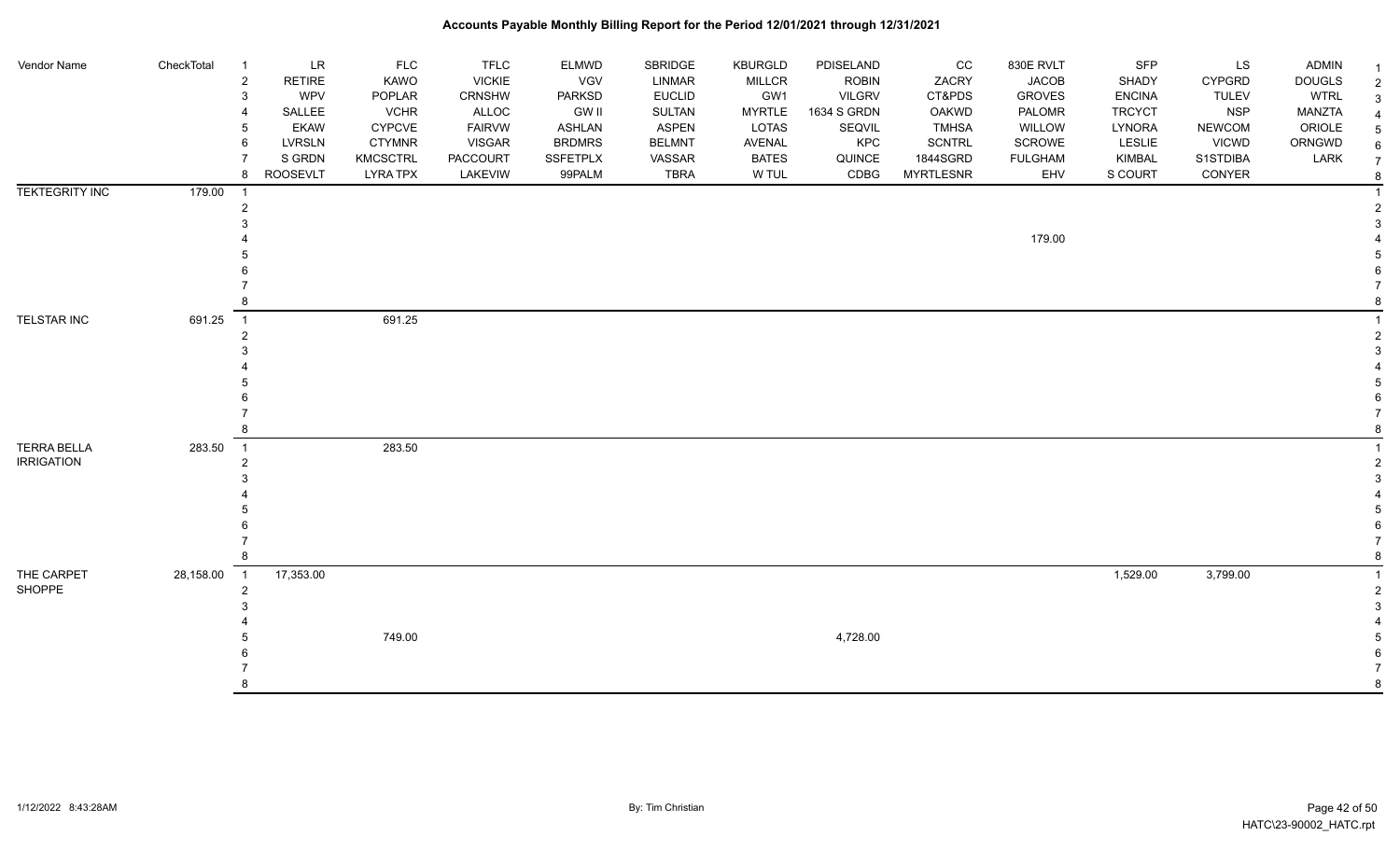| Vendor Name                  | CheckTotal | LR<br>$\overline{1}$<br><b>RETIRE</b><br>2<br><b>WPV</b><br>3<br>SALLEE<br><b>EKAW</b> | <b>FLC</b><br>KAWO<br>POPLAR<br><b>VCHR</b><br><b>CYPCVE</b> | <b>TFLC</b><br><b>VICKIE</b><br><b>CRNSHW</b><br>ALLOC<br><b>FAIRVW</b> | ELMWD<br><b>VGV</b><br><b>PARKSD</b><br><b>GW II</b><br><b>ASHLAN</b> | SBRIDGE<br><b>LINMAR</b><br><b>EUCLID</b><br><b>SULTAN</b><br><b>ASPEN</b> | <b>KBURGLD</b><br><b>MILLCR</b><br>GW1<br><b>MYRTLE</b><br>LOTAS | PDISELAND<br><b>ROBIN</b><br><b>VILGRV</b><br>1634 S GRDN<br>SEQVIL | CC<br>ZACRY<br>CT&PDS<br>OAKWD<br><b>TMHSA</b> | 830E RVLT<br><b>JACOB</b><br><b>GROVES</b><br>PALOMR<br>WILLOW | SFP<br>SHADY<br><b>ENCINA</b><br><b>TRCYCT</b><br>LYNORA | LS<br><b>CYPGRD</b><br><b>TULEV</b><br><b>NSP</b><br><b>NEWCOM</b> | ADMIN<br><b>DOUGLS</b><br><b>WTRL</b><br><b>MANZTA</b><br>ORIOLE |                     |
|------------------------------|------------|----------------------------------------------------------------------------------------|--------------------------------------------------------------|-------------------------------------------------------------------------|-----------------------------------------------------------------------|----------------------------------------------------------------------------|------------------------------------------------------------------|---------------------------------------------------------------------|------------------------------------------------|----------------------------------------------------------------|----------------------------------------------------------|--------------------------------------------------------------------|------------------------------------------------------------------|---------------------|
|                              |            | <b>LVRSLN</b><br>6<br>S GRDN                                                           | <b>CTYMNR</b><br><b>KMCSCTRL</b>                             | <b>VISGAR</b><br><b>PACCOURT</b>                                        | <b>BRDMRS</b><br><b>SSFETPLX</b>                                      | <b>BELMNT</b><br>VASSAR                                                    | AVENAL<br><b>BATES</b>                                           | KPC<br>QUINCE                                                       | SCNTRL<br>1844SGRD                             | SCROWE<br><b>FULGHAM</b>                                       | <b>LESLIE</b><br>KIMBAL                                  | <b>VICWD</b><br>S1STDIBA                                           | ORNGWD<br>LARK                                                   | 6<br>$\overline{7}$ |
|                              |            | <b>ROOSEVLT</b><br>8                                                                   | <b>LYRA TPX</b>                                              | LAKEVIW                                                                 | 99PALM                                                                | <b>TBRA</b>                                                                | W TUL                                                            | CDBG                                                                | <b>MYRTLESNR</b>                               | EHV                                                            | S COURT                                                  | CONYER                                                             |                                                                  |                     |
| THE DOOR                     | 355.71     | $\overline{1}$                                                                         |                                                              |                                                                         |                                                                       |                                                                            |                                                                  |                                                                     |                                                |                                                                |                                                          |                                                                    |                                                                  |                     |
| COMPANY                      |            | 2                                                                                      |                                                              |                                                                         |                                                                       |                                                                            |                                                                  |                                                                     |                                                |                                                                |                                                          |                                                                    |                                                                  |                     |
|                              |            |                                                                                        |                                                              |                                                                         |                                                                       | 355.71                                                                     |                                                                  |                                                                     |                                                |                                                                |                                                          |                                                                    |                                                                  |                     |
|                              |            |                                                                                        |                                                              |                                                                         |                                                                       |                                                                            |                                                                  |                                                                     |                                                |                                                                |                                                          |                                                                    |                                                                  |                     |
|                              |            |                                                                                        |                                                              |                                                                         |                                                                       |                                                                            |                                                                  |                                                                     |                                                |                                                                |                                                          |                                                                    |                                                                  |                     |
|                              |            |                                                                                        |                                                              |                                                                         |                                                                       |                                                                            |                                                                  |                                                                     |                                                |                                                                |                                                          |                                                                    |                                                                  |                     |
|                              |            |                                                                                        |                                                              |                                                                         |                                                                       |                                                                            |                                                                  |                                                                     |                                                |                                                                |                                                          |                                                                    |                                                                  |                     |
| THE GLASS SHOP<br><b>INC</b> | 1,738.30   | 432.58<br>$\overline{1}$<br>2                                                          | 1,103.38                                                     |                                                                         |                                                                       |                                                                            | 176.84                                                           |                                                                     |                                                |                                                                |                                                          |                                                                    |                                                                  |                     |
|                              |            |                                                                                        |                                                              |                                                                         |                                                                       |                                                                            |                                                                  |                                                                     |                                                |                                                                |                                                          |                                                                    |                                                                  |                     |
|                              |            |                                                                                        |                                                              |                                                                         |                                                                       |                                                                            |                                                                  |                                                                     |                                                |                                                                |                                                          |                                                                    |                                                                  |                     |
|                              |            |                                                                                        |                                                              |                                                                         |                                                                       |                                                                            |                                                                  |                                                                     |                                                |                                                                |                                                          |                                                                    |                                                                  |                     |
|                              |            |                                                                                        |                                                              |                                                                         |                                                                       |                                                                            |                                                                  |                                                                     |                                                |                                                                |                                                          |                                                                    |                                                                  |                     |
|                              |            |                                                                                        |                                                              |                                                                         |                                                                       |                                                                            |                                                                  |                                                                     |                                                |                                                                | 25.50                                                    |                                                                    |                                                                  |                     |
| THE HOME DEPOT               | 31,237.96  | 4,636.81<br>$\overline{1}$                                                             | 18.65                                                        |                                                                         |                                                                       |                                                                            |                                                                  |                                                                     |                                                |                                                                |                                                          |                                                                    | 25,064.47                                                        |                     |
| <b>SUPPLY</b>                |            | $\overline{2}$                                                                         |                                                              |                                                                         |                                                                       |                                                                            |                                                                  |                                                                     |                                                |                                                                |                                                          |                                                                    |                                                                  |                     |
|                              |            |                                                                                        |                                                              |                                                                         |                                                                       | 1,259.80                                                                   |                                                                  |                                                                     |                                                |                                                                |                                                          |                                                                    |                                                                  |                     |
|                              |            |                                                                                        |                                                              |                                                                         |                                                                       | 258.23                                                                     |                                                                  |                                                                     |                                                |                                                                |                                                          |                                                                    |                                                                  |                     |
|                              |            |                                                                                        |                                                              |                                                                         |                                                                       |                                                                            |                                                                  |                                                                     |                                                |                                                                |                                                          |                                                                    |                                                                  |                     |
|                              |            |                                                                                        |                                                              |                                                                         |                                                                       |                                                                            |                                                                  |                                                                     |                                                |                                                                |                                                          |                                                                    |                                                                  |                     |
|                              |            |                                                                                        |                                                              |                                                                         |                                                                       |                                                                            |                                                                  |                                                                     |                                                |                                                                |                                                          |                                                                    |                                                                  |                     |
| <b>THE</b>                   | 6,517.95   | $\overline{1}$                                                                         |                                                              |                                                                         |                                                                       |                                                                            |                                                                  |                                                                     |                                                |                                                                |                                                          |                                                                    | 6,109.47                                                         |                     |
| SHERWIN-WILLIAM              |            | $\overline{2}$                                                                         |                                                              |                                                                         |                                                                       |                                                                            |                                                                  |                                                                     |                                                |                                                                |                                                          |                                                                    |                                                                  |                     |
|                              |            |                                                                                        |                                                              |                                                                         |                                                                       | 184.08                                                                     |                                                                  |                                                                     |                                                |                                                                |                                                          |                                                                    |                                                                  |                     |
|                              |            |                                                                                        |                                                              |                                                                         |                                                                       |                                                                            |                                                                  |                                                                     |                                                |                                                                |                                                          | 93.84                                                              |                                                                  |                     |
|                              |            |                                                                                        |                                                              |                                                                         | 37.21                                                                 |                                                                            |                                                                  |                                                                     |                                                |                                                                |                                                          |                                                                    |                                                                  |                     |
|                              |            |                                                                                        |                                                              |                                                                         | 93.35                                                                 |                                                                            |                                                                  |                                                                     |                                                |                                                                |                                                          |                                                                    |                                                                  |                     |
|                              |            |                                                                                        |                                                              |                                                                         |                                                                       |                                                                            |                                                                  |                                                                     |                                                |                                                                |                                                          |                                                                    |                                                                  |                     |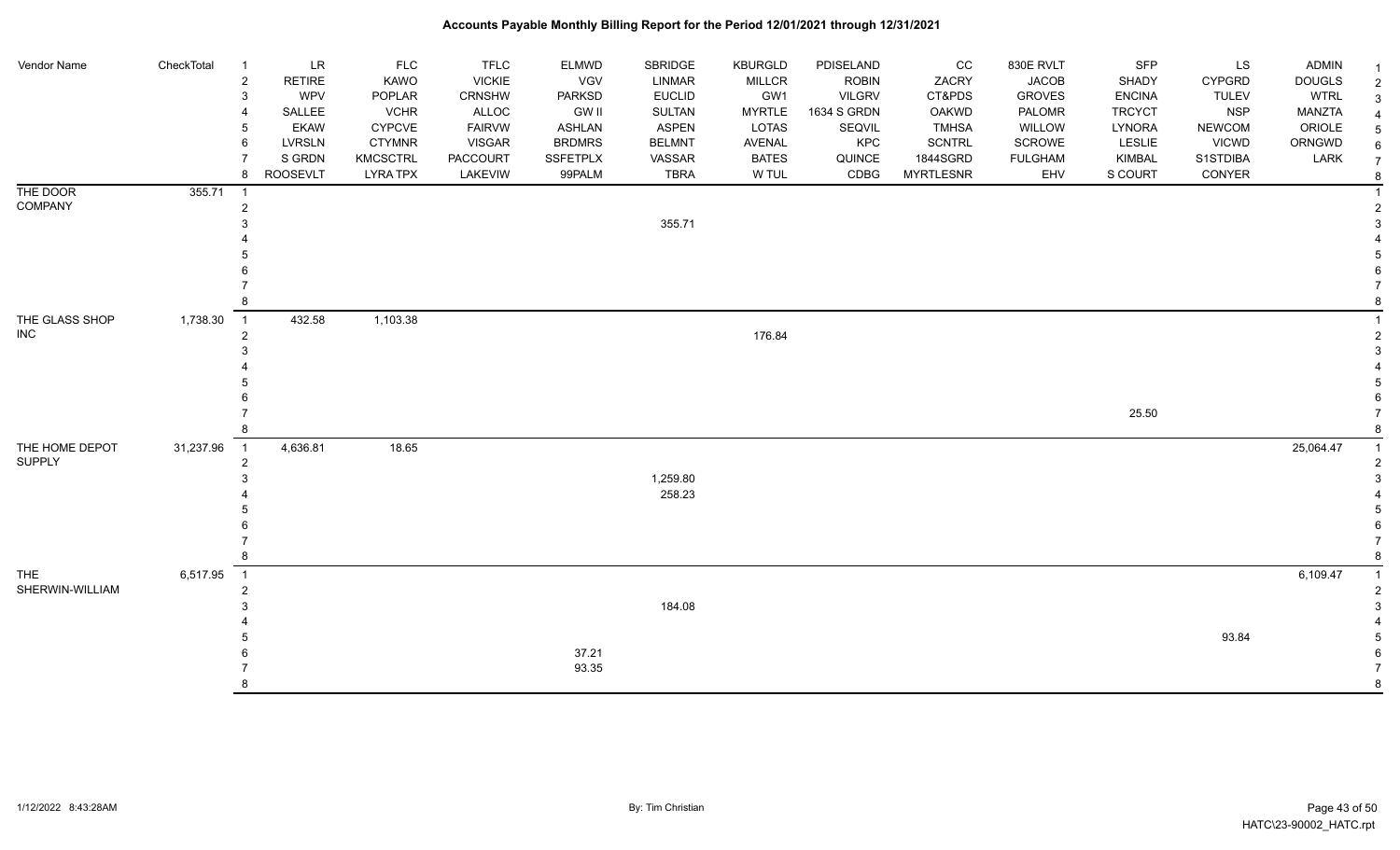| Vendor Name                       | CheckTotal | $\overline{1}$<br>$\overline{c}$<br>3<br>4<br>5<br>6<br>8 | $\ensuremath{\mathsf{LR}}\xspace$<br><b>RETIRE</b><br><b>WPV</b><br>SALLEE<br><b>EKAW</b><br><b>LVRSLN</b><br>S GRDN<br><b>ROOSEVLT</b> | <b>FLC</b><br>KAWO<br>POPLAR<br><b>VCHR</b><br><b>CYPCVE</b><br><b>CTYMNR</b><br><b>KMCSCTRL</b><br><b>LYRA TPX</b> | <b>TFLC</b><br><b>VICKIE</b><br>CRNSHW<br>ALLOC<br><b>FAIRVW</b><br><b>VISGAR</b><br><b>PACCOURT</b><br>LAKEVIW | ELMWD<br>VGV<br>PARKSD<br><b>GW II</b><br><b>ASHLAN</b><br><b>BRDMRS</b><br>SSFETPLX<br>99PALM | SBRIDGE<br>LINMAR<br><b>EUCLID</b><br><b>SULTAN</b><br><b>ASPEN</b><br><b>BELMNT</b><br>VASSAR<br><b>TBRA</b> | <b>KBURGLD</b><br><b>MILLCR</b><br>GW1<br><b>MYRTLE</b><br><b>LOTAS</b><br>AVENAL<br><b>BATES</b><br>W TUL | PDISELAND<br><b>ROBIN</b><br><b>VILGRV</b><br>1634 S GRDN<br>SEQVIL<br>KPC<br>QUINCE<br>CDBG | CC<br>ZACRY<br>CT&PDS<br>OAKWD<br><b>TMHSA</b><br>SCNTRL<br>1844SGRD<br><b>MYRTLESNR</b> | 830E RVLT<br><b>JACOB</b><br><b>GROVES</b><br>PALOMR<br>WILLOW<br><b>SCROWE</b><br><b>FULGHAM</b><br>EHV | SFP<br>SHADY<br><b>ENCINA</b><br><b>TRCYCT</b><br>LYNORA<br>LESLIE<br>KIMBAL<br>S COURT | LS<br><b>CYPGRD</b><br><b>TULEV</b><br><b>NSP</b><br><b>NEWCOM</b><br><b>VICWD</b><br>S1STDIBA<br>CONYER | <b>ADMIN</b><br><b>DOUGLS</b><br><b>WTRL</b><br><b>MANZTA</b><br>ORIOLE<br>ORNGWD<br>LARK | $\overline{2}$<br>6<br>$\overline{7}$<br>8 |
|-----------------------------------|------------|-----------------------------------------------------------|-----------------------------------------------------------------------------------------------------------------------------------------|---------------------------------------------------------------------------------------------------------------------|-----------------------------------------------------------------------------------------------------------------|------------------------------------------------------------------------------------------------|---------------------------------------------------------------------------------------------------------------|------------------------------------------------------------------------------------------------------------|----------------------------------------------------------------------------------------------|------------------------------------------------------------------------------------------|----------------------------------------------------------------------------------------------------------|-----------------------------------------------------------------------------------------|----------------------------------------------------------------------------------------------------------|-------------------------------------------------------------------------------------------|--------------------------------------------|
| TINO'S FENCE INC.                 | 3,860.00   | $\overline{1}$<br>2                                       |                                                                                                                                         |                                                                                                                     |                                                                                                                 |                                                                                                |                                                                                                               |                                                                                                            |                                                                                              | 3,860.00                                                                                 |                                                                                                          |                                                                                         |                                                                                                          |                                                                                           |                                            |
| TK ELEVATOR<br>CORP               | 2,837.97   | $\overline{1}$<br>2<br>8                                  |                                                                                                                                         |                                                                                                                     |                                                                                                                 |                                                                                                |                                                                                                               |                                                                                                            |                                                                                              |                                                                                          | 1,713.42                                                                                                 | 1,124.55                                                                                |                                                                                                          |                                                                                           |                                            |
| TOMAS J<br>VELASQUEZ              | 72.40      | $\overline{1}$<br>$\overline{2}$<br>$\mathcal{R}$<br>8    |                                                                                                                                         |                                                                                                                     |                                                                                                                 |                                                                                                |                                                                                                               |                                                                                                            |                                                                                              |                                                                                          |                                                                                                          |                                                                                         |                                                                                                          | 72.40                                                                                     |                                            |
| <b>TRANS UNION</b><br>CORPORATION | 395.92     | $\overline{\phantom{0}}$ 1<br>$\overline{c}$<br>3         | 276.06                                                                                                                                  | 19.92<br>5.02                                                                                                       | 0.09                                                                                                            | 12.60                                                                                          |                                                                                                               |                                                                                                            | 19.01                                                                                        |                                                                                          |                                                                                                          |                                                                                         | 19.01<br>44.21                                                                                           |                                                                                           |                                            |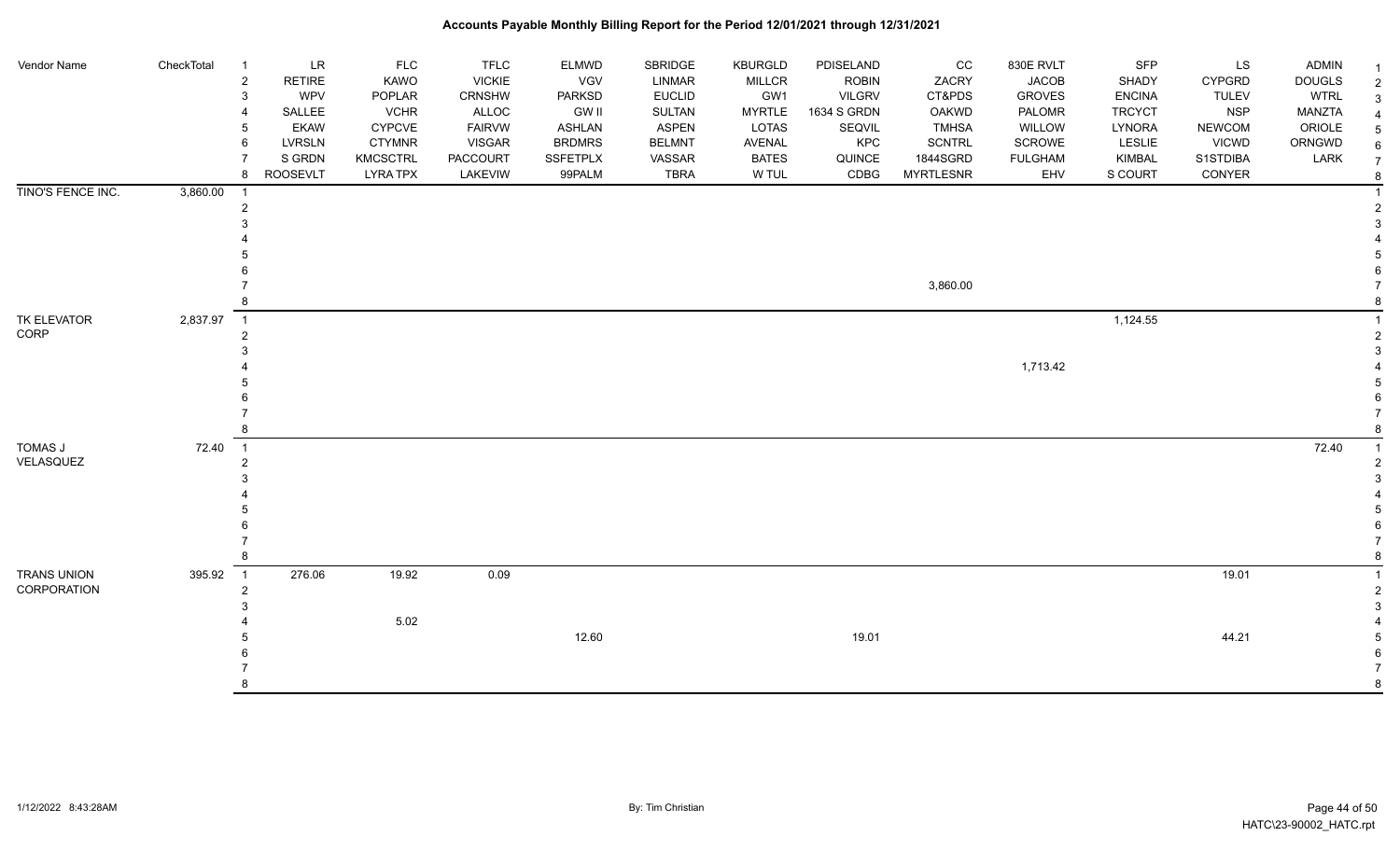| Vendor Name          | CheckTotal | $\overline{1}$             | LR              | <b>FLC</b>      | <b>TFLC</b>   | <b>ELMWD</b>    | SBRIDGE       | <b>KBURGLD</b> | PDISELAND     | CC               | 830E RVLT      | <b>SFP</b>    | LS            | <b>ADMIN</b>  |  |
|----------------------|------------|----------------------------|-----------------|-----------------|---------------|-----------------|---------------|----------------|---------------|------------------|----------------|---------------|---------------|---------------|--|
|                      |            | $\overline{2}$             | RETIRE          | <b>KAWO</b>     | <b>VICKIE</b> | <b>VGV</b>      | LINMAR        | <b>MILLCR</b>  | <b>ROBIN</b>  | ZACRY            | <b>JACOB</b>   | SHADY         | <b>CYPGRD</b> | <b>DOUGLS</b> |  |
|                      |            | 3                          | <b>WPV</b>      | POPLAR          | <b>CRNSHW</b> | <b>PARKSD</b>   | <b>EUCLID</b> | GW1            | <b>VILGRV</b> | CT&PDS           | <b>GROVES</b>  | <b>ENCINA</b> | <b>TULEV</b>  | <b>WTRL</b>   |  |
|                      |            |                            | SALLEE          | <b>VCHR</b>     | <b>ALLOC</b>  | GW II           | SULTAN        | <b>MYRTLE</b>  | 1634 S GRDN   | OAKWD            | PALOMR         | <b>TRCYCT</b> | <b>NSP</b>    | MANZTA        |  |
|                      |            | 5                          | <b>EKAW</b>     | <b>CYPCVE</b>   | <b>FAIRVW</b> | ASHLAN          | <b>ASPEN</b>  | LOTAS          | SEQVIL        | <b>TMHSA</b>     | WILLOW         | LYNORA        | <b>NEWCOM</b> | ORIOLE        |  |
|                      |            | 6                          | <b>LVRSLN</b>   | <b>CTYMNR</b>   | <b>VISGAR</b> | <b>BRDMRS</b>   | <b>BELMNT</b> | AVENAL         | <b>KPC</b>    | <b>SCNTRL</b>    | SCROWE         | LESLIE        | <b>VICWD</b>  | ORNGWD        |  |
|                      |            | $\overline{7}$             | S GRDN          | <b>KMCSCTRL</b> | PACCOURT      | <b>SSFETPLX</b> | VASSAR        | <b>BATES</b>   | QUINCE        | 1844SGRD         | <b>FULGHAM</b> | KIMBAL        | S1STDIBA      | LARK          |  |
|                      |            | 8                          | <b>ROOSEVLT</b> | <b>LYRA TPX</b> | LAKEVIW       | 99PALM          | <b>TBRA</b>   | W TUL          | CDBG          | <b>MYRTLESNR</b> | EHV            | S COURT       | CONYER        |               |  |
| <b>TRAVER SEWER</b>  | 365.00     | $\overline{\phantom{0}}$ 1 | 365.00          |                 |               |                 |               |                |               |                  |                |               |               |               |  |
|                      |            | $\overline{c}$             |                 |                 |               |                 |               |                |               |                  |                |               |               |               |  |
|                      |            | 3                          |                 |                 |               |                 |               |                |               |                  |                |               |               |               |  |
|                      |            |                            |                 |                 |               |                 |               |                |               |                  |                |               |               |               |  |
|                      |            |                            |                 |                 |               |                 |               |                |               |                  |                |               |               |               |  |
|                      |            |                            |                 |                 |               |                 |               |                |               |                  |                |               |               |               |  |
|                      |            |                            |                 |                 |               |                 |               |                |               |                  |                |               |               |               |  |
|                      |            | 8                          |                 |                 |               |                 |               |                |               |                  |                |               |               |               |  |
|                      |            |                            |                 |                 |               |                 |               |                |               |                  |                |               |               |               |  |
| <b>TROPICAL LAWN</b> | 465.00     | $\overline{1}$             |                 |                 |               |                 |               |                |               |                  |                |               |               |               |  |
| SERVICE, INC         |            | $\overline{2}$             |                 |                 |               |                 |               |                |               |                  |                |               |               |               |  |
|                      |            | 3                          |                 |                 |               |                 |               |                |               |                  |                |               |               |               |  |
|                      |            |                            |                 |                 |               |                 |               |                |               |                  | 465.00         |               |               |               |  |
|                      |            |                            |                 |                 |               |                 |               |                |               |                  |                |               |               |               |  |
|                      |            |                            |                 |                 |               |                 |               |                |               |                  |                |               |               |               |  |
|                      |            |                            |                 |                 |               |                 |               |                |               |                  |                |               |               |               |  |
|                      |            | 8                          |                 |                 |               |                 |               |                |               |                  |                |               |               |               |  |
| <b>TUCOEMAS</b>      | 6,670.00   | $\overline{\phantom{0}}$ 1 |                 |                 |               |                 |               |                |               |                  |                |               |               | 6,670.00      |  |
| FEDERAL CREDIT       |            | $\overline{2}$             |                 |                 |               |                 |               |                |               |                  |                |               |               |               |  |
|                      |            | 3                          |                 |                 |               |                 |               |                |               |                  |                |               |               |               |  |
|                      |            |                            |                 |                 |               |                 |               |                |               |                  |                |               |               |               |  |
|                      |            |                            |                 |                 |               |                 |               |                |               |                  |                |               |               |               |  |
|                      |            |                            |                 |                 |               |                 |               |                |               |                  |                |               |               |               |  |
|                      |            |                            |                 |                 |               |                 |               |                |               |                  |                |               |               |               |  |
|                      |            | 8                          |                 |                 |               |                 |               |                |               |                  |                |               |               |               |  |
| <b>TULARE COUNTY</b> | 1,792.00   | $\overline{\phantom{1}}$   |                 |                 |               |                 |               |                |               |                  |                |               |               |               |  |
| <b>ENVIRONMENTAL</b> |            | $\overline{2}$             |                 |                 |               |                 |               |                |               |                  |                |               |               |               |  |
|                      |            | 3                          |                 |                 |               |                 | 822.00        |                |               |                  |                |               |               |               |  |
|                      |            |                            |                 |                 |               |                 |               |                |               |                  |                |               |               |               |  |
|                      |            |                            |                 |                 |               |                 | 485.00        |                |               |                  |                |               |               |               |  |
|                      |            |                            |                 |                 |               |                 |               |                |               |                  |                |               |               |               |  |
|                      |            |                            |                 |                 | 485.00        |                 |               |                |               |                  |                |               |               |               |  |
|                      |            | 8                          |                 |                 |               |                 |               |                |               |                  |                |               |               |               |  |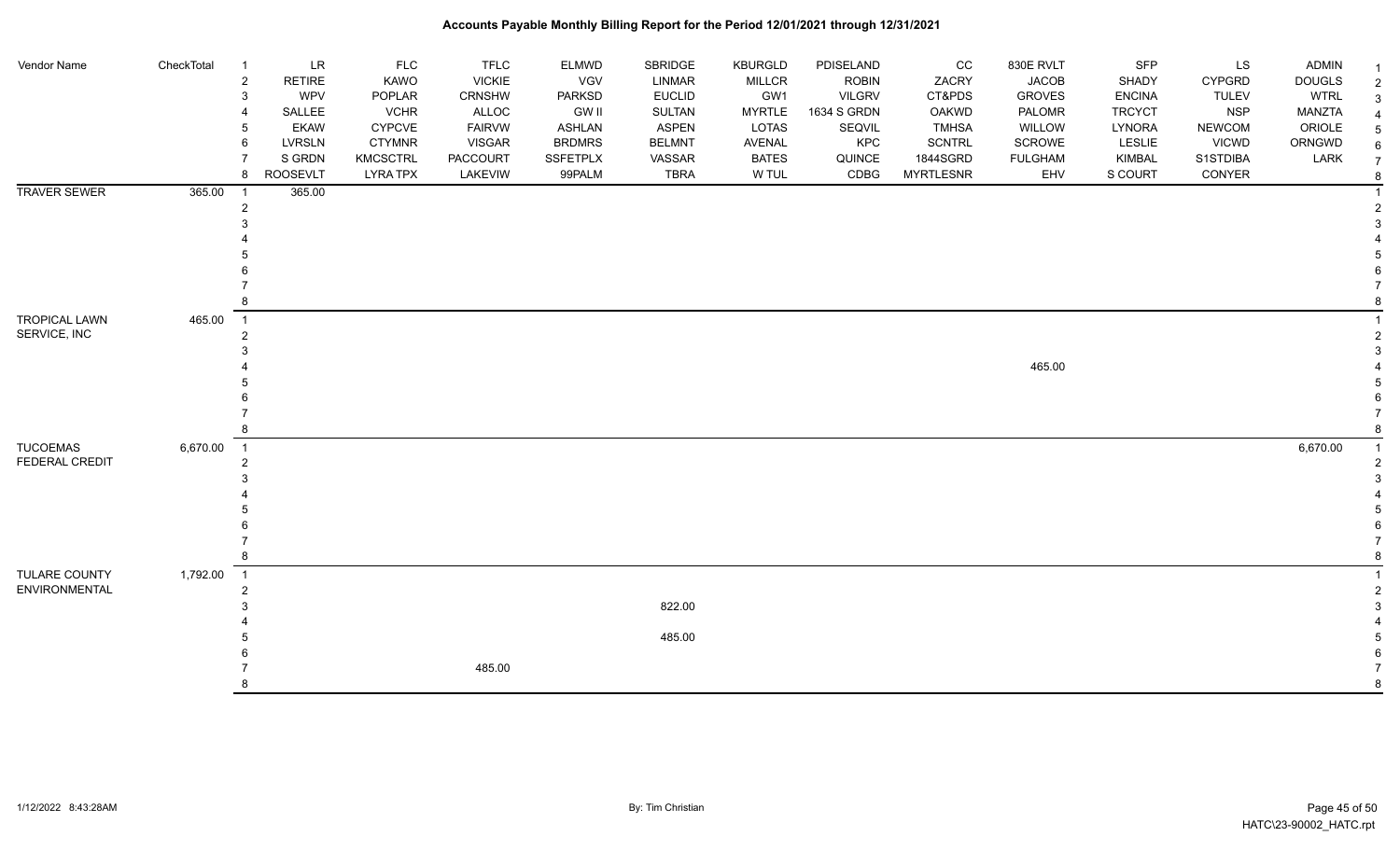| Vendor Name                  | CheckTotal | LR<br>-1                                             | <b>FLC</b>      | <b>TFLC</b>   | ELMWD           | SBRIDGE       | <b>KBURGLD</b> | PDISELAND     | $_{\rm CC}$      | 830E RVLT      | <b>SFP</b>    | LS            | <b>ADMIN</b>  |                |
|------------------------------|------------|------------------------------------------------------|-----------------|---------------|-----------------|---------------|----------------|---------------|------------------|----------------|---------------|---------------|---------------|----------------|
|                              |            | $\overline{2}$<br><b>RETIRE</b>                      | KAWO            | <b>VICKIE</b> | <b>VGV</b>      | <b>LINMAR</b> | <b>MILLCR</b>  | <b>ROBIN</b>  | ZACRY            | <b>JACOB</b>   | SHADY         | <b>CYPGRD</b> | <b>DOUGLS</b> | $\overline{2}$ |
|                              |            | WPV<br>3                                             | POPLAR          | <b>CRNSHW</b> | <b>PARKSD</b>   | <b>EUCLID</b> | GW1            | <b>VILGRV</b> | CT&PDS           | <b>GROVES</b>  | <b>ENCINA</b> | <b>TULEV</b>  | <b>WTRL</b>   | 3              |
|                              |            | SALLEE                                               | <b>VCHR</b>     | ALLOC         | <b>GW II</b>    | SULTAN        | <b>MYRTLE</b>  | 1634 S GRDN   | OAKWD            | PALOMR         | <b>TRCYCT</b> | <b>NSP</b>    | <b>MANZTA</b> |                |
|                              |            | <b>EKAW</b><br>5                                     | CYPCVE          | <b>FAIRVW</b> | <b>ASHLAN</b>   | <b>ASPEN</b>  | <b>LOTAS</b>   | SEQVIL        | <b>TMHSA</b>     | WILLOW         | LYNORA        | <b>NEWCOM</b> | ORIOLE        |                |
|                              |            | 6<br><b>LVRSLN</b>                                   | <b>CTYMNR</b>   | VISGAR        | <b>BRDMRS</b>   | <b>BELMNT</b> | <b>AVENAL</b>  | KPC           | <b>SCNTRL</b>    | <b>SCROWE</b>  | <b>LESLIE</b> | <b>VICWD</b>  | ORNGWD        |                |
|                              |            | S GRDN                                               | <b>KMCSCTRL</b> | PACCOURT      | <b>SSFETPLX</b> | VASSAR        | <b>BATES</b>   | QUINCE        | 1844SGRD         | <b>FULGHAM</b> | KIMBAL        | S1STDIBA      | LARK          | $\overline{7}$ |
|                              |            | <b>ROOSEVLT</b><br>8                                 | <b>LYRA TPX</b> | LAKEVIW       | 99PALM          | <b>TBRA</b>   | W TUL          | CDBG          | <b>MYRTLESNR</b> | EHV            | S COURT       | CONYER        |               | 8              |
| TULARE COUNTY<br>SOLID WASTE | 452.90     | 213.04<br>$\overline{\phantom{0}}$<br>$\overline{c}$ | 47.41           | 9.13          |                 |               |                |               |                  |                | 5.59          | 3.46          | 80.82         |                |
|                              |            | 3                                                    | 2.66            |               |                 |               |                |               |                  |                |               |               |               |                |
|                              |            |                                                      | 84.41           |               |                 |               |                |               |                  |                |               |               |               |                |
|                              |            |                                                      |                 |               | 0.53            |               | 0.59           | 1.01          |                  |                |               | 4.25          |               |                |
|                              |            |                                                      |                 |               |                 |               |                |               |                  |                |               |               |               |                |
|                              |            |                                                      |                 |               |                 |               |                |               |                  |                |               |               |               |                |
|                              |            | 8                                                    |                 |               |                 |               |                |               |                  |                |               |               |               |                |
| TULARE COUNTY                | 118,858.03 | $\overline{1}$                                       |                 |               | 11,066.09       | 2,951.84      |                |               |                  |                |               | 288.51        |               |                |
| TAX COLLECTOR                |            | $\overline{c}$                                       | 9,430.68        | 15,133.67     | 79.73           |               | 3,897.79       | 945.80        | 3,836.04         | 2,949.47       | 12.03         | 1,841.99      | 11,045.08     |                |
|                              |            | 666.92<br>3                                          |                 | 1,546.04      | 1,377.10        |               |                | 1,168.79      | 81.42            |                | 8.79          |               |               |                |
|                              |            |                                                      |                 |               |                 | 1,196.72      | 2,644.95       | 2,403.87      | 936.89           | 75.19          | 614.34        |               |               |                |
|                              |            | 577.55                                               | 9.61            | 736.02        |                 | 16.43         | 318.24         | 8,233.08      | 34.95            | 921.00         |               |               | 3,490.09      |                |
|                              |            |                                                      |                 |               | 21.56           | 30.26         |                |               |                  |                |               |               |               |                |
|                              |            | 12.50                                                | 341.16          | 788.88        | 17.36           | 663.01        | 347.94         | 1,267.32      | 1,473.87         | 1,332.56       | 17.93         | 11.75         | 3,756.23      |                |
|                              |            | 4,112.86<br>8                                        |                 |               | 10,670.43       |               | 3,455.70       |               |                  |                |               |               |               |                |
| TULARE GLASS<br>COMPANY, INC | 1,731.60   | 955.89<br>$\overline{1}$<br>$\overline{2}$           |                 | 160.22        |                 |               |                |               |                  |                |               |               | 135.82        |                |
|                              |            |                                                      |                 |               |                 |               |                |               |                  |                |               | 457.70        |               |                |
|                              |            |                                                      |                 |               |                 |               |                |               |                  |                |               |               |               |                |
|                              |            |                                                      |                 |               |                 |               |                |               |                  |                | 21.97         |               |               |                |
|                              |            |                                                      |                 |               |                 |               |                |               |                  |                |               |               |               |                |
|                              |            |                                                      |                 |               |                 |               |                |               |                  |                |               |               |               |                |
|                              |            | 8                                                    |                 |               |                 |               |                |               |                  |                |               |               |               |                |
| <b>TULARE</b>                | 43.84      | $\overline{1}$                                       |                 |               |                 |               |                |               |                  |                |               |               |               |                |
| <b>IRRIGATION</b>            |            | $\overline{2}$                                       |                 |               |                 |               |                |               |                  |                |               |               |               |                |
|                              |            |                                                      |                 |               |                 |               |                |               |                  |                |               |               |               |                |
|                              |            |                                                      |                 |               |                 |               |                |               |                  |                |               |               |               |                |
|                              |            |                                                      |                 |               |                 |               |                |               |                  |                |               |               |               |                |
|                              |            |                                                      |                 |               |                 |               |                |               |                  |                |               |               |               |                |
|                              |            |                                                      |                 |               |                 |               |                |               |                  |                |               |               |               |                |
|                              |            | 8                                                    |                 |               | 43.84           |               |                |               |                  |                |               |               |               | 8              |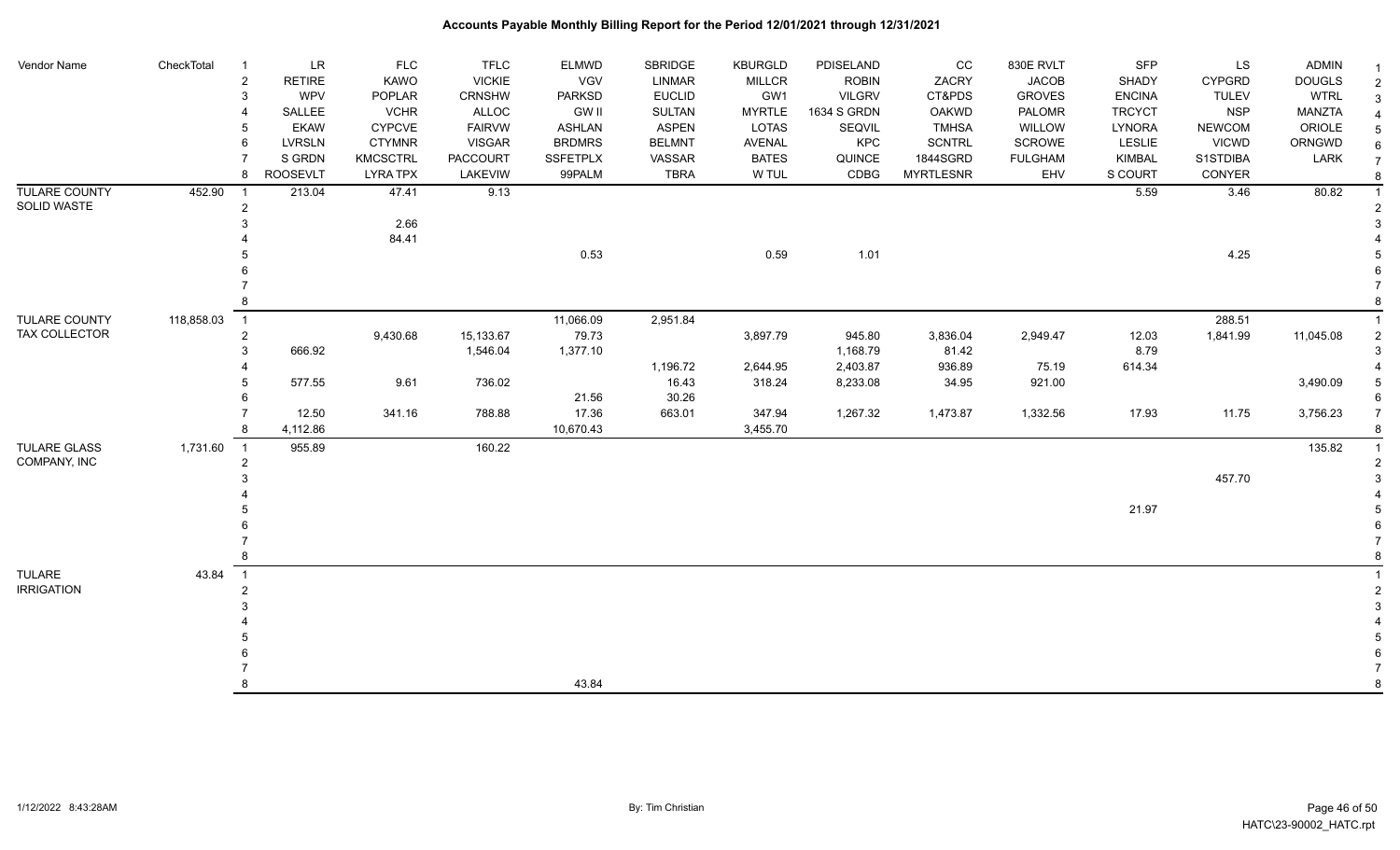| Vendor Name           | CheckTotal | $\overline{1}$ | <b>LR</b>       | <b>FLC</b>      | <b>TFLC</b>   | ELMWD         | SBRIDGE       | <b>KBURGLD</b> | PDISELAND     | cc               | 830E RVLT      | <b>SFP</b>    | LS            | <b>ADMIN</b>  |  |
|-----------------------|------------|----------------|-----------------|-----------------|---------------|---------------|---------------|----------------|---------------|------------------|----------------|---------------|---------------|---------------|--|
|                       |            | $\sqrt{2}$     | <b>RETIRE</b>   | KAWO            | <b>VICKIE</b> | <b>VGV</b>    | LINMAR        | <b>MILLCR</b>  | ROBIN         | ZACRY            | <b>JACOB</b>   | SHADY         | <b>CYPGRD</b> | <b>DOUGLS</b> |  |
|                       |            | $\mathbf{3}$   | WPV             | POPLAR          | CRNSHW        | PARKSD        | <b>EUCLID</b> | GW1            | <b>VILGRV</b> | CT&PDS           | <b>GROVES</b>  | <b>ENCINA</b> | <b>TULEV</b>  | <b>WTRL</b>   |  |
|                       |            | $\overline{4}$ | SALLEE          | <b>VCHR</b>     | ALLOC         | <b>GW II</b>  | <b>SULTAN</b> | <b>MYRTLE</b>  | 1634 S GRDN   | OAKWD            | PALOMR         | <b>TRCYCT</b> | <b>NSP</b>    | MANZTA        |  |
|                       |            | 5              | <b>EKAW</b>     | <b>CYPCVE</b>   | <b>FAIRVW</b> | ASHLAN        | ASPEN         | LOTAS          | SEQVIL        | <b>TMHSA</b>     | WILLOW         | LYNORA        | <b>NEWCOM</b> | ORIOLE        |  |
|                       |            | 6              | LVRSLN          | <b>CTYMNR</b>   | <b>VISGAR</b> | <b>BRDMRS</b> | <b>BELMNT</b> | AVENAL         | KPC           | <b>SCNTRL</b>    | SCROWE         | <b>LESLIE</b> | <b>VICWD</b>  | ORNGWD        |  |
|                       |            | $\overline{7}$ | S GRDN          | <b>KMCSCTRL</b> | PACCOURT      | SSFETPLX      | VASSAR        | <b>BATES</b>   | QUINCE        | 1844SGRD         | <b>FULGHAM</b> | KIMBAL        | S1STDIBA      | LARK          |  |
|                       |            | 8              | <b>ROOSEVLT</b> | <b>LYRA TPX</b> | LAKEVIW       | 99PALM        | <b>TBRA</b>   | W TUL          | CDBG          | <b>MYRTLESNR</b> | EHV            | S COURT       | CONYER        |               |  |
| <b>VALLEY EXPETEC</b> | 6,424.00   | -1             | 41.54           | 12.40           | 1.24          |               |               |                |               |                  |                |               |               | 6,300.00      |  |
|                       |            | $\sqrt{2}$     |                 |                 |               |               |               |                |               |                  |                |               |               |               |  |
|                       |            | 3              |                 |                 |               |               |               |                |               |                  |                |               |               |               |  |
|                       |            |                |                 | 68.82           |               |               |               |                |               |                  |                |               |               |               |  |
|                       |            |                |                 |                 |               |               |               |                |               |                  |                |               |               |               |  |
|                       |            |                |                 |                 |               |               |               |                |               |                  |                |               |               |               |  |
|                       |            |                |                 |                 |               |               |               |                |               |                  |                |               |               |               |  |
|                       |            | 8              |                 |                 |               |               |               |                |               |                  |                |               |               |               |  |
| Vicki Needham         | 95.00      | $\overline{1}$ |                 |                 |               |               |               |                |               |                  |                |               |               |               |  |
|                       |            | $\overline{c}$ |                 |                 |               |               | 95.00         |                |               |                  |                |               |               |               |  |
|                       |            | 3              |                 |                 |               |               |               |                |               |                  |                |               |               |               |  |
|                       |            |                |                 |                 |               |               |               |                |               |                  |                |               |               |               |  |
|                       |            |                |                 |                 |               |               |               |                |               |                  |                |               |               |               |  |
|                       |            |                |                 |                 |               |               |               |                |               |                  |                |               |               |               |  |
|                       |            | $\overline{7}$ |                 |                 |               |               |               |                |               |                  |                |               |               |               |  |
|                       |            | 8              |                 |                 |               |               |               |                |               |                  |                |               |               |               |  |
| <b>VISALIA FORD</b>   | 268.96     | $\overline{1}$ |                 |                 |               |               |               |                |               |                  |                |               |               | 268.96        |  |
|                       |            | $\overline{2}$ |                 |                 |               |               |               |                |               |                  |                |               |               |               |  |
|                       |            | 3              |                 |                 |               |               |               |                |               |                  |                |               |               |               |  |
|                       |            |                |                 |                 |               |               |               |                |               |                  |                |               |               |               |  |
|                       |            |                |                 |                 |               |               |               |                |               |                  |                |               |               |               |  |
|                       |            |                |                 |                 |               |               |               |                |               |                  |                |               |               |               |  |
|                       |            | $\overline{7}$ |                 |                 |               |               |               |                |               |                  |                |               |               |               |  |
|                       |            | 8              |                 |                 |               |               |               |                |               |                  |                |               |               |               |  |
| VISALIA LUMBER        | 397.97     | $\overline{1}$ | 93.74           |                 |               |               |               |                |               |                  |                |               |               |               |  |
| COMPANY, INC          |            | $\sqrt{2}$     |                 |                 |               |               |               |                |               |                  |                |               |               |               |  |
|                       |            | 3              |                 |                 |               |               |               |                |               |                  |                |               | 304.23        |               |  |
|                       |            |                |                 |                 |               |               |               |                |               |                  |                |               |               |               |  |
|                       |            |                |                 |                 |               |               |               |                |               |                  |                |               |               |               |  |
|                       |            |                |                 |                 |               |               |               |                |               |                  |                |               |               |               |  |
|                       |            |                |                 |                 |               |               |               |                |               |                  |                |               |               |               |  |
|                       |            | Я.             |                 |                 |               |               |               |                |               |                  |                |               |               |               |  |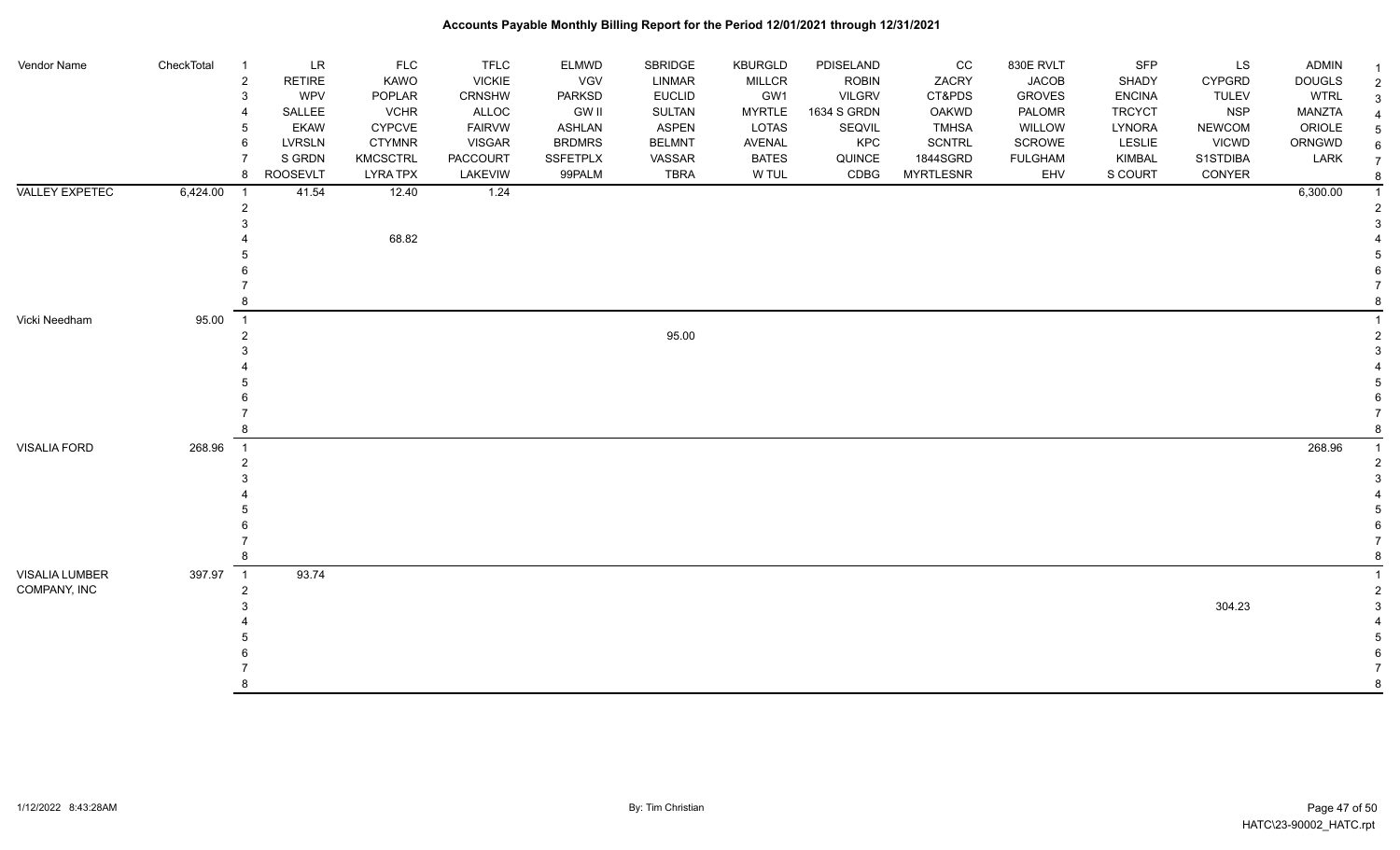| Vendor Name           | CheckTotal | LR<br>$\overline{2}$<br><b>RETIRE</b> | <b>FLC</b><br>KAWO | <b>TFLC</b><br><b>VICKIE</b> | ELMWD<br><b>VGV</b> | SBRIDGE<br><b>LINMAR</b> | <b>KBURGLD</b><br><b>MILLCR</b> | PDISELAND<br><b>ROBIN</b> | CC<br>ZACRY      | 830E RVLT<br><b>JACOB</b> | <b>SFP</b><br>SHADY | LS<br><b>CYPGRD</b> | ADMIN<br><b>DOUGLS</b> |  |
|-----------------------|------------|---------------------------------------|--------------------|------------------------------|---------------------|--------------------------|---------------------------------|---------------------------|------------------|---------------------------|---------------------|---------------------|------------------------|--|
|                       |            | WPV<br>3                              | POPLAR             | CRNSHW                       | PARKSD              | <b>EUCLID</b>            | GW1                             | <b>VILGRV</b>             | CT&PDS           | <b>GROVES</b>             | <b>ENCINA</b>       | <b>TULEV</b>        | <b>WTRL</b>            |  |
|                       |            | SALLEE                                | <b>VCHR</b>        | ALLOC                        | <b>GW II</b>        | SULTAN                   | <b>MYRTLE</b>                   | 1634 S GRDN               | OAKWD            | PALOMR                    | <b>TRCYCT</b>       | <b>NSP</b>          | MANZTA                 |  |
|                       |            | <b>EKAW</b><br>5                      | <b>CYPCVE</b>      | <b>FAIRVW</b>                | ASHLAN              | <b>ASPEN</b>             | LOTAS                           | SEQVIL                    | <b>TMHSA</b>     | WILLOW                    | LYNORA              | <b>NEWCOM</b>       | ORIOLE                 |  |
|                       |            | <b>LVRSLN</b><br>6                    | <b>CTYMNR</b>      | <b>VISGAR</b>                | <b>BRDMRS</b>       | <b>BELMNT</b>            | <b>AVENAL</b>                   | KPC                       | <b>SCNTRL</b>    | SCROWE                    | LESLIE              | <b>VICWD</b>        | ORNGWD                 |  |
|                       |            | S GRDN                                | KMCSCTRL           | <b>PACCOURT</b>              | <b>SSFETPLX</b>     | VASSAR                   | <b>BATES</b>                    | QUINCE                    | 1844SGRD         | <b>FULGHAM</b>            | KIMBAL              | S1STDIBA            | LARK                   |  |
|                       |            | <b>ROOSEVLT</b><br>8                  | <b>LYRA TPX</b>    | LAKEVIW                      | 99PALM              | <b>TBRA</b>              | W TUL                           | CDBG                      | <b>MYRTLESNR</b> | EHV                       | S COURT             | CONYER              |                        |  |
| <b>VISALIA</b>        | 47.00      |                                       |                    |                              |                     |                          |                                 |                           |                  |                           |                     |                     | 47.00                  |  |
| TIMES-DELTA           |            |                                       |                    |                              |                     |                          |                                 |                           |                  |                           |                     |                     |                        |  |
|                       |            |                                       |                    |                              |                     |                          |                                 |                           |                  |                           |                     |                     |                        |  |
|                       |            |                                       |                    |                              |                     |                          |                                 |                           |                  |                           |                     |                     |                        |  |
|                       |            |                                       |                    |                              |                     |                          |                                 |                           |                  |                           |                     |                     |                        |  |
|                       |            |                                       |                    |                              |                     |                          |                                 |                           |                  |                           |                     |                     |                        |  |
|                       |            |                                       |                    |                              |                     |                          |                                 |                           |                  |                           |                     |                     |                        |  |
|                       |            |                                       |                    |                              |                     |                          |                                 |                           |                  |                           |                     |                     |                        |  |
| <b>VISALIA TOYOTA</b> | 451.22     | $\overline{1}$                        |                    |                              |                     |                          |                                 |                           |                  |                           |                     |                     | 451.22                 |  |
|                       |            |                                       |                    |                              |                     |                          |                                 |                           |                  |                           |                     |                     |                        |  |
|                       |            |                                       |                    |                              |                     |                          |                                 |                           |                  |                           |                     |                     |                        |  |
|                       |            |                                       |                    |                              |                     |                          |                                 |                           |                  |                           |                     |                     |                        |  |
|                       |            |                                       |                    |                              |                     |                          |                                 |                           |                  |                           |                     |                     |                        |  |
|                       |            |                                       |                    |                              |                     |                          |                                 |                           |                  |                           |                     |                     |                        |  |
|                       |            |                                       |                    |                              |                     |                          |                                 |                           |                  |                           |                     |                     |                        |  |
| <b>WAGEWORKS INC</b>  | 1,182.38   | $\overline{1}$                        |                    |                              |                     |                          |                                 |                           |                  |                           |                     |                     | 1,182.38               |  |
|                       |            |                                       |                    |                              |                     |                          |                                 |                           |                  |                           |                     |                     |                        |  |
|                       |            |                                       |                    |                              |                     |                          |                                 |                           |                  |                           |                     |                     |                        |  |
|                       |            |                                       |                    |                              |                     |                          |                                 |                           |                  |                           |                     |                     |                        |  |
|                       |            |                                       |                    |                              |                     |                          |                                 |                           |                  |                           |                     |                     |                        |  |
|                       |            |                                       |                    |                              |                     |                          |                                 |                           |                  |                           |                     |                     |                        |  |
|                       |            |                                       |                    |                              |                     |                          |                                 |                           |                  |                           |                     |                     |                        |  |
|                       |            |                                       |                    |                              |                     |                          |                                 |                           |                  |                           |                     |                     |                        |  |
| WASTE                 | 12,079.75  | $\overline{1}$                        | 8,507.39           |                              |                     |                          |                                 |                           |                  |                           |                     |                     |                        |  |
| <b>MANAGEMENT USA</b> |            | 2                                     |                    |                              |                     |                          |                                 |                           |                  |                           |                     |                     |                        |  |
|                       |            |                                       | 2,889.35           |                              |                     |                          |                                 |                           |                  |                           |                     |                     |                        |  |
|                       |            |                                       |                    |                              |                     |                          |                                 |                           |                  |                           |                     |                     |                        |  |
|                       |            |                                       |                    |                              |                     |                          |                                 |                           |                  |                           |                     |                     |                        |  |
|                       |            |                                       |                    |                              |                     |                          |                                 |                           |                  |                           |                     |                     |                        |  |
|                       |            |                                       |                    |                              |                     |                          |                                 |                           |                  |                           |                     |                     |                        |  |
|                       |            |                                       |                    |                              | 683.01              |                          |                                 |                           |                  |                           |                     |                     |                        |  |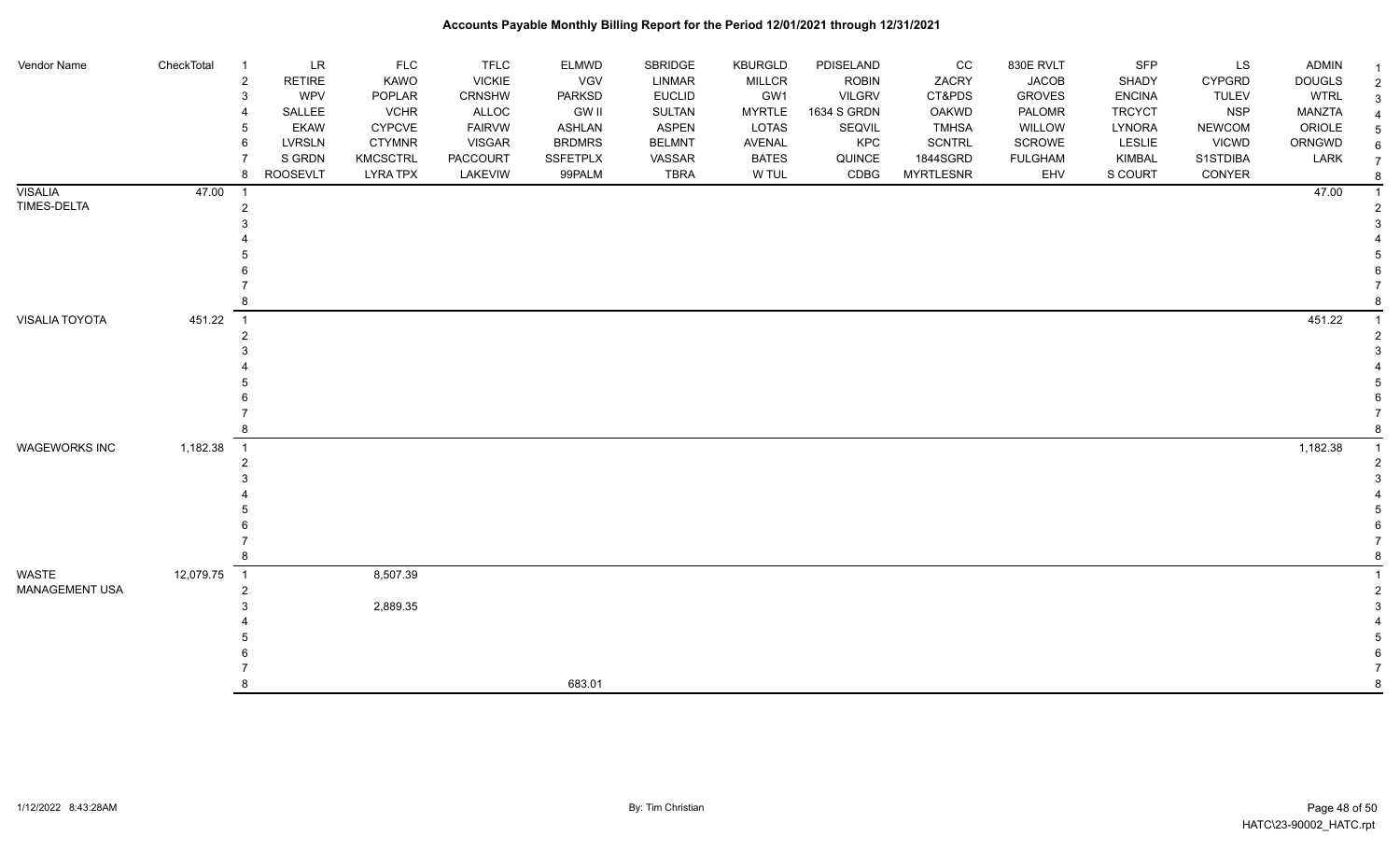| Vendor Name                                 | CheckTotal | <b>LR</b><br>$\overline{1}$<br>$\overline{c}$<br><b>RETIRE</b><br>$\mathbf{3}$<br>WPV<br>SALLEE<br>$\overline{4}$<br><b>EKAW</b><br>5<br><b>LVRSLN</b><br>6<br>S GRDN<br>$\overline{7}$ | <b>FLC</b><br>KAWO<br>POPLAR<br><b>VCHR</b><br><b>CYPCVE</b><br><b>CTYMNR</b><br><b>KMCSCTRL</b> | <b>TFLC</b><br><b>VICKIE</b><br>CRNSHW<br>ALLOC<br><b>FAIRVW</b><br><b>VISGAR</b><br><b>PACCOURT</b> | <b>ELMWD</b><br>VGV<br><b>PARKSD</b><br><b>GW II</b><br>ASHLAN<br><b>BRDMRS</b><br><b>SSFETPLX</b> | <b>SBRIDGE</b><br>LINMAR<br><b>EUCLID</b><br><b>SULTAN</b><br><b>ASPEN</b><br><b>BELMNT</b><br>VASSAR | <b>KBURGLD</b><br><b>MILLCR</b><br>GW1<br><b>MYRTLE</b><br>LOTAS<br>AVENAL<br><b>BATES</b> | PDISELAND<br><b>ROBIN</b><br><b>VILGRV</b><br>1634 S GRDN<br>SEQVIL<br>KPC<br>QUINCE | cc<br>ZACRY<br>CT&PDS<br><b>OAKWD</b><br><b>TMHSA</b><br><b>SCNTRL</b><br>1844SGRD | 830E RVLT<br><b>JACOB</b><br><b>GROVES</b><br>PALOMR<br>WILLOW<br>SCROWE<br><b>FULGHAM</b> | SFP<br>SHADY<br><b>ENCINA</b><br><b>TRCYCT</b><br>LYNORA<br>LESLIE<br><b>KIMBAL</b> | LS<br><b>CYPGRD</b><br><b>TULEV</b><br><b>NSP</b><br><b>NEWCOM</b><br><b>VICWD</b><br>S1STDIBA | <b>ADMIN</b><br><b>DOUGLS</b><br><b>WTRL</b><br>MANZTA<br>ORIOLE<br>ORNGWD<br>LARK | $\overline{2}$<br>$\overline{7}$ |
|---------------------------------------------|------------|-----------------------------------------------------------------------------------------------------------------------------------------------------------------------------------------|--------------------------------------------------------------------------------------------------|------------------------------------------------------------------------------------------------------|----------------------------------------------------------------------------------------------------|-------------------------------------------------------------------------------------------------------|--------------------------------------------------------------------------------------------|--------------------------------------------------------------------------------------|------------------------------------------------------------------------------------|--------------------------------------------------------------------------------------------|-------------------------------------------------------------------------------------|------------------------------------------------------------------------------------------------|------------------------------------------------------------------------------------|----------------------------------|
|                                             |            | <b>ROOSEVLT</b><br>8                                                                                                                                                                    | <b>LYRA TPX</b>                                                                                  | LAKEVIW                                                                                              | 99PALM                                                                                             | TBRA                                                                                                  | W TUL                                                                                      | CDBG                                                                                 | <b>MYRTLESNR</b>                                                                   | EHV                                                                                        | S COURT                                                                             | CONYER                                                                                         |                                                                                    | 8                                |
| <b>WEISENBERGERS</b>                        | 801.78     | 21.39<br>$\overline{1}$<br>$\overline{c}$<br>3                                                                                                                                          | 550.46                                                                                           |                                                                                                      |                                                                                                    |                                                                                                       |                                                                                            | 134.31                                                                               |                                                                                    |                                                                                            |                                                                                     | 26.21<br>69.41                                                                                 |                                                                                    |                                  |
|                                             |            |                                                                                                                                                                                         |                                                                                                  |                                                                                                      |                                                                                                    |                                                                                                       |                                                                                            |                                                                                      |                                                                                    |                                                                                            |                                                                                     |                                                                                                |                                                                                    |                                  |
|                                             |            | 8                                                                                                                                                                                       |                                                                                                  |                                                                                                      |                                                                                                    |                                                                                                       |                                                                                            |                                                                                      |                                                                                    |                                                                                            |                                                                                     |                                                                                                |                                                                                    |                                  |
| WEST HILLS OIL,<br><b>INC</b>               | 15,538.18  | 5,743.49<br>$\overline{1}$<br>$\overline{2}$                                                                                                                                            | 1,305.55                                                                                         | 209.66                                                                                               | 214.64                                                                                             | 192.43                                                                                                | 166.86                                                                                     | 54.88                                                                                | 113.47                                                                             | 12.53                                                                                      | 671.20                                                                              | 276.97                                                                                         | 2,799.30                                                                           |                                  |
|                                             |            | 3<br>105.48                                                                                                                                                                             | 129.46                                                                                           |                                                                                                      | 55.56                                                                                              | 402.35                                                                                                |                                                                                            | 89.20                                                                                | 106.71                                                                             |                                                                                            | 15.91                                                                               | 20.20                                                                                          |                                                                                    |                                  |
|                                             |            |                                                                                                                                                                                         | 75.48                                                                                            | 133.39                                                                                               |                                                                                                    | 102.57                                                                                                | 171.51                                                                                     |                                                                                      | 36.75                                                                              | 117.15                                                                                     | 17.73                                                                               | 27.68                                                                                          |                                                                                    |                                  |
|                                             |            | 43.64                                                                                                                                                                                   | 105.33                                                                                           | 57.90                                                                                                | 14.86<br>513.00                                                                                    | 18.36<br>58.48                                                                                        | 30.74                                                                                      | 92.93                                                                                | 68.25                                                                              | 66.89                                                                                      | 22.16                                                                               | 156.36                                                                                         |                                                                                    |                                  |
|                                             |            | 35.05<br>8                                                                                                                                                                              | 11.62                                                                                            | 97.93                                                                                                | 48.54<br>443.90                                                                                    |                                                                                                       |                                                                                            | 29.03                                                                                | 85.17                                                                              |                                                                                            | 157.35                                                                              | 12.58                                                                                          |                                                                                    |                                  |
| <b>XTREME ROOFING</b><br><b>CONTRACTORS</b> | 19,800.00  | $\overline{1}$<br>$\overline{2}$<br>3<br>8                                                                                                                                              |                                                                                                  |                                                                                                      |                                                                                                    |                                                                                                       |                                                                                            |                                                                                      |                                                                                    | 19,800.00                                                                                  |                                                                                     |                                                                                                |                                                                                    |                                  |
|                                             | 360.27     | $\overline{1}$                                                                                                                                                                          |                                                                                                  |                                                                                                      |                                                                                                    |                                                                                                       |                                                                                            |                                                                                      |                                                                                    |                                                                                            |                                                                                     |                                                                                                |                                                                                    |                                  |
| YENILIA<br>CAPETILLO                        |            | $\overline{2}$<br>3                                                                                                                                                                     |                                                                                                  |                                                                                                      |                                                                                                    |                                                                                                       |                                                                                            |                                                                                      |                                                                                    |                                                                                            |                                                                                     |                                                                                                | 360.27                                                                             |                                  |
|                                             |            |                                                                                                                                                                                         |                                                                                                  |                                                                                                      |                                                                                                    |                                                                                                       |                                                                                            |                                                                                      |                                                                                    |                                                                                            |                                                                                     |                                                                                                |                                                                                    |                                  |
|                                             |            |                                                                                                                                                                                         |                                                                                                  |                                                                                                      |                                                                                                    |                                                                                                       |                                                                                            |                                                                                      |                                                                                    |                                                                                            |                                                                                     |                                                                                                |                                                                                    |                                  |
|                                             |            | 8                                                                                                                                                                                       |                                                                                                  |                                                                                                      |                                                                                                    |                                                                                                       |                                                                                            |                                                                                      |                                                                                    |                                                                                            |                                                                                     |                                                                                                |                                                                                    |                                  |